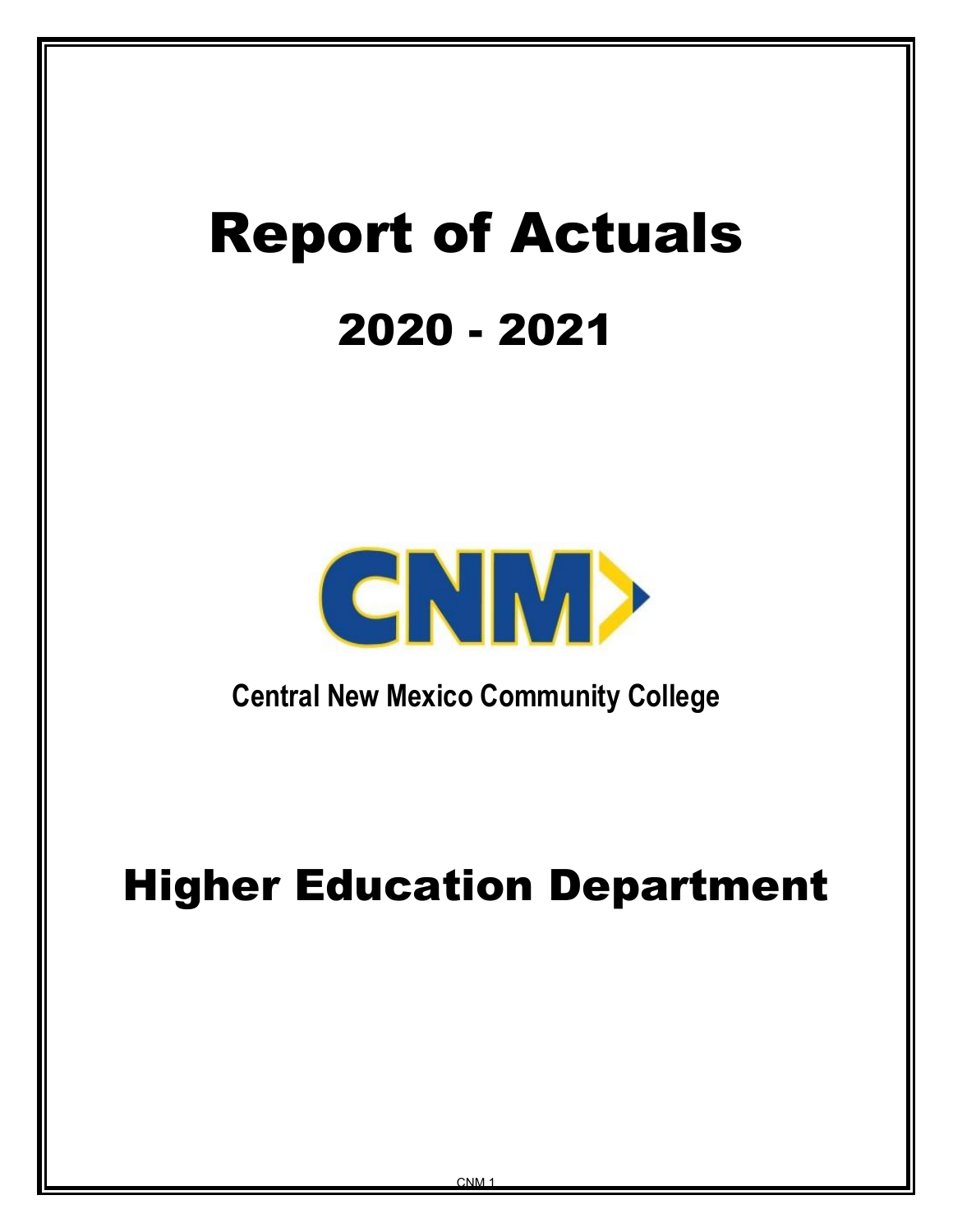# **Central New Mexico Community College**

#### **Exhibit 1- Summary of Current and Plant Funds Page 1 of 2**

|                |                                        | Approved<br><b>Budget</b> |                         | Estimated     |                         |             |                         |
|----------------|----------------------------------------|---------------------------|-------------------------|---------------|-------------------------|-------------|-------------------------|
|                |                                        |                           |                         | Actuals       |                         | Actuals     |                         |
|                |                                        | 2020-2021                 |                         | 2020-2021     |                         | 2020-2021   |                         |
|                |                                        | Unrest.                   | Rest.                   | Unrest.       | Rest.                   | Unrest.     | Rest.                   |
|                | 1 Revenues                             |                           |                         |               |                         |             |                         |
| $\overline{2}$ | <b>Instruction and General</b>         | 145,848,886               | 11,201,536              | 148, 142, 907 | 26,315,569              | 146,431,457 | 24,957,804              |
| 3              | <b>Student Social and Cultural</b>     | 95,000                    | 0                       | 87,578        | 0                       | 89,566      |                         |
| 4              | Research                               | $\mathbf 0$               | $\mathbf 0$             | $\mathbf 0$   | 0                       | 0           | $\Omega$                |
| 5              | <b>Public Service</b>                  | 70,000                    | 1,051,256               | 15,467        | 762,732                 | 13,532      | 357,767                 |
| 6              | <b>Internal Services</b>               | 39,500                    | 79,552                  | 1,500         | 952,683                 | 1,718       | 316,161                 |
| $\overline{7}$ | <b>Student Aid Grants and Stipends</b> | 0                         | 26,642,605              | 0             | 34,967,131              | 0           | 25,328,352              |
| 8              | <b>Auxiliary Enterprises</b>           | 1,060,029                 | 0                       | 580,635       | 0                       | 539,683     | 0                       |
| 9              | Intercollegiate Athletics              | 0                         | $\Omega$                | $\Omega$      | $\Omega$                | $\Omega$    | $\Omega$                |
| 10             | Independent Operations                 | 0                         | $\Omega$                | 0             | 0                       | $\Omega$    | $\Omega$                |
| 11             | Subtotal - Current Funds               | 147, 113, 415             | 38,974,949              | 148,828,087   | 62,998,115              | 147,075,956 | 50,960,083              |
| 12             | Capital Outlay                         | 24,775,500                | 0                       | 18,400,500    | $\Omega$                | 16,153,047  | 0                       |
| 13             | Renewals and Replacements              | 3,152,500                 | 0                       | 2,998,424     | 0                       | 3,058,886   | $\Omega$                |
| 14             | <b>Retirement of Indebtedness</b>      | 20,191,788                | 0                       | 20,533,042    | 0                       | 20,536,436  | $\Omega$                |
|                | 15 Total Revenues                      | 195,233,203               | 38,974,949              | 190,760,053   | 62,998,115              | 186,824,325 | 50,960,083              |
| 16             |                                        |                           |                         |               |                         |             |                         |
|                | 17 Beginning Balances                  |                           |                         |               |                         |             |                         |
| 18             | <b>Instruction and General</b>         | 18,276,303                | 0                       | 29,068,292    | 0                       | 29,068,292  | 0                       |
| 19             | <b>Student Social and Cultural</b>     | 189,862                   | $\mathbf 0$             | 286,918       | 0                       | 286,918     | 0                       |
| 20             | Research                               | 0                         | $\mathbf 0$             | $\Omega$      | 0                       | 0           | 0                       |
| 21             | <b>Public Service</b>                  | 39,663                    | $\mathbf 0$             | 74,646        | 0                       | 74,646      | 0                       |
| 22             | <b>Internal Services</b>               | 0                         | $\mathbf 0$             | 0             | 0                       | $\Omega$    | $\mathbf 0$             |
| 23             | <b>Student Aid Grants and Stipends</b> | 0                         | $\mathbf{0}$            | 163,112       | 0                       | 163,112     | $\mathbf 0$             |
| 24             | <b>Auxiliary Enterprises</b>           | 3,310,096                 | $\mathbf{0}$            | 3,466,820     | 0                       | 3,466,820   | 0                       |
| 25             | Intercollegiate Athletics              | 0                         | 0                       | 0             | 0                       | 0           | 0                       |
| 26             | Independent Operations                 | $\Omega$                  | 0                       | 0             | 0                       | $\Omega$    | 0                       |
| 27             | Subtotal - Current Funds               | 21,815,924                | $\overline{\mathbf{0}}$ | 33,059,788    | $\overline{\mathbf{0}}$ | 33,059,788  | $\overline{\mathbf{0}}$ |
| 28             | Capital Outlay                         | 6,106,505                 | $\mathbf{0}$            | 6,335,512     | $\mathbf 0$             | 6,335,512   | 0                       |
| 29             | Renewals and Replacements              | 4,655,768                 | $\mathbf{0}$            | 8,695,366     | $\mathbf 0$             | 8,695,366   | 0                       |
| 30             | <b>Retirement of Indebtedness</b>      | 14,728,383                | $\mathbf{0}$            | 16,471,477    | 0                       | 16,471,477  | 0                       |
|                | 31 Total Beginning Balances            | 47,306,580                | $\mathbf{0}$            | 64,562,142    | 0                       | 64,562,142  | 0                       |
| 32             |                                        |                           |                         |               |                         |             |                         |
|                | 33 Total Available                     |                           |                         |               |                         |             |                         |
| 34             | Instruction and General                | 164, 125, 189             | 11,201,536              | 177,211,199   | 26,315,569              | 175,499,750 | 24,957,804              |
| 35             | <b>Student Social and Cultural</b>     | 284,862                   | 0                       | 374,496       | 0                       | 376,484     | 0                       |
| 36             | Research                               | $\Omega$                  | $\Omega$                | $\Omega$      | $\mathbf{0}$            | $\Omega$    | $\Omega$                |
| 37             | <b>Public Service</b>                  | 109,663                   | 1,051,256               | 90,113        | 762,732                 | 88,178      | 357,767                 |
| 38             | <b>Internal Services</b>               | 39,500                    | 79,552                  | 1,500         | 952,683                 | 1,718       | 316,161                 |
| 39             | <b>Student Aid Grants and Stipends</b> | 0                         | 26,642,605              | 163,112       | 34,967,131              | 163,112     | 25,328,352              |
| 40             | <b>Auxiliary Enterprises</b>           | 4,370,125                 | 0                       | 4,047,455     | 0                       | 4,006,503   | 0                       |
| 41             | Intercollegiate Athletics              | 0                         | $\mathbf{0}$            | 0             | $\mathbf 0$             | 0           | $\Omega$                |
| 42             | Independent Operations                 | 0                         | $\mathbf{0}$            | 0             | $\mathbf 0$             | $\mathbf 0$ | 0                       |
| 43             | Subtotal - Current Funds               | 168,929,339               | 38,974,949              | 181,887,875   | 62,998,115              | 180,135,744 | 50,960,083              |
| 44             | Capital Outlay                         | 30,882,005                | 0                       | 24,736,012    | $\mathbf 0$             | 22,488,559  | 0                       |
| 45             | Renewals and Replacements              | 7,808,268                 | 0                       | 11,693,790    | 0                       | 11,754,252  | $\Omega$                |
| 46             | <b>Retirement of Indebtedness</b>      | 34,920,171                | $\Omega$                | 37,004,519    | $\Omega$                | 37,007,913  | $\Omega$                |
|                | 47 Total Available                     | 242,539,783               | 38.974.949              | 255,322,195   | 62.998.115              | 251,386,468 | 50,960,083              |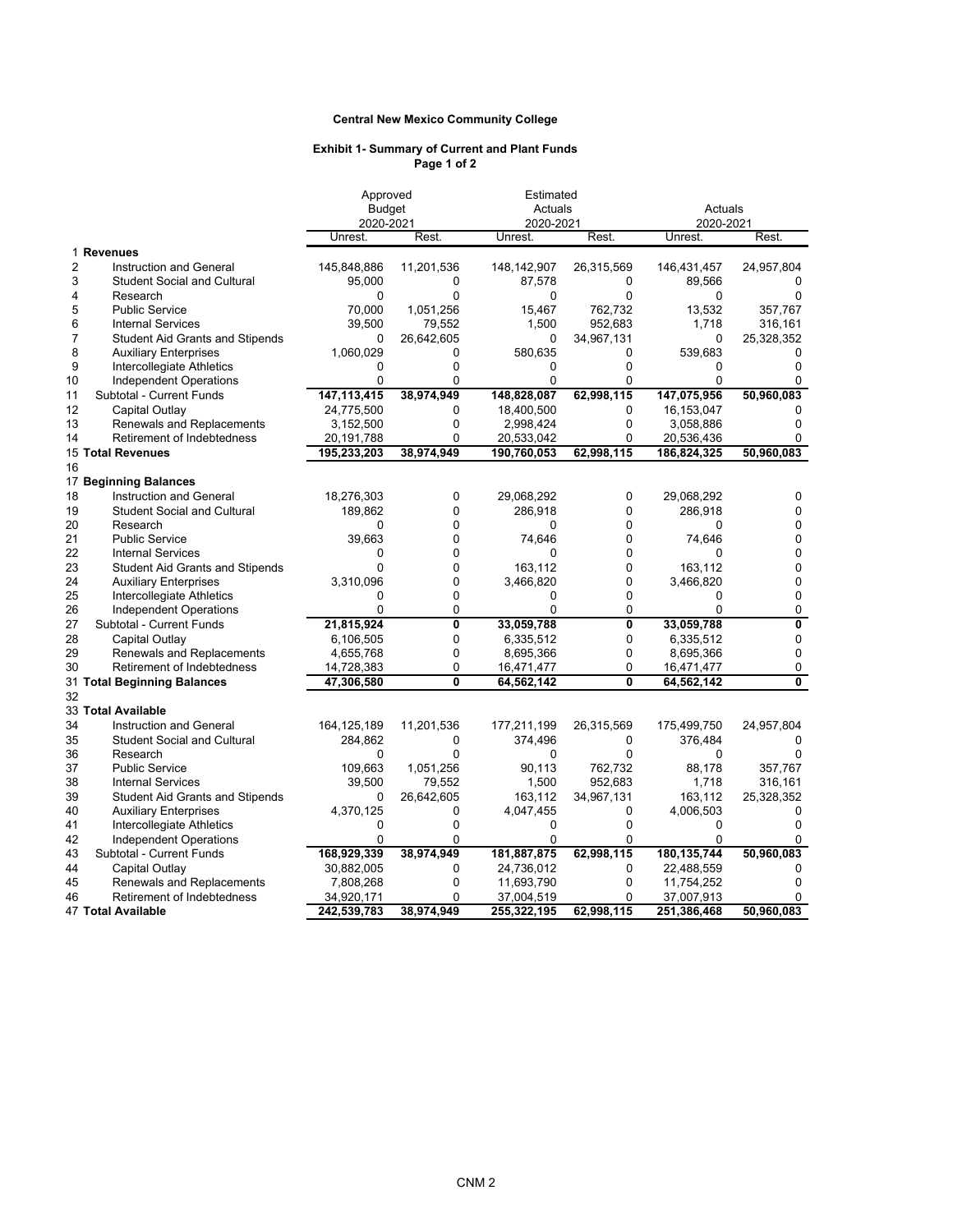#### **Central New Mexico Community College Exhibit 1- Summary of Current and Plant Funds Page 2 of 2**

|                |                                              | Approved      |              | Estimated     |            |             |                           |  |
|----------------|----------------------------------------------|---------------|--------------|---------------|------------|-------------|---------------------------|--|
|                |                                              | <b>Budget</b> |              |               | Actuals    |             | Actuals                   |  |
|                |                                              | 2020-2021     |              | 2020-2021     |            | 2020-2021   |                           |  |
|                |                                              | Unrest.       | Rest.        | Unrest.       | Rest.      | Unrest.     | Rest.                     |  |
|                | 1 Expenditures                               |               |              |               |            |             |                           |  |
| $\overline{2}$ | <b>Instruction and General</b>               | 143,563,183   | 11,201,536   | 139,782,997   | 26,315,569 | 126,577,630 | 15,211,472                |  |
| 3              | <b>Student Social and Cultural</b>           | 143,954       | 0            | 99,151        | 0          | 29,328      | 0                         |  |
| 4              | Research                                     | 0             | $\Omega$     | 0             | 0          | 0           | $\Omega$                  |  |
| 5              | <b>Public Service</b>                        | 100,000       | 1,051,256    | 287,502       | 762,732    | 41,844      | 357,767                   |  |
| 6              | <b>Internal Services</b>                     | 39,500        | 79,552       | 1,500         | 952,683    | 1,418       | 316,161                   |  |
| 7              | <b>Student Aid Grants and Stipends</b>       | 2,874,103     | 26,642,605   | 2,874,103     | 34,967,131 | 1,968,915   | 25,328,352                |  |
| 8              | <b>Auxiliary Enterprises</b>                 | 822,860       | 0            | 843,110       | 0          | 566,262     | 0                         |  |
| 9              | Intercollegiate Athletics                    | 0             | $\Omega$     | 0             | 0          | 0           | $\Omega$                  |  |
| 10             | <b>Independent Operations</b>                | $\Omega$      | $\Omega$     | $\Omega$      | 0          | $\Omega$    | $\Omega$                  |  |
| 11             | Subtotal - Current Funds                     | 147,543,600   | 38,974,949   | 143,888,363   | 62,998,115 | 129,185,396 | 41,213,752                |  |
| 12             | Capital Outlay                               | 28,700,000    | $\Omega$     | 25,056,659    | 0          | 16,521,198  | $\Omega$                  |  |
| 13             | Renewals and Replacements                    | 6,800,000     | 0            | 8,149,036     | 0          | 4,433,334   | 0                         |  |
| 14             | Retirement of Indebtedness                   | 18,483,250    | 0            | 18,593,000    | 0          | 19,064,590  | $\Omega$                  |  |
|                | 15 Total Expenditures                        | 201,526,850   | 38,974,949   | 195,687,058   | 62,998,115 | 169,204,518 | 41,213,752                |  |
| 16             |                                              |               |              |               |            |             |                           |  |
|                | 17 Transfer to (from)                        |               |              |               |            |             |                           |  |
| 18             | <b>Instruction and General</b>               | (5,339,891)   | 0            | (9,026,779)   | 0          | 719,552     | (9,746,331)               |  |
| 19             | <b>Student Social and Cultural</b>           | (5,000)       | 0            | (5,000)       | 0          | (5,000)     | 0                         |  |
| 20             | Research                                     | $\Omega$      | $\Omega$     | 0             | 0          | $\Omega$    | 0                         |  |
| 21             | <b>Public Service</b>                        | $\Omega$      | $\Omega$     | 200,000       | 0          | 200,000     | $\Omega$                  |  |
| 22             | <b>Internal Services</b>                     | $\Omega$      | $\Omega$     | 0             | 0          | $\Omega$    | $\Omega$                  |  |
| 23             | <b>Student Aid Grants and Stipends</b>       | 2,874,103     | $\mathbf{0}$ | 2,710,991     | 0          | 2,710,991   | $\Omega$                  |  |
| 24             | <b>Auxiliary Enterprises</b>                 | (1, 150, 000) | 0            | (150,000)     | 0          | (150,000)   | 0                         |  |
| 25             | Intercollegiate Athletics                    | 0             | $\Omega$     | 0             | 0          | 0           | 0                         |  |
| 26             | Independent Operations                       | 0             | 0            | 0             | 0          | 0           | 0                         |  |
| 27             | Subtotal - Current Funds                     | (3,620,788)   | 0            | (6, 270, 788) | 0          | 3,475,543   | (9,746,331)               |  |
| 28             | Capital Outlay                               | 1,350,000     | 0            | 4,000,000     | 0          | 4,000,000   | 0                         |  |
| 29             | Renewals and Replacements                    | 2,270,788     | 0            | 2,270,788     | 0          | 2,270,788   | $\Omega$                  |  |
| 30             | Retirement of Indebtedness                   | 0             | 0            | 0             | 0          | 0           | 0                         |  |
|                | 31 Total Transfers                           | $\mathbf{0}$  | 0            | $\mathbf{0}$  | 0          | 9,746,331   | (9,746,331)               |  |
| 32             |                                              |               |              |               |            |             |                           |  |
|                | 33 Ending Balances                           |               |              |               |            |             |                           |  |
| 34             | <b>Instruction and General</b>               | 15,222,115    | 0            | 28,401,423    | 0          | 49,641,671  | 0                         |  |
| 35             | <b>Student Social and Cultural</b>           | 135,908       | 0            | 270,345       | 0          | 342,157     | 0                         |  |
| 36             | Research                                     | 0             | 0            | 0             | 0          | 0           | 0                         |  |
| 37             | <b>Public Service</b>                        | 9,663         | $\Omega$     | 2,611         | 0          | 246,334     | 0                         |  |
| 38             | <b>Internal Services</b>                     | 0             | $\Omega$     | $\Omega$      | 0          | 300         | 0                         |  |
| 39             | <b>Student Aid Grants and Stipends</b>       | 0             | 0            | 0             | 0          | 905,188     | 0                         |  |
| 40             | <b>Auxiliary Enterprises</b>                 | 2,397,265     | 0            | 3,054,345     | 0          | 3,290,241   | 0                         |  |
| 41             | Intercollegiate Athletics                    | 0             | 0            | 0             | 0          | 0           | 0                         |  |
| 42             | Independent Operations                       | 0             | 0            | 0             | 0          | $\Omega$    | 0                         |  |
| 43             | Subtotal - Current Funds                     | 17,764,951    | 0            | 31,728,724    | 0          | 54,425,891  | $\overline{\mathfrak{o}}$ |  |
| 44             | Capital Outlay                               | 3,532,005     | 0            | 3,679,353     | 0          | 9,967,360   | 0                         |  |
| 45             | Renewals and Replacements                    | 3,279,056     | 0            | 5,815,542     | 0          | 9,591,706   | 0                         |  |
| 46             | Retirement of Indebtedness                   | 16,436,921    | 0            | 18,411,519    | 0          | 17,943,323  | 0                         |  |
|                | 47 Total Ending Balances                     | 41,012,933    | 0            | 59,635,138    | 0          | 91,928,280  | $\overline{\mathbf{0}}$   |  |
| 48             |                                              |               |              |               |            |             |                           |  |
|                | 49 Total Expenditures, Transfers, & Balances | 242,539,783   | 38,974,949   | 255,322,195   | 62,998,115 | 270,879,130 | 31,467,421                |  |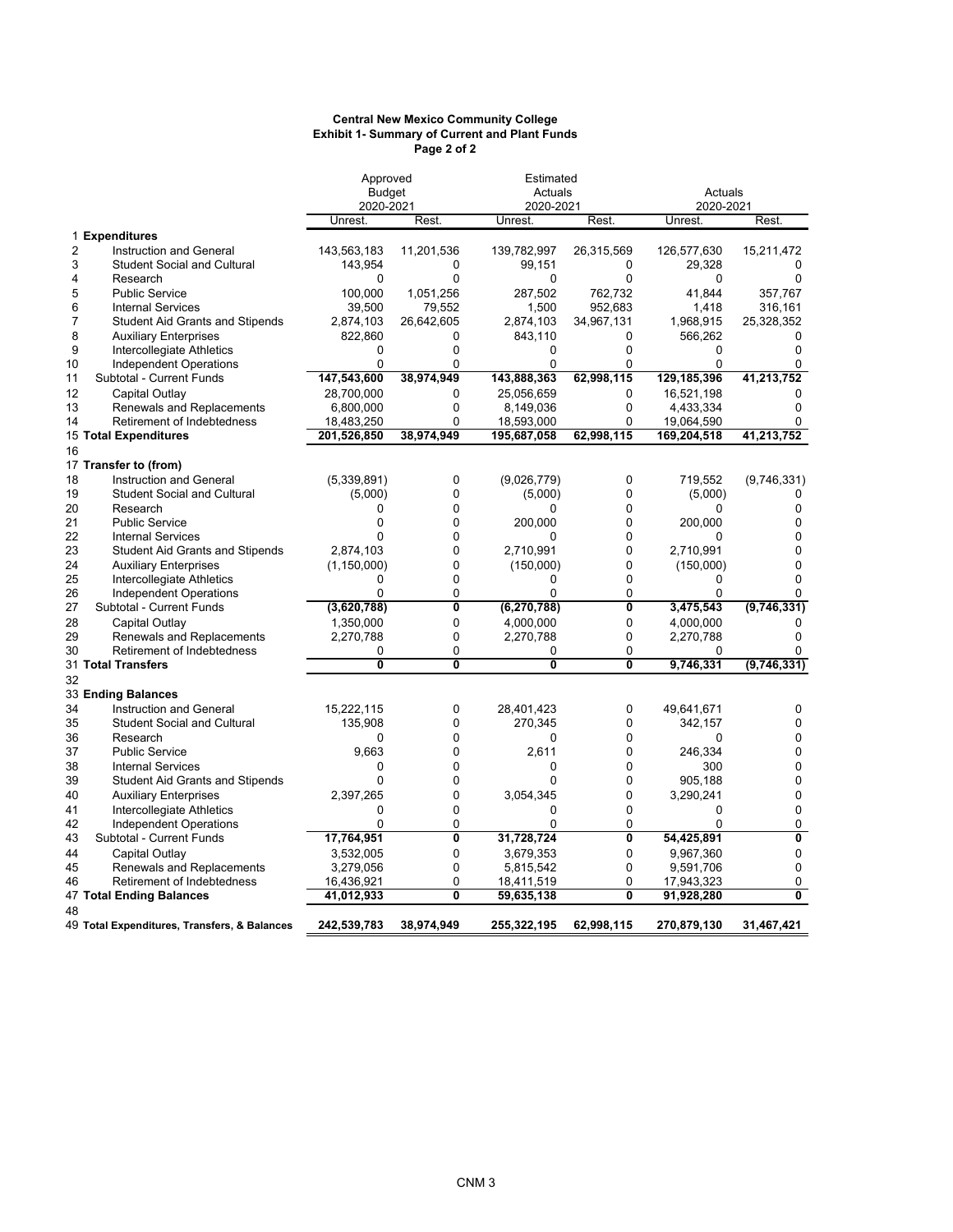#### **Central New Mexico Community College Detail of Transfers Exhibit 1A**

|                                               | Approved<br><b>Budget</b> |              | Estimated<br>Actuals |              | Actuals       |             |  |
|-----------------------------------------------|---------------------------|--------------|----------------------|--------------|---------------|-------------|--|
|                                               | 2020-2021                 |              | 2020-2021            |              | 2020-2021     |             |  |
|                                               | Unrest.                   | Rest.        | Unrest.              | Rest.        | Unrest.       | <b>Rest</b> |  |
| 1 From Instruction and General                |                           |              |                      |              |               |             |  |
| <b>Mandatory Transfers</b><br>2               |                           |              |                      |              |               |             |  |
| 3<br>Renewals and Replacements                | 0                         |              | 0                    |              | 0             |             |  |
| Debt Service<br>4                             | 0                         |              | 0                    |              | $\Omega$      |             |  |
| <b>Total Mandatory Transfers</b><br>5         | $\Omega$                  | $\Omega$     | $\Omega$             | $\mathbf 0$  | $\Omega$      | $\Omega$    |  |
| 6                                             |                           |              |                      |              |               |             |  |
| Non-mandatory Transfers<br>7                  |                           |              |                      |              |               |             |  |
| 8<br>Instruction and General                  | 0                         |              | $\Omega$             |              | 9,746,331     | (9,746,331) |  |
| 9<br><b>Public Service</b>                    | O                         |              | (200,000)            |              | (200,000)     |             |  |
| Research<br>10                                | O                         |              | ი                    |              | 0             |             |  |
| <b>Auxiliary Enterprises</b><br>11            | 1,000,000                 |              | $\Omega$             |              | <sup>0</sup>  |             |  |
| 12<br>Student Aid Grants and Stipends         | (2,719,103)               |              | (2,555,991)          |              | (2,555,991)   |             |  |
| 13<br>Plant Fund Capital Outlay               | (1,350,000)               |              | (4,000,000)          |              | (4,000,000)   |             |  |
| Renewals and Replacements<br>14               | (2, 270, 788)             |              | (2, 270, 788)        |              | (2, 270, 788) |             |  |
| <b>Total Non-mandatory Transfers</b><br>15    | (5,339,891)               | $\mathbf 0$  | (9,026,779)          | 0            | 719,552       | (9,746,331) |  |
| 16 Total From Instruction and General         | (5, 339, 891)             | $\mathbf{0}$ | (9,026,779)          | $\mathbf{0}$ | 719,552       | (9,746,331) |  |
| 17                                            |                           |              |                      |              |               |             |  |
| 18 From Internal Services                     |                           |              |                      |              |               |             |  |
| Renewals and Replacements<br>19               | 0                         |              | 0                    |              | 0             |             |  |
| 20 Total Internal Services                    | 0                         | $\Omega$     | $\Omega$             | $\mathbf 0$  | $\Omega$      | $\Omega$    |  |
| 21                                            |                           |              |                      |              |               |             |  |
| 22 Net Current Fund Transfers To (From)       |                           |              |                      |              |               |             |  |
| Instruction and General<br>23                 | 0                         |              | 0                    |              | (9,746,331)   | 9,746,331   |  |
| Student Social and Cultural Development<br>24 | (5,000)                   |              | (5,000)              |              | (5,000)       |             |  |
| <b>Public Service</b><br>25                   | 0                         |              | 200,000              |              | 200,000       |             |  |
| <b>Internal Services</b><br>26                |                           |              | 0                    |              | n             |             |  |
| 27<br>Research                                | n                         |              | N                    |              | U             |             |  |
| <b>Student Aid and Grants</b><br>28           | 2,874,103                 |              | 2,710,991            |              | 2,710,991     |             |  |
| <b>Auxiliary Enterprises</b><br>29            | (1, 150, 000)             |              | (150,000)            |              | (150,000)     |             |  |
| 30 Net Current Fund Transfers To (From)       | 1,719,103                 | $\Omega$     | 2,755,991            | $\mathbf 0$  | (6,990,340)   | 9,746,331   |  |
| 31 Plant Funds                                | 1,350,000                 |              | 4,000,000            |              | 4,000,000     |             |  |
| 32 Renewals and Replacements                  | 2,270,788                 |              | 2,270,788            |              | 2,270,788     |             |  |
| 33 Debt Service                               | 0                         |              | 0                    |              |               |             |  |
| <b>34 Net Total Transfers</b>                 | 5,339,891                 | 0            | 9,026,779            | 0            | (719, 552)    | 9,746,331   |  |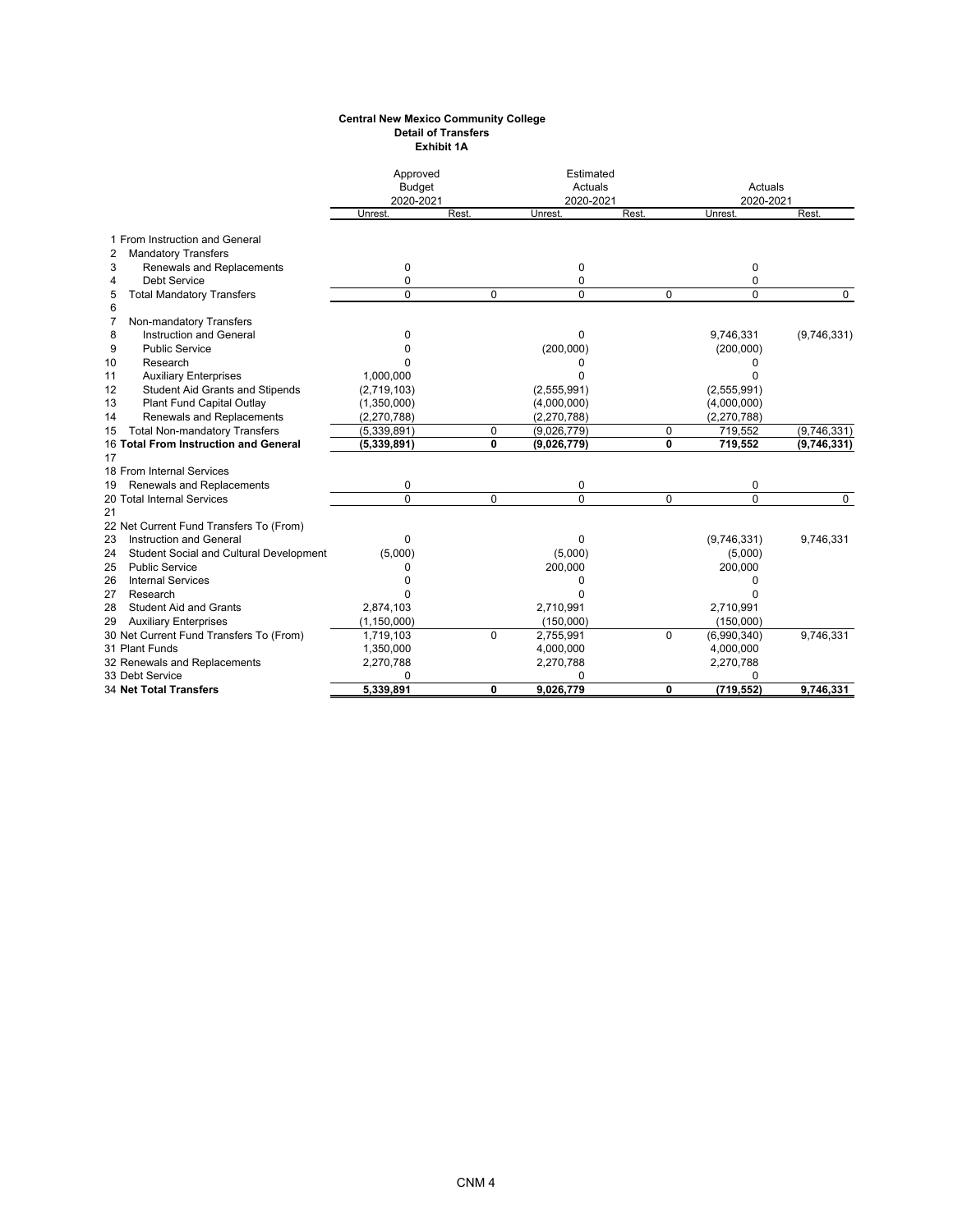# **Central New Mexico Community College Analysis of Unrestricted Current Funds Balances Exhibit 1B**

|                |                                            | Approved<br><b>Budget</b><br>2020-2021 | Estimated<br>Actuals<br>2020-2021 | Actuals<br>2020-2021 |
|----------------|--------------------------------------------|----------------------------------------|-----------------------------------|----------------------|
|                |                                            |                                        |                                   |                      |
|                | 1 Instruction and General                  |                                        |                                   |                      |
| 2              | <b>Beginning Balance</b>                   | 18,276,303                             | 29,068,292                        | 29,068,292           |
| 3              |                                            |                                        |                                   |                      |
| 4              | <b>Ending Balance</b>                      | 15,222,115                             | 28,401,423                        | 49,641,671           |
| 5              | Reserved for Cash Flow                     | 6,517,871                              | 20,177,389                        | 42,005,756           |
| 6              | Reserved for Health Insurance              | 1,000,000                              | 666,000                           | 666,000              |
| $\overline{7}$ | <b>Reserved for Risk</b>                   | 1,802,500                              | 1,802,500                         | 1,802,500            |
| 8<br>9         | HED 3-6% Reserve                           | 5,901,744                              | 5,755,535                         | 5,167,416            |
|                | 10 Student Social and Cultural Development |                                        |                                   |                      |
| 11             | <b>Beginning Balance</b>                   | 189,862                                | 286,918                           | 286,918              |
| 12             |                                            |                                        |                                   |                      |
| 13             | <b>Ending Balance</b>                      | 135,908                                | 270,345                           | 342,157              |
| 14             |                                            |                                        |                                   |                      |
|                | 15 Research                                |                                        |                                   |                      |
| 16<br>17       | <b>Beginning Balance</b>                   |                                        |                                   |                      |
| 18             | <b>Ending Balance</b>                      |                                        |                                   |                      |
| 19             |                                            |                                        |                                   |                      |
|                | 20 Public Service                          |                                        |                                   |                      |
| 21             | <b>Beginning Balance</b>                   | 39,663                                 | 74,646                            | 74,646               |
| 22             |                                            |                                        |                                   |                      |
| 23             | <b>Ending Balance</b>                      | 9,663                                  | 2,611                             | 246,334              |
| 24             |                                            |                                        |                                   |                      |
|                | 25 Internal Services                       |                                        |                                   |                      |
| 26<br>27       | <b>Beginning Balance</b>                   | 0                                      | 0                                 | 0                    |
| 28<br>29       | <b>Ending Balance</b>                      | 0                                      | 0                                 | 300                  |
|                | 30 Student Aid Grants and Stipends         |                                        |                                   |                      |
| 31             | <b>Beginning Balance</b>                   | $\pmb{0}$                              | 163,112                           | 163,112              |
| 32             |                                            |                                        |                                   |                      |
| 33             | <b>Ending Balance</b>                      | 0                                      | 0                                 | 905,188              |
| 34             |                                            |                                        |                                   |                      |
|                | 35 Auxiliary Enterprises                   |                                        |                                   |                      |
| 36<br>37       | <b>Beginning Balance</b>                   | 3,310,096                              | 3,466,820                         | 3,466,820            |
| 38             | <b>Ending Balance</b>                      | 2,397,265                              | 3,054,345                         | 3,290,241            |
| 39             |                                            |                                        |                                   |                      |
|                | 40 Intercollegiate Athletics               |                                        |                                   |                      |
| 41             | <b>Beginning Balance</b>                   |                                        |                                   |                      |
| 42             |                                            |                                        |                                   |                      |

43 Ending Balance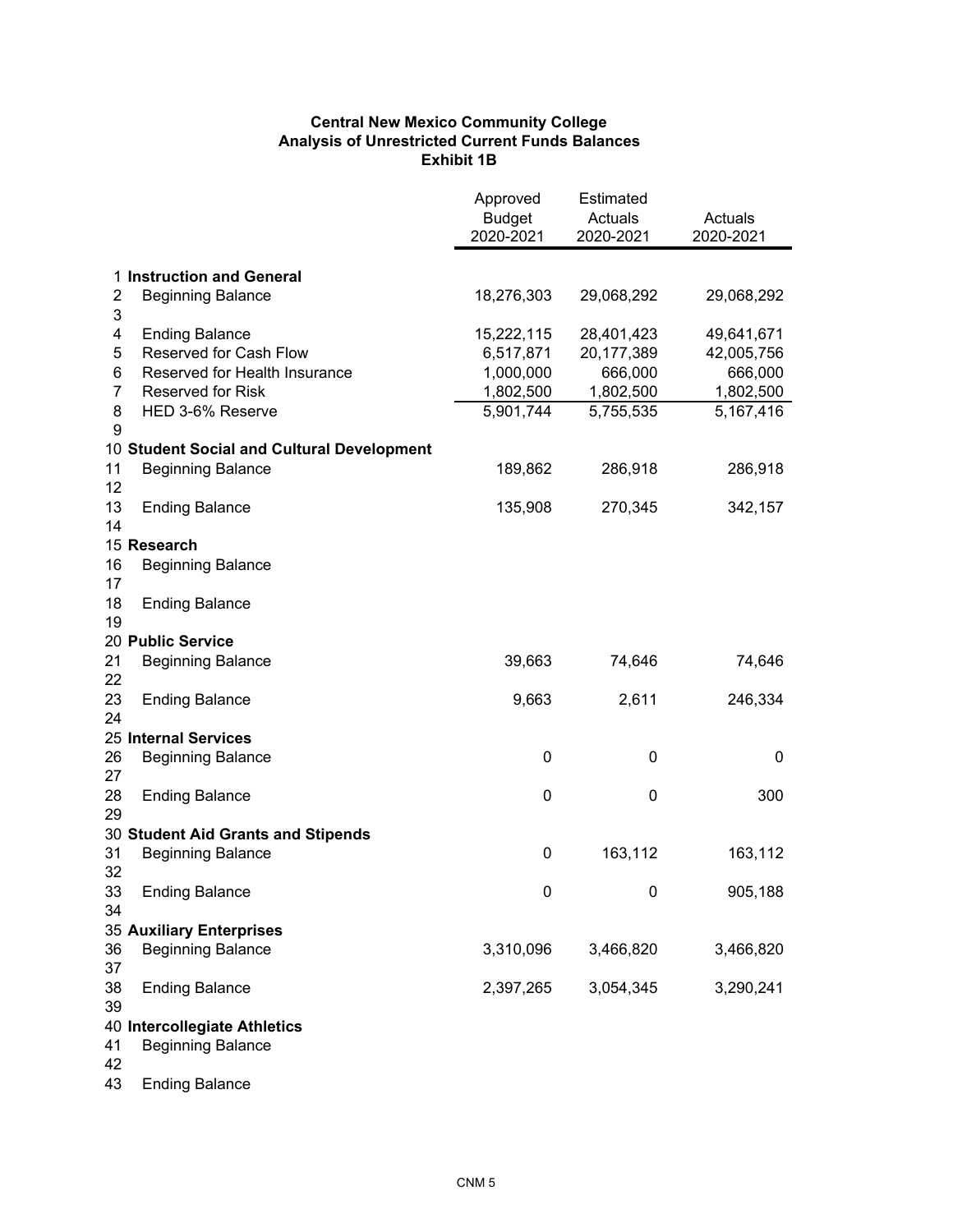#### **Central New Mexico Community College Summary of Instruction and General Exhibit 2**

|                |                                             | Approved<br><b>Budget</b> |            | Estimated<br>Actuals |            | Actuals      |            |  |
|----------------|---------------------------------------------|---------------------------|------------|----------------------|------------|--------------|------------|--|
|                |                                             | 2020-2021                 |            | 2020-2021            |            | 2020-2021    |            |  |
|                |                                             | Unrest.                   | Rest.      | Unrest.              | Rest.      | Unrest.      | Rest.      |  |
|                | 1 Revenues                                  |                           |            |                      |            |              |            |  |
| 2              | <b>Tuition and Fees</b>                     | 23,444,491                | 30,000     | 23,472,222           |            | 24,772,510   |            |  |
| 3              | <b>Federal Govt Appropriations</b>          |                           |            |                      |            |              |            |  |
| 4              | <b>State Govt Appropriations</b>            | 64,475,400                |            | 56,558,800           |            | 56,558,800   |            |  |
| 5              | <b>Local Govt Appropriations</b>            | 54,989,364                |            | 57,940,292           |            | 58,620,238   |            |  |
| 6              | <b>Federal Govt Grants and Contracts</b>    | 42,835                    | 5,789,250  | 42,835               | 18,450,674 | 31,130       | 19,025,937 |  |
| $\overline{7}$ | <b>State Govt Grants and Contracts</b>      | 151,382                   | 2,323,597  | 199,434              | 4,604,977  | 199,434      | 4,712,843  |  |
| 8              | <b>Local Govt Grants and Contracts</b>      |                           | 547,750    |                      | 806,879    |              | 458,766    |  |
| 9              | Private Gifts, Grants, and Contracts        | 21,855                    | 2,490,939  | 11,255               | 2,451,539  | 11,255       | 757,483    |  |
| 10             | Endowment, Land, and Permanent Fund         |                           | 20,000     |                      | 1,500      |              | 2,775      |  |
| 11             | Sales and Service of Educational Activities | 34,925                    | 0          | 12,555               | 0          | 21,325       | 0          |  |
| 12             | <b>Other Sources</b>                        | 2,688,634                 |            | 9,905,514            |            | 6,216,765    |            |  |
|                | 13 Total Revenues                           | 145,848,886               | 11,201,536 | 148, 142, 907        | 26,315,569 | 146,431,457  | 24,957,804 |  |
| 14             |                                             |                           |            |                      |            |              |            |  |
|                | 15 Beginning Balance                        | 18,276,303                |            | 29,068,292           |            | 29,068,292   |            |  |
| 16             |                                             |                           |            |                      |            |              |            |  |
|                | 17 Total Available                          | 164,125,189               | 11,201,536 | 177,211,199          | 26,315,569 | 175,499,750  | 24,957,804 |  |
| 18             |                                             |                           |            |                      |            |              |            |  |
|                | 19 Expenditures                             |                           |            |                      |            |              |            |  |
| 20             | Instruction                                 | 64,991,239                | 5,922,980  | 62,331,004           | 13,422,895 | 57, 173, 722 | 13,011,163 |  |
| 21             | Academic Support                            | 17,919,670                | 2,240,748  | 17,481,305           | 2,244,195  | 15,956,756   | 888,874    |  |
| 22             | <b>Student Services</b>                     | 20,625,073                | 1,966,230  | 20,821,469           | 1,691,608  | 18,783,545   | 1,062,923  |  |
| 23             | <b>Institutional Support</b>                | 24,977,524                | 738,743    | 24,116,532           | 7,342,931  | 21,438,714   | 127,016    |  |
| 24             | Operations and Maintenance of Plant         | 15,049,677                | 332,835    | 15,032,687           | 1,613,941  | 13,224,894   | 121,496    |  |
|                | 25 Total Expenditures                       | 143,563,183               | 11,201,536 | 139,782,997          | 26,315,569 | 126,577,630  | 15,211,472 |  |
| 26             |                                             |                           |            |                      |            |              |            |  |
|                | 27 Transfers to (from)                      |                           |            |                      |            |              |            |  |
| 28             | <b>Mandatory Transfers</b>                  |                           |            |                      |            |              |            |  |
| 29             | <b>Debt Service</b>                         | $\mathbf 0$               |            | $\pmb{0}$            |            | $\mathbf 0$  |            |  |
| 30             | <b>Required Transfers</b>                   |                           |            |                      |            |              |            |  |
| 31             | <b>Plant Fund</b>                           |                           |            |                      |            |              |            |  |
| 32             | Renewals and Replacements                   |                           |            |                      |            |              |            |  |
| 33             | Non-mandatory Transfers                     |                           |            |                      |            |              |            |  |
| 34             | <b>Instruction and General</b>              | 0                         |            | 0                    |            | (9,746,331)  | 9,746,331  |  |
| 35             | <b>Plant Fund</b>                           | 1,350,000                 |            | 4,000,000            |            | 4,000,000    |            |  |
| 36             | Renewals and Replacements                   | 2,270,788                 |            | 2,270,788            |            | 2,270,788    |            |  |
| 37             | <b>Public Service</b>                       | 0                         |            | 200,000              |            | 200,000      |            |  |
| 38             | <b>Student Aid</b>                          | 2,719,103                 |            | 2,555,991            |            | 2,555,991    |            |  |
| 39             | Auxiliary                                   | (1,000,000)               |            | 0                    |            | $\Omega$     |            |  |
|                | 40 Net Transfers                            | 5,339,891                 | $\Omega$   | 9,026,779            | 0          | (719, 552)   | 9,746,331  |  |
| 41             |                                             |                           |            |                      |            |              |            |  |
|                | 42 Ending Balance                           | 15,222,115                | 0          | 28,401,423           | 0          | 49,641,671   | 0          |  |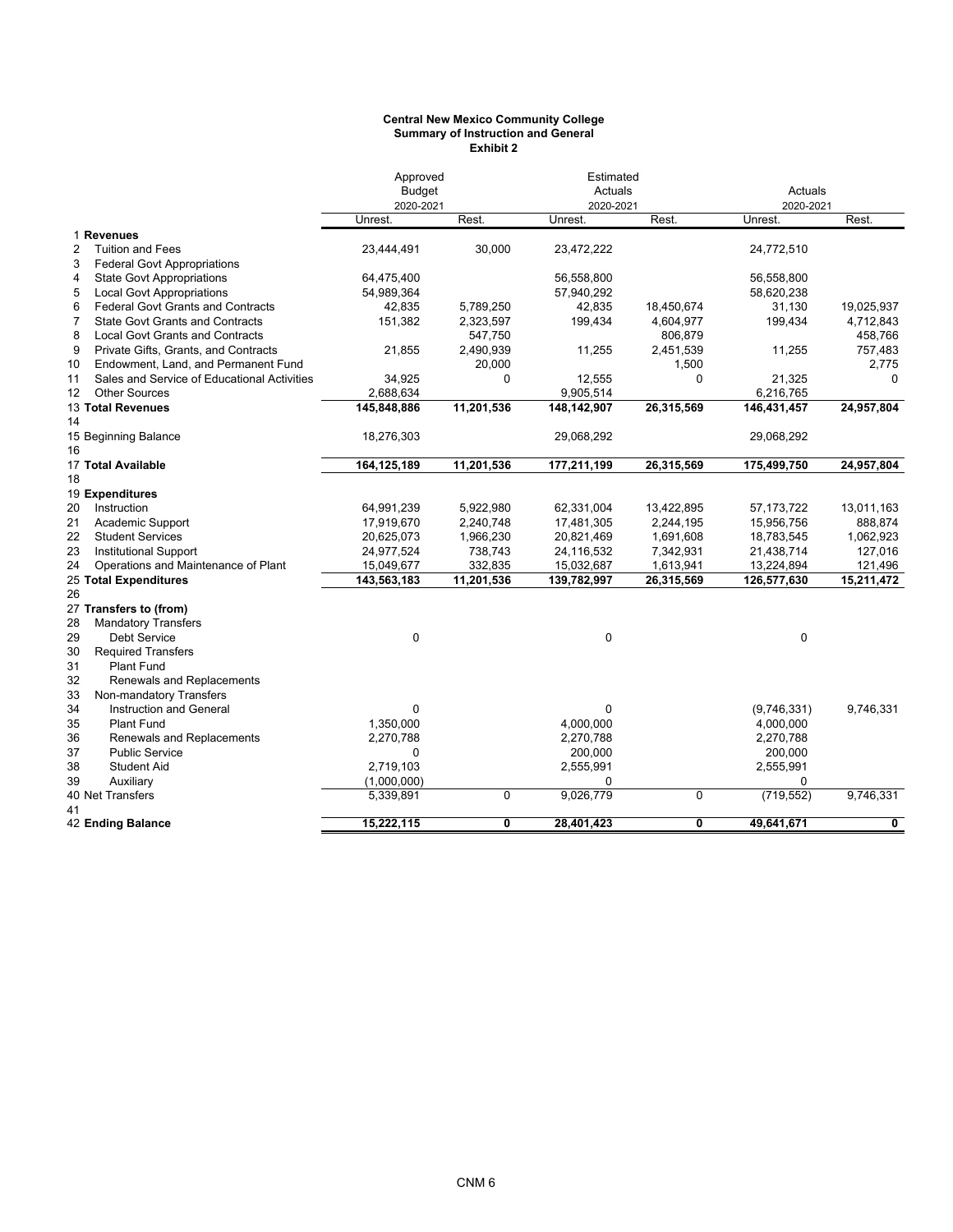# **Central New Mexico Community College Tuition and Fees for Instruction and General Exhibit 3**

|              |    |                                         | Approved<br><b>Budget</b><br>2020-2021 | <b>Estimated</b><br>Actuals<br>2020-2021 | Actuals<br>2020-2021 |
|--------------|----|-----------------------------------------|----------------------------------------|------------------------------------------|----------------------|
| 1<br>2       | I. | Regular Academic                        |                                        |                                          |                      |
| 3<br>4<br>5  |    | <b>Resident Tuition</b>                 | 15,658,539                             | 15,633,993                               | 16,764,992           |
| 6<br>7       |    | <b>Total Resident Tuition</b>           | 15,658,539                             | 15,633,993                               | 16,764,992           |
| 8<br>9<br>10 |    | Non-resident Tuition                    | 4,213,832                              | 4,297,309                                | 4,390,871            |
| 11           |    | <b>Total Non-resident Tuition</b>       | 4,213,832                              | 4,297,309                                | 4,390,871            |
| 12<br>13     |    | <b>Total Tuition</b>                    | 19,872,371                             | 19,931,302                               | 21,155,863           |
| 14           | Ш. | <b>Miscellaneous Fees</b>               | 367,331                                | 240,993                                  | 302,551              |
| 15           |    | <b>Registration Fee</b>                 | 1,879,468                              | 1,958,790                                | 1,925,679            |
| 16           |    | <b>Technology Fee</b>                   |                                        |                                          |                      |
| 17           |    | <b>Distance Education Fee</b>           |                                        |                                          |                      |
| 18           |    | <b>Laboratory Fees</b>                  | 1,325,321                              | 1,341,137                                | 1,388,417            |
| 19<br>20     |    | <b>Total Miscellaneous Fees</b>         | 3,572,120                              | 3,540,920                                | 3,616,647            |
|              |    | 21 Total Tuition and Miscellaneous Fees | 23,444,491                             | 23,472,222                               | 24,772,510           |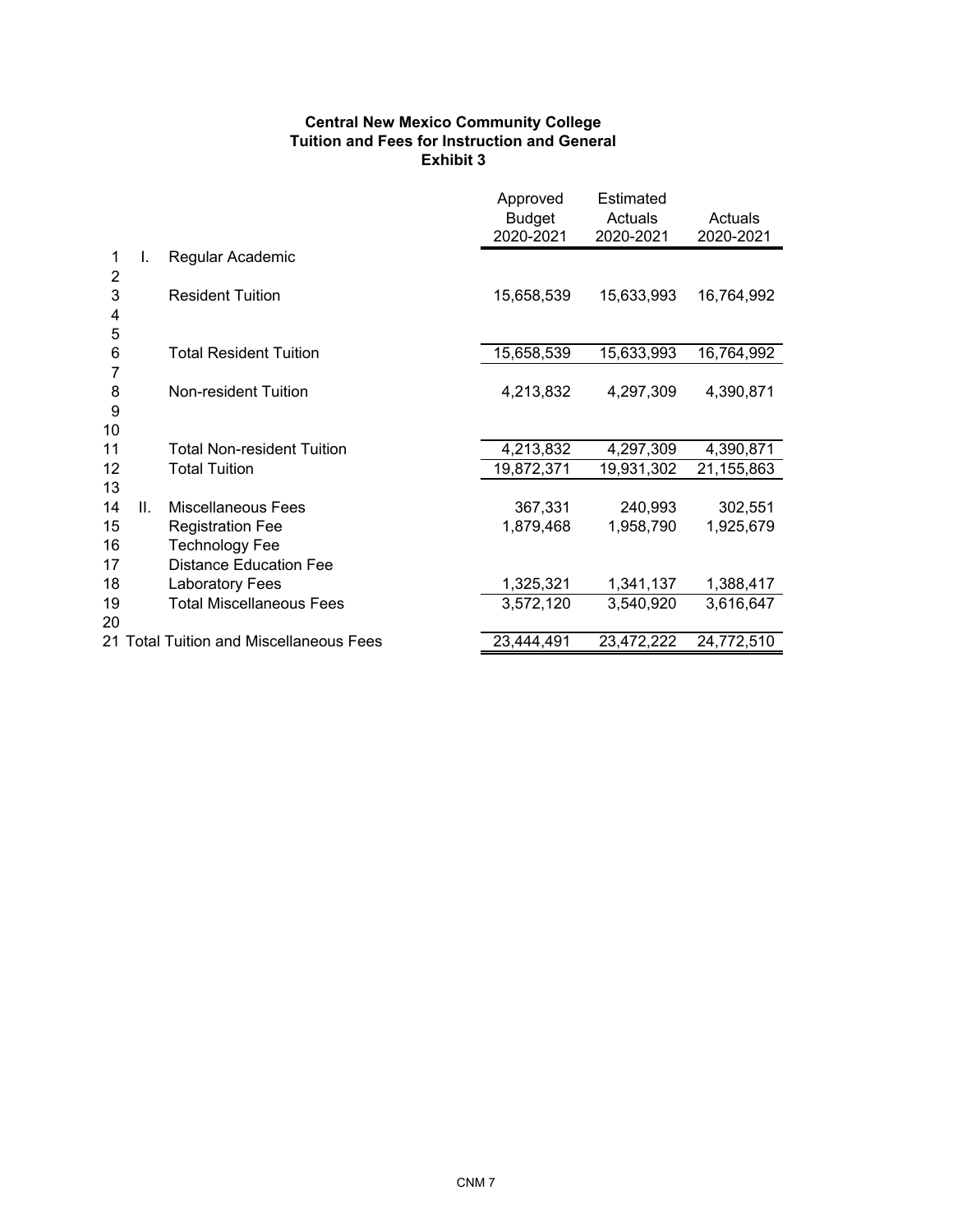# **Central New Mexico Community College Governmental Appropriations and Grants for Instruction and General Exhibits 4 and 5**

|    |                                                   | Approved<br><b>Budget</b> | Estimated<br>Actuals |            | Actuals          |  |
|----|---------------------------------------------------|---------------------------|----------------------|------------|------------------|--|
|    |                                                   | 2020-2021<br>2020-2021    |                      |            | 2020-2021        |  |
|    | 1 Exhibit 4                                       |                           |                      |            |                  |  |
| 2  | <b>Governmental Appropriations</b>                |                           |                      |            |                  |  |
| 3  | for Instruction and General                       |                           |                      |            |                  |  |
| 4  |                                                   |                           |                      |            |                  |  |
|    | 5 Federal Appropriations                          |                           |                      |            |                  |  |
|    | 6 State Appropriations                            | \$<br>64,475,400 \$       |                      | 56,558,800 | \$<br>56,558,800 |  |
| 7  |                                                   |                           |                      |            |                  |  |
|    | 8 Local Mill Levy                                 | 54,989,364                |                      | 57,940,292 | 58,620,238       |  |
| 9  |                                                   |                           |                      |            |                  |  |
| 10 |                                                   |                           |                      |            |                  |  |
|    | 11 Exhibit 5                                      |                           |                      |            |                  |  |
| 12 | <b>Governmental Grants and Contracts for</b>      |                           |                      |            |                  |  |
| 13 | <b>Instruction and General</b>                    |                           |                      |            |                  |  |
| 14 |                                                   |                           |                      |            |                  |  |
|    | 15 Federal Grants                                 | 42,835                    |                      | 42,835     | 31,130           |  |
|    | 16 State Grants                                   | 151,382                   |                      | 199,434    | 199,434          |  |
| 17 |                                                   |                           |                      |            |                  |  |
|    | 18 Restricted Federal:                            |                           |                      |            |                  |  |
| 19 | Workstudy funds - I & G Portion                   | 501,859                   |                      | 188,000    | 225,819          |  |
| 20 | <b>Instructional Programs</b><br>21 Total Federal | 5,287,391                 |                      | 18,262,674 | 18,800,118       |  |
| 22 |                                                   | 5,789,250                 |                      | 18,450,674 | 19,025,937       |  |
|    | 23 Restricted State:                              |                           |                      |            |                  |  |
| 24 | Workstudy Funds - I & G Portion                   | 729,671                   |                      | 234,145    | 168,367          |  |
| 25 | <b>Instructional Programs</b>                     | 1,593,926                 |                      | 4,370,832  | 4,544,476        |  |
|    | 26 Total State                                    | 2,323,597                 |                      | 4,604,977  | 4,712,843        |  |
| 27 |                                                   |                           |                      |            |                  |  |
|    | 28 Restricted Local                               | 547,750                   |                      | 806,879    | 458,766          |  |
| 29 |                                                   |                           |                      |            |                  |  |
|    | 30 Total Local                                    | 547,750                   |                      | 806,879    | 458,766          |  |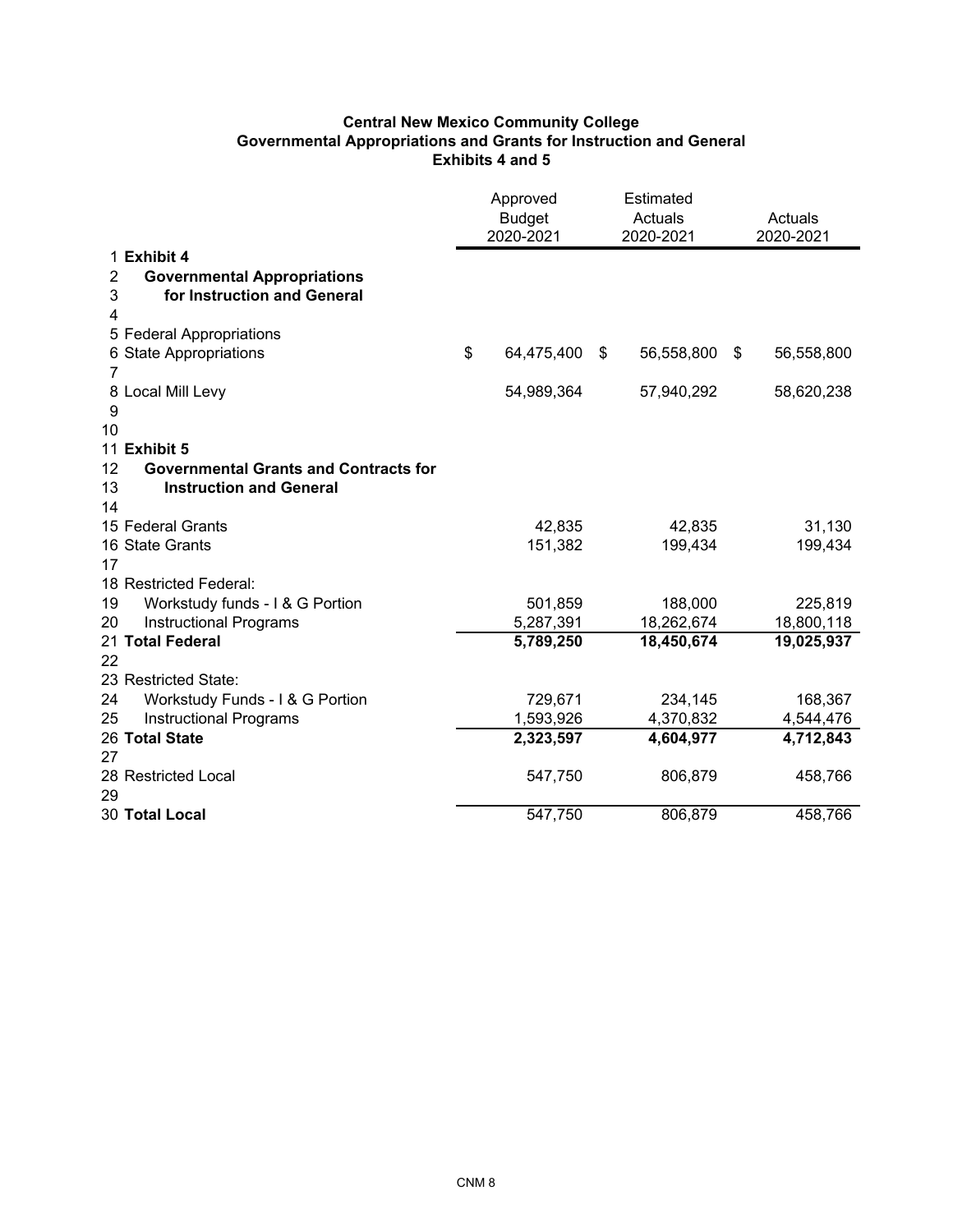# **Central New Mexico Community College Revenues - Instruction and General Exhibits 6 through 9**

|                                                           | Approved<br><b>Budget</b><br>2020-2021 | Estimated<br>Actuals<br>2020-2021 | Actuals<br>2020-2021 |
|-----------------------------------------------------------|----------------------------------------|-----------------------------------|----------------------|
| 1 Exhibit 6                                               |                                        |                                   |                      |
| <b>Private Grants and Contracts for</b><br>2              |                                        |                                   |                      |
| 3<br><b>Instruction and General</b>                       |                                        |                                   |                      |
| 4                                                         |                                        |                                   |                      |
| 5 Unrestricted                                            | 21,855                                 | 11,255                            | 11,255               |
| 6 Restricted                                              | 2,490,939                              | 2,451,539                         | 757,483              |
| 7                                                         |                                        |                                   |                      |
| 8                                                         |                                        |                                   |                      |
| 9                                                         |                                        |                                   |                      |
| 10 Exhibit 7                                              |                                        |                                   |                      |
| <b>Endowment, Land, and Permanent Fund</b><br>11          |                                        |                                   |                      |
| <b>Income for Instruction and General</b><br>12           |                                        |                                   |                      |
| 13                                                        |                                        |                                   |                      |
| 14 Unrestricted                                           |                                        |                                   |                      |
| 15 Restricted from Endowments                             | 20,000                                 | 1,500                             | 2,775                |
| 16                                                        |                                        |                                   |                      |
| 17 Exhibit 8                                              |                                        |                                   |                      |
| 18<br><b>Sales and Services of Educational Activities</b> |                                        |                                   |                      |
| 19                                                        |                                        |                                   |                      |
| 20 Unrestricted<br>21 Restricted                          | 34,925                                 | 12,555                            | 21,325               |
| 22                                                        |                                        |                                   |                      |
| 23 Exhibit 9                                              |                                        |                                   |                      |
| 24<br><b>Other Sources of Revenue for Instruction</b>     |                                        |                                   |                      |
| and General<br>25                                         |                                        |                                   |                      |
| 26                                                        |                                        |                                   |                      |
| 27 Unrestricted                                           |                                        |                                   |                      |
| 28<br><b>C&amp;G IDC Revenue</b>                          | 400,000                                | 3,646,324                         | 2,288,387            |
| 29<br>Interest Income on Current Funds                    | 249,200                                | 40,246                            | 54,644               |
| 30<br>Other Local - Miscellaneous                         | 2,039,434                              | 6,218,944                         | 3,873,734            |
| 31 Total Unrestricted                                     | 2,688,634                              | 9,905,514                         | 6,216,765            |
| 32                                                        |                                        |                                   |                      |
| 33 Restricted                                             | 0                                      | 0                                 | 0                    |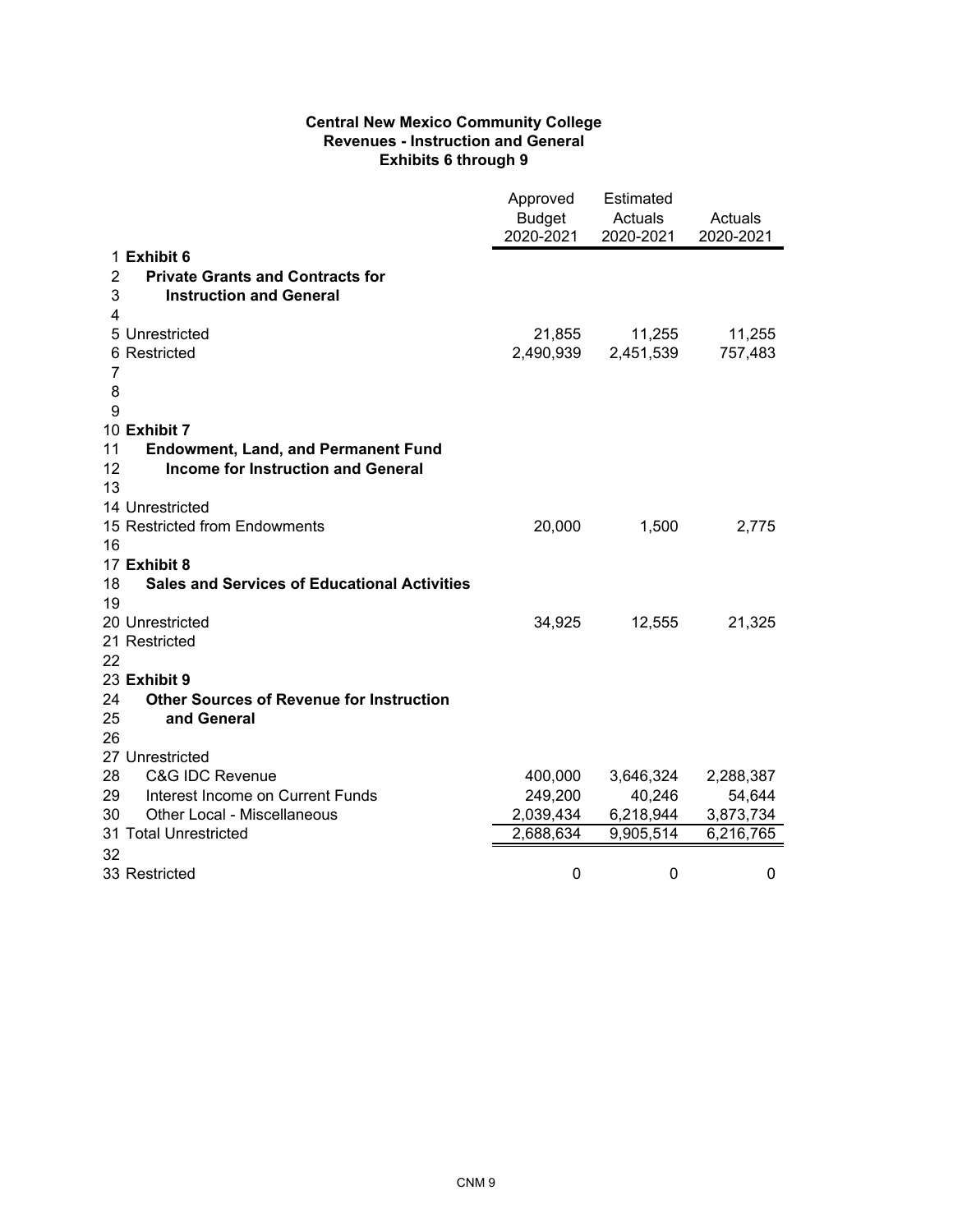#### **Central New Mexico Community College Expenditures for Instruction Exhibit 10**

|                                                 |            | Approved      |            | Estimated   |              |            |  |
|-------------------------------------------------|------------|---------------|------------|-------------|--------------|------------|--|
|                                                 |            | <b>Budget</b> |            | Actuals     | Actuals      |            |  |
|                                                 | 2020-2021  |               | 2020-2021  |             | 2020-2021    |            |  |
|                                                 | Unrest.    | Rest.         | Unrest.    | Rest.       | Unrest.      | Rest.      |  |
| 1 General Academic Instruction                  |            |               |            |             |              |            |  |
| 2<br>Communication, Humanities, & Social Sci    | 12,678,925 | 614,124       | 12,109,328 | 732,444     | 11,278,608   | 768,767    |  |
| 3<br><b>CNM Online</b>                          | 105,211    | 0             | 243,588    | 0           | 207,491      | 0          |  |
| Math, Science, and Engineering<br>4             | 9,637,332  | 104,284       | 9,185,602  | 94,958      | 8,309,726    | 130,179    |  |
| 5 Total General Academic Instruction            | 22,421,468 | 718,408       | 21,538,518 | 827,401     | 19,795,825   | 898,945    |  |
| 6                                               |            |               |            |             |              |            |  |
| <b>7 Vocational Programs</b>                    |            |               |            |             |              |            |  |
| <b>Applied Technologies</b><br>8                | 5,797,765  | 0             | 6,073,314  | 185,045     | 5,191,526    | 104,706    |  |
| <b>Business and Information Technology</b><br>9 | 6,658,680  | 3,871         | 5,995,833  | 13,993      | 6,091,016    | 17,729     |  |
| 10<br>Health, Wellness, and Public Safety       | 12,077,312 | 27,699        | 11,461,392 | 9,595       | 11,558,259   | 20,514     |  |
| School of Adult General Education<br>11         | 2,204,585  | 0             | 1,491,721  | 0           | 1,491,504    | 0          |  |
| 12 Total Vocational Programs                    | 26,738,342 | 31,570        | 25,022,260 | 208,634     | 24,332,305   | 142,949    |  |
| 13                                              |            |               |            |             |              |            |  |
| 14 Community Education                          |            |               |            |             |              |            |  |
| <b>CNM Ingenuity</b><br>15                      | 281,132    | 1,322,838     | 368,548    | 3,440,169   | 368,466      | 3,726,845  |  |
| <b>Adult Basic Education</b><br>16              | 149,087    | 1,271,663     | 136,594    | 944,067     | 2,787        | 979,263    |  |
| 17 Total Community Education                    | 430,219    | 2,594,501     | 505,142    | 4,384,236   | 371,253      | 4,706,108  |  |
| 18                                              |            |               |            |             |              |            |  |
| 19 Other Instructional                          |            |               |            |             |              |            |  |
| <b>Instructional Division</b><br>20             | 1,638,952  | 1,719,967     | 1,766,139  | 1,545,689   | 850,395      | 1,186,794  |  |
| 21<br>Instructional Technology                  | 1,082,052  | 0             | 1,102,983  | 0           | 590,534      | 0          |  |
| 22<br>Multi-Campus Instructional                | 35,000     | 0             | 2,000      | $\mathbf 0$ | 2,213        | $\Omega$   |  |
| 23<br>CARES/CRRSAA                              | 0          | 0             | 0          | 5,398,890   | 0            | 4,748,580  |  |
| 24 Total Other Instructional                    | 2,756,004  | 1,719,967     | 2,871,122  | 6,944,579   | 1,443,142    | 5,935,375  |  |
| 25                                              |            |               |            |             |              |            |  |
| 26 Fringe Benefits                              |            |               |            |             |              |            |  |
| State Workstudy<br>27                           |            | 112,380       |            | 33,487      |              | 28,178     |  |
| 28<br>Federal Workstudy                         |            | 50,154        |            | 24,000      |              | 33,895     |  |
| Retirement<br>29                                | 5,419,264  | 300,000       | 5,217,964  | 408,389     | 4,676,392    | 522,762    |  |
| 30<br>Social Security                           | 2,938,383  | 154,000       | 2,833,515  | 213,766     | 2,515,002    | 279,052    |  |
| 31<br>Group Insurance                           | 3,382,473  | 200,000       | 3,463,745  | 321,607     | 3,224,052    | 387,482    |  |
| 32<br><b>Worker's Compensation</b>              | 9,340      | 3,000         | 8,475      | 414         | 8,307        | 570        |  |
| 33<br>Unemployment                              |            |               |            |             |              |            |  |
| 34<br><b>Retiree Health</b>                     | 747,816    | 39,000        | 722,333    | 56,381      | 632,604      | 72,093     |  |
| 35<br><b>Tuition Waivers</b>                    | 147,930    |               | 147,930    |             | 174,840      | 3,752      |  |
| 36 Total Fringe Benefits                        | 12,645,206 | 858,534       | 12,393,962 | 1,058,045   | 11,231,196   | 1,327,786  |  |
| 37                                              |            |               |            |             |              |            |  |
| 38                                              |            |               |            |             |              |            |  |
| 39 Total Expenditures for Instruction           | 64,991,239 | 5,922,980     | 62,331,004 | 13,422,895  | 57, 173, 722 | 13,011,163 |  |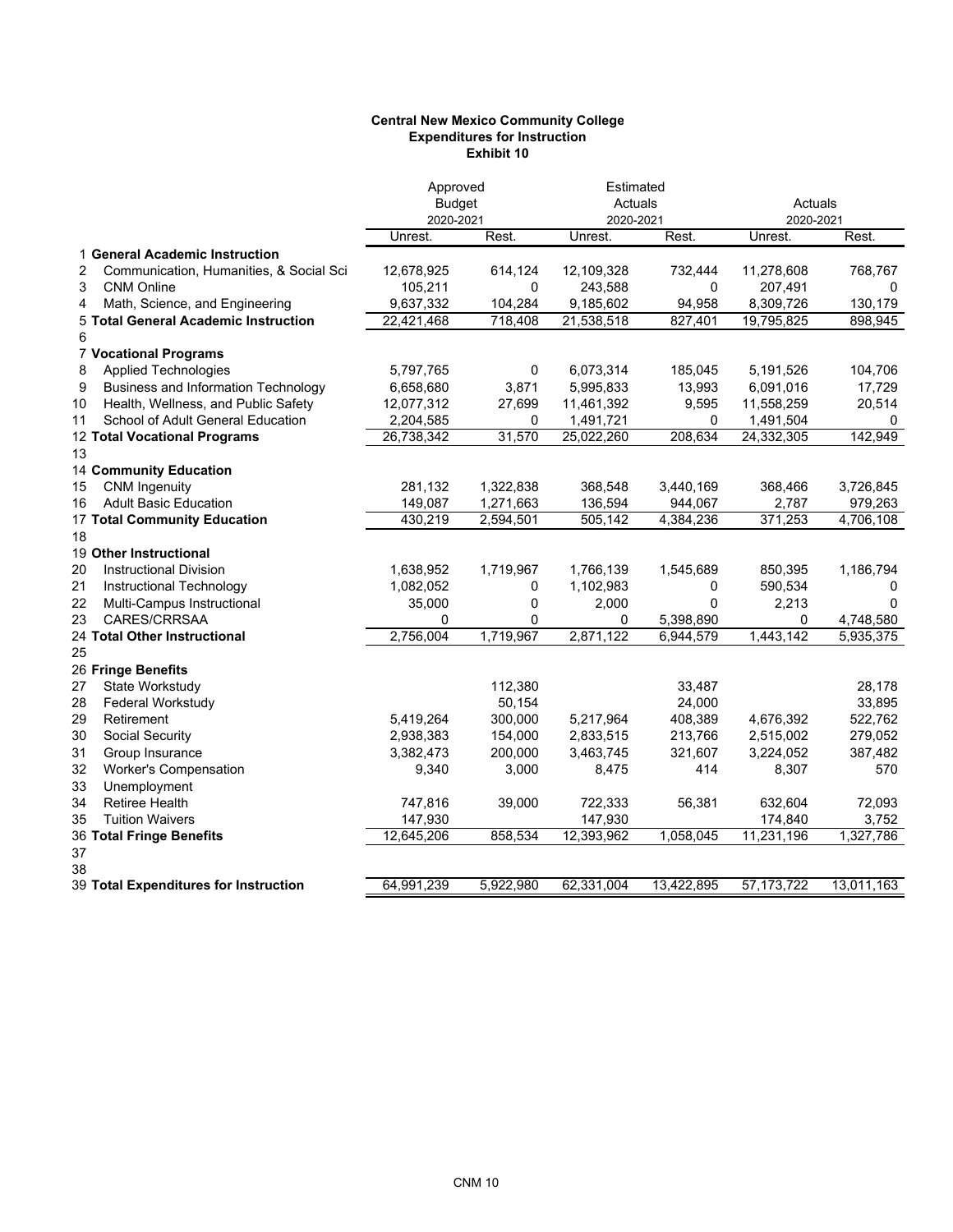|                                                                       |            | Approved<br><b>Budget</b><br>2020-2021 |            | Estimated<br>Actuals<br>2020-2021 |            | Actuals<br>2020-2021 |
|-----------------------------------------------------------------------|------------|----------------------------------------|------------|-----------------------------------|------------|----------------------|
|                                                                       | <b>FTE</b> | Unrestricted                           | <b>FTE</b> | Unrestricted                      | <b>FTE</b> | Unrestricted         |
| 1 Applied Technologies                                                |            |                                        |            |                                   |            |                      |
| <b>Faculty Salaries</b><br>2                                          | 55.00      | 3,750,341                              | 51.00      | 4,261,181                         | 45.00      | 3,415,298            |
| <b>Professional Salaries</b><br>3                                     |            |                                        |            |                                   |            |                      |
| <b>Support Staff Salaries</b><br>4                                    | 12.00      | 377,134                                | 12.00      | 377,133                           | 11.00      | 337,470              |
| 5<br><b>GA/TA/RA Salaries</b><br>6<br><b>Student Salaries</b>         | 0.42       | 3,846                                  | 0.65       | 6,000                             | 0.76       | 7,049                |
| 7<br><b>Federal Workstudy Salaries</b>                                |            |                                        |            |                                   |            |                      |
| 8<br><b>State Workstudy Salaries</b>                                  |            |                                        | 0.43       | 4,000                             | 0.34       | 3,166                |
| <b>Other Salaries</b><br>9                                            |            |                                        |            |                                   |            |                      |
| Supplies and Expenses<br>10                                           |            | 1,653,317                              |            | 1,425,000                         |            | 1,401,519            |
| 11<br>Travel                                                          |            | 13,127                                 |            |                                   |            |                      |
| 12<br>Equipment                                                       |            |                                        |            |                                   |            | 27,025               |
| 13 Total                                                              | 67.42      | 5,797,765                              | 64.08      | 6,073,314                         | 57.11      | 5,191,526            |
| 14                                                                    |            |                                        |            |                                   |            |                      |
| 15 Business and Information Technology                                |            |                                        |            |                                   |            |                      |
| <b>Faculty Salaries</b><br>16                                         | 68.00      | 4,768,423                              | 64.00      | 4,332,622                         | 64.00      | 4,500,728            |
| 17<br><b>Professional Salaries</b>                                    | 2.00       |                                        |            |                                   |            |                      |
| 18<br><b>Support Staff Salaries</b><br><b>GA/TA/RA Salaries</b><br>19 |            | 106,350                                | 4.50       | 124,159                           | 4.50       | 99,473               |
| 20<br><b>Student Salaries</b>                                         |            |                                        | 0.87       | 8,055                             | 0.80       | 7,419                |
| 21<br><b>Federal Workstudy Salaries</b>                               |            |                                        |            |                                   |            |                      |
| 22<br><b>State Workstudy Salaries</b>                                 |            |                                        | 0.22       | 2,042                             | 0.15       | 1,360                |
| 23<br><b>Other Salaries</b>                                           |            |                                        |            |                                   |            |                      |
| 24<br>Supplies and Expenses                                           |            | 1,775,657                              |            | 1,528,955                         |            | 1,482,036            |
| 25<br>Travel                                                          |            | 8,250                                  |            |                                   |            |                      |
| 26<br>Equipment                                                       |            |                                        |            |                                   |            |                      |
| 27 Total                                                              | 70.00      | 6,658,680                              | 69.59      | 5,995,833                         | 69.45      | 6,091,016            |
| 28                                                                    |            |                                        |            |                                   |            |                      |
| 29 Communication, Humanities, and Social Sciences                     |            |                                        |            |                                   |            |                      |
| 30<br><b>Faculty Salaries</b><br>31                                   | 128.00     | 9,515,726                              | 124.00     | 9,205,363                         | 118.00     | 8,666,969            |
| <b>Professional Salaries</b><br>32<br><b>Support Staff Salaries</b>   | 4.50       | 136,007                                | 3.00       | 117,709                           | 2.50       | 95,355               |
| 33<br><b>GA/TA/RA Salaries</b>                                        |            |                                        |            |                                   |            |                      |
| 34<br><b>Student Salaries</b>                                         | 0.73       | 6,713                                  |            |                                   |            |                      |
| 35<br><b>Federal Workstudy Salaries</b>                               |            |                                        |            |                                   |            |                      |
| 36<br><b>State Workstudy Salaries</b>                                 |            |                                        |            |                                   |            |                      |
| <b>Other Salaries</b><br>37                                           |            |                                        |            |                                   |            |                      |
| Supplies and Expenses<br>38                                           |            | 2,988,604                              |            | 2,786,256                         |            | 2,516,284            |
| 39<br>Travel                                                          |            | 31,875                                 |            |                                   |            |                      |
| 40<br>Equipment                                                       |            |                                        |            |                                   |            |                      |
| 41 Total                                                              | 133.23     | 12,678,925                             | 127.00     | 12,109,328                        | 120.50     | 11,278,608           |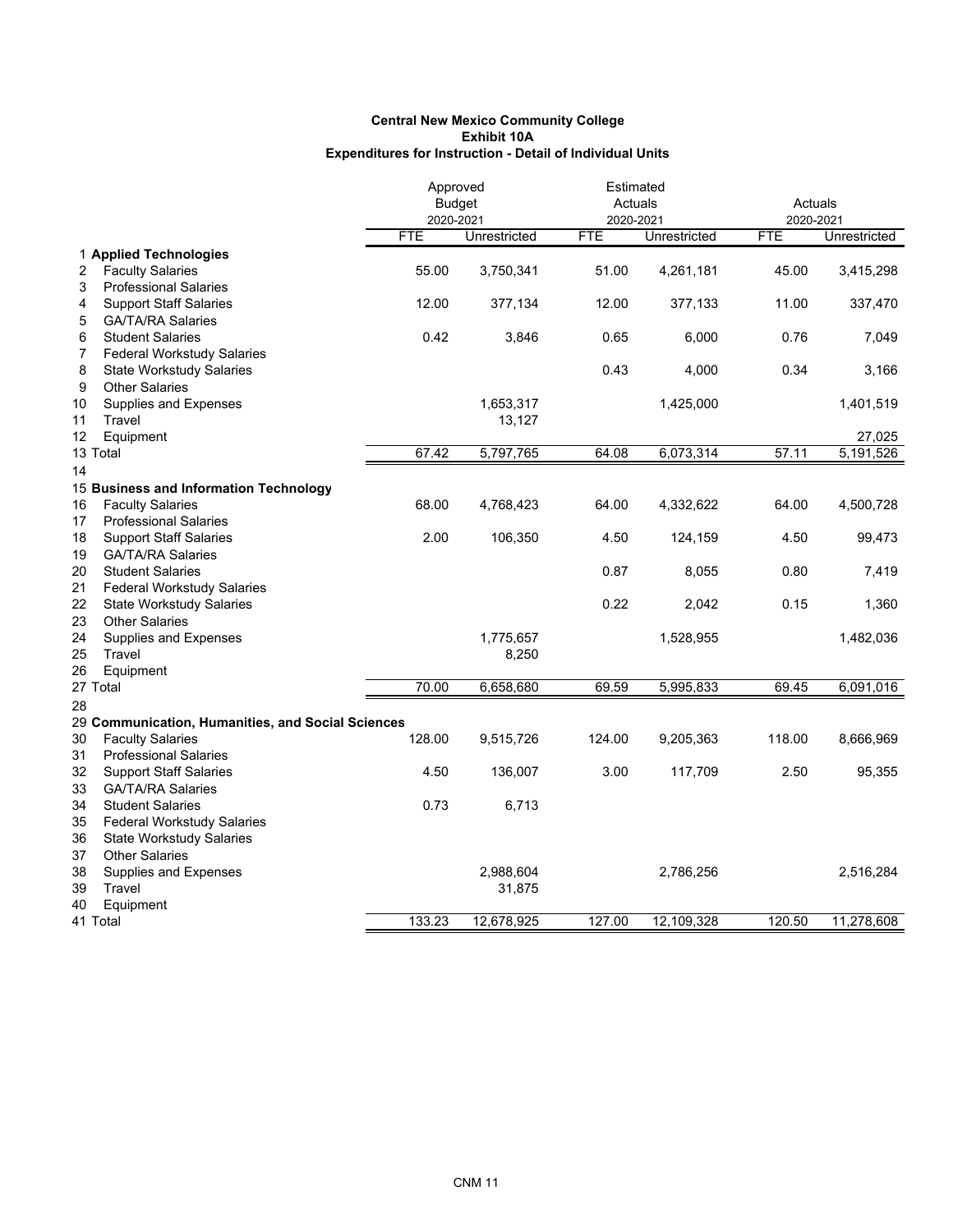|                                                                | Approved<br><b>Budget</b><br>2020-2021 |              | Estimated<br>Actuals<br>2020-2021 |                | Actuals<br>2020-2021 |                |
|----------------------------------------------------------------|----------------------------------------|--------------|-----------------------------------|----------------|----------------------|----------------|
|                                                                | <b>FTE</b>                             | Unrestricted | <b>FTE</b>                        | Unrestricted   | <b>FTE</b>           | Unrestricted   |
| 1 Health, Wellness, and Public Safety                          |                                        |              |                                   |                |                      |                |
| <b>Faculty Salaries</b><br>2                                   | 99.00                                  | 6,211,155    | 95.00                             | 6,129,758      | 95.00                | 6,174,697      |
| <b>Professional Salaries</b><br>3                              |                                        |              |                                   |                |                      |                |
| <b>Support Staff Salaries</b><br>4                             | 12.30                                  | 364,491      | 10.00                             | 364,568        | 11.50                | 337,012        |
| 5<br><b>GA/TA/RA Salaries</b>                                  |                                        |              |                                   |                |                      |                |
| <b>Student Salaries</b><br>6                                   | 0.21                                   | 1,938        |                                   |                |                      |                |
| 7<br><b>Federal Workstudy Salaries</b>                         |                                        |              |                                   |                |                      |                |
| 8<br><b>State Workstudy Salaries</b>                           |                                        |              |                                   |                |                      |                |
| <b>Other Salaries</b><br>9                                     |                                        |              |                                   |                |                      |                |
| Supplies and Expenses<br>10                                    |                                        | 2,354,814    |                                   | 2,014,657      |                      | 2,160,462      |
| 11<br>Travel<br>12<br>Equipment                                |                                        | 7,376        |                                   | 550<br>233,448 |                      | 891<br>101,140 |
| 13 Total                                                       | 111.51                                 | 8,939,774    | 105.00                            | 8,742,981      | 106.50               | 8,774,202      |
| 14                                                             |                                        |              |                                   |                |                      |                |
| 15 School of Adult & General Education                         |                                        |              |                                   |                |                      |                |
| <b>Faculty Salaries</b><br>16                                  | 22.00                                  | 1,611,224    | 18.00                             | 986,721        | 18.00                | 1,051,367      |
| 17<br><b>Professional Salaries</b>                             |                                        |              |                                   |                |                      |                |
| 18<br><b>Support Staff Salaries</b>                            |                                        |              |                                   |                |                      |                |
| 19<br><b>GA/TA/RA Salaries</b>                                 |                                        |              |                                   |                |                      |                |
| 20<br><b>Student Salaries</b>                                  |                                        |              |                                   |                |                      |                |
| 21<br><b>Federal Workstudy Salaries</b>                        |                                        |              |                                   |                |                      |                |
| 22<br><b>State Workstudy Salaries</b>                          |                                        |              |                                   |                |                      |                |
| 23<br><b>Other Salaries</b>                                    |                                        |              |                                   |                |                      |                |
| 24<br>Supplies and Expenses                                    |                                        | 581,611      |                                   | 505,000        |                      | 440,689        |
| 25<br>Travel                                                   |                                        | 11,750       |                                   |                |                      | (552)          |
| 26<br>Equipment                                                |                                        |              |                                   |                |                      |                |
| 27 Total                                                       | 22.00                                  | 2,204,585    | 18.00                             | 1,491,721      | 18.00                | 1,491,504      |
| 28                                                             |                                        |              |                                   |                |                      |                |
| 29 Math, Science, and Engineering                              |                                        |              |                                   |                |                      |                |
| <b>Faculty Salaries</b><br>30                                  | 104.00                                 | 6,919,733    | 100.00                            | 6,891,568      | 91.00                | 6,176,202      |
| 31<br><b>Professional Salaries</b>                             |                                        |              |                                   |                |                      |                |
| 32<br><b>Support Staff Salaries</b>                            | 10.00                                  | 338,532      | 10.00                             | 308,712        | 9.50                 | 300,461        |
| 33<br><b>GA/TA/RA Salaries</b>                                 |                                        |              |                                   |                |                      |                |
| 34<br><b>Student Salaries</b>                                  | 0.19                                   | 1,753        |                                   |                |                      |                |
| 35<br><b>Federal Workstudy Salaries</b><br>36                  |                                        |              | 0.43                              | 4,000          | 0.23                 | 2,143          |
| <b>State Workstudy Salaries</b><br>37<br><b>Other Salaries</b> |                                        |              |                                   |                |                      |                |
| 38<br>Supplies and Expenses                                    |                                        | 2,371,808    |                                   | 1,981,322      |                      | 1,830,886      |
| 39<br>Travel                                                   |                                        | 5,506        |                                   |                |                      | 35             |
| 40<br>Equipment                                                |                                        |              |                                   |                |                      |                |
| 41 Total                                                       | 114.19                                 | 9,637,332    | 110.43                            | 9,185,602      | 100.73               | 8,309,726      |
|                                                                |                                        |              |                                   |                |                      |                |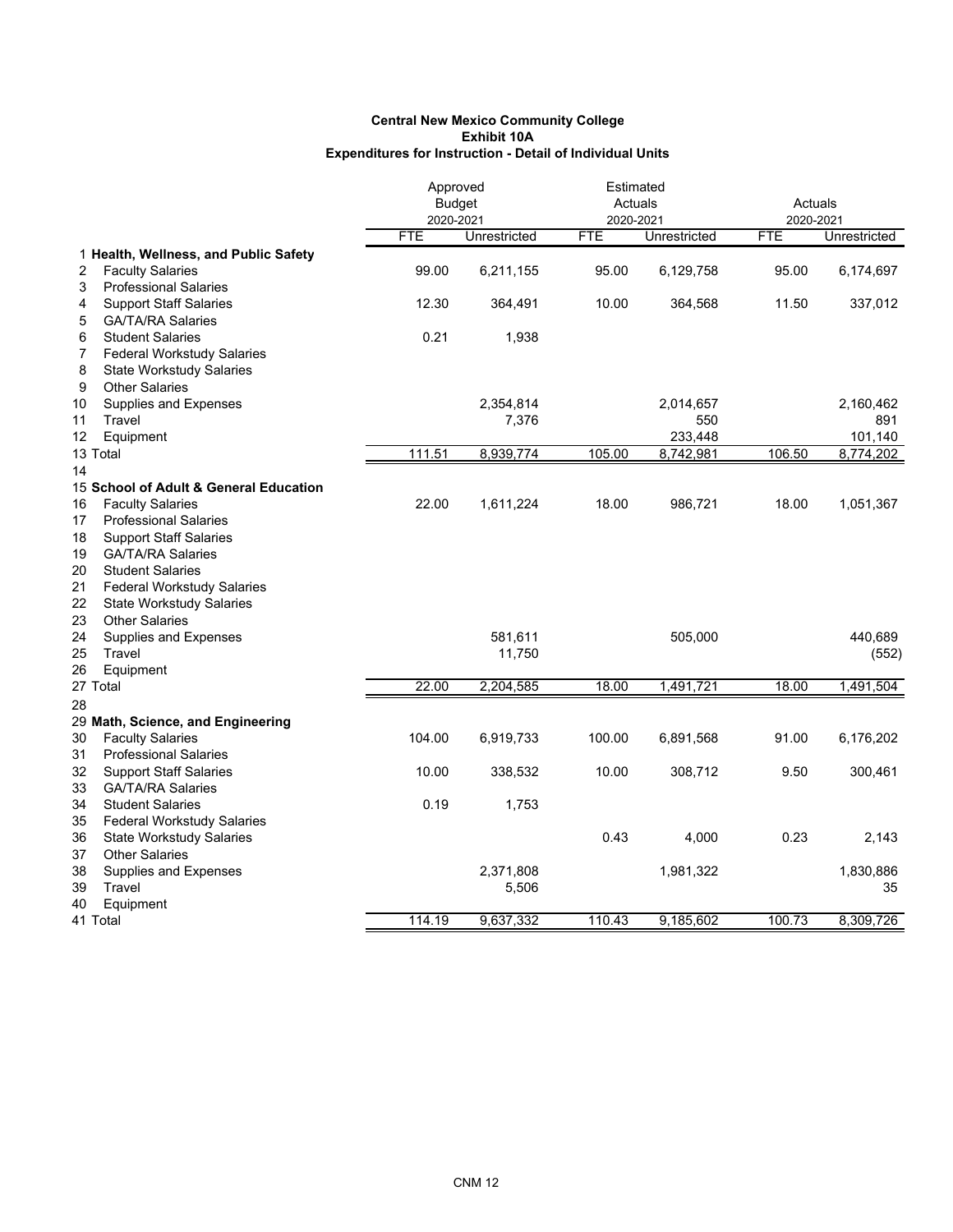|          |                                                            |            | Approved<br><b>Budget</b><br>2020-2021 |            | Estimated<br>Actuals<br>2020-2021 |            | Actuals<br>2020-2021 |  |
|----------|------------------------------------------------------------|------------|----------------------------------------|------------|-----------------------------------|------------|----------------------|--|
|          |                                                            | <b>FTE</b> | Unrestricted                           | <b>FTE</b> | Unrestricted                      | <b>FTE</b> | Unrestricted         |  |
|          | 1 Nursing                                                  |            |                                        |            |                                   |            |                      |  |
| 2        | <b>Faculty Salaries</b>                                    | 36.00      | 2,450,704                              | 32.00      | 2,171,747                         | 31.00      | 2,133,865            |  |
| 3        | <b>Professional Salaries</b>                               |            |                                        |            |                                   |            |                      |  |
| 4        | <b>Support Staff Salaries</b>                              | 1.00       | 35,636                                 | 1.00       | 35,559                            | 1.00       | 35,558               |  |
| 5        | <b>GA/TA/RA Salaries</b>                                   |            |                                        |            |                                   |            |                      |  |
| 6        | <b>Student Salaries</b>                                    |            |                                        |            |                                   |            |                      |  |
| 7        | <b>Federal Workstudy Salaries</b>                          |            |                                        |            |                                   |            |                      |  |
| 8        | <b>State Workstudy Salaries</b>                            |            |                                        |            |                                   |            |                      |  |
| 9        | <b>Other Salaries</b>                                      |            |                                        |            |                                   |            |                      |  |
| 10       | Supplies and Expenses                                      |            | 491,225                                |            | 423,600                           |            | 559,172              |  |
| 11       | Travel                                                     |            |                                        |            |                                   |            |                      |  |
| 12       | Equipment                                                  |            |                                        |            |                                   |            |                      |  |
| 13 Total |                                                            | 37.00      | 2,977,565                              | 33.00      | 2,630,906                         | 32.00      | 2,728,596            |  |
| 14       |                                                            |            |                                        |            |                                   |            |                      |  |
| 16       | <b>15 Adult Basic Education</b><br><b>Faculty Salaries</b> | 1.00       | 68,799                                 | 1.00       | 68,799                            | 0.05       | 3,443                |  |
| 17       | <b>Professional Salaries</b>                               | 0.25       | 19,074                                 | 0.25       | 19,265                            | 0.01       | 303                  |  |
| 18       | <b>Support Staff Salaries</b>                              | 0.50       | 34,265                                 | 0.50       | 36,030                            |            | (6, 644)             |  |
| 19       | <b>GA/TA/RA Salaries</b>                                   |            |                                        |            |                                   |            |                      |  |
| 20       | <b>Student Salaries</b>                                    |            |                                        |            |                                   |            |                      |  |
| 21       | <b>Federal Workstudy Salaries</b>                          |            |                                        |            |                                   |            |                      |  |
| 22       | <b>State Workstudy Salaries</b>                            |            |                                        |            |                                   |            |                      |  |
| 23       | <b>Other Salaries</b>                                      |            |                                        |            |                                   |            |                      |  |
| 24       | <b>Supplies and Expenses</b>                               |            | 25,851                                 |            | 12,500                            |            | 5,685                |  |
| 25       | Travel                                                     |            | 1,098                                  |            |                                   |            |                      |  |
| 26       | Equipment                                                  |            |                                        |            |                                   |            |                      |  |
| 27 Total |                                                            | 1.75       | 149,087                                | 1.75       | 136,594                           | 0.06       | 2,787                |  |
| 28       |                                                            |            |                                        |            |                                   |            |                      |  |
|          | 29 Multi-Campus Instructional                              |            |                                        |            |                                   |            |                      |  |
| 30       | <b>Faculty Salaries</b>                                    |            |                                        |            |                                   |            |                      |  |
| 31       | <b>Professional Salaries</b>                               |            |                                        |            |                                   |            |                      |  |
| 32       | <b>Support Staff Salaries</b>                              |            |                                        |            |                                   |            |                      |  |
| 33       | <b>GA/TA/RA Salaries</b>                                   |            |                                        |            |                                   |            |                      |  |
| 34       | <b>Student Salaries</b>                                    |            |                                        |            |                                   |            |                      |  |
| 35       | <b>Federal Workstudy Salaries</b>                          |            |                                        |            |                                   |            |                      |  |
| 36       | <b>State Workstudy Salaries</b>                            |            |                                        |            |                                   |            |                      |  |
| 37       | <b>Other Salaries</b>                                      |            |                                        |            |                                   |            |                      |  |
| 38       | Supplies and Expenses                                      |            | 35,000                                 |            | 2,000                             |            | 2,213                |  |
| 39       | Travel                                                     |            |                                        |            |                                   |            |                      |  |
| 40       | Equipment                                                  |            |                                        |            |                                   |            |                      |  |
| 41 Total |                                                            | 0.00       | 35,000                                 | 0.00       | 2,000                             | 0.00       | 2,213                |  |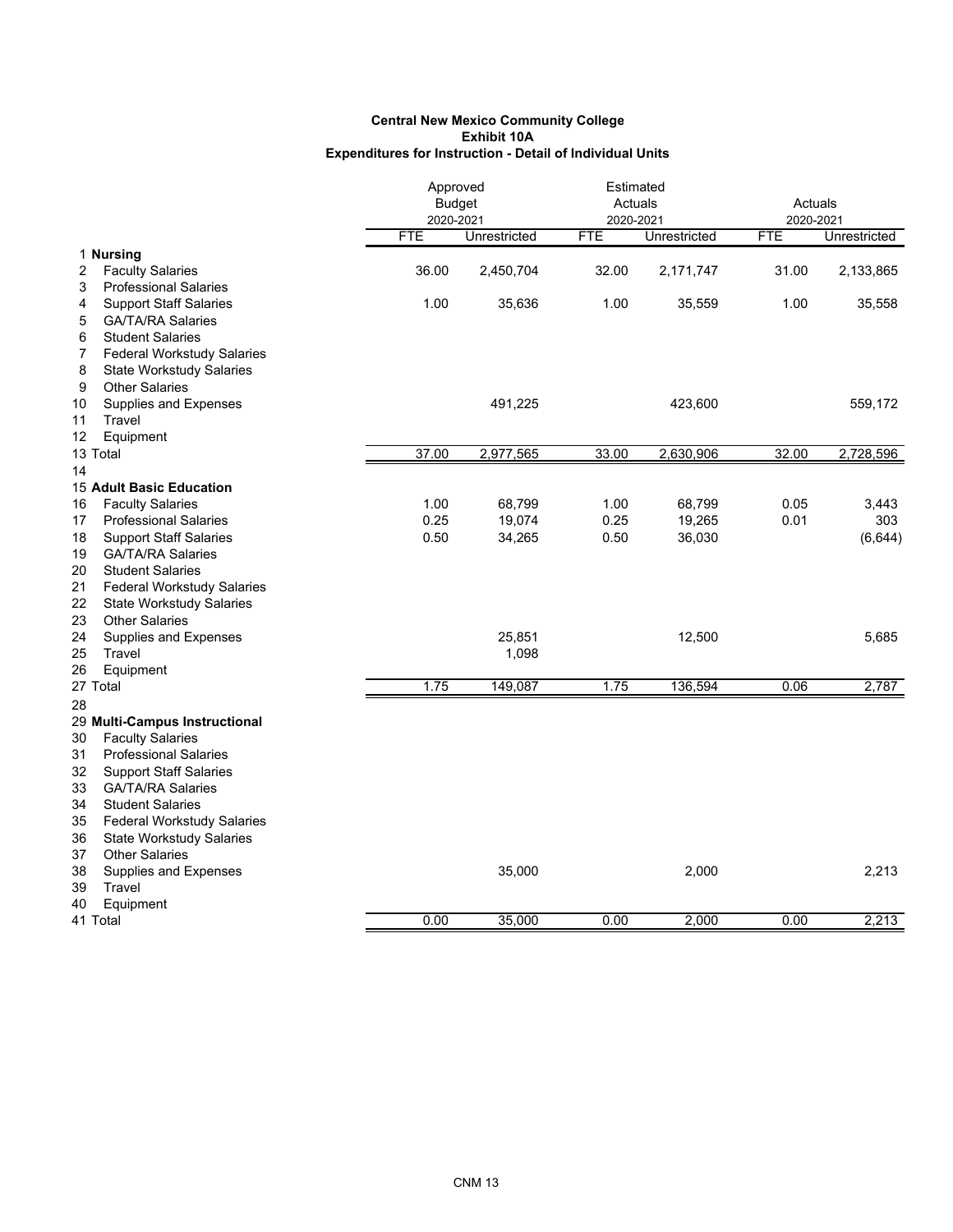|                                                                     |            | Approved<br><b>Budget</b><br>2020-2021 |            | Estimated<br>Actuals<br>2020-2021 |            | Actuals<br>2020-2021 |
|---------------------------------------------------------------------|------------|----------------------------------------|------------|-----------------------------------|------------|----------------------|
| 1 Instructional Technology                                          | <b>FTE</b> | Unrestricted                           | <b>FTE</b> | Unrestricted                      | <b>FTE</b> | Unrestricted         |
| <b>Faculty Salaries</b><br>2                                        |            |                                        |            |                                   |            |                      |
| <b>Professional Salaries</b><br>3                                   |            |                                        |            |                                   |            |                      |
| <b>Support Staff Salaries</b><br>4                                  |            |                                        |            |                                   |            |                      |
| <b>GA/TA/RA Salaries</b><br>5                                       |            |                                        |            |                                   |            |                      |
| 6<br><b>Student Salaries</b>                                        |            |                                        |            |                                   |            |                      |
| 7<br><b>Federal Workstudy Salaries</b>                              |            |                                        |            |                                   |            |                      |
| 8<br><b>State Workstudy Salaries</b>                                |            |                                        |            |                                   |            |                      |
| <b>Other Salaries</b><br>9                                          |            |                                        |            |                                   |            |                      |
| 10<br><b>Supplies and Expenses</b>                                  |            | 1,082,052                              |            | 1,102,983                         |            | 590,534              |
| Travel<br>11                                                        |            |                                        |            |                                   |            |                      |
| 12<br>Equipment                                                     |            |                                        |            |                                   |            |                      |
| 13 Total                                                            | 0.00       | 1,082,052                              | 0.00       | 1,102,983                         | 0.00       | 590,534              |
| 14                                                                  |            |                                        |            |                                   |            |                      |
| 15 CNM Online - Instructional<br><b>Faculty Salaries</b>            | 2.00       | 104,411                                | 3.00       | 238,299                           | 3.00       | 201,913              |
| 16<br><b>Professional Salaries</b><br>17                            |            |                                        |            |                                   |            |                      |
| <b>Support Staff Salaries</b><br>18                                 |            |                                        |            |                                   |            |                      |
| <b>GA/TA/RA Salaries</b><br>19                                      |            |                                        |            |                                   |            |                      |
| <b>Student Salaries</b><br>20                                       |            |                                        |            |                                   |            |                      |
| 21<br><b>Federal Workstudy Salaries</b>                             |            |                                        |            |                                   |            |                      |
| 22<br><b>State Workstudy Salaries</b>                               |            |                                        |            |                                   |            |                      |
| <b>Other Salaries</b><br>23                                         |            |                                        |            |                                   |            |                      |
| 24<br>Supplies and Expenses                                         |            | 800                                    |            | 5,289                             |            | 5,578                |
| 25<br>Travel                                                        |            |                                        |            |                                   |            |                      |
| Equipment<br>26                                                     |            |                                        |            |                                   |            |                      |
| 27 Total                                                            | 2.00       | 105,211                                | 3.00       | 243,588                           | 3.00       | 207,491              |
| 28                                                                  |            |                                        |            |                                   |            |                      |
| 29 Ingenuity                                                        |            |                                        |            |                                   |            |                      |
| <b>Faculty Salaries</b><br>30<br>31<br><b>Professional Salaries</b> |            |                                        |            |                                   | 0.20       | 12,943               |
| 32<br><b>Support Staff Salaries</b>                                 |            |                                        |            |                                   |            |                      |
| GA/TA/RA Salaries<br>33                                             |            |                                        |            |                                   |            |                      |
| <b>Student Salaries</b><br>34                                       |            |                                        |            |                                   |            |                      |
| 35<br><b>Federal Workstudy Salaries</b>                             |            |                                        |            |                                   |            |                      |
| 36<br><b>State Workstudy Salaries</b>                               |            |                                        |            |                                   |            |                      |
| 37<br><b>Other Salaries</b>                                         |            |                                        |            |                                   |            |                      |
| 38<br><b>Supplies and Expenses</b>                                  |            | 281,132                                |            | 368,548                           |            | 355,523              |
| 39<br>Travel                                                        |            |                                        |            |                                   |            |                      |
| 40<br>Equipment                                                     |            |                                        |            |                                   |            |                      |
| 41 Total                                                            | 0.00       | 281,132                                | 0.00       | 368,548                           | 0.20       | 368,466              |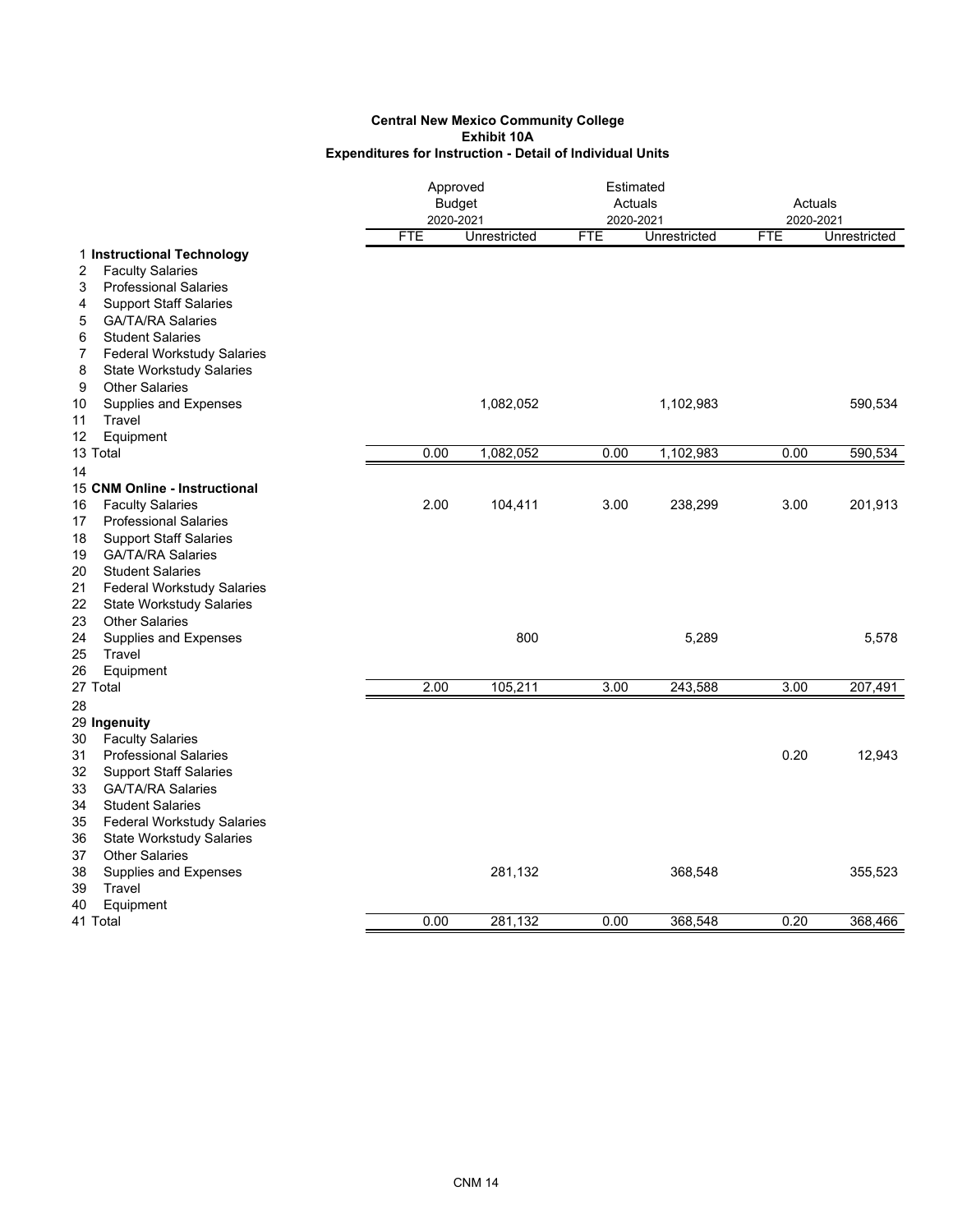|          |                                                          |            | Approved<br><b>Budget</b><br>2020-2021 |            | Estimated<br>Actuals<br>2020-2021 |            | Actuals<br>2020-2021 |  |
|----------|----------------------------------------------------------|------------|----------------------------------------|------------|-----------------------------------|------------|----------------------|--|
|          | 1 Instructional Division                                 | <b>FTE</b> | Unrestricted                           | <b>FTE</b> | Unrestricted                      | <b>FTE</b> | Unrestricted         |  |
| 2        | <b>Faculty Salaries</b>                                  |            |                                        |            |                                   |            |                      |  |
| 3        | <b>Professional Salaries</b>                             |            |                                        |            |                                   |            |                      |  |
| 4        | <b>Support Staff Salaries</b>                            |            |                                        |            |                                   |            |                      |  |
| 5        | <b>GA/TA/RA Salaries</b>                                 |            |                                        |            |                                   |            |                      |  |
| 6        | <b>Student Salaries</b>                                  |            |                                        |            |                                   |            |                      |  |
| 7        | <b>Federal Workstudy Salaries</b>                        |            |                                        |            |                                   |            |                      |  |
| 8        | <b>State Workstudy Salaries</b>                          |            |                                        |            |                                   |            |                      |  |
| 9        | <b>Other Salaries</b>                                    |            |                                        |            |                                   |            |                      |  |
| 10       | Supplies and Expenses                                    |            | 1,638,952                              |            | 1,766,139                         |            | 850,395              |  |
| 11       | Travel                                                   |            |                                        |            |                                   |            |                      |  |
| 12       | Equipment                                                |            |                                        |            |                                   |            |                      |  |
|          | 13 Total                                                 | 0.00       | 1,638,952                              | 0.00       | 1,766,139                         | 0.00       | 850,395              |  |
| 14       |                                                          |            |                                        |            |                                   |            |                      |  |
|          | 15 Nursing Enhancement                                   |            |                                        |            |                                   |            |                      |  |
| 16       | <b>Faculty Salaries</b>                                  | 3.00       | 154,684                                | 1.00       | 82,216                            | 0.75       | 50,759               |  |
| 17       | <b>Professional Salaries</b>                             |            |                                        |            |                                   |            |                      |  |
| 18       | <b>Support Staff Salaries</b>                            |            |                                        |            |                                   |            |                      |  |
| 19       | <b>GA/TA/RA Salaries</b>                                 |            |                                        |            |                                   |            |                      |  |
| 20       | <b>Student Salaries</b>                                  |            |                                        |            |                                   |            |                      |  |
| 21       | <b>Federal Workstudy Salaries</b>                        |            |                                        |            |                                   |            |                      |  |
| 22<br>23 | <b>State Workstudy Salaries</b><br><b>Other Salaries</b> |            |                                        |            |                                   |            |                      |  |
| 24       | Supplies and Expenses                                    |            | 5,289                                  |            | 5,289                             |            | 4,703                |  |
| 25       | Travel                                                   |            |                                        |            |                                   |            |                      |  |
| 26       | Equipment                                                |            |                                        |            |                                   |            |                      |  |
|          | 27 Total                                                 | 3.00       | 159,973                                | 1.00       | 87,505                            | 0.75       | 55,462               |  |
| 28       |                                                          |            |                                        |            |                                   |            |                      |  |
|          | 29 Total Unrestricted Instruction                        |            |                                        |            |                                   |            |                      |  |
| 30       | <b>Faculty Salaries</b>                                  | 518.00     | 35,555,200                             | 489.00     | 34,368,274                        | 465.80     | 32,375,240           |  |
| 31       | <b>Professional Salaries</b>                             | 0.25       | 19,074                                 | 0.25       | 19,265                            | 0.21       | 13,246               |  |
| 32       | <b>Support Staff Salaries</b>                            | 42.30      | 1,392,415                              | 41.00      | 1,363,870                         | 40.00      | 1,198,684            |  |
| 33       | <b>GA/TA/RA Salaries</b>                                 | 0.00       | ÷,                                     | 0.00       | ÷                                 | 0.00       |                      |  |
| 34       | <b>Student Salaries</b>                                  | 1.56       | 14,250                                 | 1.52       | 14,055                            | 1.57       | 14,468               |  |
| 35       | <b>Federal Workstudy Salaries</b>                        | 0.00       |                                        | 0.00       |                                   | 0.00       |                      |  |
| 36       | <b>State Workstudy Salaries</b>                          | 0.00       | ٠                                      | 1.09       | 10,042                            | 0.72       | 6,670                |  |
| 37       | <b>Other Salaries</b>                                    | 0.00       |                                        | 0.00       |                                   | 0.00       |                      |  |
| 38       | Supplies and Expenses                                    | 0.00       | 15,286,112                             | 0.00       | 13,927,538                        | 0.00       | 12,205,679           |  |
| 39       | Travel                                                   | 0.00       | 78,982                                 | 0.00       | 550                               | 0.00       | 373                  |  |
| 40       | Equipment                                                | 0.00       |                                        | 0.00       | 233,448                           | 0.00       | 128,165              |  |
|          | 41 Total                                                 | 562.11     | 52,346,033                             | 532.86     | 49,937,042                        | 508.30     | 45,942,525           |  |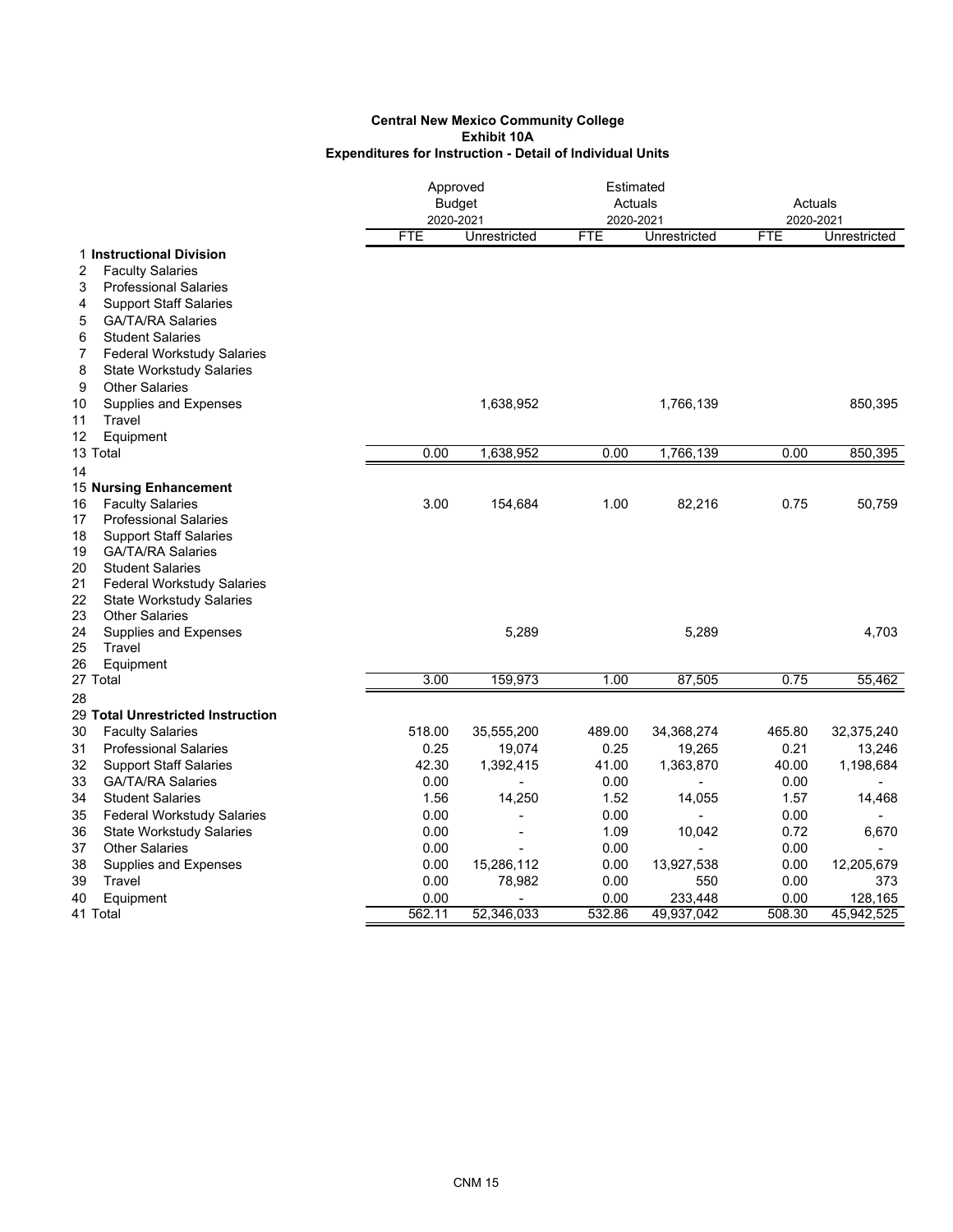|    |                                   |            | Approved      |            | Estimated  |            |            |
|----|-----------------------------------|------------|---------------|------------|------------|------------|------------|
|    |                                   |            | <b>Budget</b> | Actuals    |            | Actuals    |            |
|    |                                   |            | 2020-2021     | 2020-2021  |            | 2020-2021  |            |
|    |                                   | <b>FTE</b> | Restricted    | <b>FTE</b> | Restricted | <b>FTE</b> | Restricted |
|    | 1 CARES/CRRSAA/MSI                |            |               |            |            |            |            |
| 2  | <b>Faculty Salaries</b>           |            |               | 14.00      | 1,000,123  | 24.00      | 1,692,835  |
| 3  | <b>Professional Salaries</b>      |            |               |            |            |            |            |
| 4  | <b>Support Staff Salaries</b>     |            |               |            |            | 0.25       | 7,037      |
| 5  | <b>GA/TA/RA Salaries</b>          |            |               |            |            |            |            |
| 6  | <b>Student Salaries</b>           |            |               |            |            |            |            |
| 7  | Federal Workstudy Salaries        |            |               |            |            |            |            |
| 8  | <b>State Workstudy Salaries</b>   |            |               |            |            |            |            |
| 9  | <b>Other Salaries</b>             |            |               |            |            |            |            |
| 10 | Supplies and Expenses             |            |               |            | 4,330,933  |            | 2,980,874  |
| 11 | Travel                            |            |               |            |            |            |            |
| 12 | Equipment                         |            |               |            | 67,834     |            | 67,833     |
|    | 13 Total                          | 0.00       | 0             | 14.00      | 5,398,890  | 24.25      | 4,748,580  |
| 14 |                                   |            |               |            |            |            |            |
|    | 15 ISU/NSF Grant - LACDC          |            |               |            |            |            |            |
| 16 | <b>Faculty Salaries</b>           | 0.50       | 31,535        | 0.50       | 30,600     | 0.50       | 28,945     |
| 17 | <b>Professional Salaries</b>      |            |               |            |            |            |            |
| 18 | <b>Support Staff Salaries</b>     |            |               |            |            |            |            |
| 19 | <b>GA/TA/RA Salaries</b>          |            |               |            |            |            |            |
| 20 | <b>Student Salaries</b>           |            |               |            |            |            |            |
| 21 | <b>Federal Workstudy Salaries</b> |            |               |            |            |            |            |
| 22 | <b>State Workstudy Salaries</b>   |            |               |            |            |            |            |
| 23 | <b>Other Salaries</b>             |            |               |            |            |            |            |
| 24 | Supplies and Expenses             |            | 48,035        |            | 36,874     |            | 90,264     |
| 25 | Travel                            |            | 1,494         |            |            |            |            |
| 26 | Equipment                         |            |               |            |            |            |            |
|    | 27 Total                          | 0.50       | 81,064        | 0.50       | 67,474     | 0.50       | 119,209    |
| 28 |                                   |            |               |            |            |            |            |
|    | 29 EDA - Seed Funds Support       |            |               |            |            |            |            |
| 30 | <b>Faculty Salaries</b>           |            |               |            |            |            |            |
| 31 | <b>Professional Salaries</b>      | 1.00       | 75,000        | 0.50       | 30,000     | 0.50       | 24,658     |
| 32 | <b>Support Staff Salaries</b>     |            |               |            |            |            |            |
| 33 | <b>GA/TA/RA Salaries</b>          |            |               |            |            |            |            |
| 34 | <b>Student Salaries</b>           |            |               |            |            |            |            |
| 35 | <b>Federal Workstudy Salaries</b> |            |               |            |            |            |            |
| 36 | <b>State Workstudy Salaries</b>   |            |               |            |            |            |            |
| 37 | <b>Other Salaries</b>             |            |               |            |            |            |            |
| 38 | Supplies and Expenses             |            | 97,045        |            | 28,000     |            | 27,027     |
| 39 | Travel                            |            |               |            |            |            |            |
| 40 | Equipment                         |            |               |            |            |            |            |
|    | 41 Total                          | 1.00       | 172,045       | 0.50       | 58,000     | 0.50       | 51,685     |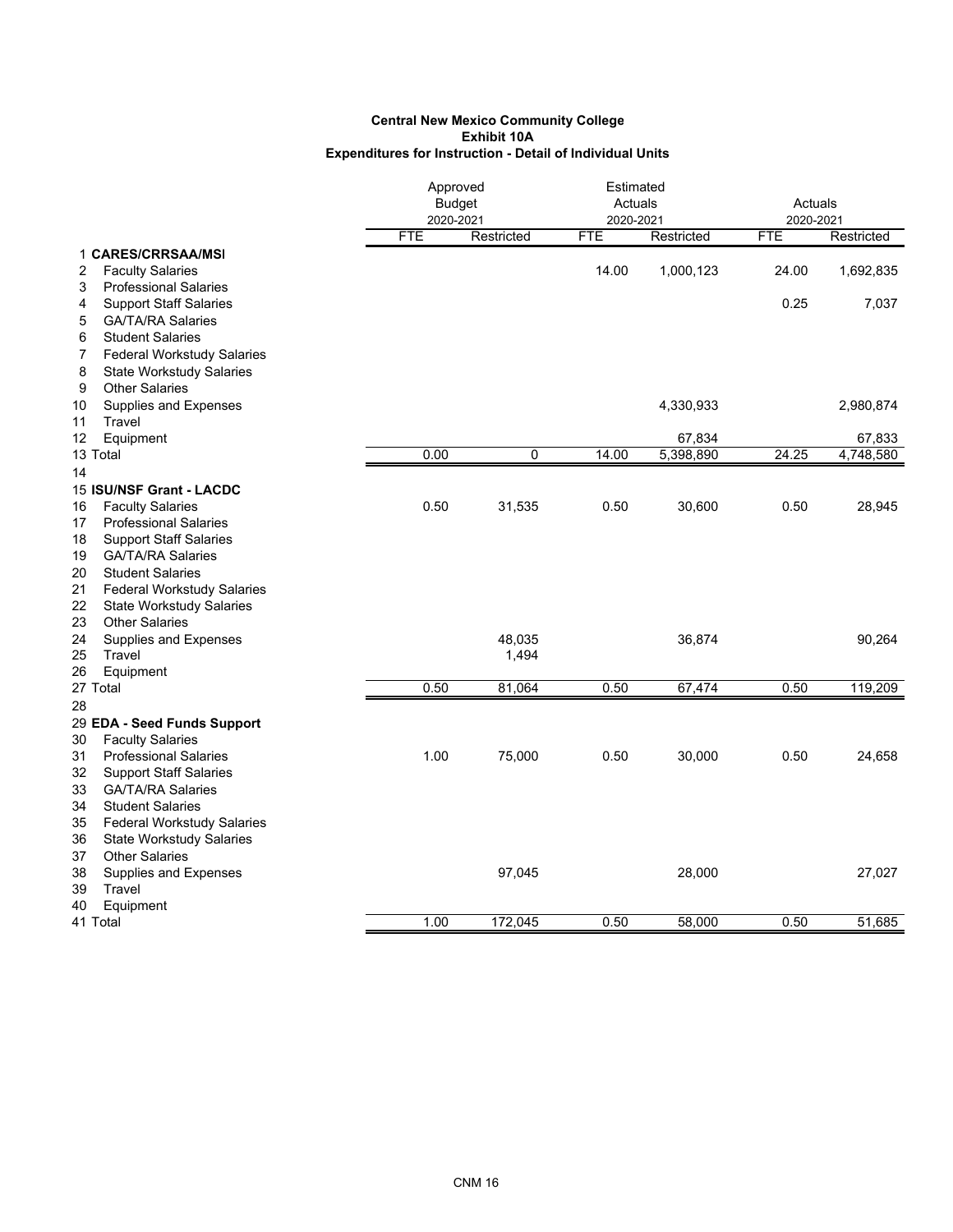|        |                                                          | Approved<br><b>Budget</b><br>2020-2021 |                | Estimated<br>Actuals<br>2020-2021 |            | Actuals<br>2020-2021 |            |
|--------|----------------------------------------------------------|----------------------------------------|----------------|-----------------------------------|------------|----------------------|------------|
|        |                                                          | <b>FTE</b>                             | Restricted     | <b>FTE</b>                        | Restricted | <b>FTE</b>           | Restricted |
|        | 1 Perkins                                                |                                        |                |                                   |            |                      |            |
| 2      | <b>Faculty Salaries</b>                                  | 4.00                                   | 251,635        | 2.00                              | 166,682    | 2.50                 | 187,163    |
| 3      | <b>Professional Salaries</b>                             |                                        |                | 2.00                              | 113,908    | 2.00                 | 97,376     |
| 4      | <b>Support Staff Salaries</b>                            |                                        |                |                                   |            |                      |            |
| 5      | <b>GA/TA/RA Salaries</b>                                 |                                        |                |                                   |            |                      |            |
| 6      | <b>Student Salaries</b>                                  |                                        |                |                                   |            |                      |            |
| 7      | <b>Federal Workstudy Salaries</b>                        |                                        |                |                                   |            |                      |            |
| 8<br>9 | <b>State Workstudy Salaries</b><br><b>Other Salaries</b> |                                        |                |                                   |            |                      |            |
| 10     | Supplies and Expenses                                    |                                        | 326,829        |                                   | 320,068    |                      | 386,244    |
| 11     | Travel                                                   |                                        | 130,925        |                                   | 56,359     |                      | 884        |
| 12     | Equipment                                                |                                        | 495,135        |                                   | 338,860    |                      | 334,676    |
|        | 13 Total                                                 | 4.00                                   | 1,204,524      | 4.00                              | 995,876    | 4.50                 | 1,006,343  |
| 14     |                                                          |                                        |                |                                   |            |                      |            |
|        | 15 NMSU-NSF: NMAMP                                       |                                        |                |                                   |            |                      |            |
| 16     | <b>Faculty Salaries</b>                                  |                                        |                |                                   |            |                      |            |
| 17     | <b>Professional Salaries</b>                             |                                        |                |                                   |            |                      |            |
| 18     | <b>Support Staff Salaries</b>                            |                                        |                |                                   |            |                      |            |
| 19     | <b>GA/TA/RA Salaries</b>                                 |                                        |                |                                   |            |                      |            |
| 20     | <b>Student Salaries</b>                                  |                                        |                |                                   |            |                      |            |
| 21     | <b>Federal Workstudy Salaries</b>                        |                                        |                |                                   |            |                      |            |
| 22     | <b>State Workstudy Salaries</b>                          |                                        |                |                                   |            |                      |            |
| 23     | <b>Other Salaries</b>                                    |                                        |                |                                   |            |                      |            |
| 24     | Supplies and Expenses                                    |                                        | 9,300          |                                   | 13,850     |                      | 1,230      |
| 25     | Travel                                                   |                                        | 500            |                                   |            |                      |            |
| 26     | Equipment<br>27 Total                                    | 0.00                                   | 9,800          | 0.00                              | 13,850     | 0.00                 | 1,230      |
| 28     |                                                          |                                        |                |                                   |            |                      |            |
|        | 29 Fox Valley Tech College AMBER Alerl                   |                                        |                |                                   |            |                      |            |
| 30     | <b>Faculty Salaries</b>                                  |                                        |                |                                   |            |                      |            |
| 31     | <b>Professional Salaries</b>                             |                                        |                | 0.25                              | 10,000     | 0.25                 | 14,620     |
| 32     | <b>Support Staff Salaries</b>                            |                                        |                |                                   |            |                      |            |
| 33     | <b>GA/TA/RA Salaries</b>                                 |                                        |                |                                   |            |                      |            |
| 34     | <b>Student Salaries</b>                                  |                                        |                |                                   |            |                      |            |
| 35     | <b>Federal Workstudy Salaries</b>                        |                                        |                |                                   |            |                      |            |
| 36     | <b>State Workstudy Salaries</b>                          |                                        |                |                                   |            |                      |            |
| 37     | <b>Other Salaries</b>                                    |                                        |                |                                   |            |                      |            |
| 38     | Supplies and Expenses                                    |                                        |                |                                   | 20,000     |                      | 20,899     |
| 39     | Travel                                                   |                                        |                |                                   |            |                      |            |
| 40     | Equipment                                                |                                        |                |                                   |            |                      |            |
|        | 41 Total                                                 | 0.00                                   | $\overline{0}$ | 0.25                              | 30,000     | 0.25                 | 35,518     |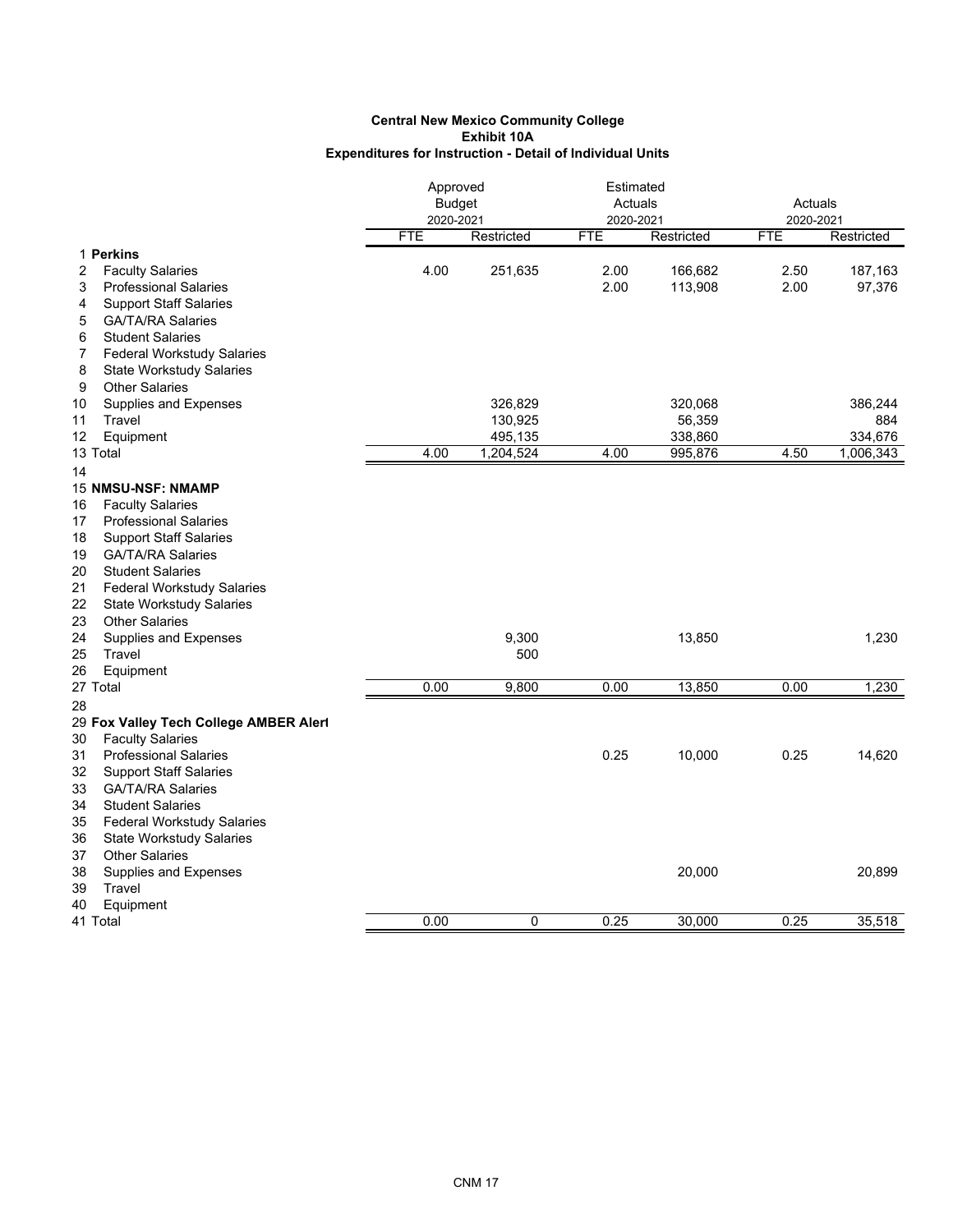|                                                                     |            | Approved<br><b>Budget</b><br>2020-2021 |            | Estimated<br>Actuals<br>2020-2021 |            | Actuals<br>2020-2021 |  |
|---------------------------------------------------------------------|------------|----------------------------------------|------------|-----------------------------------|------------|----------------------|--|
|                                                                     | <b>FTE</b> | Restricted                             | <b>FTE</b> | Restricted                        | <b>FTE</b> | Restricted           |  |
| 1 Aspen Institute                                                   |            |                                        |            |                                   |            |                      |  |
| <b>Faculty Salaries</b><br>2                                        |            |                                        |            |                                   |            |                      |  |
| 3<br><b>Professional Salaries</b>                                   |            |                                        |            |                                   |            |                      |  |
| <b>Support Staff Salaries</b><br>4<br><b>GA/TA/RA Salaries</b>      |            |                                        |            |                                   |            |                      |  |
| 5<br>6<br><b>Student Salaries</b>                                   |            |                                        |            |                                   |            |                      |  |
| 7<br><b>Federal Workstudy Salaries</b>                              |            |                                        |            |                                   |            |                      |  |
| <b>State Workstudy Salaries</b><br>8                                |            |                                        |            |                                   |            |                      |  |
| <b>Other Salaries</b><br>9                                          |            |                                        |            |                                   |            |                      |  |
| <b>Supplies and Expenses</b><br>10                                  |            |                                        |            | 3,240                             |            | 4,840                |  |
| Travel<br>11                                                        |            |                                        |            |                                   |            |                      |  |
| 12<br>Equipment                                                     |            |                                        |            |                                   |            |                      |  |
| 13 Total                                                            | 0.00       | 0                                      | 0.00       | 3,240                             | 0          | 4,840                |  |
| 14                                                                  |            |                                        |            |                                   |            |                      |  |
| 15 Emily Tuttle - Nursing                                           |            |                                        |            |                                   |            |                      |  |
| <b>Faculty Salaries</b><br>16                                       |            |                                        |            |                                   |            |                      |  |
| <b>Professional Salaries</b><br>17                                  |            |                                        |            |                                   |            |                      |  |
| <b>Support Staff Salaries</b><br>18                                 |            |                                        |            |                                   |            |                      |  |
| <b>GA/TA/RA Salaries</b><br>19                                      |            |                                        |            |                                   |            |                      |  |
| <b>Student Salaries</b><br>20                                       |            |                                        |            |                                   |            |                      |  |
| 21<br><b>Federal Workstudy Salaries</b>                             |            |                                        |            |                                   |            |                      |  |
| 22<br><b>State Workstudy Salaries</b>                               |            |                                        |            |                                   |            |                      |  |
| 23<br><b>Other Salaries</b>                                         |            |                                        |            |                                   |            |                      |  |
| <b>Supplies and Expenses</b><br>24                                  |            | 15,000                                 |            | 1,500                             |            | 2,350                |  |
| 25<br>Travel                                                        |            |                                        |            |                                   |            |                      |  |
| 26<br>Equipment                                                     |            |                                        |            |                                   |            |                      |  |
| 27 Total                                                            | 0.00       | 15,000                                 | 0.00       | 1,500                             | 0.00       | 2,350                |  |
| 28                                                                  |            |                                        |            |                                   |            |                      |  |
| 29 City of Albuquerque - Job Training                               |            |                                        |            |                                   |            |                      |  |
| <b>Faculty Salaries</b><br>30<br><b>Professional Salaries</b><br>31 | 2.00       | 125,408                                | 2.00       | 125,022                           | 1.00       | 74,577               |  |
| <b>Support Staff Salaries</b><br>32                                 |            |                                        | 1.00       | 31,022                            | 0.50       | 15,434               |  |
| <b>GA/TA/RA Salaries</b><br>33                                      |            |                                        |            |                                   |            |                      |  |
| 34<br><b>Student Salaries</b>                                       |            |                                        |            |                                   |            |                      |  |
| 35<br><b>Federal Workstudy Salaries</b>                             |            |                                        |            |                                   |            |                      |  |
| <b>State Workstudy Salaries</b><br>36                               |            |                                        |            |                                   |            |                      |  |
| <b>Other Salaries</b><br>37                                         |            |                                        |            |                                   |            |                      |  |
| 38<br><b>Supplies and Expenses</b>                                  |            | 703,158                                |            | 353,177                           |            | 313,037              |  |
| Travel<br>39                                                        |            |                                        |            |                                   |            |                      |  |
| 40<br>Equipment                                                     |            |                                        |            |                                   |            |                      |  |
| 41 Total                                                            | 2.00       | 828,566                                | 3.00       | 509,221                           | 1.50       | 403,048              |  |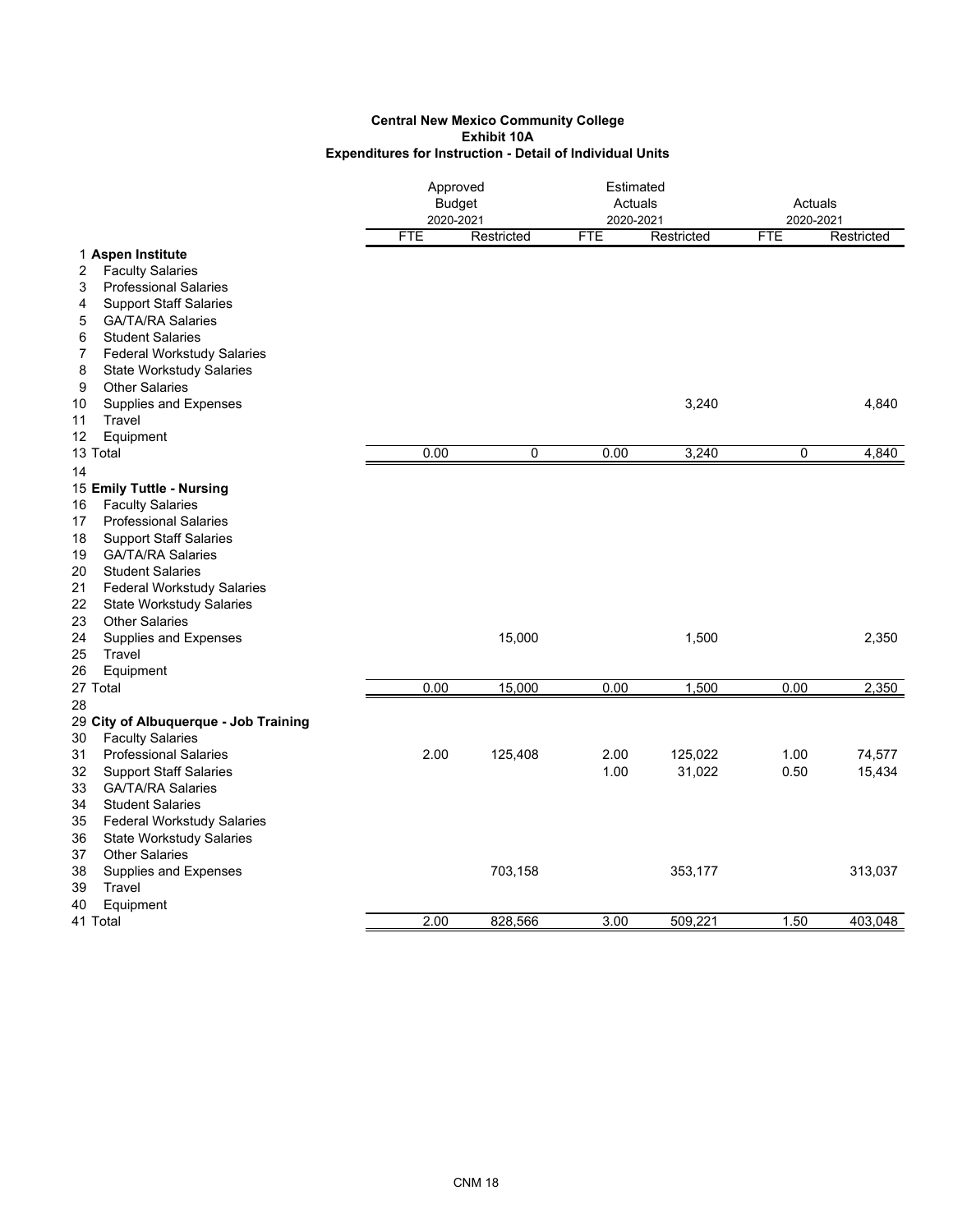|    |                                          | Approved      |                | Estimated  |            |            |            |
|----|------------------------------------------|---------------|----------------|------------|------------|------------|------------|
|    |                                          | <b>Budget</b> |                | Actuals    |            | Actuals    |            |
|    |                                          | 2020-2021     |                | 2020-2021  |            | 2020-2021  |            |
|    |                                          | <b>FTE</b>    | Restricted     | <b>FTE</b> | Restricted | <b>FTE</b> | Restricted |
|    | 1 Adult Basic Education                  |               |                |            |            |            |            |
| 2  | <b>Faculty Salaries</b>                  | 12.00         | 609,687        | 5.00       | 381,730    | 6.00       | 456,584    |
| 3  | <b>Professional Salaries</b>             | 2.00          | 107,682        | 2.00       | 116,248    | 2.00       | 116,689    |
| 4  | <b>Support Staff Salaries</b>            | 7.00          | 317,373        | 7.00       | 250,800    | 7.00       | 279,337    |
| 5  | <b>GA/TA/RA Salaries</b>                 |               |                |            |            |            |            |
| 6  | <b>Student Salaries</b>                  | 8.32          | 76,000         |            |            |            |            |
| 7  | <b>Federal Workstudy Salaries</b>        |               |                |            |            |            |            |
| 8  | <b>State Workstudy Salaries</b>          |               |                |            |            |            |            |
| 9  | <b>Other Salaries</b>                    |               |                |            |            |            |            |
| 10 | Supplies and Expenses                    |               | 146,440        |            | 195,289    |            | 126,652    |
| 11 | Travel                                   |               | 14,481         |            |            |            |            |
| 12 | Equipment                                |               |                |            |            |            |            |
|    | 13 Total                                 | 29.32         | 1,271,663      | 14.00      | 944,067    | 15.00      | 979,263    |
| 14 |                                          |               |                |            |            |            |            |
|    | 15 Park Saiz Endowment/Hackney/Hammersle |               |                |            |            |            |            |
| 16 | <b>Faculty Salaries</b>                  |               |                |            |            |            |            |
| 17 | <b>Professional Salaries</b>             |               |                |            |            |            |            |
| 18 | <b>Support Staff Salaries</b>            |               |                |            |            |            |            |
| 19 | <b>GA/TA/RA Salaries</b>                 |               |                |            |            |            |            |
| 20 | <b>Student Salaries</b>                  |               |                |            |            |            |            |
| 21 | <b>Federal Workstudy Salaries</b>        |               |                |            |            |            |            |
| 22 | <b>State Workstudy Salaries</b>          |               |                |            |            |            |            |
| 23 | <b>Other Salaries</b>                    |               |                |            |            |            |            |
| 24 | Supplies and Expenses                    |               |                |            | 20,874     |            | 17,969     |
| 25 | Travel                                   |               |                |            |            |            | 1,057      |
| 26 | Equipment                                |               |                |            |            |            |            |
|    | 27 Total                                 | 0.00          | $\overline{0}$ | 0.00       | 20,874     | 0.00       | 19,026     |
| 28 |                                          |               |                |            |            |            |            |
|    | 29 CNM FND - GED Test Fees               |               |                |            |            |            |            |
| 30 | <b>Faculty Salaries</b>                  | 0.10          | 7,460          | 0.10       | 1,802      | 0.10       | 1,802      |
| 31 | <b>Professional Salaries</b>             |               |                |            |            |            |            |
| 32 | <b>Support Staff Salaries</b>            |               |                |            |            |            |            |
| 33 | <b>GA/TA/RA Salaries</b>                 |               |                |            |            |            |            |
| 34 | <b>Student Salaries</b>                  |               |                |            |            |            |            |
| 35 | <b>Federal Workstudy Salaries</b>        |               |                |            |            |            |            |
| 36 | <b>State Workstudy Salaries</b>          |               |                |            |            |            |            |
| 37 | <b>Other Salaries</b>                    |               |                |            |            |            |            |
| 38 | Supplies and Expenses                    |               | 1,960          |            | 2,240      |            | 2,240      |
| 39 | Travel                                   |               | 4,000          |            |            |            |            |
| 40 | Equipment                                |               |                |            |            |            |            |
|    | 41 Total                                 | 0.10          | 13,420         | 0.10       | 4,042      | 0.10       | 4,042      |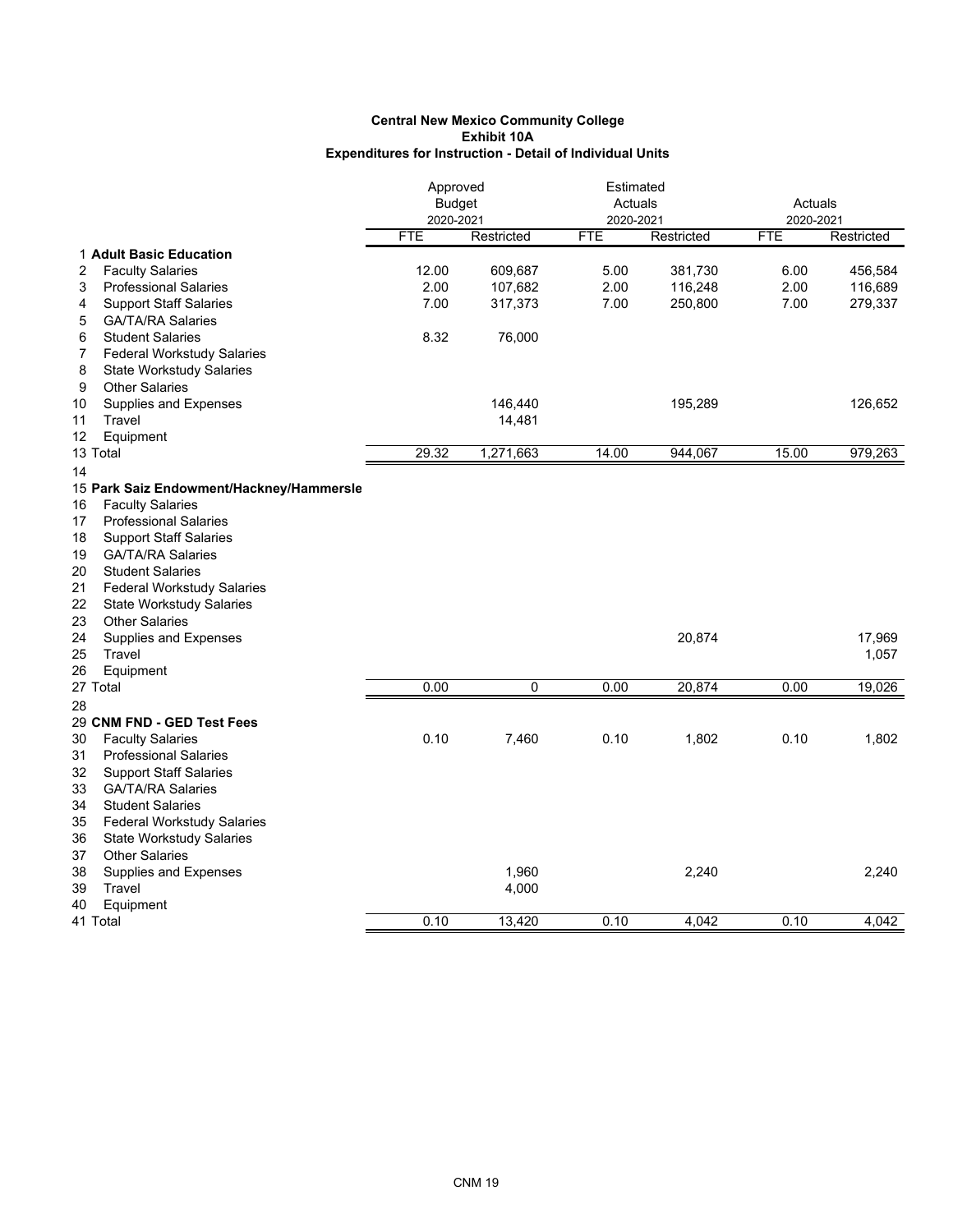|          |                                          |            | Approved<br><b>Budget</b><br>2020-2021 |            | Estimated<br>Actuals<br>2020-2021 |            | Actuals<br>2020-2021 |  |
|----------|------------------------------------------|------------|----------------------------------------|------------|-----------------------------------|------------|----------------------|--|
|          |                                          | <b>FTE</b> | Restricted                             | <b>FTE</b> | Restricted                        | <b>FTE</b> | Restricted           |  |
|          | 1 NM PED - Family Virtual School Partner |            |                                        |            |                                   |            |                      |  |
| 2        | <b>Faculty Salaries</b>                  |            |                                        |            |                                   |            |                      |  |
| 3        | <b>Professional Salaries</b>             |            |                                        |            |                                   |            |                      |  |
| 4        | <b>Support Staff Salaries</b>            |            |                                        |            |                                   |            |                      |  |
| 5        | <b>GA/TA/RA Salaries</b>                 |            |                                        |            |                                   |            |                      |  |
| 6        | <b>Student Salaries</b>                  |            |                                        |            |                                   |            |                      |  |
| 7        | <b>Federal Workstudy Salaries</b>        |            |                                        |            |                                   |            |                      |  |
| 8        | <b>State Workstudy Salaries</b>          |            |                                        |            |                                   |            |                      |  |
| 9        | <b>Other Salaries</b>                    |            |                                        |            |                                   |            |                      |  |
| 10       | Supplies and Expenses                    |            |                                        |            | 15,653                            |            | 27,203               |  |
| 11<br>12 | Travel<br>Equipment                      |            |                                        |            |                                   |            |                      |  |
|          | 13 Total                                 | 0.00       | $\pmb{0}$                              | 0.00       | 15,653                            | 0.00       | 27,203               |  |
|          |                                          |            |                                        |            |                                   |            |                      |  |
| 14       | 15 NM PED - Virtual Learning Environment |            |                                        |            |                                   |            |                      |  |
| 16       | <b>Faculty Salaries</b>                  |            |                                        |            |                                   |            |                      |  |
| 17       | <b>Professional Salaries</b>             |            |                                        | 0.50       | 16,262                            | 0.50       | 16,262               |  |
| 18       | <b>Support Staff Salaries</b>            |            |                                        | 0.05       | 1,002                             | 0.05       | 1,002                |  |
| 19       | <b>GA/TA/RA Salaries</b>                 |            |                                        |            |                                   |            |                      |  |
| 20       | <b>Student Salaries</b>                  |            |                                        | 0.03       | 235                               | 0.03       | 235                  |  |
| 21       | <b>Federal Workstudy Salaries</b>        |            |                                        |            |                                   |            |                      |  |
| 22       | <b>State Workstudy Salaries</b>          |            |                                        |            |                                   |            |                      |  |
| 23       | <b>Other Salaries</b>                    |            |                                        |            |                                   |            |                      |  |
| 24       | Supplies and Expenses                    |            |                                        |            | 371,553                           |            | 371,553              |  |
| 25       | Travel                                   |            |                                        |            |                                   |            |                      |  |
| 26       | Equipment                                |            |                                        |            |                                   |            |                      |  |
|          | 27 Total                                 | 0.00       | $\Omega$                               | 0.58       | 389,052                           | 0.58       | 389,052              |  |
| 28       |                                          |            |                                        |            |                                   |            |                      |  |
|          | 29 ECECD - Scholarship & Wage Incentive  |            |                                        |            |                                   |            |                      |  |
| 30       | <b>Faculty Salaries</b>                  |            |                                        |            |                                   |            |                      |  |
| 31       | <b>Professional Salaries</b>             |            |                                        | 5.00       | 202,350                           | 5.00       | 226,096              |  |
| 32       | <b>Support Staff Salaries</b>            |            |                                        | 2.00       | 30,000                            | 2.00       | 37,925               |  |
| 33       | <b>GA/TA/RA Salaries</b>                 |            |                                        |            |                                   |            |                      |  |
| 34       | <b>Student Salaries</b>                  |            |                                        |            |                                   |            |                      |  |
| 35       | <b>Federal Workstudy Salaries</b>        |            |                                        |            |                                   |            |                      |  |
| 36       | <b>State Workstudy Salaries</b>          |            |                                        |            |                                   |            |                      |  |
| 37       | <b>Other Salaries</b>                    |            |                                        |            |                                   |            |                      |  |
| 38       | Supplies and Expenses                    |            |                                        |            | 1,899,961                         |            | 2,168,147            |  |
| 39       | Travel                                   |            |                                        |            |                                   |            |                      |  |
| 40       | Equipment<br>41 Total                    | 0.00       | 0                                      | 7.00       | 2.132.311                         | 7.00       | 2.432.168            |  |
|          |                                          |            |                                        |            |                                   |            |                      |  |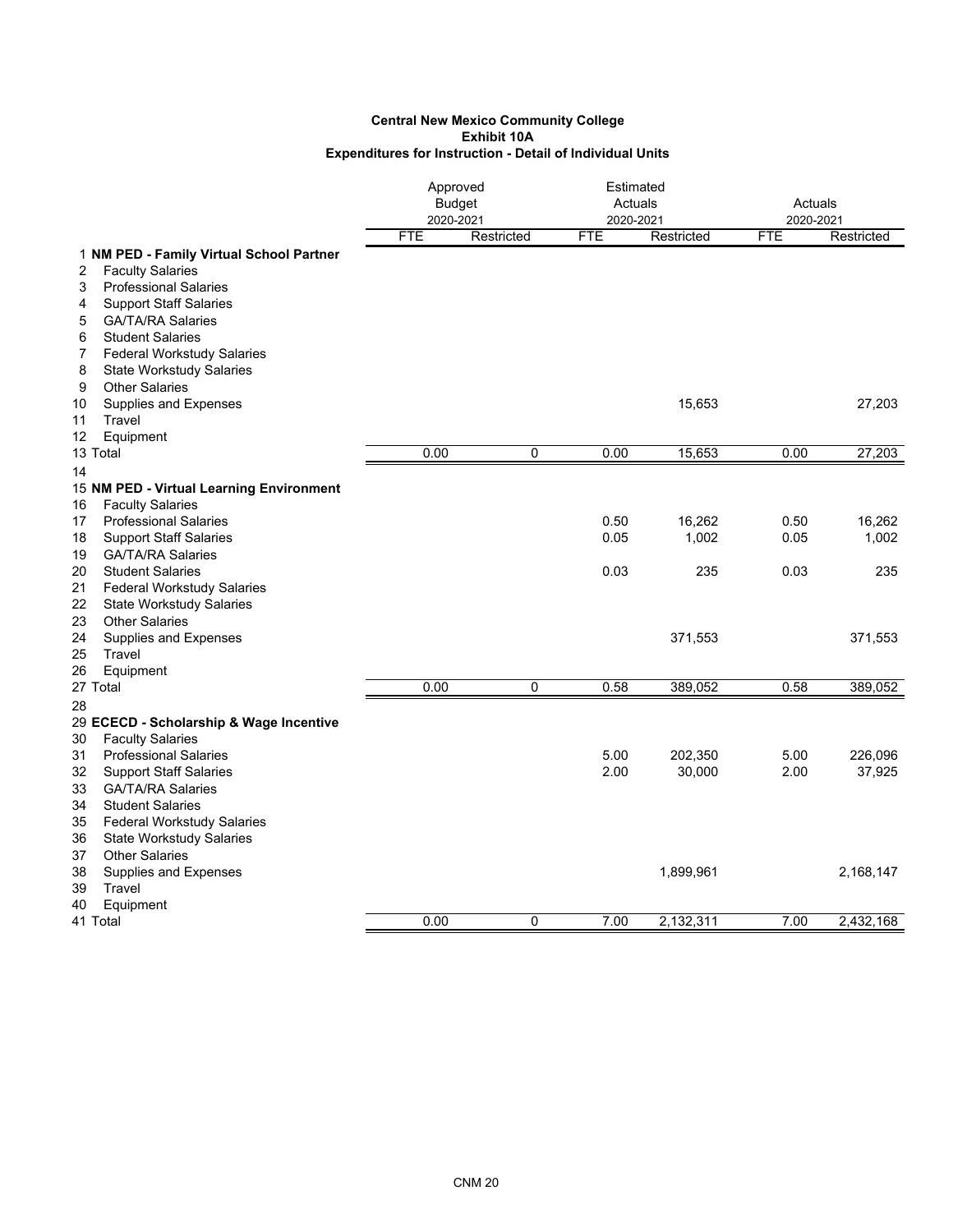|                                                                     |            | Approved<br><b>Budget</b><br>2020-2021 |            | Estimated<br>Actuals<br>2020-2021 |            | Actuals<br>2020-2021 |  |
|---------------------------------------------------------------------|------------|----------------------------------------|------------|-----------------------------------|------------|----------------------|--|
|                                                                     | <b>FTE</b> | Restricted                             | <b>FTE</b> | Restricted                        | <b>FTE</b> | Restricted           |  |
| 1 Wildland Fire Training                                            |            |                                        |            |                                   |            |                      |  |
| <b>Faculty Salaries</b><br>2                                        | 0.50       | 28,882                                 | 0.25       | 6,880                             | 0.40       | 12,172               |  |
| <b>Professional Salaries</b><br>3                                   | 0.30       | 9,116                                  | 0.30       | 9,116                             | 0.30       | 9,492                |  |
| <b>Support Staff Salaries</b><br>4                                  |            |                                        |            |                                   |            |                      |  |
| <b>GA/TA/RA Salaries</b><br>5                                       |            |                                        |            |                                   |            |                      |  |
| <b>Student Salaries</b><br>6                                        |            |                                        |            |                                   |            |                      |  |
| 7<br><b>Federal Workstudy Salaries</b>                              |            |                                        |            |                                   |            |                      |  |
| <b>State Workstudy Salaries</b><br>8                                |            |                                        |            |                                   |            |                      |  |
| <b>Other Salaries</b><br>9                                          |            | 31,612                                 |            | 9,561                             |            | 10,898               |  |
| 10<br>Supplies and Expenses<br>Travel<br>11                         |            | 14,481                                 |            | 2,600                             |            | 654                  |  |
| 12<br>Equipment                                                     |            |                                        |            |                                   |            |                      |  |
| 13 Total                                                            | 0.80       | 84,091                                 | 0.55       | 28,157                            | 0.70       | 33,216               |  |
| 14                                                                  |            |                                        |            |                                   |            |                      |  |
| 15 Legislative Nursing Endow                                        |            |                                        |            |                                   |            |                      |  |
| <b>Faculty Salaries</b><br>16                                       |            |                                        |            |                                   |            |                      |  |
| <b>Professional Salaries</b><br>17                                  |            |                                        |            |                                   |            |                      |  |
| <b>Support Staff Salaries</b><br>18                                 |            |                                        |            |                                   |            |                      |  |
| <b>GA/TA/RA Salaries</b><br>19                                      |            |                                        |            |                                   |            |                      |  |
| <b>Student Salaries</b><br>20                                       |            |                                        |            |                                   |            |                      |  |
| 21<br><b>Federal Workstudy Salaries</b>                             |            |                                        |            |                                   |            |                      |  |
| 22<br><b>State Workstudy Salaries</b>                               |            |                                        |            |                                   |            |                      |  |
| 23<br><b>Other Salaries</b>                                         |            |                                        |            |                                   |            |                      |  |
| 24<br>Supplies and Expenses                                         |            | 4,000                                  |            |                                   |            | 425                  |  |
| 25<br>Travel                                                        |            | 1,000                                  |            |                                   |            |                      |  |
| 26<br>Equipment                                                     |            |                                        |            |                                   |            |                      |  |
| 27 Total                                                            | 0.00       | 5,000                                  | 0.00       | 0                                 | 0.00       | 425                  |  |
| 28                                                                  |            |                                        |            |                                   |            |                      |  |
| 29 City of Abq - Activate NM Accelerator                            |            |                                        |            |                                   |            |                      |  |
| <b>Faculty Salaries</b><br>30<br>31<br><b>Professional Salaries</b> |            |                                        | 0.10       |                                   | 0.20       | 6.447                |  |
| 32<br><b>Support Staff Salaries</b>                                 |            |                                        |            | 3,126                             |            |                      |  |
| 33<br><b>GA/TA/RA Salaries</b>                                      |            |                                        |            |                                   |            |                      |  |
| 34<br><b>Student Salaries</b>                                       |            |                                        |            |                                   |            |                      |  |
| <b>Federal Workstudy Salaries</b><br>35                             |            |                                        |            |                                   |            |                      |  |
| 36<br><b>State Workstudy Salaries</b>                               |            |                                        |            |                                   |            |                      |  |
| <b>Other Salaries</b><br>37                                         |            |                                        |            |                                   |            |                      |  |
| Supplies and Expenses<br>38                                         |            |                                        |            | 2,648                             |            | 3,912                |  |
| 39<br>Travel                                                        |            |                                        |            |                                   |            |                      |  |
| Equipment<br>40                                                     |            |                                        |            |                                   |            |                      |  |
| 41 Total                                                            | 0.00       | $\overline{0}$                         | 0.10       | 5,774                             | 0.20       | 10,359               |  |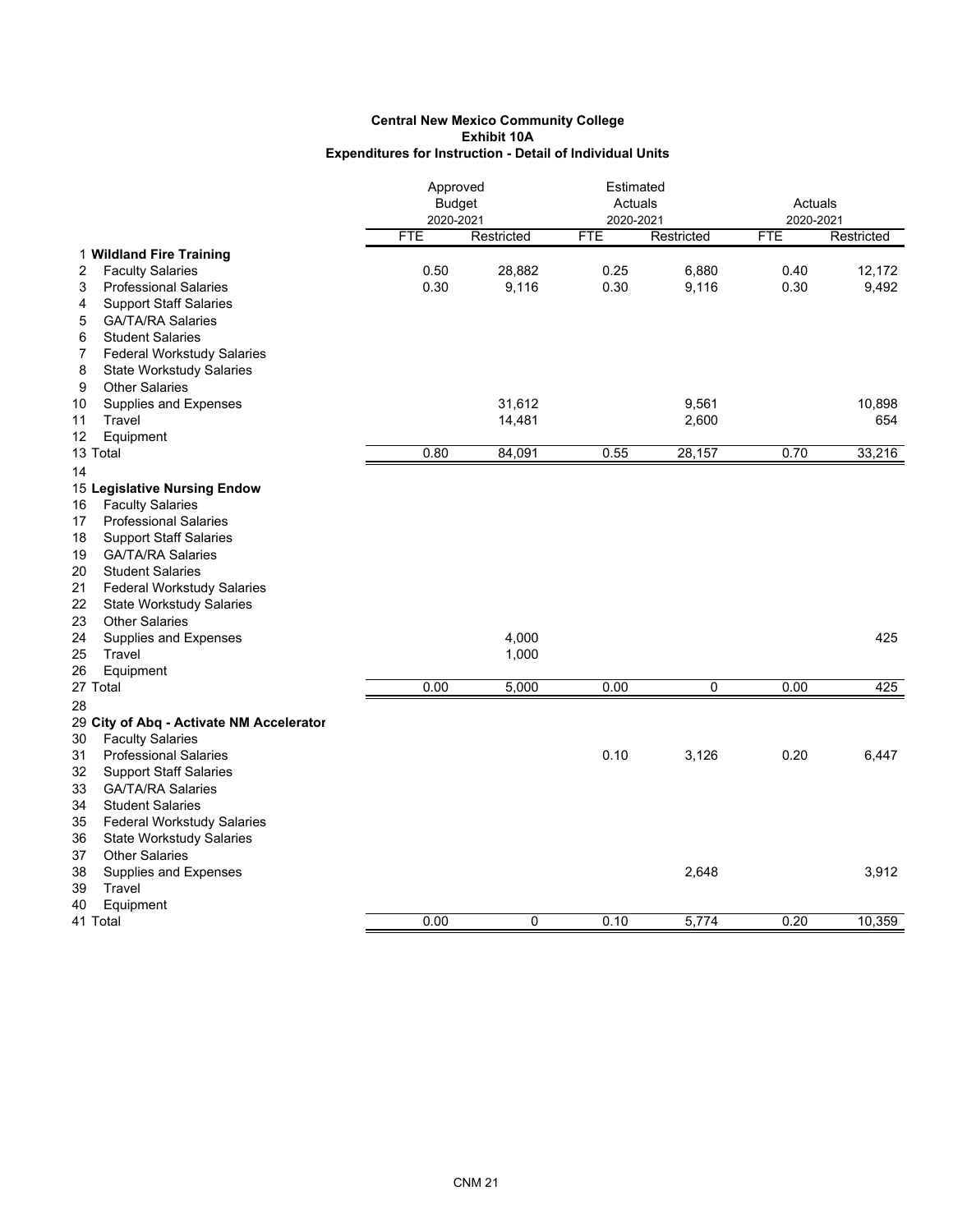|                                                                       | Approved<br><b>Budget</b><br>2020-2021 |            | Estimated<br>Actuals<br>2020-2021 |            | Actuals<br>2020-2021 |            |
|-----------------------------------------------------------------------|----------------------------------------|------------|-----------------------------------|------------|----------------------|------------|
|                                                                       | <b>FTE</b>                             | Restricted | <b>FTE</b>                        | Restricted | <b>FTE</b>           | Restricted |
| 1 Perkins - Redistribution                                            |                                        |            |                                   |            |                      |            |
| 2<br><b>Faculty Salaries</b>                                          | 0.25                                   | 13,215     | 0.50                              | 37,705     | 0.50                 | 34,271     |
| <b>Professional Salaries</b><br>3                                     |                                        |            | 0.25                              | 15,267     | 0.25                 | 15,266     |
| <b>Support Staff Salaries</b><br>4                                    |                                        |            |                                   |            |                      |            |
| <b>GA/TA/RA Salaries</b><br>5                                         |                                        |            |                                   |            |                      |            |
| 6<br><b>Student Salaries</b>                                          |                                        |            |                                   |            |                      |            |
| 7<br><b>Federal Workstudy Salaries</b>                                |                                        |            |                                   |            |                      |            |
| 8<br><b>State Workstudy Salaries</b>                                  |                                        |            |                                   |            |                      |            |
| <b>Other Salaries</b><br>9                                            |                                        |            |                                   |            |                      |            |
| Supplies and Expenses<br>10                                           |                                        | 43,150     |                                   | 96,681     |                      | 33,264     |
| Travel<br>11                                                          |                                        | 38,163     |                                   | 160        |                      |            |
| 12<br>Equipment                                                       |                                        | 20,915     |                                   |            |                      | 62,045     |
| 13 Total                                                              | 0.25                                   | 115,443    | 0.75                              | 149,813    | 0.75                 | 144,846    |
| 14                                                                    |                                        |            |                                   |            |                      |            |
| 15 Carino Early Childhd Toy Lend/JACL                                 |                                        |            |                                   |            |                      |            |
| <b>Faculty Salaries</b><br>16                                         |                                        |            | 0.10                              | 2,070      | 0.02                 | 112        |
| <b>Professional Salaries</b><br>17                                    |                                        |            |                                   |            |                      |            |
| <b>Support Staff Salaries</b><br>18<br><b>GA/TA/RA Salaries</b><br>19 |                                        |            |                                   |            |                      |            |
| <b>Student Salaries</b>                                               |                                        |            |                                   |            |                      |            |
| 20<br>21<br><b>Federal Workstudy Salaries</b>                         |                                        |            |                                   |            |                      |            |
| 22<br><b>State Workstudy Salaries</b>                                 |                                        |            |                                   |            |                      |            |
| <b>Other Salaries</b><br>23                                           |                                        |            |                                   |            |                      |            |
| <b>Supplies and Expenses</b><br>24                                    |                                        |            |                                   | 13,595     |                      | 4,991      |
| 25<br>Travel                                                          |                                        |            |                                   |            |                      |            |
| 26<br>Equipment                                                       |                                        |            |                                   |            |                      |            |
| 27 Total                                                              | 0.00                                   | 0          | 0.10                              | 15,665     | 0.02                 | 5,103      |
| 28                                                                    |                                        |            |                                   |            |                      |            |
| 29 Accelerator-IGNITE                                                 |                                        |            |                                   |            |                      |            |
| <b>Faculty Salaries</b><br>30                                         |                                        |            | 0.25                              | 14,929     | 0.10                 | 8,397      |
| 31<br><b>Professional Salaries</b>                                    |                                        |            |                                   |            |                      |            |
| 32<br><b>Support Staff Salaries</b>                                   |                                        |            |                                   |            |                      |            |
| 33<br>GA/TA/RA Salaries                                               |                                        |            |                                   |            |                      |            |
| 34<br><b>Student Salaries</b>                                         |                                        |            |                                   |            |                      |            |
| <b>Federal Workstudy Salaries</b><br>35                               |                                        |            |                                   |            |                      |            |
| <b>State Workstudy Salaries</b><br>36                                 |                                        |            |                                   |            |                      |            |
| <b>Other Salaries</b><br>37                                           |                                        |            |                                   |            |                      |            |
| 38<br>Supplies and Expenses                                           |                                        |            |                                   | 3,891      |                      | 1,041      |
| 39<br>Travel                                                          |                                        |            |                                   |            |                      |            |
| 40<br>Equipment                                                       |                                        |            |                                   |            |                      |            |
| 41 Total                                                              | 0.00                                   | 0          | 0.25                              | 18.819     | 0.10                 | 9,438      |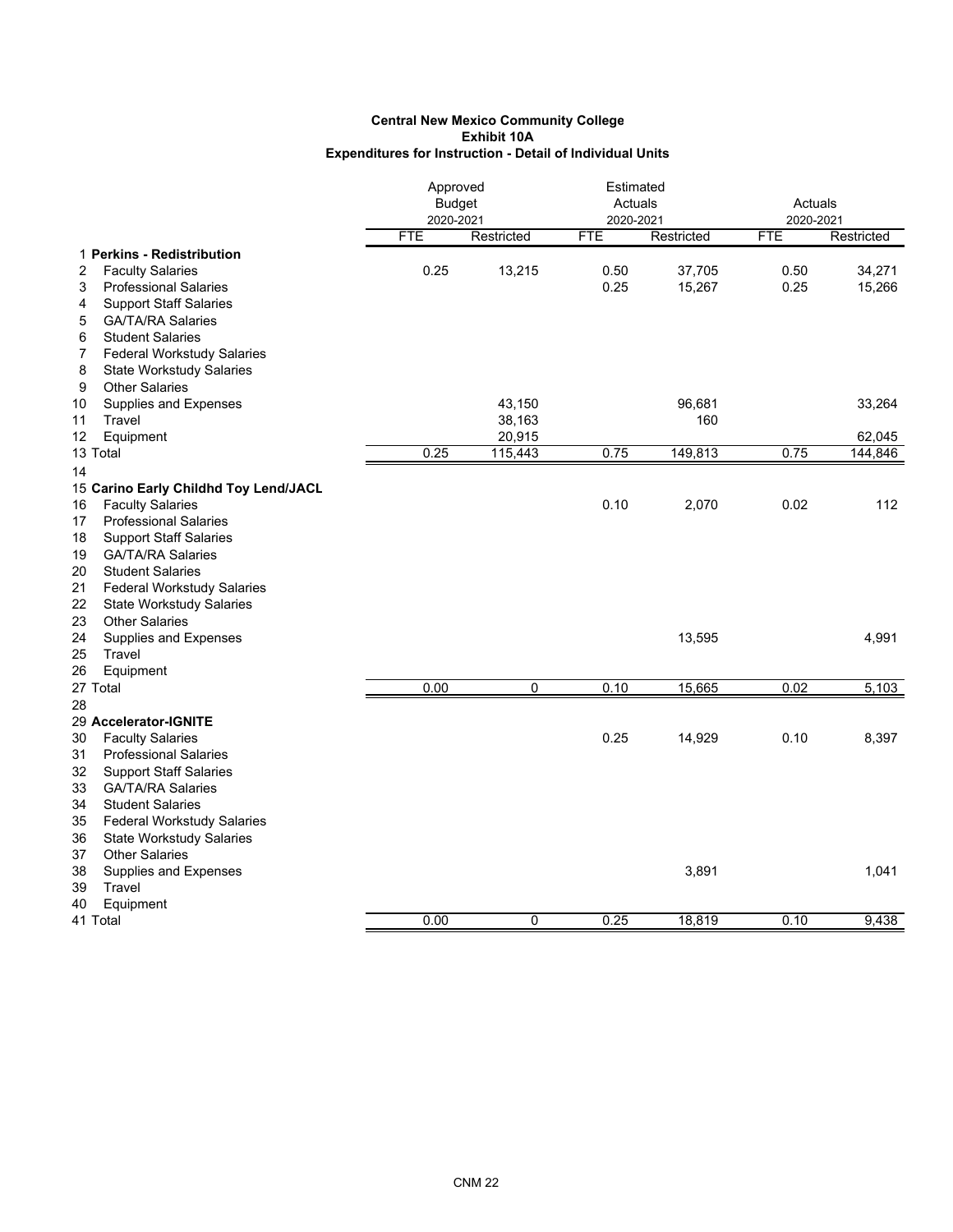|    |                                   | Approved<br><b>Budget</b> |            | Estimated<br>Actuals |            | Actuals    |            |
|----|-----------------------------------|---------------------------|------------|----------------------|------------|------------|------------|
|    |                                   | 2020-2021                 |            | 2020-2021            |            | 2020-2021  |            |
|    |                                   | <b>FTE</b>                | Restricted | <b>FTE</b>           | Restricted | <b>FTE</b> | Restricted |
|    | 1 NM Tech - AFRL                  |                           |            |                      |            |            |            |
| 2  | <b>Faculty Salaries</b>           |                           |            |                      |            |            |            |
| 3  | <b>Professional Salaries</b>      | 1.00                      | 70,467     | 1.00                 | 63,305     | 1.50       | 98,856     |
| 4  | <b>Support Staff Salaries</b>     |                           |            | 0.25                 | 12,095     | 0.25       | 14,864     |
| 5  | <b>GA/TA/RA Salaries</b>          |                           |            |                      |            |            |            |
| 6  | <b>Student Salaries</b>           |                           |            |                      |            |            |            |
| 7  | <b>Federal Workstudy Salaries</b> |                           |            |                      |            |            |            |
| 8  | <b>State Workstudy Salaries</b>   |                           |            |                      |            |            |            |
| 9  | <b>Other Salaries</b>             |                           |            |                      |            |            |            |
| 10 | Supplies and Expenses             |                           | 110,335    |                      | 94,128     |            | 137,247    |
| 11 | Travel                            |                           | 4,673      |                      |            |            |            |
| 12 | Equipment                         |                           |            |                      |            |            |            |
|    | 13 Total                          | 1.00                      | 185,475    | 1.25                 | 169,528    | 1.75       | 250,967    |
| 14 |                                   |                           |            |                      |            |            |            |
|    | 15 CNM Fnd in-kind for Instr      |                           |            |                      |            |            |            |
| 16 | <b>Faculty Salaries</b>           |                           |            |                      |            |            |            |
| 17 | <b>Professional Salaries</b>      |                           |            |                      |            |            |            |
| 18 | <b>Support Staff Salaries</b>     |                           |            |                      |            |            |            |
| 19 | <b>GA/TA/RA Salaries</b>          |                           |            |                      |            |            |            |
| 20 | <b>Student Salaries</b>           |                           |            |                      |            |            |            |
| 21 | <b>Federal Workstudy Salaries</b> |                           |            |                      |            |            |            |
| 22 | <b>State Workstudy Salaries</b>   |                           |            |                      |            |            |            |
| 23 | <b>Other Salaries</b>             |                           |            |                      |            |            |            |
| 24 | Supplies and Expenses             |                           | 400,000    |                      | 400,000    |            | 35,606     |
| 25 | Travel                            |                           |            |                      |            |            |            |
| 26 | Equipment                         |                           |            |                      |            |            |            |
|    | 27 Total                          | 0.00                      | 400,000    | 0.00                 | 400,000    | 0.00       | 35,606     |
| 28 |                                   |                           |            |                      |            |            |            |
|    | 29 UNM-NSF Sustain Constr         |                           |            |                      |            |            |            |
| 30 | <b>Faculty Salaries</b>           |                           |            | 1.00                 | 60,856     | 0.15       | 7,536      |
| 31 | <b>Professional Salaries</b>      |                           |            | 0.10                 | 9,226      |            |            |
| 32 | <b>Support Staff Salaries</b>     |                           |            |                      |            |            |            |
| 33 | <b>GA/TA/RA Salaries</b>          |                           |            |                      |            |            |            |
| 34 | <b>Student Salaries</b>           |                           |            |                      |            |            |            |
| 35 | <b>Federal Workstudy Salaries</b> |                           |            |                      |            |            |            |
| 36 | <b>State Workstudy Salaries</b>   |                           |            |                      |            |            |            |
| 37 | <b>Other Salaries</b>             |                           |            |                      |            |            |            |
| 38 | Supplies and Expenses             |                           |            |                      | 55,625     |            | 38,357     |
| 39 | Travel                            |                           |            |                      |            |            |            |
| 40 | Equipment                         |                           |            |                      |            |            |            |
|    | 41 Total                          | 0.00                      | 0          | 1.10                 | 125,708    | 0.15       | 45,893     |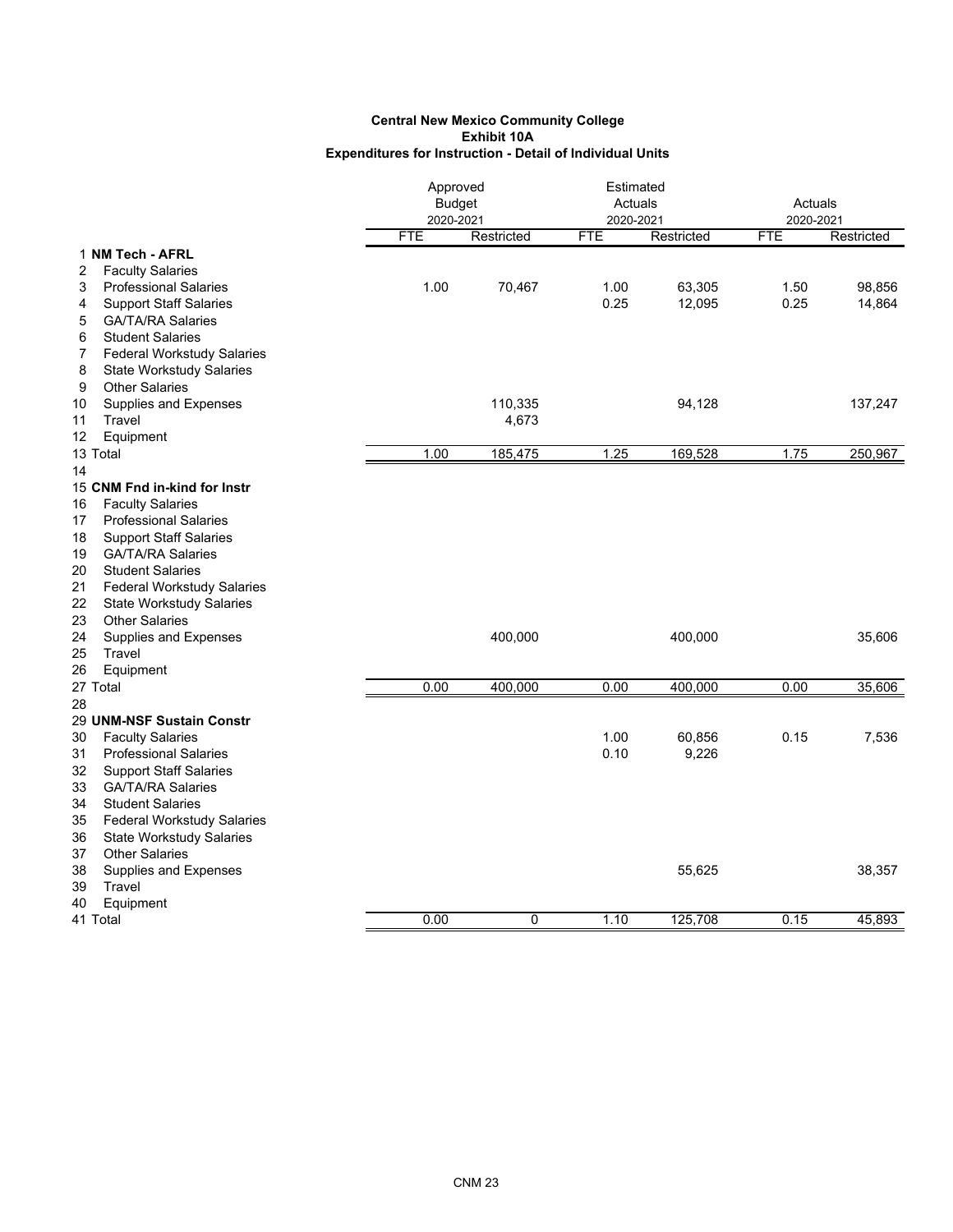|                                                                       | Approved<br><b>Budget</b><br>2020-2021 |             |            | Estimated<br>Actuals<br>2020-2021 |            | Actuals<br>2020-2021 |  |
|-----------------------------------------------------------------------|----------------------------------------|-------------|------------|-----------------------------------|------------|----------------------|--|
|                                                                       | <b>FTE</b>                             | Restricted  | <b>FTE</b> | Restricted                        | <b>FTE</b> | Restricted           |  |
| 1 CNM Fnd SNL-Crianza ECWD                                            |                                        |             |            |                                   |            |                      |  |
| <b>Faculty Salaries</b><br>2                                          |                                        |             | 0.10       | 3,240                             | 0.20       | 6,908                |  |
| 3<br><b>Professional Salaries</b>                                     |                                        |             |            |                                   |            |                      |  |
| <b>Support Staff Salaries</b><br>4                                    |                                        |             |            |                                   |            |                      |  |
| <b>GA/TA/RA Salaries</b><br>5                                         |                                        |             |            |                                   |            |                      |  |
| 6<br><b>Student Salaries</b>                                          |                                        |             |            |                                   |            |                      |  |
| <b>Federal Workstudy Salaries</b><br>7                                |                                        |             |            |                                   |            |                      |  |
| 8<br><b>State Workstudy Salaries</b>                                  |                                        |             |            |                                   |            |                      |  |
| 9<br><b>Other Salaries</b>                                            |                                        |             |            |                                   |            |                      |  |
| Supplies and Expenses<br>10                                           |                                        |             |            | 402                               |            | 841                  |  |
| Travel<br>11                                                          |                                        |             |            |                                   |            |                      |  |
| 12<br>Equipment                                                       |                                        |             |            |                                   |            |                      |  |
| 13 Total                                                              | 0.00                                   | $\mathbf 0$ | 0.10       | 3,642                             | 0.20       | 7,749                |  |
| 14                                                                    |                                        |             |            |                                   |            |                      |  |
| 15 NM PED - Skills USA                                                |                                        |             |            |                                   |            |                      |  |
| <b>Faculty Salaries</b><br>16<br><b>Professional Salaries</b>         |                                        | 40,361      |            |                                   |            | 44,562               |  |
| 17                                                                    | 1.00                                   |             | 1.00       | 37,855                            | 1.00       |                      |  |
| <b>Support Staff Salaries</b><br>18<br>19<br><b>GA/TA/RA Salaries</b> |                                        |             |            |                                   |            |                      |  |
| 20<br><b>Student Salaries</b>                                         |                                        |             |            |                                   |            |                      |  |
| 21<br><b>Federal Workstudy Salaries</b>                               |                                        |             |            |                                   |            |                      |  |
| 22<br><b>State Workstudy Salaries</b>                                 |                                        |             |            |                                   |            |                      |  |
| 23<br><b>Other Salaries</b>                                           |                                        |             |            |                                   |            |                      |  |
| 24<br>Supplies and Expenses                                           |                                        | 3,000       |            | 3,000                             |            | 3,000                |  |
| 25<br>Travel                                                          |                                        |             |            |                                   |            |                      |  |
| 26<br>Equipment                                                       |                                        |             |            |                                   |            |                      |  |
| 27 Total                                                              | 1.00                                   | 43,361      | 1.00       | 40,855                            | 1.00       | 47,562               |  |
| 28                                                                    |                                        |             |            |                                   |            |                      |  |
| 29 ASERT (UNM HSC/NIH)                                                |                                        |             |            |                                   |            |                      |  |
| <b>Faculty Salaries</b><br>30                                         |                                        |             | 0.25       | 7,408                             | 0.10       | 3,298                |  |
| 31<br><b>Professional Salaries</b>                                    |                                        |             |            |                                   |            |                      |  |
| <b>Support Staff Salaries</b><br>32                                   |                                        |             |            |                                   |            |                      |  |
| GA/TA/RA Salaries<br>33                                               |                                        |             |            |                                   |            |                      |  |
| 34<br><b>Student Salaries</b>                                         |                                        |             |            |                                   |            |                      |  |
| <b>Federal Workstudy Salaries</b><br>35                               |                                        |             |            |                                   |            |                      |  |
| 36<br><b>State Workstudy Salaries</b>                                 |                                        |             |            |                                   |            |                      |  |
| <b>Other Salaries</b><br>37                                           |                                        |             |            |                                   |            |                      |  |
| 38<br><b>Supplies and Expenses</b>                                    |                                        |             |            | 2,184                             |            | 2,400                |  |
| 39<br>Travel                                                          |                                        |             |            |                                   |            |                      |  |
| Equipment<br>40                                                       |                                        |             |            |                                   |            |                      |  |
| 41 Total                                                              | 0.00                                   | 0           | 0.25       | 9,592                             | 0.10       | 5,698                |  |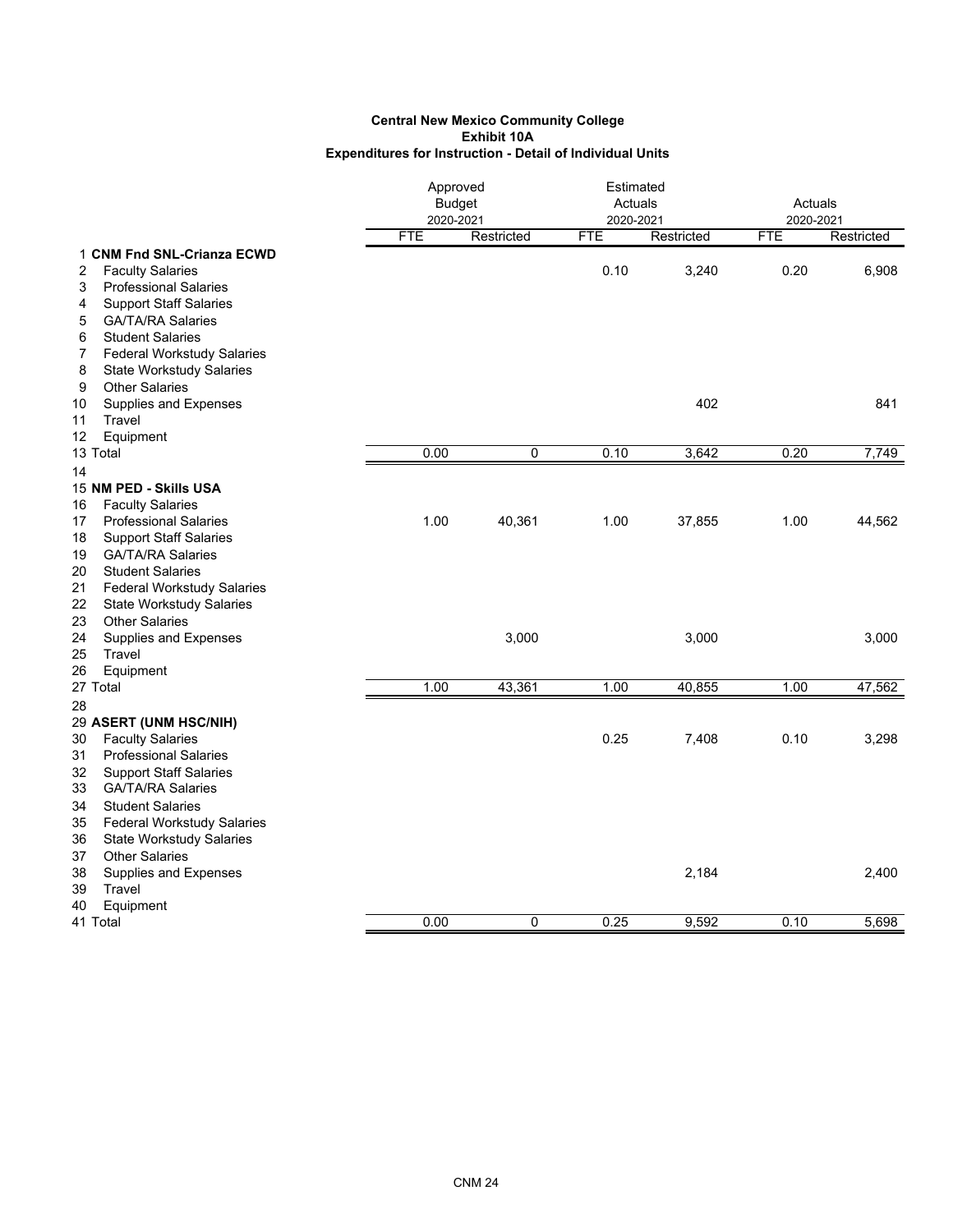|    |                                   | Approved<br><b>Budget</b><br>2020-2021 |             | Estimated<br>Actuals<br>2020-2021 |            | Actuals<br>2020-2021 |            |
|----|-----------------------------------|----------------------------------------|-------------|-----------------------------------|------------|----------------------|------------|
|    |                                   | <b>FTE</b>                             | Restricted  | <b>FTE</b>                        | Restricted | <b>FTE</b>           | Restricted |
|    | 1 Andrew W Melton Foundation      |                                        |             |                                   |            |                      |            |
| 2  | <b>Faculty Salaries</b>           | 3.00                                   | 176,186     | 2.00                              | 107,919    | 2.00                 | 94,724     |
| 3  | <b>Professional Salaries</b>      | 3.50                                   | 168,553     | 1.00                              | 50,208     | 1.00                 | 51,281     |
| 4  | <b>Support Staff Salaries</b>     |                                        |             |                                   |            |                      |            |
| 5  | <b>GA/TA/RA Salaries</b>          |                                        |             |                                   |            |                      |            |
| 6  | <b>Student Salaries</b>           |                                        |             |                                   |            |                      |            |
| 7  | <b>Federal Workstudy Salaries</b> |                                        |             |                                   |            |                      |            |
| 8  | <b>State Workstudy Salaries</b>   |                                        |             |                                   |            |                      |            |
| 9  | <b>Other Salaries</b>             |                                        |             |                                   |            |                      |            |
| 10 | <b>Supplies and Expenses</b>      |                                        | 251,562     |                                   | 7,735      |                      | 13,833     |
| 11 | Travel                            |                                        |             |                                   |            |                      |            |
| 12 | Equipment                         |                                        |             |                                   |            |                      |            |
|    | 13 Total                          | 6.50                                   | 596,301     | 3.00                              | 165,861    | 3.00                 | 159,838    |
| 14 |                                   |                                        |             |                                   |            |                      |            |
|    | 15 Brindle - ECMN                 |                                        |             |                                   |            |                      |            |
| 16 | <b>Faculty Salaries</b>           | 0.30                                   | 10,215      | 0.10                              | 1,464      | 0.10                 | 1,464      |
| 17 | <b>Professional Salaries</b>      |                                        |             |                                   |            |                      |            |
| 18 | <b>Support Staff Salaries</b>     |                                        |             |                                   |            |                      |            |
| 19 | <b>GA/TA/RA Salaries</b>          |                                        |             |                                   |            |                      |            |
| 20 | <b>Student Salaries</b>           |                                        |             |                                   |            |                      |            |
| 21 | <b>Federal Workstudy Salaries</b> |                                        |             |                                   |            |                      |            |
| 22 | <b>State Workstudy Salaries</b>   |                                        |             |                                   |            |                      |            |
| 23 | <b>Other Salaries</b>             |                                        |             |                                   |            |                      |            |
| 24 | Supplies and Expenses             |                                        | 1,822       |                                   | 9,176      |                      | 9,176      |
| 25 | Travel                            |                                        | 4,305       |                                   |            |                      |            |
| 26 | Equipment                         |                                        |             |                                   |            |                      |            |
|    | 27 Total                          | 0.30                                   | 16,342      | 0.10                              | 10,640     | 0.10                 | 10,640     |
| 28 |                                   |                                        |             |                                   |            |                      |            |
|    | 29 ACF FUSE Makerspace            |                                        |             |                                   |            |                      |            |
| 30 | <b>Faculty Salaries</b>           |                                        |             |                                   |            |                      |            |
| 31 | <b>Professional Salaries</b>      |                                        |             | 0.05                              | 800        | 0.05                 | 955        |
| 32 | <b>Support Staff Salaries</b>     |                                        |             |                                   |            |                      |            |
| 33 | <b>GA/TA/RA Salaries</b>          |                                        |             |                                   |            |                      |            |
| 34 | <b>Student Salaries</b>           |                                        |             |                                   |            |                      |            |
| 35 | <b>Federal Workstudy Salaries</b> |                                        |             |                                   |            |                      |            |
| 36 | <b>State Workstudy Salaries</b>   |                                        |             |                                   |            |                      |            |
| 37 | <b>Other Salaries</b>             |                                        |             |                                   |            |                      |            |
| 38 | Supplies and Expenses             |                                        |             |                                   |            |                      | 6          |
| 39 | Travel                            |                                        |             |                                   |            |                      |            |
| 40 | Equipment                         |                                        |             |                                   |            |                      |            |
|    | 41 Total                          | 0.00                                   | $\mathbf 0$ | 0.05                              | 800        | 0.05                 | 961        |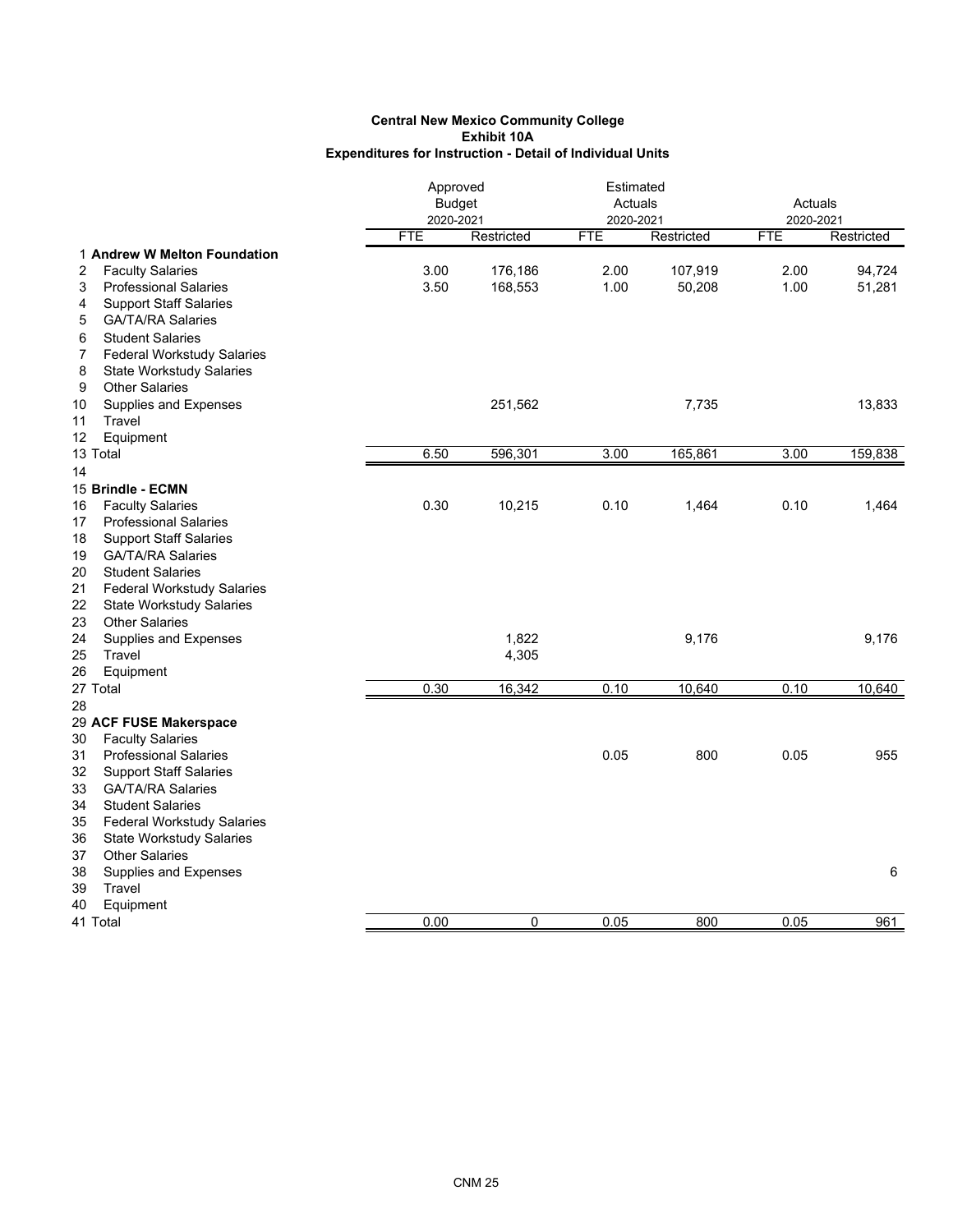|                                         |                                              | Approved      |             |            | Estimated  |                                                                         |            |
|-----------------------------------------|----------------------------------------------|---------------|-------------|------------|------------|-------------------------------------------------------------------------|------------|
|                                         |                                              | <b>Budget</b> |             | Actuals    |            | Actuals                                                                 |            |
|                                         |                                              | 2020-2021     |             | 2020-2021  |            | 2020-2021<br><b>FTE</b><br>0.35<br>1.00<br>1.00<br>2.35<br>0.05<br>0.05 |            |
|                                         |                                              | <b>FTE</b>    | Restricted  | <b>FTE</b> | Restricted |                                                                         | Restricted |
| 1 CYFD - Early Childhood Services & EDA |                                              |               |             |            |            |                                                                         |            |
| <b>Faculty Salaries</b><br>2            |                                              |               |             | 0.30       | 20,000     |                                                                         | 27,617     |
| <b>Professional Salaries</b><br>3       |                                              |               |             | 1.00       | 58,417     |                                                                         | 58,417     |
| <b>Support Staff Salaries</b><br>4      |                                              |               |             | 1.00       | 47,732     |                                                                         | 47,732     |
| 5<br><b>GA/TA/RA Salaries</b>           |                                              |               |             |            |            |                                                                         |            |
| <b>Student Salaries</b><br>6            |                                              |               |             |            |            |                                                                         |            |
| 7<br><b>Federal Workstudy Salaries</b>  |                                              |               |             |            |            |                                                                         |            |
| <b>State Workstudy Salaries</b><br>8    |                                              |               |             |            |            |                                                                         |            |
| 9<br><b>Other Salaries</b>              |                                              |               |             |            |            |                                                                         |            |
| Supplies and Expenses<br>10             |                                              |               |             |            | 299,541    |                                                                         | 324,684    |
| Travel<br>11                            |                                              |               |             |            |            |                                                                         |            |
| 12<br>Equipment                         |                                              |               |             |            |            |                                                                         |            |
| 13 Total                                |                                              | 0.00          | 0           | 2.30       | 425,689    |                                                                         | 458,449    |
| 14                                      |                                              |               |             |            |            |                                                                         |            |
| 15 AARP - WFY 50+                       |                                              |               |             |            |            |                                                                         |            |
| <b>Faculty Salaries</b><br>16           |                                              |               |             |            |            |                                                                         |            |
| <b>Professional Salaries</b><br>17      |                                              |               |             | 0.05       | 1,530      |                                                                         | 1,700      |
| 18<br><b>Support Staff Salaries</b>     |                                              |               |             |            |            |                                                                         |            |
| 19<br><b>GA/TA/RA Salaries</b>          |                                              |               |             |            |            |                                                                         |            |
| 20<br><b>Student Salaries</b>           |                                              |               |             |            |            |                                                                         |            |
| 21<br><b>Federal Workstudy Salaries</b> |                                              |               |             |            |            |                                                                         |            |
| 22<br><b>State Workstudy Salaries</b>   |                                              |               |             |            |            |                                                                         |            |
| <b>Other Salaries</b><br>23             |                                              |               |             |            |            |                                                                         |            |
| 24<br>Supplies and Expenses             |                                              |               |             |            | 1,500      |                                                                         |            |
| Travel<br>25                            |                                              |               |             |            |            |                                                                         |            |
| 26<br>Equipment                         |                                              |               |             |            |            |                                                                         |            |
| 27 Total                                |                                              | 0.00          | $\mathbf 0$ | 0.05       | 3,030      |                                                                         | 1,700      |
| 28                                      |                                              |               |             |            |            |                                                                         |            |
|                                         | 29 Aspirations in Computing / CNM Technology |               |             |            |            |                                                                         |            |
| <b>Faculty Salaries</b><br>30           |                                              |               |             |            |            |                                                                         |            |
| <b>Professional Salaries</b><br>31      |                                              |               |             |            |            |                                                                         |            |
| 32<br><b>Support Staff Salaries</b>     |                                              |               |             |            |            |                                                                         |            |
| <b>GA/TA/RA Salaries</b><br>33          |                                              |               |             |            |            |                                                                         |            |
| 34<br><b>Student Salaries</b>           |                                              |               |             |            |            |                                                                         |            |
| <b>Federal Workstudy Salaries</b><br>35 |                                              |               |             |            |            |                                                                         |            |
| 36<br><b>State Workstudy Salaries</b>   |                                              |               |             |            |            |                                                                         |            |
| 37<br><b>Other Salaries</b>             |                                              |               |             |            |            |                                                                         |            |
| 38<br>Supplies and Expenses             |                                              |               | 3,021       |            | 10,963     |                                                                         | 14,975     |
| 39<br>Travel                            |                                              |               | 850         |            |            |                                                                         |            |
| 40<br>Equipment                         |                                              |               |             |            |            |                                                                         |            |
| 41 Total                                |                                              | 0.00          | 3,871       | 0.00       | 10,963     | 0.00                                                                    | 14,975     |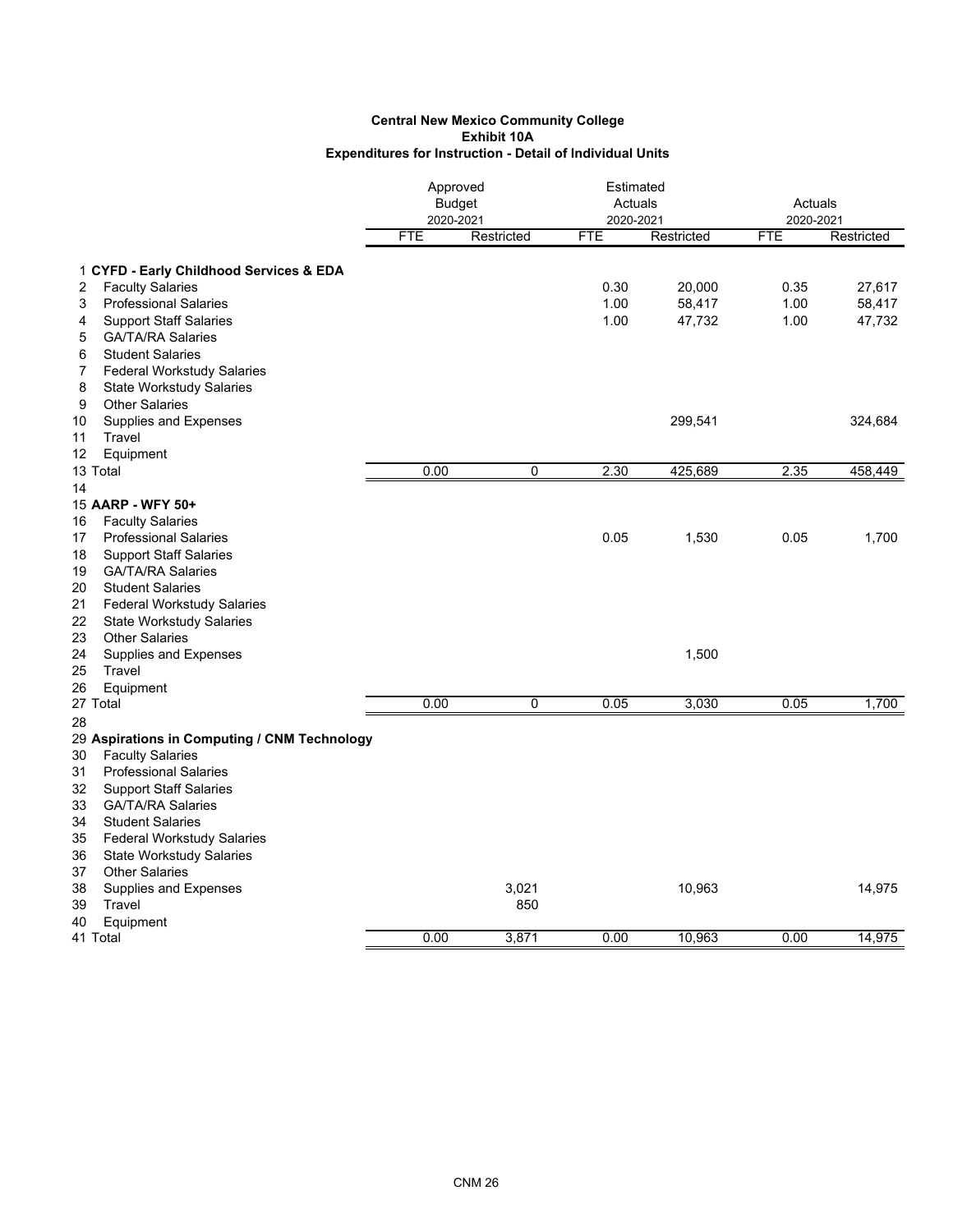|    |                                                           | Approved                |               | Estimated<br>Actuals    |              | Actuals                 |              |
|----|-----------------------------------------------------------|-------------------------|---------------|-------------------------|--------------|-------------------------|--------------|
|    |                                                           |                         | <b>Budget</b> |                         |              |                         |              |
|    |                                                           | 2020-2021<br><b>FTE</b> | Restricted    | 2020-2021<br><b>FTE</b> | Restricted   | 2020-2021<br><b>FTE</b> | Restricted   |
|    |                                                           |                         |               |                         |              |                         |              |
|    | 1 Thornburg Foundation - Early Childhood Education        |                         |               |                         |              |                         |              |
| 2  | <b>Faculty Salaries</b>                                   |                         |               | 0.10                    | 5,564        | 0.20                    | 11,044       |
| 3  | <b>Professional Salaries</b>                              |                         |               | 1.00                    | 45,105       | 1.00                    | 43,777       |
| 4  | <b>Support Staff Salaries</b>                             |                         |               |                         |              |                         |              |
| 5  | <b>GA/TA/RA Salaries</b>                                  |                         |               |                         |              |                         |              |
| 6  | <b>Student Salaries</b>                                   |                         |               |                         |              |                         |              |
| 7  | <b>Federal Workstudy Salaries</b>                         |                         |               |                         |              |                         |              |
| 8  | <b>State Workstudy Salaries</b>                           |                         |               |                         |              |                         |              |
| 9  | <b>Other Salaries</b>                                     |                         |               |                         |              |                         |              |
| 10 | Supplies and Expenses                                     |                         |               |                         | 50,130       |                         | 58,127       |
| 11 | Travel                                                    |                         |               |                         |              |                         |              |
| 12 | Equipment                                                 |                         |               |                         |              |                         |              |
|    | 13 Total                                                  | 0.00                    | 0             | 1.10                    | 100,799      | 1.20                    | 112,948      |
| 14 |                                                           |                         |               |                         |              |                         |              |
|    | 15 NM Tech Wolves / NMAOG / Thoma Fnd                     |                         |               |                         |              |                         |              |
| 16 | <b>Faculty Salaries</b>                                   |                         |               |                         |              |                         |              |
| 17 | <b>Professional Salaries</b>                              | 0.20                    | 7,500         |                         |              | 0                       | 7,847        |
| 18 | <b>Support Staff Salaries</b>                             |                         |               |                         |              |                         |              |
| 19 | <b>GA/TA/RA Salaries</b>                                  |                         |               |                         |              |                         |              |
| 20 | <b>Student Salaries</b>                                   |                         |               |                         |              |                         |              |
| 21 | <b>Federal Workstudy Salaries</b>                         |                         |               |                         |              |                         |              |
| 22 | <b>State Workstudy Salaries</b>                           |                         |               |                         |              |                         |              |
| 23 | <b>Other Salaries</b>                                     |                         |               |                         |              |                         |              |
| 24 | Supplies and Expenses                                     |                         | 1,500         |                         |              |                         | 597          |
| 25 | Travel                                                    |                         | 300           |                         |              |                         |              |
| 26 | Equipment                                                 |                         |               |                         |              |                         |              |
|    | 27 Total                                                  | 0.20                    | 9,300         | 0.00                    | 0            | 0.20                    | 8,444        |
| 28 |                                                           |                         |               |                         |              |                         |              |
|    | 29 Encuentro-Home Health Aide / Klepper Resp              |                         |               |                         |              |                         |              |
| 30 | <b>Faculty Salaries</b>                                   | 0.10                    | 6,220         | 0.10                    | 6,210<br>976 | 0.10                    | 6,210<br>976 |
| 31 | <b>Professional Salaries</b>                              |                         |               | 0.05                    |              | 0.05                    |              |
| 32 | <b>Support Staff Salaries</b><br><b>GA/TA/RA Salaries</b> |                         |               |                         |              |                         |              |
| 33 | <b>Student Salaries</b>                                   |                         |               |                         |              |                         |              |
| 34 |                                                           |                         |               |                         |              |                         |              |
| 35 | <b>Federal Workstudy Salaries</b>                         |                         |               |                         |              |                         |              |
| 36 | <b>State Workstudy Salaries</b><br><b>Other Salaries</b>  |                         |               |                         |              |                         |              |
| 37 |                                                           |                         |               |                         |              |                         |              |
| 38 | <b>Supplies and Expenses</b>                              |                         | 1,479         |                         | 909          |                         | 10,553       |
| 39 | Travel                                                    |                         |               |                         |              |                         |              |
| 40 | Equipment<br>41 Total                                     | 0.10                    | 7,699         | 0.15                    | 8,095        | 0.15                    | 17,739       |
|    |                                                           |                         |               |                         |              |                         |              |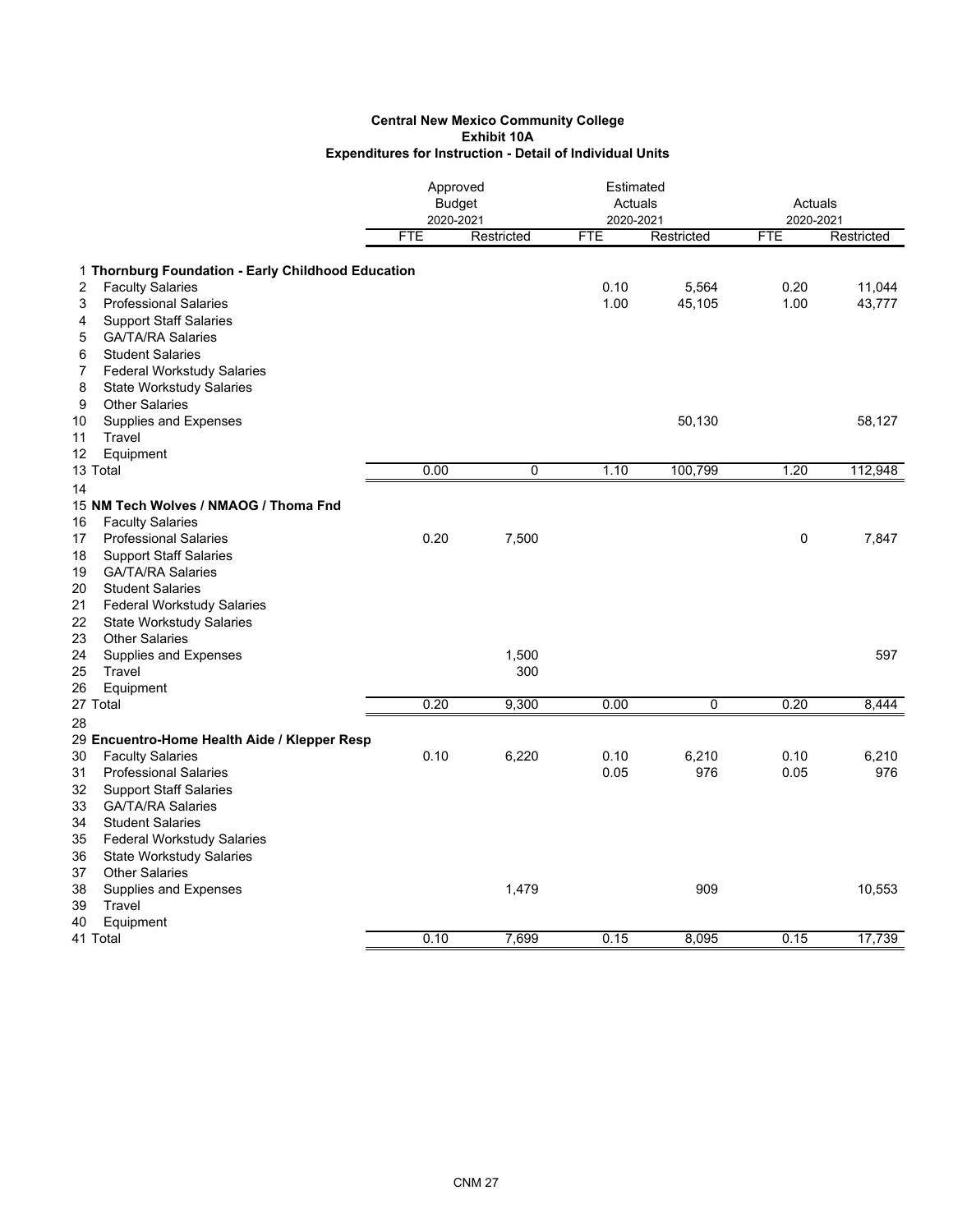|    |                                             | Approved<br><b>Budget</b><br>2020-2021 |             |            | Estimated<br>Actuals<br>2020-2021 |            | Actuals<br>2020-2021 |  |
|----|---------------------------------------------|----------------------------------------|-------------|------------|-----------------------------------|------------|----------------------|--|
|    |                                             | <b>FTE</b>                             | Restricted  | <b>FTE</b> | Restricted                        | <b>FTE</b> | Restricted           |  |
|    | 1 Caterpillar                               |                                        |             |            |                                   |            |                      |  |
| 2  | <b>Faculty Salaries</b>                     |                                        |             |            |                                   |            |                      |  |
| 3  | <b>Professional Salaries</b>                |                                        |             |            |                                   |            |                      |  |
| 4  | <b>Support Staff Salaries</b>               |                                        |             |            |                                   |            |                      |  |
| 5  | <b>GA/TA/RA Salaries</b>                    |                                        |             |            |                                   |            |                      |  |
| 6  | <b>Student Salaries</b>                     |                                        |             |            |                                   |            |                      |  |
| 7  | <b>Federal Workstudy Salaries</b>           |                                        |             |            |                                   |            |                      |  |
| 8  | <b>State Workstudy Salaries</b>             |                                        |             |            |                                   |            |                      |  |
| 9  | <b>Other Salaries</b>                       |                                        |             |            |                                   |            |                      |  |
| 10 | Supplies and Expenses                       |                                        |             |            | 29,678                            |            | 29,402               |  |
| 11 | Travel                                      |                                        |             |            |                                   |            |                      |  |
| 12 | Equipment                                   |                                        |             |            |                                   |            |                      |  |
|    | 13 Total                                    | 0.00                                   | 0           | 0.00       | 29,678                            | 0.00       | 29,402               |  |
| 14 |                                             |                                        |             |            |                                   |            |                      |  |
|    | 15 FILM General Program                     |                                        |             |            |                                   |            |                      |  |
| 16 | <b>Faculty Salaries</b>                     |                                        |             | 0.10       | 5,546                             | 0.10       | 5,546                |  |
| 17 | <b>Professional Salaries</b>                |                                        |             |            |                                   |            |                      |  |
| 18 | <b>Support Staff Salaries</b>               |                                        |             |            |                                   |            |                      |  |
| 19 | <b>GA/TA/RA Salaries</b>                    |                                        |             |            |                                   |            |                      |  |
| 20 | <b>Student Salaries</b>                     |                                        |             |            |                                   |            |                      |  |
| 21 | <b>Federal Workstudy Salaries</b>           |                                        |             |            |                                   |            |                      |  |
| 22 | <b>State Workstudy Salaries</b>             |                                        |             |            |                                   |            |                      |  |
| 23 | <b>Other Salaries</b>                       |                                        |             |            |                                   |            |                      |  |
| 24 | <b>Supplies and Expenses</b>                |                                        |             |            |                                   |            |                      |  |
| 25 | Travel                                      |                                        |             |            |                                   |            |                      |  |
| 26 | Equipment                                   |                                        |             |            |                                   |            |                      |  |
|    | 27 Total                                    | 0.00                                   | $\mathbf 0$ | 0.10       | 5,546                             | 0.10       | 5,546                |  |
| 28 |                                             |                                        |             |            |                                   |            |                      |  |
|    | 29 Kirtland FCU Veteran / Girls Code Nights |                                        |             |            |                                   |            |                      |  |
| 30 | <b>Faculty Salaries</b>                     |                                        |             |            |                                   | 0.05       | 1,054                |  |
| 31 | <b>Professional Salaries</b>                |                                        |             |            |                                   |            |                      |  |
| 32 | <b>Support Staff Salaries</b>               |                                        |             |            |                                   |            |                      |  |
| 33 | <b>GA/TA/RA Salaries</b>                    |                                        |             |            |                                   |            |                      |  |
| 34 | <b>Student Salaries</b>                     |                                        |             |            |                                   |            |                      |  |
| 35 | <b>Federal Workstudy Salaries</b>           |                                        |             |            |                                   |            |                      |  |
| 36 | <b>State Workstudy Salaries</b>             |                                        |             |            |                                   |            |                      |  |
| 37 | <b>Other Salaries</b>                       |                                        |             |            |                                   |            |                      |  |
| 38 | <b>Supplies and Expenses</b>                |                                        |             |            |                                   |            |                      |  |
| 39 | Travel                                      |                                        |             |            |                                   |            |                      |  |
| 40 | Equipment                                   |                                        |             |            |                                   |            |                      |  |
|    | 41 Total                                    | 0.00                                   | 0           | 0.00       | 0                                 | 0.05       | 1,054                |  |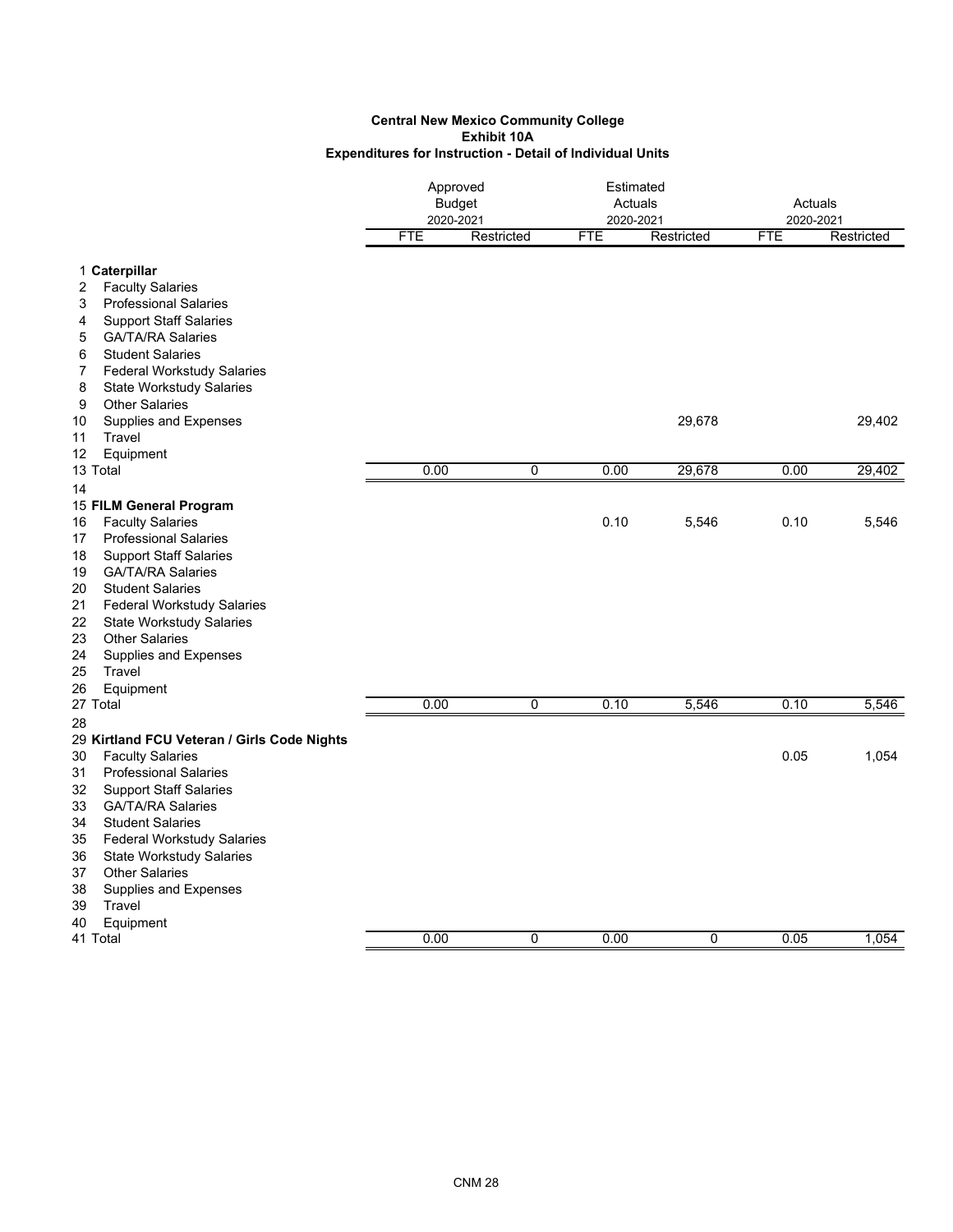|          |                                                        |            | Approved<br><b>Budget</b><br>2020-2021 | Estimated<br>Actuals<br>2020-2021 | Actuals<br>2020-2021 |            |             |  |
|----------|--------------------------------------------------------|------------|----------------------------------------|-----------------------------------|----------------------|------------|-------------|--|
|          |                                                        | <b>FTE</b> | Restricted                             | <b>FTE</b>                        | Restricted           | <b>FTE</b> | Restricted  |  |
|          | 1 CHSS Art Studio Faculty Development / Edu Design Lab |            |                                        |                                   |                      |            |             |  |
| 2        | <b>Faculty Salaries</b>                                |            |                                        |                                   |                      |            |             |  |
| 3        | <b>Professional Salaries</b>                           |            |                                        |                                   |                      |            |             |  |
| 4        | <b>Support Staff Salaries</b>                          |            |                                        |                                   |                      |            |             |  |
| 5        | <b>GA/TA/RA Salaries</b>                               |            |                                        |                                   |                      |            |             |  |
| 6        | <b>Student Salaries</b>                                |            |                                        |                                   |                      |            |             |  |
| 7        | <b>Federal Workstudy Salaries</b>                      |            |                                        |                                   |                      |            |             |  |
| 8        | <b>State Workstudy Salaries</b>                        |            |                                        |                                   |                      |            |             |  |
| 9        | <b>Other Salaries</b>                                  |            |                                        |                                   |                      |            |             |  |
| 10       | Supplies and Expenses                                  |            | 430                                    |                                   | 10,147               |            | 14,039      |  |
| 11       | Travel                                                 |            | 1,051                                  |                                   |                      |            |             |  |
| 12       | Equipment                                              |            |                                        |                                   |                      |            |             |  |
| 13 Total |                                                        | 0.00       | 1,481                                  | 0.00                              | 10,147               | 0.00       | 14,039      |  |
| 14       |                                                        |            |                                        |                                   |                      |            |             |  |
|          | 15 NM DWS - Virtual BA Training                        |            |                                        |                                   |                      |            |             |  |
| 16       | <b>Faculty Salaries</b>                                |            |                                        |                                   |                      |            |             |  |
| 17       | <b>Professional Salaries</b>                           |            |                                        |                                   |                      |            |             |  |
| 18       | <b>Support Staff Salaries</b>                          |            |                                        |                                   |                      |            |             |  |
| 19       | <b>GA/TA/RA Salaries</b>                               |            |                                        |                                   |                      |            |             |  |
| 20       | <b>Student Salaries</b>                                |            |                                        |                                   |                      |            |             |  |
| 21       | <b>Federal Workstudy Salaries</b>                      |            |                                        |                                   |                      |            |             |  |
| 22       | <b>State Workstudy Salaries</b>                        |            |                                        |                                   |                      |            |             |  |
| 23       | <b>Other Salaries</b>                                  |            |                                        |                                   |                      |            |             |  |
| 24       | Supplies and Expenses                                  |            |                                        |                                   | 41,999               |            | 27,225      |  |
| 25       | Travel                                                 |            |                                        |                                   |                      |            |             |  |
| 26       | Equipment                                              |            |                                        |                                   |                      |            |             |  |
| 27 Total |                                                        | 0.00       | 0                                      | 0.00                              | 41,999               | 0.00       | 27,225      |  |
| 28       |                                                        |            |                                        |                                   |                      |            |             |  |
|          | 29 Total Restricted Instruction                        |            |                                        |                                   |                      |            |             |  |
| 30       | <b>Faculty Salaries</b>                                | 20.75      | 1,135,035                              | 26.75                             | 1,860,727            | 37.47      | 2,587,683   |  |
| 31       | <b>Professional Salaries</b>                           | 11.00      | 604,087                                | 18.15                             | 908,721              | 17.85      | 909,854     |  |
| 32       | <b>Support Staff Salaries</b>                          | 7.00       | 317,373                                | 11.30                             | 372,651              | 11.05      | 403,330     |  |
| 33       | <b>GA/TA/RA Salaries</b>                               | 0.00       | 0                                      | 0.00                              | 0                    | 0.00       | 0           |  |
| 34       | <b>Student Salaries</b>                                | 8.32       | 76,000                                 | 0.03                              | 235                  | 0.03       | 235         |  |
| 35       | <b>Federal Workstudy Salaries</b>                      | 0.00       | 0                                      | 0.00                              | 0                    | 0.00       | 0           |  |
| 36       | <b>State Workstudy Salaries</b>                        | 0.00       | 0                                      | 0.00                              | 0                    | 0.00       | 0           |  |
| 37       | <b>Other Salaries</b>                                  | 0.00       | $\mathbf 0$                            | 0.00                              | 0                    | 0.00       | $\mathbf 0$ |  |
| 38       | <b>Supplies and Expenses</b>                           | 0.00       | 2,199,678                              | 0.00                              | 8,756,703            | 0.00       | 7,315,126   |  |
| 39       | Travel                                                 | 0.00       | 216,223                                | 0.00                              | 59,119               | 0.00       | 2,595       |  |
| 40       | Equipment                                              | 0.00       | 516,050                                | 0.00                              | 406,694              | 0.00       | 464,554     |  |
| 41 Total |                                                        | 47.07      | 5,064,446                              | 56.23                             | 12,364,850           | 66.40      | 11,683,377  |  |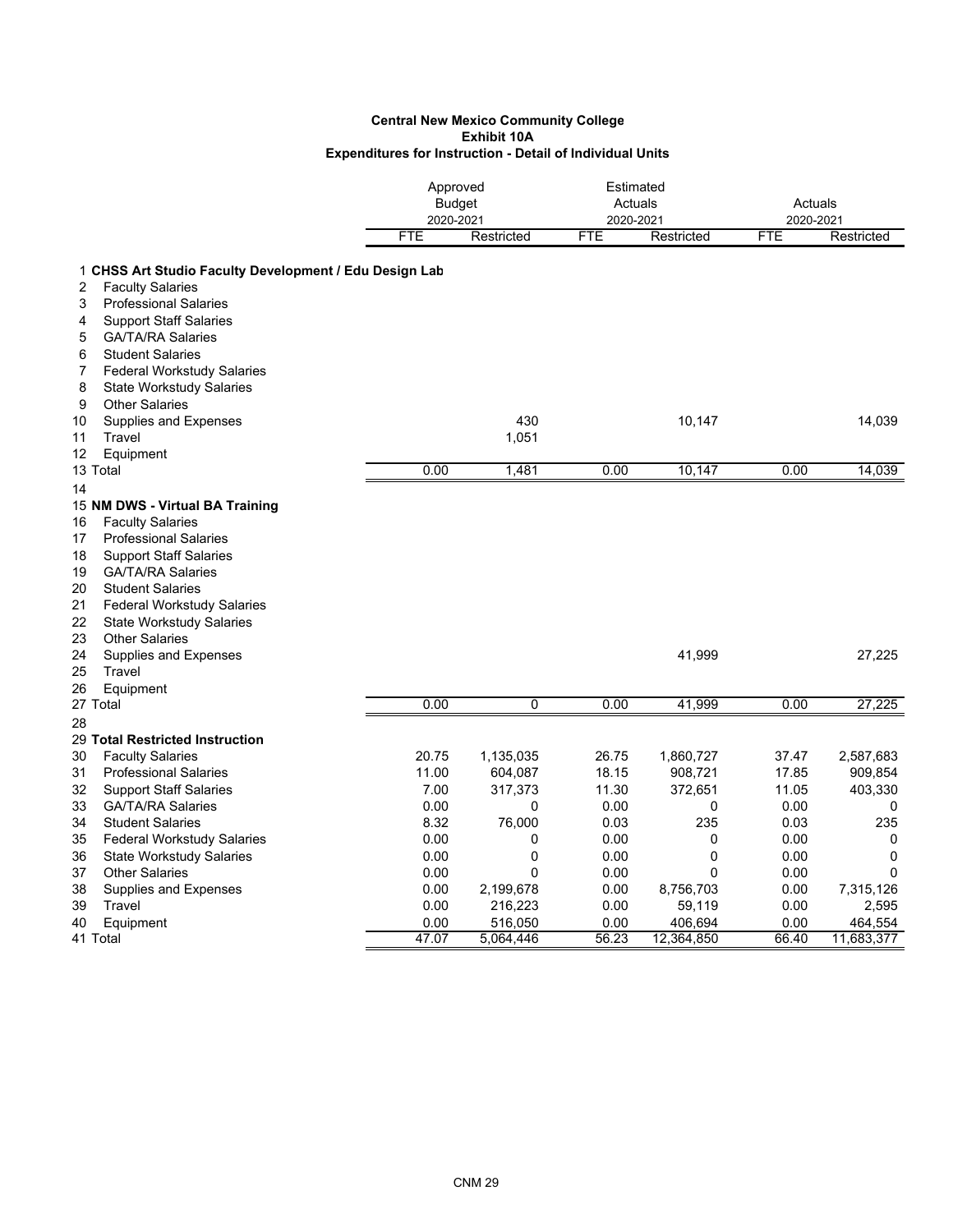#### **Central New Mexico Community College Expenditures for Academic Support Exhibit 11**

|                                               |                      | Approved<br>Estimated<br><b>Budget</b><br>Actuals |                      | Actuals     |                      |             |
|-----------------------------------------------|----------------------|---------------------------------------------------|----------------------|-------------|----------------------|-------------|
|                                               | 2020-2021<br>Unrest. | Rest.                                             | 2020-2021<br>Unrest. | Rest.       | 2020-2021<br>Unrest. | Rest.       |
| 1 Libraries                                   |                      |                                                   |                      |             |                      |             |
| $\overline{2}$<br><b>All Locations</b>        | 1,178,668            | 322,263                                           | 1,067,970            | 153,305     | 1,108,337            | 124,697     |
| <b>3 Total Libraries</b>                      | 1,178,668            | 322,263                                           | 1,067,970            | 153,305     | 1,108,337            | 124,697     |
| 4                                             |                      |                                                   |                      |             |                      |             |
| 5 Educational Media Services                  |                      |                                                   |                      |             |                      |             |
| 6<br><b>Instructional Media Services</b>      | 1,320,528            | 0                                                 | 944,598              | 0           | 932,599              | 0           |
| 7 Total Educational Media Services            | 1,320,528            | $\Omega$                                          | 944.598              | $\Omega$    | 932,599              | $\Omega$    |
| 8                                             |                      |                                                   |                      |             |                      |             |
| 9 Academic Administration and Personnel       |                      |                                                   |                      |             |                      |             |
| 10<br>Communication, Humanities, & Social Sci | 1,034,645            | 0                                                 | 819,472              | 0           | 811,580              | 0           |
| Business and Information Technology<br>11     | 1,281,681            | 1,125,137                                         | 1,326,596            | 670,032     | 1,312,906            | 343,300     |
| 12<br>School of Adult and General Education   | 569,010              | 0                                                 | 438,364              | 0           | 448,877              | 0           |
| 13<br>Health, Wellness, and Public Safety     | 1,543,313            | 0                                                 | 1,613,222            | $\Omega$    | 1,571,740            | $\mathbf 0$ |
| 14<br>Math, Science, and Engineering          | 737,525              | 0                                                 | 706,151              | 0           | 711,956              | 0           |
| 15<br><b>Applied Technology</b>               | 696,423              | 0                                                 | 731,586              | $\Omega$    | 743,583              | 0           |
| Academic Support Technology<br>16             | 394,683              | $\Omega$                                          | 1,411,951            | $\Omega$    | 239,641              | $\mathbf 0$ |
| 17<br><b>Educational Collaboration</b>        | 203,332              | 0                                                 | 232,159              | $\mathbf 0$ | 232,668              | 0           |
| 18<br>Associate VP Academic Affairs           | 934,376              | $\Omega$                                          | 787,778              | $\Omega$    | 803,427              | $\mathbf 0$ |
| 19<br>Academic Support                        | 2,800,947            | 150,000                                           | 2,553,510            | 200,000     | 2,274,695            | $\mathbf 0$ |
| 20<br>Ingenuity                               | 1,615,538            | 0                                                 | 1,210,533            | 0           | 1,197,915            | $\Omega$    |
| 21<br>CARES/CRRSAA/MSI                        | 0                    | 0                                                 | 0                    | 967,301     | 0                    | 214,847     |
| 22 Total Academic Admin and Personnel         | 11.811.473           | 1,275,137                                         | 11.831.322           | 1.837.333   | 10,348,988           | 558,146     |
| 23                                            |                      |                                                   |                      |             |                      |             |
| 24 Course and Curriculum Development          |                      |                                                   |                      |             |                      |             |
| Career and Course Development<br>25           | 0                    | 248,016                                           | 0                    | 196,170     | 0                    | 114,417     |
| 26 Total Course and Curriculum Development    | $\Omega$             | 248,016                                           | $\Omega$             | 196.170     | $\Omega$             | 114.417     |
| 27                                            |                      |                                                   |                      |             |                      |             |
| 28 Fringe Benefits                            |                      |                                                   |                      |             |                      |             |
| 29<br>State Workstudy                         |                      | 115,092                                           |                      | 2.005       |                      | 1.003       |
| 30<br><b>Federal Workstudy</b>                |                      | 143,040                                           |                      | 10,000      |                      | 17,544      |
| 31<br>Retirement                              | 1,420,374            | 50,000                                            | 1,410,611            | 22,622      | 1,385,054            | 34,887      |
| 32<br>Social Security                         | 749,507              | 30,000                                            | 741,768              | 12,222      | 731,239              | 18,515      |
| 33<br>Group Insurance                         | 1,166,189            | 52,000                                            | 1,187,700            | 7,319       | 1,166,941            | 15,127      |
| 34<br>Worker's Compensation                   | 1,725                | 200                                               | 1,640                | 22          | 1,557                | 32          |
| 35<br>Unemployment                            |                      |                                                   |                      |             |                      |             |
| 36<br><b>Retiree Health</b>                   | 189,742              | 5,000                                             | 192,740              | 3,198       | 188,807              | 4,506       |
| 37<br><b>Tuition Waivers</b>                  | 81,464               |                                                   | 102,956              |             | 93,234               |             |
| 38 Total Fringe Benefits                      | 3,609,001            | 395,332                                           | 3,637,415            | 57,387      | 3,566,832            | 91,614      |
| 39                                            |                      |                                                   |                      |             |                      |             |
| 40                                            |                      |                                                   |                      |             |                      |             |
| 41 Total Expenditures for Academic Support    | 17,919,670           | 2,240,748                                         | 17,481,305           | 2,244,195   | 15,956,756           | 888,874     |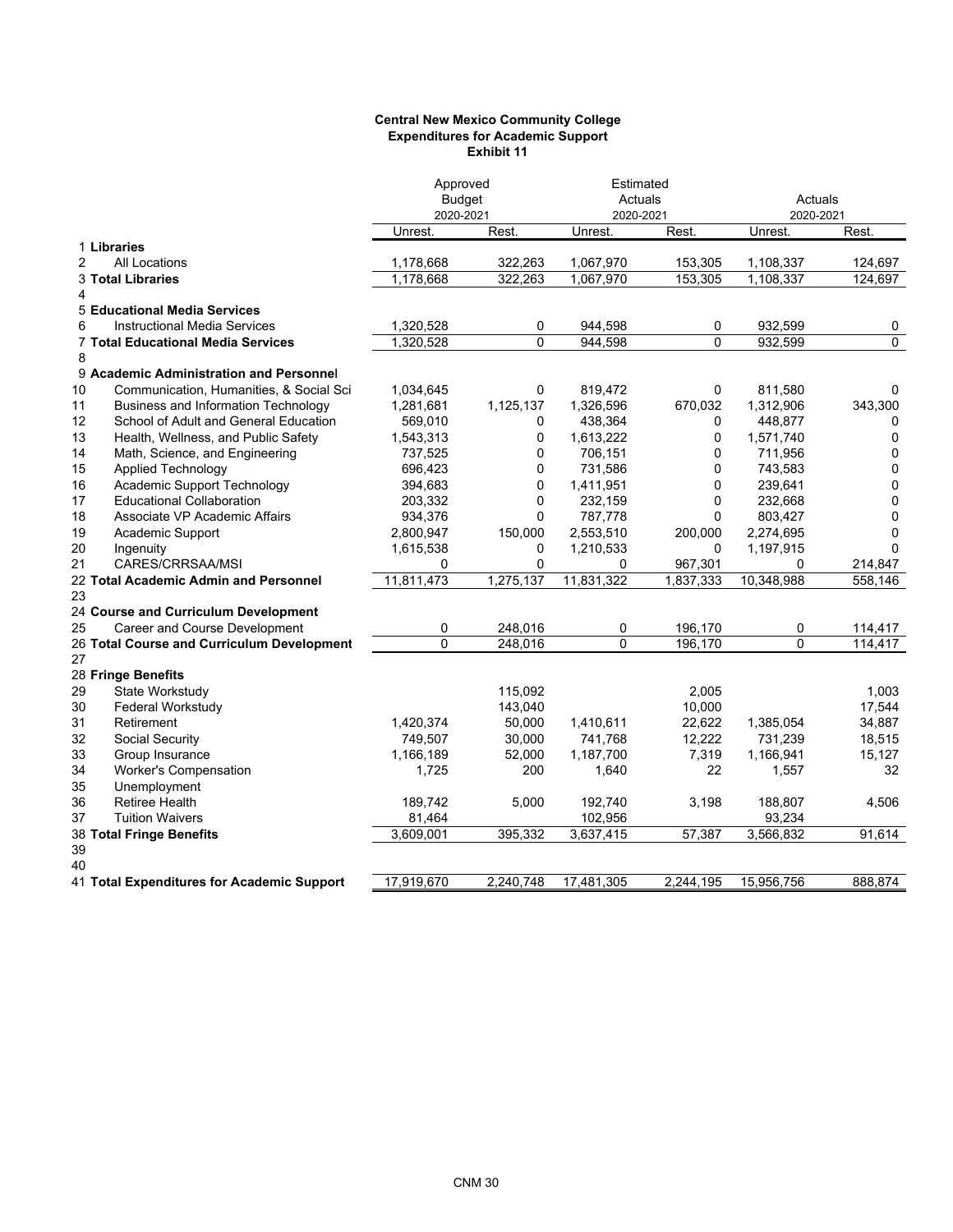|                                                              | Approved   |               |            | Estimated    |            |              |
|--------------------------------------------------------------|------------|---------------|------------|--------------|------------|--------------|
|                                                              |            | <b>Budget</b> | Actuals    |              | Actuals    |              |
|                                                              |            | 2020-2021     |            | 2020-2021    |            | 2020-2021    |
|                                                              | <b>FTE</b> | Unrestricted  | <b>FTE</b> | Unrestricted | <b>FTE</b> | Unrestricted |
| 1 Main Library<br>2                                          |            |               |            |              |            |              |
| <b>Faculty Salaries</b><br>3<br><b>Professional Salaries</b> | 6.00       | 416,716       | 6.00       | 365,533      | 5.00       | 353,542      |
| 4<br><b>Support Staff Salaries</b>                           | 9.50       | 440,513       | 10.00      | 437,437      | 9.00       | 433,499      |
| 5<br><b>GA/TA/RA Salaries</b>                                |            |               |            |              |            |              |
| 6<br><b>Student Salaries</b>                                 | 0.73       | 6,675         |            |              | 0.14       | 1,339        |
| 7<br><b>Federal Workstudy Salaries</b>                       |            |               |            |              |            |              |
| 8<br><b>State Workstudy Salaries</b>                         |            |               |            |              |            |              |
| 9<br><b>Other Salaries</b>                                   |            |               |            |              |            |              |
| 10<br>Supplies and Expenses                                  |            | 162,808       |            | 120,000      |            | 317,742      |
| Travel<br>11                                                 |            | 805           |            |              |            |              |
| 12<br><b>Library Books</b>                                   |            | 151,151       |            | 145,000      |            | 2,216        |
| 13 Total                                                     | 16.23      | 1,178,668     | 16.00      | 1,067,970    | 14.14      | 1,108,337    |
| 14                                                           |            |               |            |              |            |              |
| <b>15 Audio Visual Services</b>                              |            |               |            |              |            |              |
| <b>Faculty Salaries</b><br>16                                |            |               |            |              |            |              |
| 17<br><b>Professional Salaries</b>                           |            |               |            |              |            |              |
| 18<br><b>Support Staff Salaries</b>                          | 14.00      | 597,434       | 14.00      | 576,875      | 13.00      | 583,791      |
| 19<br><b>GA/TA/RA Salaries</b>                               |            |               |            |              |            |              |
| 20<br><b>Student Salaries</b>                                | 0.39       | 3,575         |            |              |            |              |
| 21<br><b>Federal Workstudy Salaries</b>                      |            |               |            |              |            |              |
| 22<br><b>State Workstudy Salaries</b>                        |            |               |            |              |            |              |
| 23<br><b>Other Salaries</b>                                  |            |               |            |              |            |              |
| 24<br>Supplies and Expenses                                  |            | 460,306       |            | 111,103      |            | 80,595       |
| 25<br>Travel                                                 |            |               |            |              |            |              |
| 26<br>Equipment                                              |            |               |            |              |            |              |
| 27 Total                                                     | 14.39      | 1,061,315     | 14.00      | 687,978      | 13.00      | 664,386      |
| 28                                                           |            |               |            |              |            |              |
| 29 Media Production Services                                 |            |               |            |              |            |              |
| 30<br><b>Faculty Salaries</b>                                |            |               |            |              |            |              |
| 31<br><b>Professional Salaries</b>                           | 1.00       | 65,487        | 1.00       | 65,237       | 1.00       | 66,236       |
| 32<br><b>Support Staff Salaries</b>                          | 3.00       | 147,816       | 3.00       | 163,383      | 3.00       | 163,502      |
| 33<br><b>GA/TA/RA Salaries</b>                               |            |               |            |              |            |              |
| 34<br><b>Student Salaries</b>                                |            |               |            |              |            |              |
| 35<br><b>Federal Workstudy Salaries</b>                      |            |               |            |              |            |              |
| 36<br><b>State Workstudy Salaries</b>                        |            |               |            |              |            |              |
| 37<br><b>Other Salaries</b>                                  |            |               |            |              |            |              |
| 38<br>Supplies and Expenses                                  |            | 45,910        |            | 28,000       |            | 38,475       |
| 39<br>Travel                                                 |            |               |            |              |            |              |
| 40<br>Equipment                                              |            |               |            |              |            |              |
| 41 Total                                                     | 4.00       | 259,213       | 4.00       | 256,620      | 4.00       | 268,213      |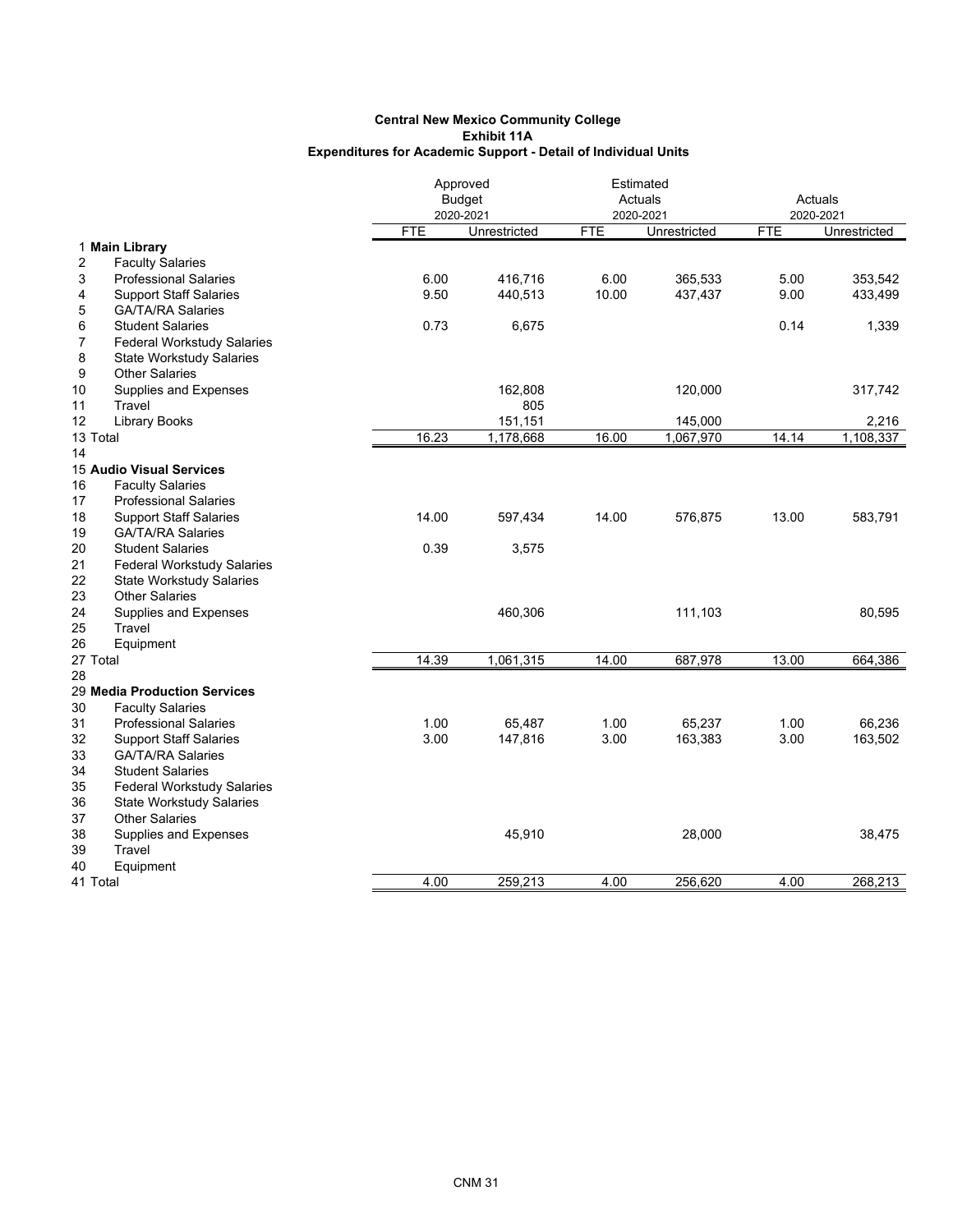|                |                                                  |            | Approved      | Estimated  |              |            |              |
|----------------|--------------------------------------------------|------------|---------------|------------|--------------|------------|--------------|
|                |                                                  |            | <b>Budget</b> |            | Actuals      | Actuals    |              |
|                |                                                  |            | 2020-2021     |            | 2020-2021    |            | 2020-2021    |
|                |                                                  | <b>FTE</b> | Unrestricted  | <b>FTE</b> | Unrestricted | <b>FTE</b> | Unrestricted |
|                | 1 Communication, Humanities, and Social Sciences |            |               |            |              |            |              |
| $\overline{2}$ | <b>Faculty Salaries</b>                          |            |               |            |              |            |              |
| 3              | <b>Professional Salaries</b>                     | 6.00       | 623,375       | 5.00       | 460,618      | 6.00       | 448,194      |
| 4              | <b>Support Staff Salaries</b>                    | 8.00       | 299,810       | 8.00       | 292,819      | 7.00       | 295,671      |
| 5              | <b>GA/TA/RA Salaries</b>                         |            |               |            |              |            |              |
| 6              | <b>Student Salaries</b>                          |            |               |            |              |            |              |
| 7              | <b>Federal Workstudy Salaries</b>                |            |               |            |              |            |              |
| 8              | <b>State Workstudy Salaries</b>                  |            |               |            |              |            |              |
| 9              | <b>Other Salaries</b>                            |            |               |            |              |            |              |
| 10             | Supplies and Expenses                            |            | 109,956       |            | 66,035       |            | 67,716       |
| 11<br>Travel   |                                                  |            | 1,504         |            |              |            |              |
| 12             | Equipment                                        |            |               |            |              |            |              |
| 13 Total       |                                                  | 14.00      | 1,034,645     | 13.00      | 819,472      | 13.00      | 811,580      |
| 14             |                                                  |            |               |            |              |            |              |
|                | 15 Business and Information Technology           |            |               |            |              |            |              |
| 16             | <b>Faculty Salaries</b>                          |            |               |            |              |            |              |
| 17             | <b>Professional Salaries</b>                     | 11.00      | 788,799       | 11.00      | 849,370      | 12.00      | 865,392      |
| 18             | <b>Support Staff Salaries</b>                    | 9.00       | 357,869       | 10.00      | 372,297      | 9.00       | 348,583      |
| 19             | <b>GA/TA/RA Salaries</b>                         |            |               |            |              |            |              |
| 20             | <b>Student Salaries</b>                          | 1.14       | 10,422        |            |              |            |              |
| 21             | <b>Federal Workstudy Salaries</b>                |            |               |            |              |            |              |
| 22             | <b>State Workstudy Salaries</b>                  |            |               | 0.05       | 435          | 0.02       | 217          |
| 23             | <b>Other Salaries</b>                            |            |               |            |              |            |              |
| 24             | Supplies and Expenses                            |            | 123,231       |            | 104,494      |            | 98,714       |
| 25<br>Travel   |                                                  |            | 1,360         |            |              |            |              |
| 26             | Equipment                                        |            |               |            |              |            |              |
| 27 Total       |                                                  | 21.14      | 1,281,681     | 21.05      | 1,326,596    | 21.02      | 1,312,906    |
| 28             |                                                  |            |               |            |              |            |              |
|                | 29 School of Adult and General Education         |            |               |            |              |            |              |
| 30             | <b>Faculty Salaries</b>                          |            |               |            |              |            |              |
| 31             | <b>Professional Salaries</b>                     | 4.00       | 340,614       | 4.00       | 273,000      | 3.00       | 292,940      |
| 32             | <b>Support Staff Salaries</b>                    | 5.00       | 161,005       | 5.00       | 125,364      | 4.00       | 124,932      |
| 33             | <b>GA/TA/RA Salaries</b>                         |            |               |            |              |            |              |
| 34             | <b>Student Salaries</b>                          | 1.27       | 11,592        |            |              | 0.13       | 1,176        |
| 35             | <b>Federal Workstudy Salaries</b>                |            |               |            |              |            |              |
| 36             | <b>State Workstudy Salaries</b>                  |            |               |            |              |            |              |
| 37             | <b>Other Salaries</b>                            |            |               |            |              |            |              |
| 38             | Supplies and Expenses                            |            | 52,749        |            | 40,000       |            | 29,829       |
| 39<br>Travel   |                                                  |            | 3,050         |            |              |            |              |
| 40             | Equipment                                        |            |               |            |              |            |              |
| 41 Total       |                                                  | 10.27      | 569,010       | 9.00       | 438,364      | 7.13       | 448,877      |
|                |                                                  |            |               |            |              |            |              |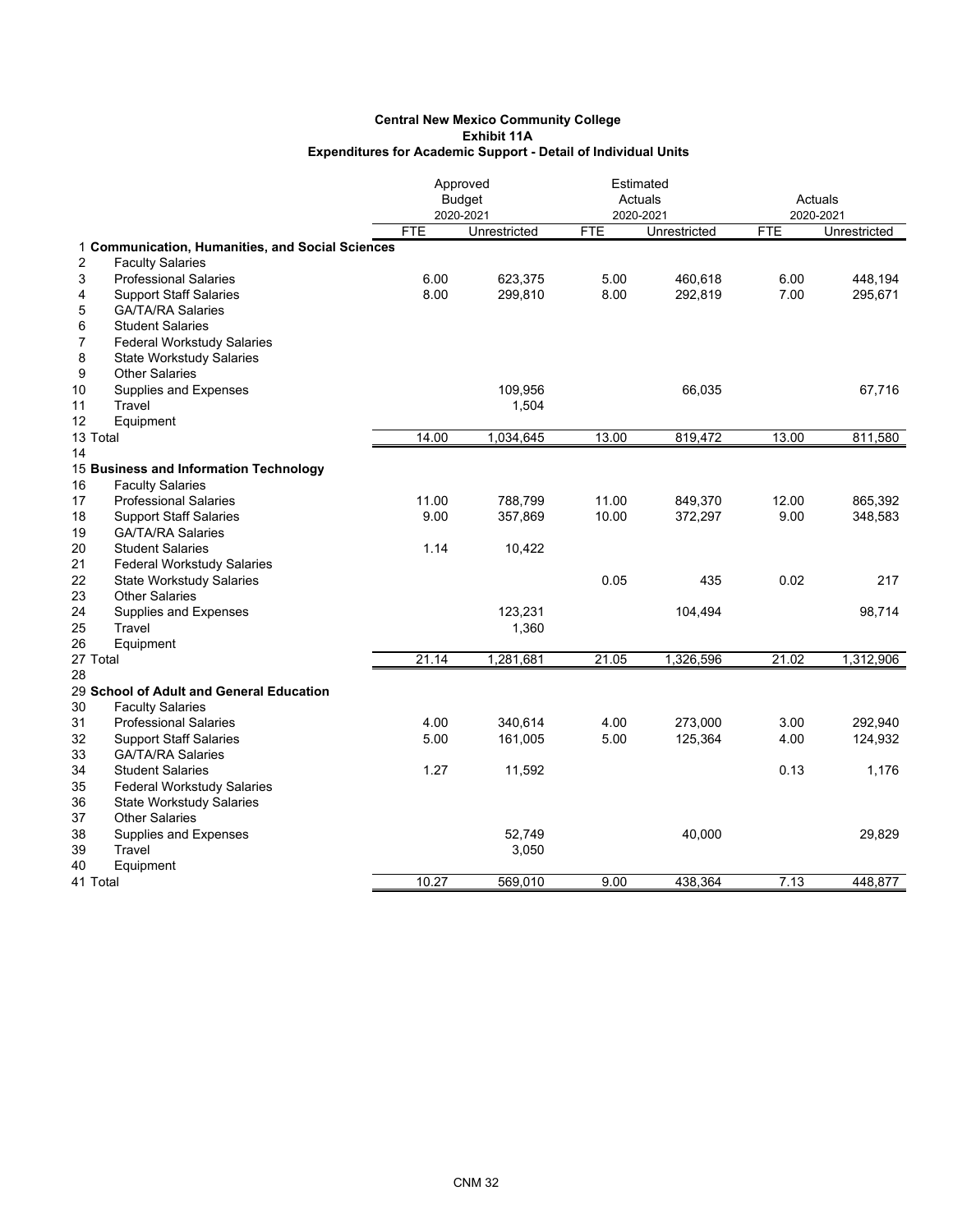|                                         | Approved   |               |            | Estimated    |            |              |  |
|-----------------------------------------|------------|---------------|------------|--------------|------------|--------------|--|
|                                         |            | <b>Budget</b> |            | Actuals      |            | Actuals      |  |
|                                         |            | 2020-2021     |            | 2020-2021    |            | 2020-2021    |  |
|                                         | <b>FTE</b> | Unrestricted  | <b>FTE</b> | Unrestricted | <b>FTE</b> | Unrestricted |  |
| 1 Health, Wellness, and Public Safety   |            |               |            |              |            |              |  |
| 2<br><b>Faculty Salaries</b>            |            |               |            |              |            |              |  |
| 3<br><b>Professional Salaries</b>       | 9.80       | 821,322       | 11.00      | 902,803      | 12.00      | 901,651      |  |
| <b>Support Staff Salaries</b><br>4      | 13.00      | 538,054       | 13.00      | 544,979      | 13.00      | 515,271      |  |
| 5<br><b>GA/TA/RA Salaries</b>           |            |               |            |              |            |              |  |
| 6<br><b>Student Salaries</b>            |            |               |            |              |            |              |  |
| 7<br><b>Federal Workstudy Salaries</b>  |            |               |            |              |            |              |  |
| 8<br><b>State Workstudy Salaries</b>    |            |               | 0.01       | 40           | 0.01       | 20           |  |
| 9<br><b>Other Salaries</b>              |            |               |            |              |            |              |  |
| 10<br>Supplies and Expenses             |            | 182,937       |            | 165,400      |            | 154,799      |  |
| Travel<br>11                            |            | 1,000         |            |              |            |              |  |
| 12<br>Equipment                         |            |               |            |              |            |              |  |
| 13 Total                                | 22.80      | 1,543,313     | 24.01      | 1,613,222    | 25.01      | 1,571,740    |  |
| 14                                      |            |               |            |              |            |              |  |
| 15 Math, Science, and Engineering       |            |               |            |              |            |              |  |
| <b>Faculty Salaries</b><br>16           |            |               |            |              |            |              |  |
| 17<br><b>Professional Salaries</b>      | 5.00       | 395,589       | 6.00       | 429,414      | 5.00       | 432,268      |  |
| 18<br><b>Support Staff Salaries</b>     | 4.00       | 268,150       | 4.00       | 222,791      | 5.00       | 222,101      |  |
| 19<br><b>GA/TA/RA Salaries</b>          |            |               |            |              |            |              |  |
| 20<br><b>Student Salaries</b>           |            |               |            |              |            |              |  |
| 21<br><b>Federal Workstudy Salaries</b> |            |               |            |              |            |              |  |
| 22<br><b>State Workstudy Salaries</b>   |            |               |            |              |            |              |  |
| 23<br><b>Other Salaries</b>             |            |               |            |              |            |              |  |
| 24<br>Supplies and Expenses             |            | 72,486        |            | 53,946       |            | 57,588       |  |
| 25<br>Travel                            |            | 1,300         |            |              |            |              |  |
| 26<br>Equipment                         |            |               |            |              |            |              |  |
| 27 Total                                | 9.00       | 737,525       | 10.00      | 706,151      | 10.00      | 711,956      |  |
| 28                                      |            |               |            |              |            |              |  |
| 29 Applied Technology                   |            |               |            |              |            |              |  |
| 30<br><b>Faculty Salaries</b>           |            |               |            |              |            |              |  |
| 31<br><b>Professional Salaries</b>      | 7.00       | 434,962       | 7.00       | 486,439      | 7.00       | 497,759      |  |
| 32<br><b>Support Staff Salaries</b>     | 4.00       | 196,671       | 4.00       | 189,147      | 4.00       | 192,664      |  |
| 33<br><b>GA/TA/RA Salaries</b>          |            |               |            |              |            |              |  |
| 34<br><b>Student Salaries</b>           |            |               |            |              |            |              |  |
| 35<br><b>Federal Workstudy Salaries</b> |            |               |            |              |            |              |  |
| 36<br><b>State Workstudy Salaries</b>   |            |               |            |              |            |              |  |
| 37<br><b>Other Salaries</b>             |            |               |            |              |            |              |  |
| 38<br>Supplies and Expenses             |            | 63,730        |            | 56,000       |            | 52,621       |  |
| 39<br>Travel                            |            | 1,060         |            |              |            | 538          |  |
| 40<br>Equipment                         |            |               |            |              |            |              |  |
| 41 Total                                | 11.00      | 696,423       | 11.00      | 731,586      | 11.00      | 743,583      |  |
|                                         |            |               |            |              |            |              |  |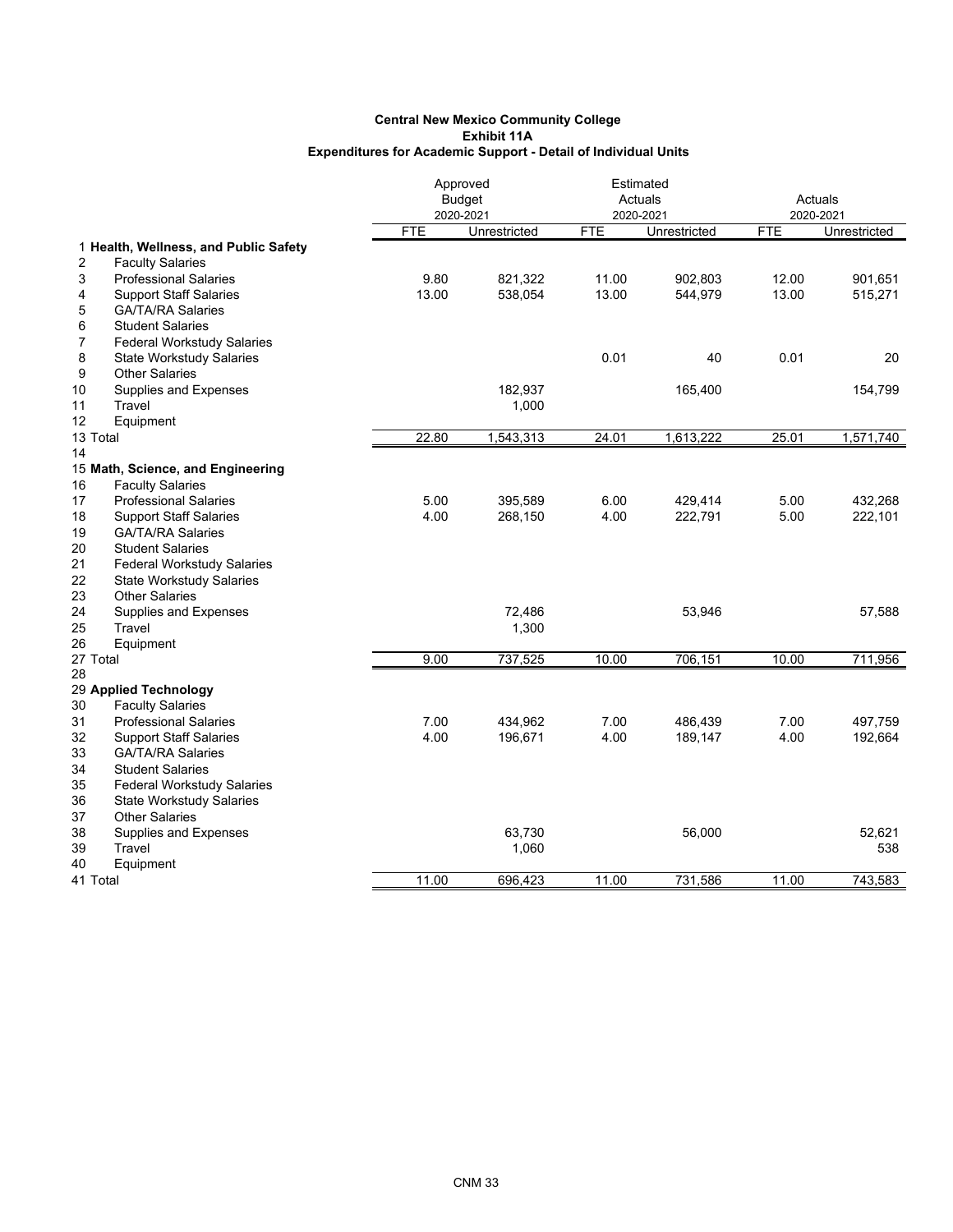|                                           | Approved   |                           | Estimated  |                           |            |              |
|-------------------------------------------|------------|---------------------------|------------|---------------------------|------------|--------------|
|                                           |            | <b>Budget</b><br>Actuals  |            |                           | Actuals    |              |
|                                           | <b>FTE</b> | 2020-2021<br>Unrestricted | <b>FTE</b> | 2020-2021<br>Unrestricted | <b>FTE</b> | 2020-2021    |
| 1 Educational Collaboration               |            |                           |            |                           |            | Unrestricted |
| $\overline{2}$<br><b>Faculty Salaries</b> |            |                           |            |                           |            |              |
| 3<br><b>Professional Salaries</b>         | 0.50       | 49,963                    | 1.50       | 97,706                    | 1.50       | 103,484      |
| <b>Support Staff Salaries</b><br>4        | 1.00       | 45,006                    | 1.00       | 45,498                    | 1.00       | 46,353       |
| 5<br><b>GA/TA/RA Salaries</b>             |            |                           |            |                           |            |              |
| 6<br><b>Student Salaries</b>              |            |                           |            |                           |            |              |
| 7<br><b>Federal Workstudy Salaries</b>    |            |                           |            |                           |            |              |
| 8<br><b>State Workstudy Salaries</b>      |            |                           |            |                           |            |              |
| 9<br><b>Other Salaries</b>                |            |                           |            |                           |            |              |
| Supplies and Expenses<br>10               |            | 108,363                   |            | 80,681                    |            | 82,831       |
| 11<br>Travel                              |            |                           |            |                           |            |              |
| 12<br>Equipment                           |            |                           |            | 8,274                     |            |              |
| 13 Total                                  | 1.50       | 203,332                   | 2.50       | 232,159                   | 2.50       | 232,668      |
| 14                                        |            |                           |            |                           |            |              |
| 15 Academic Affairs Executive Director    |            |                           |            |                           |            |              |
| <b>Faculty Salaries</b><br>16             | 0.10       | 4,272                     | 0.10       | 4,272                     |            |              |
| 17<br><b>Professional Salaries</b>        | 6.00       | 581,775                   | 6.00       | 554,071                   | 6.00       | 583,121      |
| 18<br><b>Support Staff Salaries</b>       | 6.00       | 254,267                   | 5.00       | 171,489                   | 4.00       | 156,199      |
| 19<br><b>GA/TA/RA Salaries</b>            |            |                           |            |                           |            |              |
| 20<br><b>Student Salaries</b>             |            |                           |            |                           |            |              |
| 21<br><b>Federal Workstudy Salaries</b>   |            |                           |            |                           |            |              |
| 22<br><b>State Workstudy Salaries</b>     |            |                           |            |                           |            |              |
| 23<br><b>Other Salaries</b>               |            |                           |            |                           |            |              |
| 24<br>Supplies and Expenses               |            | 89,212                    |            | 57,946                    |            | 64,106       |
| 25<br>Travel                              |            | 4,850                     |            |                           |            |              |
| 26<br>Equipment                           |            |                           |            |                           |            |              |
| 27 Total                                  | 12.10      | 934,376                   | 11.10      | 787,778                   | 10.00      | 803,427      |
| 28                                        |            |                           |            |                           |            |              |
| 29 Academic Support Technology            |            |                           |            |                           |            |              |
| <b>Faculty Salaries</b><br>30             |            |                           |            |                           |            |              |
| 31<br><b>Professional Salaries</b>        |            |                           |            |                           |            |              |
| 32<br><b>Support Staff Salaries</b>       |            |                           |            |                           |            |              |
| 33<br><b>GA/TA/RA Salaries</b>            |            |                           |            |                           |            |              |
| 34<br><b>Student Salaries</b>             |            |                           |            |                           |            |              |
| 35<br><b>Federal Workstudy Salaries</b>   |            |                           |            |                           |            |              |
| 36<br><b>State Workstudy Salaries</b>     |            |                           |            |                           |            |              |
| 37<br><b>Other Salaries</b>               |            |                           |            |                           |            |              |
| 38<br>Supplies and Expenses               |            | 394,683                   |            | 1,411,951                 |            | 205,043      |
| Travel<br>39                              |            |                           |            |                           |            |              |
| 40<br>Equipment                           |            |                           |            |                           |            | 34,598       |
| 41 Total                                  | 0.00       | 394,683                   | 0.00       | 1,411,951                 | 0.00       | 239,641      |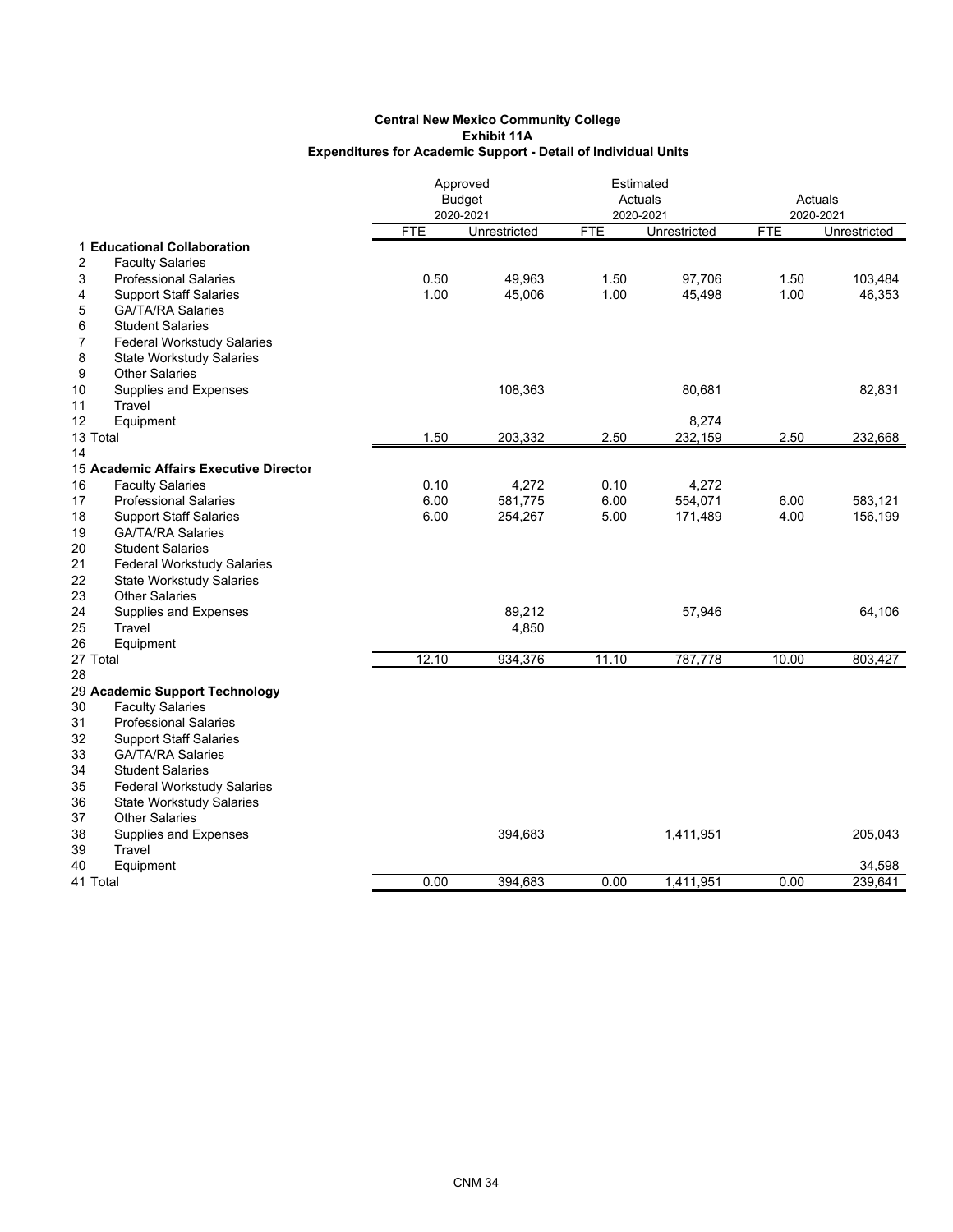|                                           | Approved<br><b>Budget</b> |              | Estimated<br>Actuals |              | Actuals    |              |  |
|-------------------------------------------|---------------------------|--------------|----------------------|--------------|------------|--------------|--|
|                                           |                           | 2020-2021    |                      | 2020-2021    |            | 2020-2021    |  |
|                                           | <b>FTE</b>                | Unrestricted | <b>FTE</b>           | Unrestricted | <b>FTE</b> | Unrestricted |  |
| 1 CNM Online College - Academic Support   |                           |              |                      |              |            |              |  |
| $\overline{2}$<br><b>Faculty Salaries</b> |                           |              |                      |              |            |              |  |
| 3<br><b>Professional Salaries</b>         | 9.50                      | 494,344      | 9.50                 | 564,974      | 10.30      | 565,885      |  |
| <b>Support Staff Salaries</b><br>4        | 5.00                      | 215,446      | 5.00                 | 213,185      | 5.00       | 212,502      |  |
| 5<br><b>GA/TA/RA Salaries</b>             |                           |              |                      |              |            |              |  |
| 6<br><b>Student Salaries</b>              |                           |              |                      |              |            |              |  |
| 7<br><b>Federal Workstudy Salaries</b>    |                           |              |                      |              |            |              |  |
| 8<br><b>State Workstudy Salaries</b>      |                           |              |                      |              |            |              |  |
| 9<br><b>Other Salaries</b>                |                           |              |                      |              |            |              |  |
| 10<br>Supplies and Expenses               |                           | 1,615,285    |                      | 1,100,000    |            | 790,181      |  |
| 11<br>Travel                              |                           | 10,750       |                      |              |            |              |  |
| 12<br>Equipment                           |                           |              |                      |              |            |              |  |
| 13 Total                                  | 14.50                     | 2,335,825    | 14.50                | 1,878,159    | 15.30      | 1,568,569    |  |
| 14                                        |                           |              |                      |              |            |              |  |
| 15 Academic Support                       |                           |              |                      |              |            |              |  |
| 16<br><b>Faculty Salaries</b>             | 5.00                      | 227,010      | 5.00                 | 259,650      | 5.00       | 270,285      |  |
| 17<br><b>Professional Salaries</b>        |                           |              |                      |              |            |              |  |
| 18<br><b>Support Staff Salaries</b>       |                           |              |                      |              |            |              |  |
| 19<br><b>GA/TA/RA Salaries</b>            |                           |              |                      |              |            |              |  |
| 20<br><b>Student Salaries</b>             |                           |              |                      |              |            |              |  |
| 21<br><b>Federal Workstudy Salaries</b>   |                           |              |                      |              |            |              |  |
| 22<br><b>State Workstudy Salaries</b>     |                           |              |                      |              |            |              |  |
| 23<br><b>Other Salaries</b>               |                           |              |                      |              |            |              |  |
| 24<br>Supplies and Expenses               |                           | 131,019      |                      | 80,643       |            | 65,589       |  |
| 25<br>Travel                              |                           | 23,400       |                      |              |            |              |  |
| 26<br>Equipment                           |                           |              |                      |              |            |              |  |
| 27 Total                                  | 5.00                      | 381,429      | 5.00                 | 340,293      | 5.00       | 335,874      |  |
| 28                                        |                           |              |                      |              |            |              |  |
| 29 Presidential Fellows                   |                           |              |                      |              |            |              |  |
| 30<br><b>Faculty Salaries</b>             |                           |              |                      |              |            |              |  |
| 31<br><b>Professional Salaries</b>        | 0.50                      | 49,193       | 3.00                 | 296,259      | 3.00       | 321,609      |  |
| 32<br><b>Support Staff Salaries</b>       |                           |              |                      |              |            |              |  |
| 33<br><b>GA/TA/RA Salaries</b>            |                           |              |                      |              |            |              |  |
| 34<br><b>Student Salaries</b>             |                           |              |                      |              |            |              |  |
| 35<br><b>Federal Workstudy Salaries</b>   |                           |              |                      |              |            |              |  |
| 36<br><b>State Workstudy Salaries</b>     |                           |              |                      |              |            |              |  |
| 37<br><b>Other Salaries</b>               |                           |              |                      |              |            |              |  |
| 38<br>Supplies and Expenses               |                           | 23,000       |                      | 23,381       |            | 25,805       |  |
| 39<br>Travel                              |                           | 11,500       |                      |              |            |              |  |
| 40<br>Equipment                           |                           |              |                      |              |            |              |  |
| 41 Total                                  | 0.50                      | 83,693       | 3.00                 | 319.640      | 3.00       | 347,413      |  |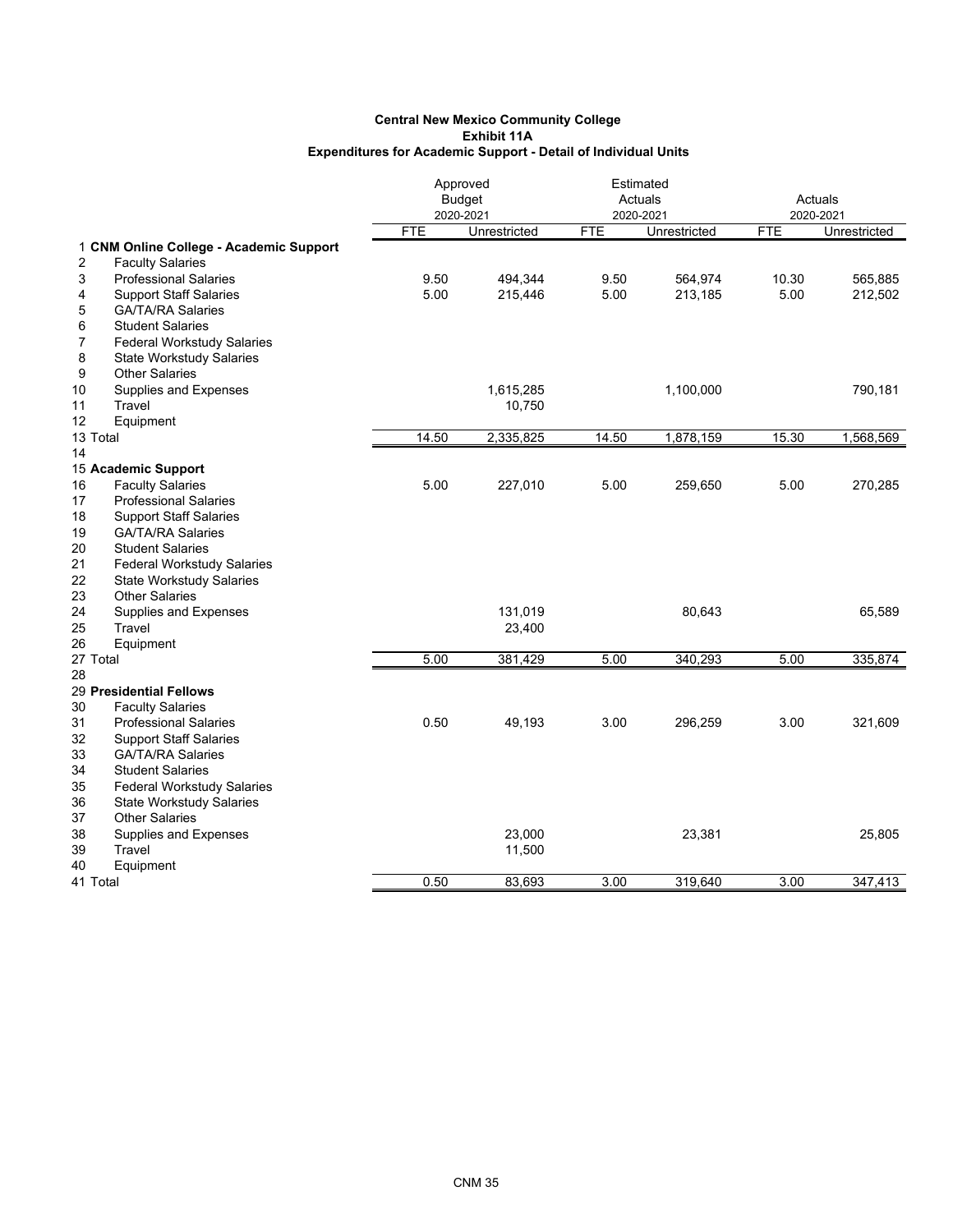|                                         | Approved<br><b>Budget</b><br>2020-2021 |              | Estimated<br>Actuals<br>2020-2021 |              | Actuals<br>2020-2021 |              |
|-----------------------------------------|----------------------------------------|--------------|-----------------------------------|--------------|----------------------|--------------|
|                                         | <b>FTE</b>                             | Unrestricted | <b>FTE</b>                        | Unrestricted | <b>FTE</b>           | Unrestricted |
| 1 DOL-NM ITAP                           |                                        |              |                                   |              |                      |              |
| 2<br><b>Faculty Salaries</b>            |                                        |              |                                   |              |                      |              |
| 3<br><b>Professional Salaries</b>       |                                        |              | 0.25                              | 12,362       | 0.25                 | 18,765       |
| <b>Support Staff Salaries</b><br>4      |                                        |              | 0.10                              | 3,056        | 0.10                 | 4,074        |
| 5<br><b>GA/TA/RA Salaries</b>           |                                        |              |                                   |              |                      |              |
| 6<br><b>Student Salaries</b>            |                                        |              |                                   |              |                      |              |
| 7<br><b>Federal Workstudy Salaries</b>  |                                        |              |                                   |              |                      |              |
| 8<br><b>State Workstudy Salaries</b>    |                                        |              |                                   |              |                      |              |
| 9<br><b>Other Salaries</b>              |                                        |              |                                   |              |                      |              |
| Supplies and Expenses<br>10             |                                        |              |                                   |              |                      |              |
| Travel<br>11                            |                                        |              |                                   |              |                      |              |
| 12<br>Equipment                         |                                        |              |                                   |              |                      |              |
| 13 Total                                | 0.00                                   | 0            | 0.35                              | 15,418       | 0.35                 | 22,839       |
| 14                                      |                                        |              |                                   |              |                      |              |
| 15 Ingenuity                            |                                        |              |                                   |              |                      |              |
| <b>Faculty Salaries</b><br>16           |                                        |              |                                   |              |                      |              |
| 17<br><b>Professional Salaries</b>      | 9.50                                   | 1,106,756    | 9.50                              | 726,792      | 9.20                 | 717,494      |
| 18<br><b>Support Staff Salaries</b>     | 11.00                                  | 220,178      | 9.00                              | 213,615      | 8.50                 | 200,746      |
| 19<br><b>GA/TA/RA Salaries</b>          |                                        |              |                                   |              |                      |              |
| 20<br><b>Student Salaries</b>           | 1.36                                   | 12,398       | 0.87                              | 8,000        | 0.39                 | 3,638        |
| 21<br><b>Federal Workstudy Salaries</b> |                                        |              |                                   |              |                      |              |
| 22<br><b>State Workstudy Salaries</b>   |                                        |              |                                   |              |                      |              |
| 23<br><b>Other Salaries</b>             |                                        |              |                                   |              |                      |              |
| 24<br>Supplies and Expenses             |                                        | 276,206      |                                   | 262,126      |                      | 276,037      |
| 25<br>Travel                            |                                        |              |                                   |              |                      |              |
| 26<br>Equipment                         |                                        |              |                                   |              |                      |              |
| 27 Total                                | 21.86                                  | 1,615,538    | 19.37                             | 1,210,533    | 18.09                | 1,197,915    |
| 28                                      |                                        |              |                                   |              |                      |              |
| 29 Total Unrestricted Academic Support  |                                        |              |                                   |              |                      |              |
| 30<br><b>Faculty Salaries</b>           | 5.10                                   | 231,282      | 5.10                              | 263,922      | 5.00                 | 270,285      |
| 31<br><b>Professional Salaries</b>      | 75.80                                  | 6,168,895    | 80.75                             | 6,084,578    | 81.25                | 6,168,339    |
| 32<br><b>Support Staff Salaries</b>     | 92.50                                  | 3,742,219    | 91.10                             | 3,571,935    | 85.60                | 3,499,887    |
| 33<br><b>GA/TA/RA Salaries</b>          | 0.00                                   | 0            | 0.00                              | 0            | 0.00                 | 0            |
| 34<br><b>Student Salaries</b>           | 4.89                                   | 44,662       | 0.87                              | 8,000        | 0.67                 | 6,153        |
| 35<br><b>Federal Workstudy Salaries</b> | 0.00                                   | 0            | 0.00                              | 0            | 0.00                 | 0            |
| 36<br><b>State Workstudy Salaries</b>   | 0.00                                   | 0            | 0.06                              | 475          | 0.03                 | 237          |
| 37<br><b>Other Salaries</b>             | 0.00                                   | $\Omega$     | 0.00                              | 0            | 0.00                 | 0            |
| 38<br>Supplies and Expenses             | 0.00                                   | 3,911,881    | 0.00                              | 3,761,706    | 0.00                 | 2,407,672    |
| 39<br><b>Travel</b>                     | 0.00                                   | 60,579       | 0.00                              | 0            | 0.00                 | 538          |
| 40<br>Equipment                         | 0.00                                   | 151,151      | 0.00                              | 153,274      | 0.00                 | 36,814       |
| 41 Total                                | 178.29                                 | 14,310,669   | 177.87                            | 13,843,890   | 172.55               | 12,389,924   |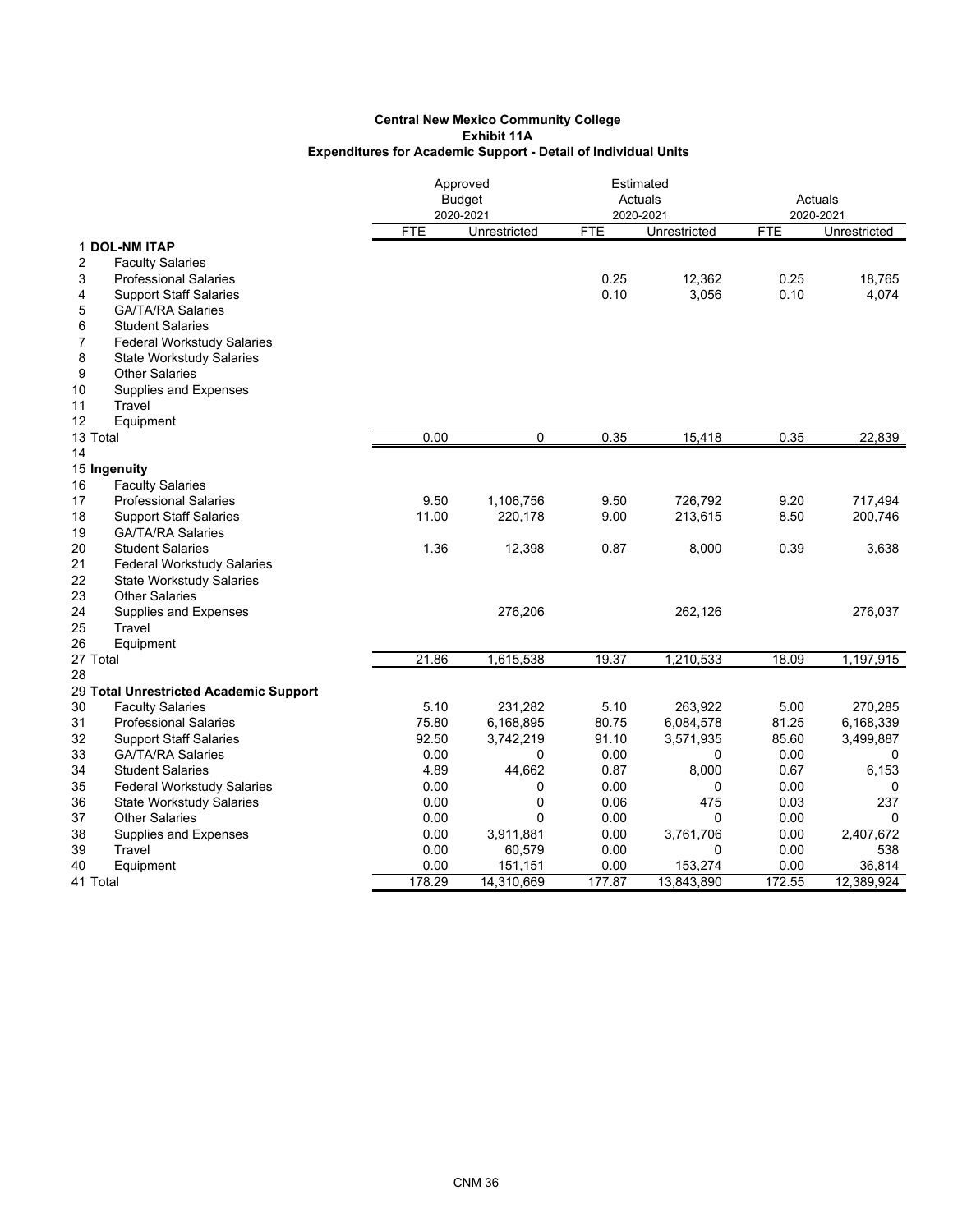|                                                          |            | Approved<br><b>Budget</b><br>2020-2021 |      | Estimated<br>Actuals<br>2020-2021 |            | Actuals<br>2020-2021 |  |
|----------------------------------------------------------|------------|----------------------------------------|------|-----------------------------------|------------|----------------------|--|
|                                                          | <b>FTE</b> | Restricted                             | FTE  | Restricted                        | <b>FTE</b> | Restricted           |  |
| 1 CNM Foundation In-kind                                 |            |                                        |      |                                   |            |                      |  |
| <b>Faculty Salaries</b><br>2                             |            |                                        |      |                                   |            |                      |  |
| 3<br><b>Professional Salaries</b>                        |            |                                        |      |                                   |            |                      |  |
| <b>Support Staff Salaries</b><br>4                       |            |                                        |      |                                   |            |                      |  |
| 5<br><b>GA/TA/RA Salaries</b>                            |            |                                        |      |                                   |            |                      |  |
| 6<br><b>Student Salaries</b>                             |            |                                        |      |                                   |            |                      |  |
| 7<br><b>Federal Workstudy Salaries</b>                   |            |                                        |      |                                   |            |                      |  |
| 8<br><b>State Workstudy Salaries</b>                     |            |                                        |      |                                   |            |                      |  |
| <b>Other Salaries</b><br>9                               |            |                                        |      |                                   |            |                      |  |
| Supplies and Expenses<br>10                              |            | 150,000                                |      | 200,000                           |            |                      |  |
| Travel<br>11                                             |            |                                        |      |                                   |            |                      |  |
| 12<br>Equipment                                          |            |                                        |      |                                   |            |                      |  |
| 13 Total                                                 | 0.00       | 150,000                                | 0.00 | 200,000                           | 0.00       | 0                    |  |
| 14                                                       |            |                                        |      |                                   |            |                      |  |
| <b>15 DOL-NM ITAP</b>                                    |            |                                        |      |                                   |            |                      |  |
| <b>Faculty Salaries</b><br>16                            |            |                                        |      |                                   |            |                      |  |
| 17<br><b>Professional Salaries</b>                       | 4.00       | 202,757                                | 2.00 | 105,587                           | 2.00       | 98,971               |  |
| 18<br><b>Support Staff Salaries</b>                      | 4.00       | 150,345                                | 1.00 | 52,637                            | 1.00       | 40,000               |  |
| 19<br><b>GA/TA/RA Salaries</b>                           |            |                                        |      |                                   |            |                      |  |
| 20<br><b>Student Salaries</b>                            |            |                                        |      |                                   |            |                      |  |
| 21<br><b>Federal Workstudy Salaries</b><br>22            |            |                                        |      |                                   |            |                      |  |
| <b>State Workstudy Salaries</b><br><b>Other Salaries</b> |            |                                        |      |                                   |            |                      |  |
| 23<br>24<br>Supplies and Expenses                        |            | 763,881                                |      | 509,608                           |            | 204,329              |  |
| 25<br>Travel                                             |            | 8,154                                  |      | 2,200                             |            |                      |  |
| <b>Equipment/Library Books</b><br>26                     |            |                                        |      |                                   |            |                      |  |
| 27 Total                                                 | 8.00       | 1,125,137                              | 3.00 | 670,032                           | 3.00       | 343,300              |  |
| 28                                                       |            |                                        |      |                                   |            |                      |  |
| 29 GOB State Library                                     |            |                                        |      |                                   |            |                      |  |
| <b>Faculty Salaries</b><br>30                            |            |                                        |      |                                   |            |                      |  |
| <b>Professional Salaries</b><br>31                       |            |                                        |      |                                   |            |                      |  |
| 32<br><b>Support Staff Salaries</b>                      |            |                                        |      |                                   |            |                      |  |
| 33<br><b>GA/TA/RA Salaries</b>                           |            |                                        |      |                                   |            |                      |  |
| 34<br><b>Student Salaries</b>                            |            |                                        |      |                                   |            |                      |  |
| 35<br><b>Federal Workstudy Salaries</b>                  |            |                                        |      |                                   |            |                      |  |
| 36<br><b>State Workstudy Salaries</b>                    |            |                                        |      |                                   |            |                      |  |
| 37<br><b>Other Salaries</b>                              |            |                                        |      |                                   |            |                      |  |
| 38<br>Supplies and Expenses                              |            | 52,750                                 |      | 71,305                            |            | 42,265               |  |
| 39<br>Travel                                             |            |                                        |      |                                   |            |                      |  |
| 40<br><b>Equipment/Library Books</b>                     |            | 269,513                                |      | 82,000                            |            | 82,432               |  |
| 41 Total                                                 | 0.00       | 322,263                                | 0.00 | 153,305                           | 0.00       | 124,697              |  |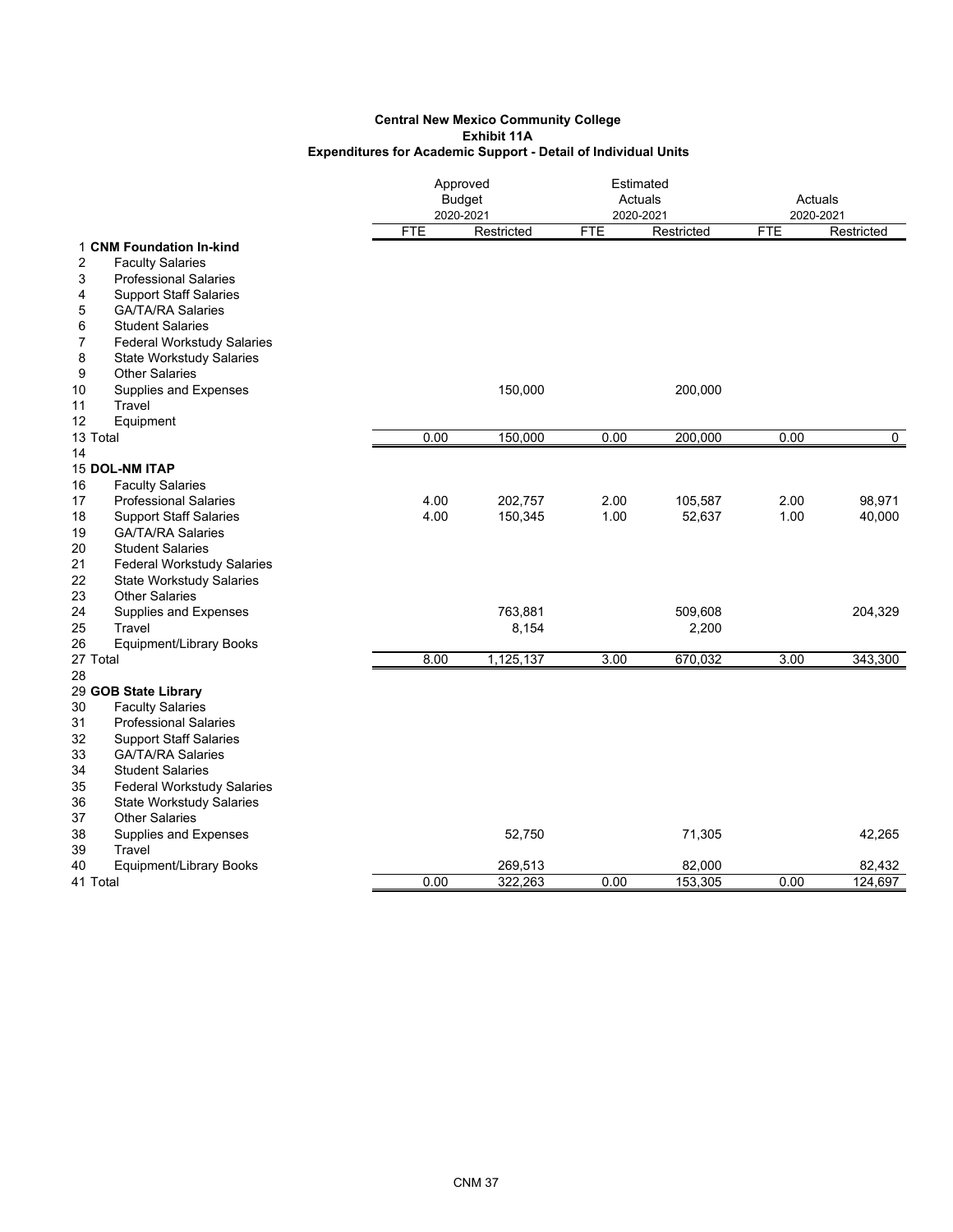| <b>FTE</b><br>Restricted<br><b>FTE</b><br>Restricted<br><b>FTE</b><br>Restricted<br>1 Perkins - Academic Support<br>0.20<br>2<br><b>Faculty Salaries</b><br>8,160<br>3<br><b>Professional Salaries</b><br><b>Support Staff Salaries</b><br>4<br>5<br><b>GA/TA/RA Salaries</b><br>6<br><b>Student Salaries</b><br>7<br><b>Federal Workstudy Salaries</b><br>8<br><b>State Workstudy Salaries</b><br>9<br><b>Other Salaries</b><br>Supplies and Expenses<br>73,618<br>61,451<br>63,867<br>10<br>Travel<br>68,376<br>11<br>39,402<br>12<br>Equipment<br>0.20<br>150,154<br>0.00<br>100,853<br>0.00<br>63,867<br>13 Total<br>14<br>15 CNM FDN-Making Money Work Total<br><b>Faculty Salaries</b><br>16<br><b>Professional Salaries</b><br>17<br>18<br><b>Support Staff Salaries</b><br><b>GA/TA/RA Salaries</b><br>19<br>20<br><b>Student Salaries</b><br>21<br><b>Federal Workstudy Salaries</b><br>22<br><b>State Workstudy Salaries</b><br>23<br><b>Other Salaries</b><br>44,250<br>Supplies and Expenses<br>93,862<br>87,472<br>24<br>25<br>Travel<br>4,000<br>26<br>Equipment<br>0.00<br>97,862<br>0.00<br>87,472<br>0.00<br>44,250<br>27 Total<br>28<br>29 CARES/CRRSAA/MSI<br>30<br><b>Faculty Salaries</b><br>4.00<br>400,900<br>0.50<br>20,087<br>31<br><b>Professional Salaries</b><br>32<br><b>Support Staff Salaries</b><br>2.00<br>105,000<br>2.00<br>89,268<br>33<br><b>GA/TA/RA Salaries</b><br>34<br><b>Student Salaries</b><br>35<br><b>Federal Workstudy Salaries</b><br>36<br><b>State Workstudy Salaries</b><br>37<br><b>Other Salaries</b><br>38<br>Supplies and Expenses<br>461,401<br>105,492<br>Travel<br>39<br>40<br>Equipment<br>0.00<br>0<br>6.00<br>967,301<br>2.50<br>214,847<br>41 Total | Approved<br><b>Budget</b><br>2020-2021 |  | Estimated<br>Actuals<br>2020-2021 |  | Actuals<br>2020-2021 |  |
|--------------------------------------------------------------------------------------------------------------------------------------------------------------------------------------------------------------------------------------------------------------------------------------------------------------------------------------------------------------------------------------------------------------------------------------------------------------------------------------------------------------------------------------------------------------------------------------------------------------------------------------------------------------------------------------------------------------------------------------------------------------------------------------------------------------------------------------------------------------------------------------------------------------------------------------------------------------------------------------------------------------------------------------------------------------------------------------------------------------------------------------------------------------------------------------------------------------------------------------------------------------------------------------------------------------------------------------------------------------------------------------------------------------------------------------------------------------------------------------------------------------------------------------------------------------------------------------------------------------------------------------------------------------------------------------------------------------------|----------------------------------------|--|-----------------------------------|--|----------------------|--|
|                                                                                                                                                                                                                                                                                                                                                                                                                                                                                                                                                                                                                                                                                                                                                                                                                                                                                                                                                                                                                                                                                                                                                                                                                                                                                                                                                                                                                                                                                                                                                                                                                                                                                                                    |                                        |  |                                   |  |                      |  |
|                                                                                                                                                                                                                                                                                                                                                                                                                                                                                                                                                                                                                                                                                                                                                                                                                                                                                                                                                                                                                                                                                                                                                                                                                                                                                                                                                                                                                                                                                                                                                                                                                                                                                                                    |                                        |  |                                   |  |                      |  |
|                                                                                                                                                                                                                                                                                                                                                                                                                                                                                                                                                                                                                                                                                                                                                                                                                                                                                                                                                                                                                                                                                                                                                                                                                                                                                                                                                                                                                                                                                                                                                                                                                                                                                                                    |                                        |  |                                   |  |                      |  |
|                                                                                                                                                                                                                                                                                                                                                                                                                                                                                                                                                                                                                                                                                                                                                                                                                                                                                                                                                                                                                                                                                                                                                                                                                                                                                                                                                                                                                                                                                                                                                                                                                                                                                                                    |                                        |  |                                   |  |                      |  |
|                                                                                                                                                                                                                                                                                                                                                                                                                                                                                                                                                                                                                                                                                                                                                                                                                                                                                                                                                                                                                                                                                                                                                                                                                                                                                                                                                                                                                                                                                                                                                                                                                                                                                                                    |                                        |  |                                   |  |                      |  |
|                                                                                                                                                                                                                                                                                                                                                                                                                                                                                                                                                                                                                                                                                                                                                                                                                                                                                                                                                                                                                                                                                                                                                                                                                                                                                                                                                                                                                                                                                                                                                                                                                                                                                                                    |                                        |  |                                   |  |                      |  |
|                                                                                                                                                                                                                                                                                                                                                                                                                                                                                                                                                                                                                                                                                                                                                                                                                                                                                                                                                                                                                                                                                                                                                                                                                                                                                                                                                                                                                                                                                                                                                                                                                                                                                                                    |                                        |  |                                   |  |                      |  |
|                                                                                                                                                                                                                                                                                                                                                                                                                                                                                                                                                                                                                                                                                                                                                                                                                                                                                                                                                                                                                                                                                                                                                                                                                                                                                                                                                                                                                                                                                                                                                                                                                                                                                                                    |                                        |  |                                   |  |                      |  |
|                                                                                                                                                                                                                                                                                                                                                                                                                                                                                                                                                                                                                                                                                                                                                                                                                                                                                                                                                                                                                                                                                                                                                                                                                                                                                                                                                                                                                                                                                                                                                                                                                                                                                                                    |                                        |  |                                   |  |                      |  |
|                                                                                                                                                                                                                                                                                                                                                                                                                                                                                                                                                                                                                                                                                                                                                                                                                                                                                                                                                                                                                                                                                                                                                                                                                                                                                                                                                                                                                                                                                                                                                                                                                                                                                                                    |                                        |  |                                   |  |                      |  |
|                                                                                                                                                                                                                                                                                                                                                                                                                                                                                                                                                                                                                                                                                                                                                                                                                                                                                                                                                                                                                                                                                                                                                                                                                                                                                                                                                                                                                                                                                                                                                                                                                                                                                                                    |                                        |  |                                   |  |                      |  |
|                                                                                                                                                                                                                                                                                                                                                                                                                                                                                                                                                                                                                                                                                                                                                                                                                                                                                                                                                                                                                                                                                                                                                                                                                                                                                                                                                                                                                                                                                                                                                                                                                                                                                                                    |                                        |  |                                   |  |                      |  |
|                                                                                                                                                                                                                                                                                                                                                                                                                                                                                                                                                                                                                                                                                                                                                                                                                                                                                                                                                                                                                                                                                                                                                                                                                                                                                                                                                                                                                                                                                                                                                                                                                                                                                                                    |                                        |  |                                   |  |                      |  |
|                                                                                                                                                                                                                                                                                                                                                                                                                                                                                                                                                                                                                                                                                                                                                                                                                                                                                                                                                                                                                                                                                                                                                                                                                                                                                                                                                                                                                                                                                                                                                                                                                                                                                                                    |                                        |  |                                   |  |                      |  |
|                                                                                                                                                                                                                                                                                                                                                                                                                                                                                                                                                                                                                                                                                                                                                                                                                                                                                                                                                                                                                                                                                                                                                                                                                                                                                                                                                                                                                                                                                                                                                                                                                                                                                                                    |                                        |  |                                   |  |                      |  |
|                                                                                                                                                                                                                                                                                                                                                                                                                                                                                                                                                                                                                                                                                                                                                                                                                                                                                                                                                                                                                                                                                                                                                                                                                                                                                                                                                                                                                                                                                                                                                                                                                                                                                                                    |                                        |  |                                   |  |                      |  |
|                                                                                                                                                                                                                                                                                                                                                                                                                                                                                                                                                                                                                                                                                                                                                                                                                                                                                                                                                                                                                                                                                                                                                                                                                                                                                                                                                                                                                                                                                                                                                                                                                                                                                                                    |                                        |  |                                   |  |                      |  |
|                                                                                                                                                                                                                                                                                                                                                                                                                                                                                                                                                                                                                                                                                                                                                                                                                                                                                                                                                                                                                                                                                                                                                                                                                                                                                                                                                                                                                                                                                                                                                                                                                                                                                                                    |                                        |  |                                   |  |                      |  |
|                                                                                                                                                                                                                                                                                                                                                                                                                                                                                                                                                                                                                                                                                                                                                                                                                                                                                                                                                                                                                                                                                                                                                                                                                                                                                                                                                                                                                                                                                                                                                                                                                                                                                                                    |                                        |  |                                   |  |                      |  |
|                                                                                                                                                                                                                                                                                                                                                                                                                                                                                                                                                                                                                                                                                                                                                                                                                                                                                                                                                                                                                                                                                                                                                                                                                                                                                                                                                                                                                                                                                                                                                                                                                                                                                                                    |                                        |  |                                   |  |                      |  |
|                                                                                                                                                                                                                                                                                                                                                                                                                                                                                                                                                                                                                                                                                                                                                                                                                                                                                                                                                                                                                                                                                                                                                                                                                                                                                                                                                                                                                                                                                                                                                                                                                                                                                                                    |                                        |  |                                   |  |                      |  |
|                                                                                                                                                                                                                                                                                                                                                                                                                                                                                                                                                                                                                                                                                                                                                                                                                                                                                                                                                                                                                                                                                                                                                                                                                                                                                                                                                                                                                                                                                                                                                                                                                                                                                                                    |                                        |  |                                   |  |                      |  |
|                                                                                                                                                                                                                                                                                                                                                                                                                                                                                                                                                                                                                                                                                                                                                                                                                                                                                                                                                                                                                                                                                                                                                                                                                                                                                                                                                                                                                                                                                                                                                                                                                                                                                                                    |                                        |  |                                   |  |                      |  |
|                                                                                                                                                                                                                                                                                                                                                                                                                                                                                                                                                                                                                                                                                                                                                                                                                                                                                                                                                                                                                                                                                                                                                                                                                                                                                                                                                                                                                                                                                                                                                                                                                                                                                                                    |                                        |  |                                   |  |                      |  |
|                                                                                                                                                                                                                                                                                                                                                                                                                                                                                                                                                                                                                                                                                                                                                                                                                                                                                                                                                                                                                                                                                                                                                                                                                                                                                                                                                                                                                                                                                                                                                                                                                                                                                                                    |                                        |  |                                   |  |                      |  |
|                                                                                                                                                                                                                                                                                                                                                                                                                                                                                                                                                                                                                                                                                                                                                                                                                                                                                                                                                                                                                                                                                                                                                                                                                                                                                                                                                                                                                                                                                                                                                                                                                                                                                                                    |                                        |  |                                   |  |                      |  |
|                                                                                                                                                                                                                                                                                                                                                                                                                                                                                                                                                                                                                                                                                                                                                                                                                                                                                                                                                                                                                                                                                                                                                                                                                                                                                                                                                                                                                                                                                                                                                                                                                                                                                                                    |                                        |  |                                   |  |                      |  |
|                                                                                                                                                                                                                                                                                                                                                                                                                                                                                                                                                                                                                                                                                                                                                                                                                                                                                                                                                                                                                                                                                                                                                                                                                                                                                                                                                                                                                                                                                                                                                                                                                                                                                                                    |                                        |  |                                   |  |                      |  |
|                                                                                                                                                                                                                                                                                                                                                                                                                                                                                                                                                                                                                                                                                                                                                                                                                                                                                                                                                                                                                                                                                                                                                                                                                                                                                                                                                                                                                                                                                                                                                                                                                                                                                                                    |                                        |  |                                   |  |                      |  |
|                                                                                                                                                                                                                                                                                                                                                                                                                                                                                                                                                                                                                                                                                                                                                                                                                                                                                                                                                                                                                                                                                                                                                                                                                                                                                                                                                                                                                                                                                                                                                                                                                                                                                                                    |                                        |  |                                   |  |                      |  |
|                                                                                                                                                                                                                                                                                                                                                                                                                                                                                                                                                                                                                                                                                                                                                                                                                                                                                                                                                                                                                                                                                                                                                                                                                                                                                                                                                                                                                                                                                                                                                                                                                                                                                                                    |                                        |  |                                   |  |                      |  |
|                                                                                                                                                                                                                                                                                                                                                                                                                                                                                                                                                                                                                                                                                                                                                                                                                                                                                                                                                                                                                                                                                                                                                                                                                                                                                                                                                                                                                                                                                                                                                                                                                                                                                                                    |                                        |  |                                   |  |                      |  |
|                                                                                                                                                                                                                                                                                                                                                                                                                                                                                                                                                                                                                                                                                                                                                                                                                                                                                                                                                                                                                                                                                                                                                                                                                                                                                                                                                                                                                                                                                                                                                                                                                                                                                                                    |                                        |  |                                   |  |                      |  |
|                                                                                                                                                                                                                                                                                                                                                                                                                                                                                                                                                                                                                                                                                                                                                                                                                                                                                                                                                                                                                                                                                                                                                                                                                                                                                                                                                                                                                                                                                                                                                                                                                                                                                                                    |                                        |  |                                   |  |                      |  |
|                                                                                                                                                                                                                                                                                                                                                                                                                                                                                                                                                                                                                                                                                                                                                                                                                                                                                                                                                                                                                                                                                                                                                                                                                                                                                                                                                                                                                                                                                                                                                                                                                                                                                                                    |                                        |  |                                   |  |                      |  |
|                                                                                                                                                                                                                                                                                                                                                                                                                                                                                                                                                                                                                                                                                                                                                                                                                                                                                                                                                                                                                                                                                                                                                                                                                                                                                                                                                                                                                                                                                                                                                                                                                                                                                                                    |                                        |  |                                   |  |                      |  |
|                                                                                                                                                                                                                                                                                                                                                                                                                                                                                                                                                                                                                                                                                                                                                                                                                                                                                                                                                                                                                                                                                                                                                                                                                                                                                                                                                                                                                                                                                                                                                                                                                                                                                                                    |                                        |  |                                   |  |                      |  |
|                                                                                                                                                                                                                                                                                                                                                                                                                                                                                                                                                                                                                                                                                                                                                                                                                                                                                                                                                                                                                                                                                                                                                                                                                                                                                                                                                                                                                                                                                                                                                                                                                                                                                                                    |                                        |  |                                   |  |                      |  |
|                                                                                                                                                                                                                                                                                                                                                                                                                                                                                                                                                                                                                                                                                                                                                                                                                                                                                                                                                                                                                                                                                                                                                                                                                                                                                                                                                                                                                                                                                                                                                                                                                                                                                                                    |                                        |  |                                   |  |                      |  |
|                                                                                                                                                                                                                                                                                                                                                                                                                                                                                                                                                                                                                                                                                                                                                                                                                                                                                                                                                                                                                                                                                                                                                                                                                                                                                                                                                                                                                                                                                                                                                                                                                                                                                                                    |                                        |  |                                   |  |                      |  |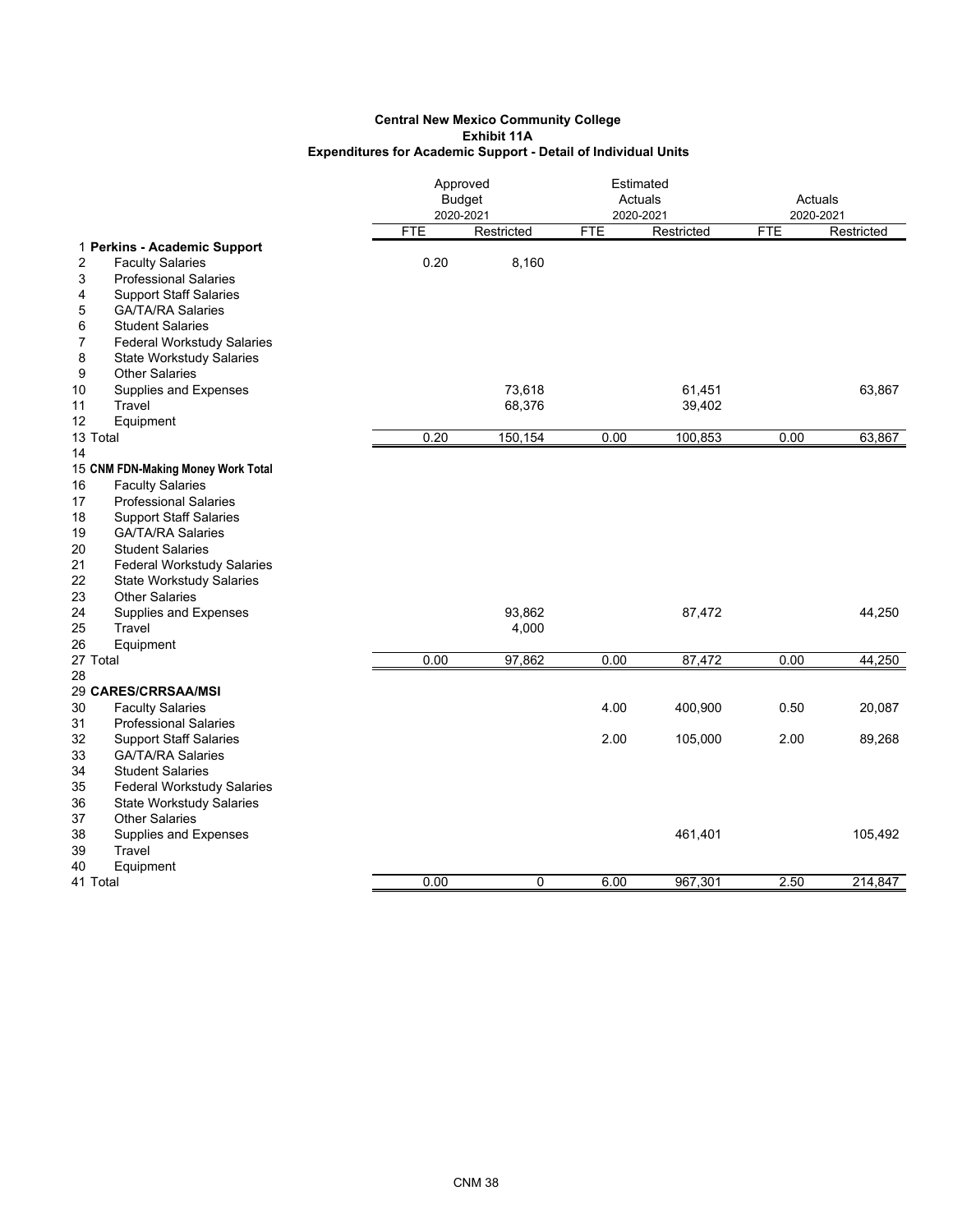|          |                                      |            | Approved<br><b>Budget</b><br>2020-2021 |            | Estimated<br>Actuals<br>2020-2021 | Actuals<br>2020-2021 |            |
|----------|--------------------------------------|------------|----------------------------------------|------------|-----------------------------------|----------------------|------------|
|          |                                      | <b>FTE</b> | Restricted                             | <b>FTE</b> | Restricted                        | <b>FTE</b>           | Restricted |
|          | 1 Apprenticeship Assistance          |            |                                        |            |                                   |                      |            |
| 2        | <b>Faculty Salaries</b>              |            |                                        |            |                                   |                      |            |
| 3        | <b>Professional Salaries</b>         |            |                                        |            |                                   |                      |            |
| 4        | <b>Support Staff Salaries</b>        |            |                                        |            |                                   |                      |            |
| 5        | <b>GA/TA/RA Salaries</b>             |            |                                        |            |                                   |                      |            |
| 6        | <b>Student Salaries</b>              |            |                                        |            |                                   |                      |            |
| 7        | <b>Federal Workstudy Salaries</b>    |            |                                        |            |                                   |                      |            |
| 8        | <b>State Workstudy Salaries</b>      |            |                                        |            |                                   |                      |            |
| 9        | <b>Other Salaries</b>                |            |                                        |            |                                   |                      |            |
| 10       | <b>Supplies and Expenses</b>         |            |                                        |            | 7,845                             |                      | 6,299      |
| 11       | Travel                               |            |                                        |            |                                   |                      |            |
| 12       | Equipment                            |            |                                        |            |                                   |                      |            |
| 13 Total |                                      | 0.00       | 0                                      | 0.00       | 7,845                             | 0.00                 | 6,299      |
| 14       |                                      |            |                                        |            |                                   |                      |            |
|          | 15 Total Restricted Academic Support |            |                                        |            |                                   |                      |            |
| 16       | <b>Faculty Salaries</b>              | 0.20       | 8,160                                  | 4.00       | 400.900                           | 0.50                 | 20,087     |
| 17       | <b>Professional Salaries</b>         | 4.00       | 202.757                                | 2.00       | 105.587                           | 2.00                 | 98,971     |
| 18       | <b>Support Staff Salaries</b>        | 4.00       | 150,345                                | 3.00       | 157,637                           | 3.00                 | 129,267    |
| 19       | <b>GA/TA/RA Salaries</b>             | 0.00       | 0                                      | 0.00       | 0                                 | 0.00                 | 0          |
| 20       | <b>Student Salaries</b>              | 0.00       | 0                                      | 0.00       | 0                                 | 0.00                 | $\Omega$   |
| 21       | <b>Federal Workstudy Salaries</b>    | 0.00       | 0                                      | 0.00       | 0                                 | 0.00                 | 0          |
| 22       | <b>State Workstudy Salaries</b>      | 0.00       | 0                                      | 0.00       | 0                                 | 0.00                 | 0          |
| 23       | <b>Other Salaries</b>                | 0.00       | 0                                      | 0.00       | 0                                 | 0.00                 | $\Omega$   |
| 24       | Supplies and Expenses                | 0.00       | 1,134,111                              | 0.00       | 1,399,082                         | 0.00                 | 466,503    |
| 25       | Travel                               | 0.00       | 80,530                                 | 0.00       | 41,602                            | 0.00                 | 0          |
| 26       | Equipment                            | 0.00       | 269,513                                | 0.00       | 82,000                            | 0.00                 | 82,432     |
| 27 Total |                                      | 8.20       | 1,845,416                              | 9.00       | 2,186,808                         | 5.50                 | 797,260    |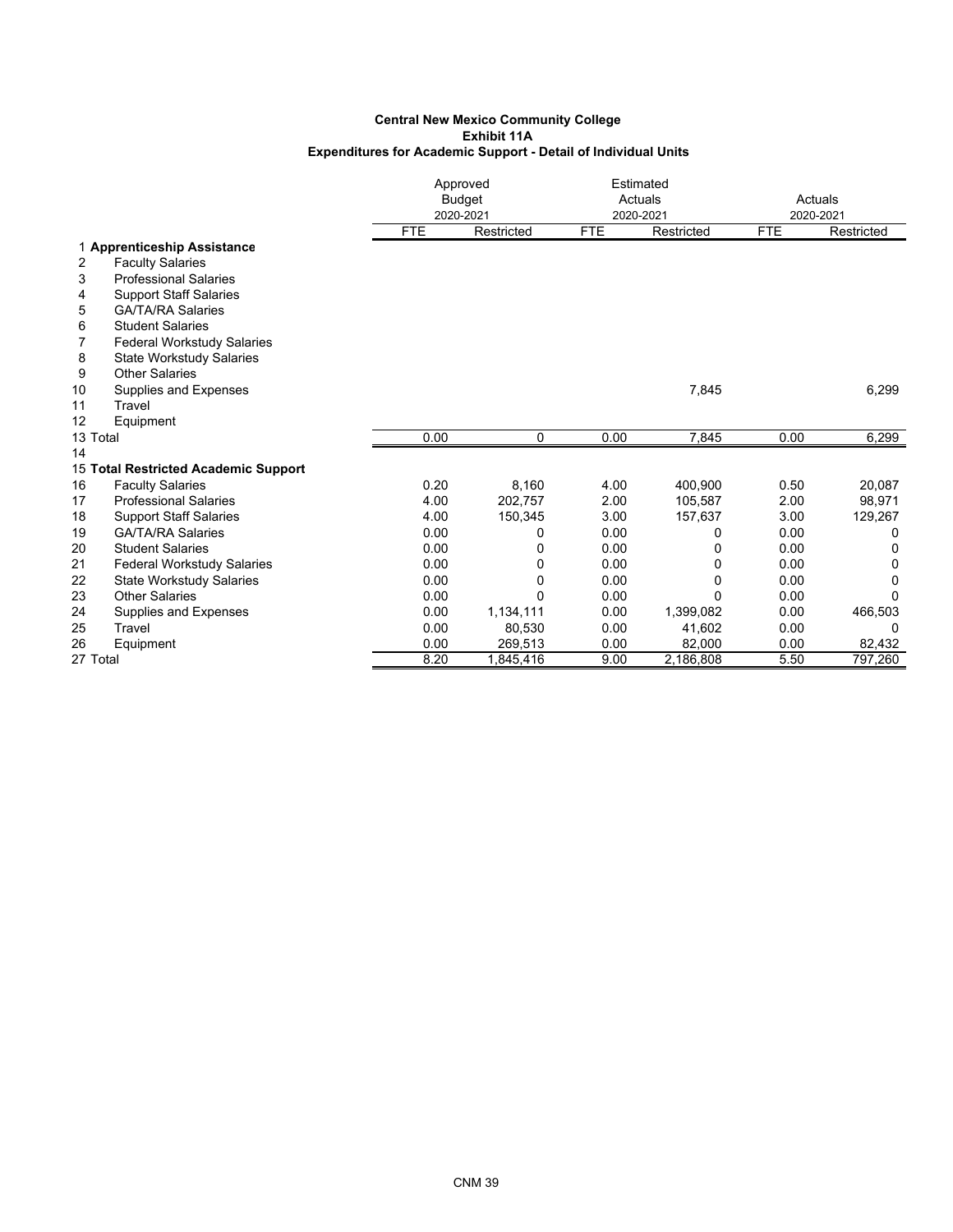#### **Central New Mexico Community College Expenditures for Student Services Exhibit 12**

|                |                                            | Approved      |           | Estimated  |           |            |             |
|----------------|--------------------------------------------|---------------|-----------|------------|-----------|------------|-------------|
|                |                                            | <b>Budget</b> |           | Actuals    |           | Actuals    |             |
|                |                                            | 2020-2021     |           | 2020-2021  |           | 2020-2021  |             |
|                |                                            | Unrest.       | Rest.     | Unrest.    | Rest.     | Unrest.    | Rest.       |
|                | 1 Student Services Administration          |               |           |            |           |            |             |
| 2              | <b>Associate VP Student Services</b>       | 193,389       | 0         | 89,745     | 0         | 99,400     | $\Omega$    |
| 3              | <b>Disability Resource Center</b>          | 1,729,699     | 0         | 1,344,011  | 0         | 1,040,644  | $\mathbf 0$ |
| 4              | Assistance Centers for Education           | 2,660,932     | 447,712   | 2,467,060  | 306,180   | 2,363,141  | 404,329     |
| 5              | <b>Contact Center</b>                      | 917,838       | 0         | 1,089,765  | 0         | 1,131,152  | 0           |
| 6              | <b>Shared Services - SS</b>                | 0             | 0         | 0          | 0         | 25,730     | $\Omega$    |
| $\overline{7}$ | <b>Student Services Technology</b>         | 724,999       | 0         | 1,618,373  | 0         | 312,600    | 0           |
| 8              | CARES/CRRAA/MSI                            | 0             | 0         | 65,000     | 110,506   | 20,312     | $\Omega$    |
|                | 9 Total Student Services Administration    | 6,226,857     | 447,712   | 6,673,954  | 416,686   | 4,992,980  | 404,329     |
| 10             |                                            |               |           |            |           |            |             |
|                | 11 Counseling and Career Guidance          |               |           |            |           |            |             |
| 12             | Dean of Students                           | 592,039       | 425,000   | 496,177    | 425,000   | 443,738    | 2,231       |
| 13             | <b>Assessment Centers</b>                  | 879,216       | 6,938     | 817,359    | 6,938     | 720,266    | 0           |
| 14             | <b>Global Education</b>                    | 367,435       | 0         | 288,857    | $\Omega$  | 269,902    | $\Omega$    |
| 15             | <b>CNM Connect</b>                         | 3,124,932     | 218,179   | 3,119,659  | 223,275   | 3,076,484  | 185,089     |
|                | 16 Total Counseling and Career Services    | 4,963,622     | 650,117   | 4,722,052  | 655,213   | 4,510,391  | 187,320     |
| 17             |                                            |               |           |            |           |            |             |
|                | 18 Financial Aid Administration            |               |           |            |           |            |             |
| 19             | <b>Financial Aid Office</b>                | 1,693,476     | 31,123    | 1,609,858  | 113,855   | 1,529,246  | 37,653      |
|                | 20 Total Financial Aid Administration      | 1,693,476     | 31,123    | 1,609,858  | 113,855   | 1,529,246  | 37,653      |
| 21             |                                            |               |           |            |           |            |             |
|                | 22 Student Admissions                      |               |           |            |           |            |             |
| 23             | <b>Enrollment Services</b>                 | 2,351,912     | 52,862    | 2,398,695  | 9,120     | 2,418,291  | 528         |
| 24             | Outreach                                   | 639,815       | 0         | 658,454    | 13,852    | 688,843    | 8,907       |
|                | 25 Total Student Admissions                | 2,991,727     | 52,862    | 3,057,149  | 22,972    | 3,107,134  | 9,434       |
| 26             |                                            |               |           |            |           |            |             |
|                | 27 Fringe Benefits                         |               |           |            |           |            |             |
| 28             | State Workstudy                            |               | 363,904   |            | 182,653   |            | 121,986     |
| 29             | <b>Federal Workstudy</b>                   |               | 254,412   |            | 140,000   |            | 153,242     |
| 30             | Retirement                                 | 1,672,628     | 70,000    | 1,628,081  | 65,012    | 1,616,251  | 60,213      |
| 31             | Social Security                            | 872,255       | 36,000    | 850,831    | 34,224    | 853,133    | 32,388      |
| 32             | Group Insurance                            | 1,832,766     | 50,000    | 1,895,628  | 49,731    | 1,788,631  | 47,777      |
| 33             | <b>Worker's Compensation</b>               | 3,091         | 100       | 2,874      | 73        | 2,770      | 88          |
| 34             | Unemployment                               |               |           |            |           |            |             |
| 35             | <b>Retiree Health</b>                      | 237,339       | 10,000    | 230,157    | 9,189     | 227,987    | 8,493       |
| 36             | <b>Tuition Waivers</b>                     | 131,312       |           | 150,885    | 2,000     | 155,023    |             |
|                | 37 Total Fringe Benefits                   | 4,749,391     | 784,416   | 4,758,456  | 482.881   | 4,643,794  | 424,186     |
| 38             |                                            |               |           |            |           |            |             |
| 39             |                                            |               |           |            |           |            |             |
|                | 40 Total Expenditures for Student Services | 20,625,073    | 1,966,230 | 20,821,469 | 1,691,608 | 18,783,545 | 1,062,923   |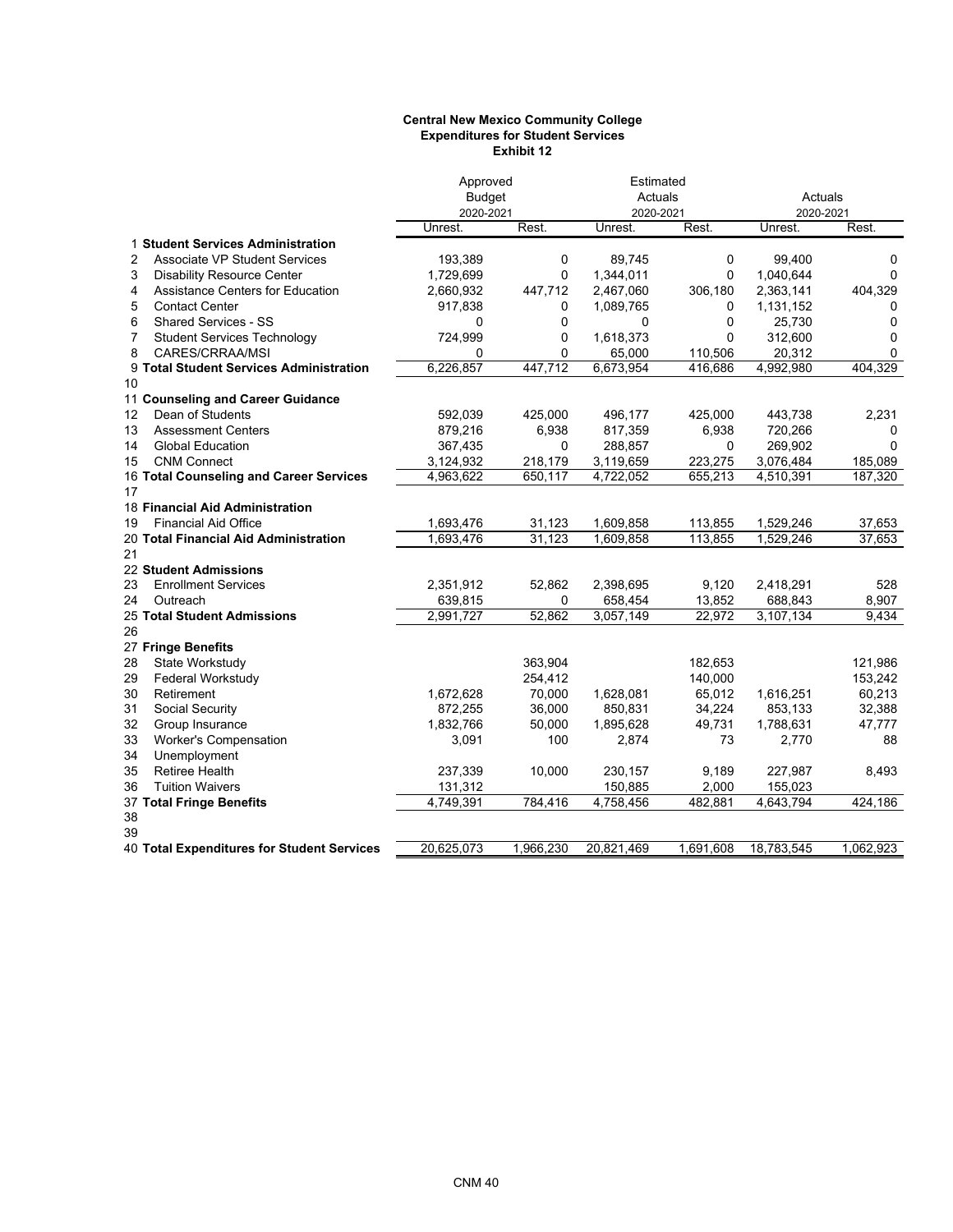|                                         | Approved      |              | Estimated  |              |            |              |
|-----------------------------------------|---------------|--------------|------------|--------------|------------|--------------|
|                                         | <b>Budget</b> |              |            | Actuals      |            | Actuals      |
|                                         | 2020-2021     |              |            | 2020-2021    |            | 2020-2021    |
|                                         | <b>FTE</b>    | Unrestricted | <b>FTE</b> | Unrestricted | <b>FTE</b> | Unrestricted |
| 1 Assistance Centers for Education      |               |              |            |              |            |              |
| <b>Faculty Salaries</b><br>2            |               |              |            |              |            |              |
| 3<br><b>Professional Salaries</b>       | 3.00          | 147,225      | 2.00       | 138,640      | 2.00       | 139,387      |
| 4<br><b>Support Staff Salaries</b>      | 55.00         | 1,902,072    | 57.00      | 1,789,420    | 56.50      | 1,766,214    |
| 5<br><b>GA/TA/RA Salaries</b>           |               |              |            |              |            |              |
| 6<br><b>Student Salaries</b>            | 7.70          | 70,336       | 5.63       | 52,000       | 6.88       | 63,537       |
| 7<br><b>Federal Workstudy Salaries</b>  |               |              |            |              |            |              |
| 8<br><b>State Workstudy Salaries</b>    |               |              | 1.30       | 12,000       | 0.83       | 7,708        |
| 9<br><b>Other Salaries</b>              |               |              |            |              |            |              |
| 10<br>Supplies and Expenses             |               | 537,444      |            | 475,000      |            | 386,296      |
| 11<br>Travel                            |               | 3,855        |            |              |            |              |
| 12<br>Equipment                         |               |              |            |              |            |              |
| 13 Total                                | 65.70         | 2,660,932    | 65.93      | 2,467,060    | 66.21      | 2,363,141    |
| 14                                      |               |              |            |              |            |              |
| 15 Disability Resource Center           |               |              |            |              |            |              |
| <b>Faculty Salaries</b><br>16           |               |              |            |              |            |              |
| 17<br><b>Professional Salaries</b>      | 7.00          | 467,753      | 6.00       | 326,066      | 6.00       | 327,794      |
| <b>Support Staff Salaries</b><br>18     | 15.00         | 430,145      | 19.00      | 427,945      | 16.00      | 402,469      |
| 19<br><b>GA/TA/RA Salaries</b>          |               |              |            |              |            |              |
| 20<br><b>Student Salaries</b>           | 0.11          | 985          |            |              |            |              |
| 21<br><b>Federal Workstudy Salaries</b> |               |              |            |              |            |              |
| 22<br><b>State Workstudy Salaries</b>   |               |              |            |              |            |              |
| 23<br><b>Other Salaries</b>             |               |              |            |              |            |              |
| 24<br>Supplies and Expenses             |               | 829,649      |            | 590,000      |            | 310,382      |
| 25<br>Travel                            |               | 1,167        |            |              |            |              |
| 26<br>Equipment                         |               |              |            |              |            |              |
| 27 Total                                | 22.11         | 1,729,699    | 25.00      | 1,344,011    | 22.00      | 1,040,644    |
| 28                                      |               |              |            |              |            |              |
| 29 Dean of Students                     |               |              |            |              |            |              |
| 30<br><b>Faculty Salaries</b>           | 0.10          | 5,848        |            |              |            |              |
| 31<br><b>Professional Salaries</b>      | 1.00          | 101,997      | 1.00       | 103,633      | 1.00       | 108,331      |
| 32<br><b>Support Staff Salaries</b>     | 1.00          | 47,533       | 1.00       | 47,099       | 1.00       | 46,569       |
| 33<br><b>GA/TA/RA Salaries</b>          |               |              |            |              |            |              |
| 34<br><b>Student Salaries</b>           | 0.05          | 457          | 1.30       | 12,000       | 0.70       | 6,486        |
| <b>Federal Workstudy Salaries</b><br>35 |               |              |            |              |            |              |
| 36<br><b>State Workstudy Salaries</b>   |               |              | 0.43       | 4,000        | 0.27       | 2,519        |
| 37<br><b>Other Salaries</b>             |               |              |            |              |            |              |
| 38<br>Supplies and Expenses             |               | 49,191       |            | 55,000       |            | 42,403       |
| 39<br>Travel                            |               | 1,973        |            |              |            |              |
| 40<br>Equipment                         |               |              |            |              |            |              |
| 41 Total                                | 2.15          | 206,999      | 3.73       | 221,732      | 2.97       | 206,309      |
|                                         |               |              |            |              |            |              |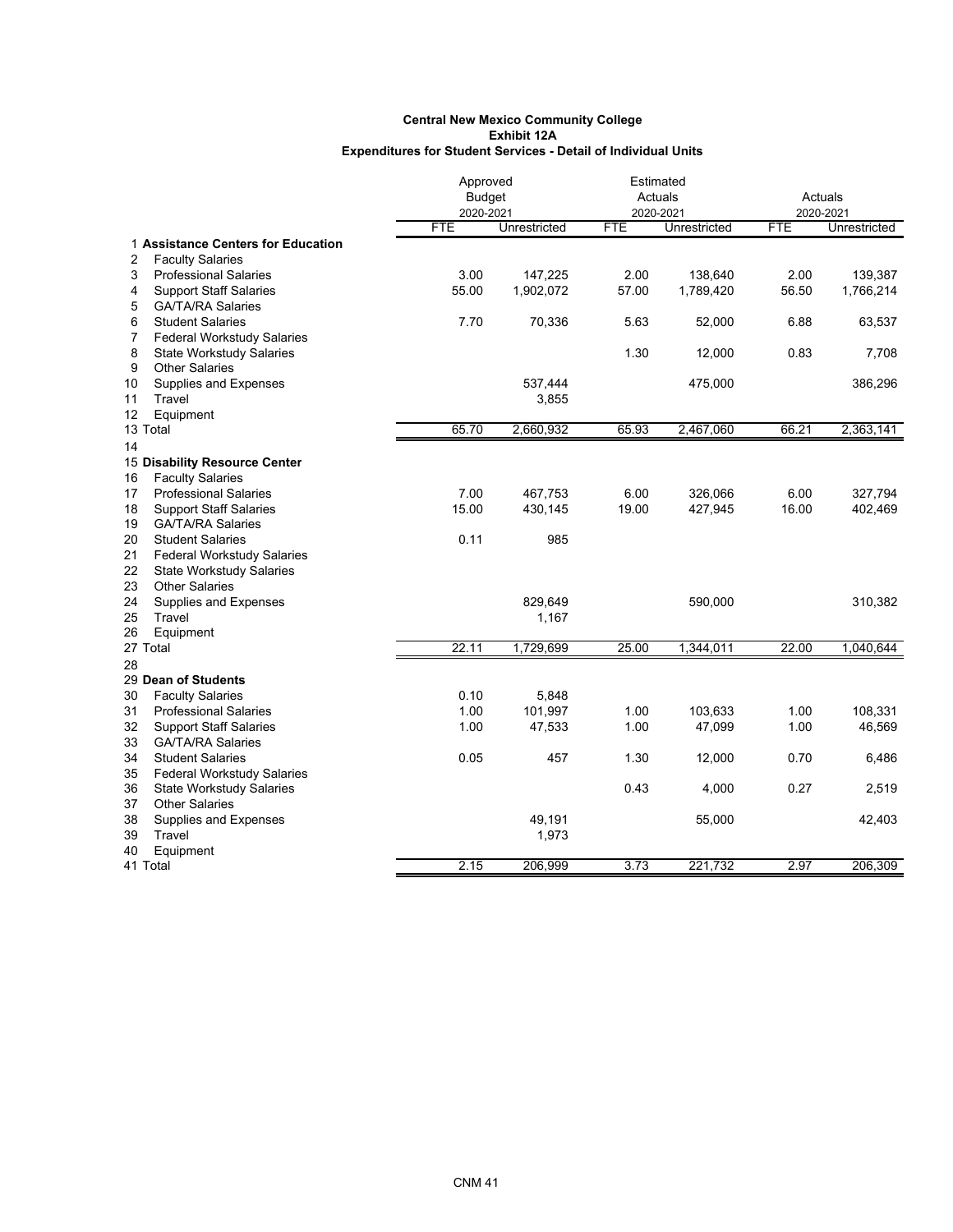|                                                               | Approved      |              | Estimated  |              |           |              |
|---------------------------------------------------------------|---------------|--------------|------------|--------------|-----------|--------------|
|                                                               | <b>Budget</b> |              |            | Actuals      | Actuals   |              |
|                                                               | 2020-2021     |              |            | 2020-2021    | 2020-2021 |              |
|                                                               | <b>FTE</b>    | Unrestricted | <b>FTE</b> | Unrestricted | FTE       | Unrestricted |
| 1 Student Activities                                          |               |              |            |              |           |              |
| <b>Faculty Salaries</b><br>2                                  |               |              |            |              |           |              |
| 3<br><b>Professional Salaries</b>                             | 1.00          | 55,431       | 1.00       | 55,219       | 1.00      | 57,076       |
| <b>Support Staff Salaries</b><br>4                            | 2.00          | 97,317       | 1.00       | 61,424       | 1.00      | 67,391       |
| 5<br><b>GA/TA/RA Salaries</b>                                 |               |              |            |              |           |              |
| 6<br><b>Student Salaries</b>                                  |               |              |            |              |           |              |
| $\overline{7}$<br><b>Federal Workstudy Salaries</b>           |               |              |            |              |           |              |
| 8<br><b>State Workstudy Salaries</b>                          |               |              |            |              |           |              |
| <b>Other Salaries</b><br>9                                    |               |              |            |              |           |              |
| 10<br>Supplies and Expenses                                   |               | 48,767       |            | 35,000       |           | 24,369       |
| Travel<br>11                                                  |               | 1,600        |            |              |           |              |
| 12<br>Equipment                                               |               |              |            |              |           |              |
| 13 Total                                                      | 3.00          | 203,115      | 2.00       | 151,643      | 2.00      | 148,836      |
| 14                                                            |               |              |            |              |           |              |
| 15 Student Conduct & Responsibility                           |               |              |            |              |           |              |
| <b>Faculty Salaries</b><br>16                                 |               |              |            |              |           |              |
| <b>Professional Salaries</b><br>17                            | 1.00          | 70,236       | 1.50       | 69,302       | 1.50      | 65,835       |
| <b>Support Staff Salaries</b><br>18                           |               |              |            |              |           |              |
| <b>GA/TA/RA Salaries</b><br>19                                |               |              |            |              |           |              |
| 20<br><b>Student Salaries</b>                                 |               |              |            |              |           |              |
| 21<br><b>Federal Workstudy Salaries</b>                       |               |              |            |              |           |              |
| 22<br><b>State Workstudy Salaries</b>                         |               |              |            |              |           |              |
| 23<br><b>Other Salaries</b>                                   |               |              |            |              |           |              |
| 24<br>Supplies and Expenses                                   |               | 11,289       |            | 8,000        |           | 6,198        |
| Travel<br>25                                                  |               | 100          |            |              |           |              |
| 26<br>Equipment<br>27 Total                                   | 1.00          | 81,625       | 1.50       | 77,302       | 1.50      | 72,033       |
|                                                               |               |              |            |              |           |              |
| 28<br>29 CNM Graduation                                       |               |              |            |              |           |              |
| 30                                                            |               |              |            |              |           |              |
| <b>Faculty Salaries</b><br><b>Professional Salaries</b><br>31 |               |              |            |              |           |              |
| 32<br><b>Support Staff Salaries</b>                           |               |              |            |              |           |              |
| 33<br><b>GA/TA/RA Salaries</b>                                |               |              |            |              |           |              |
| 34<br><b>Student Salaries</b>                                 |               |              |            |              |           |              |
| <b>Federal Workstudy Salaries</b><br>35                       |               |              |            |              |           |              |
| 36<br><b>State Workstudy Salaries</b>                         |               |              |            |              |           |              |
| 37<br><b>Other Salaries</b>                                   |               |              |            |              |           |              |
| 38<br>Supplies and Expenses                                   |               | 100,300      |            | 45,500       |           | 16,560       |
| 39<br>Travel                                                  |               |              |            |              |           |              |
| 40<br>Equipment                                               |               |              |            |              |           |              |
| 41 Total                                                      | 0.00          | 100,300      | 0.00       | 45,500       | 0.00      | 16,560       |
|                                                               |               |              |            |              |           |              |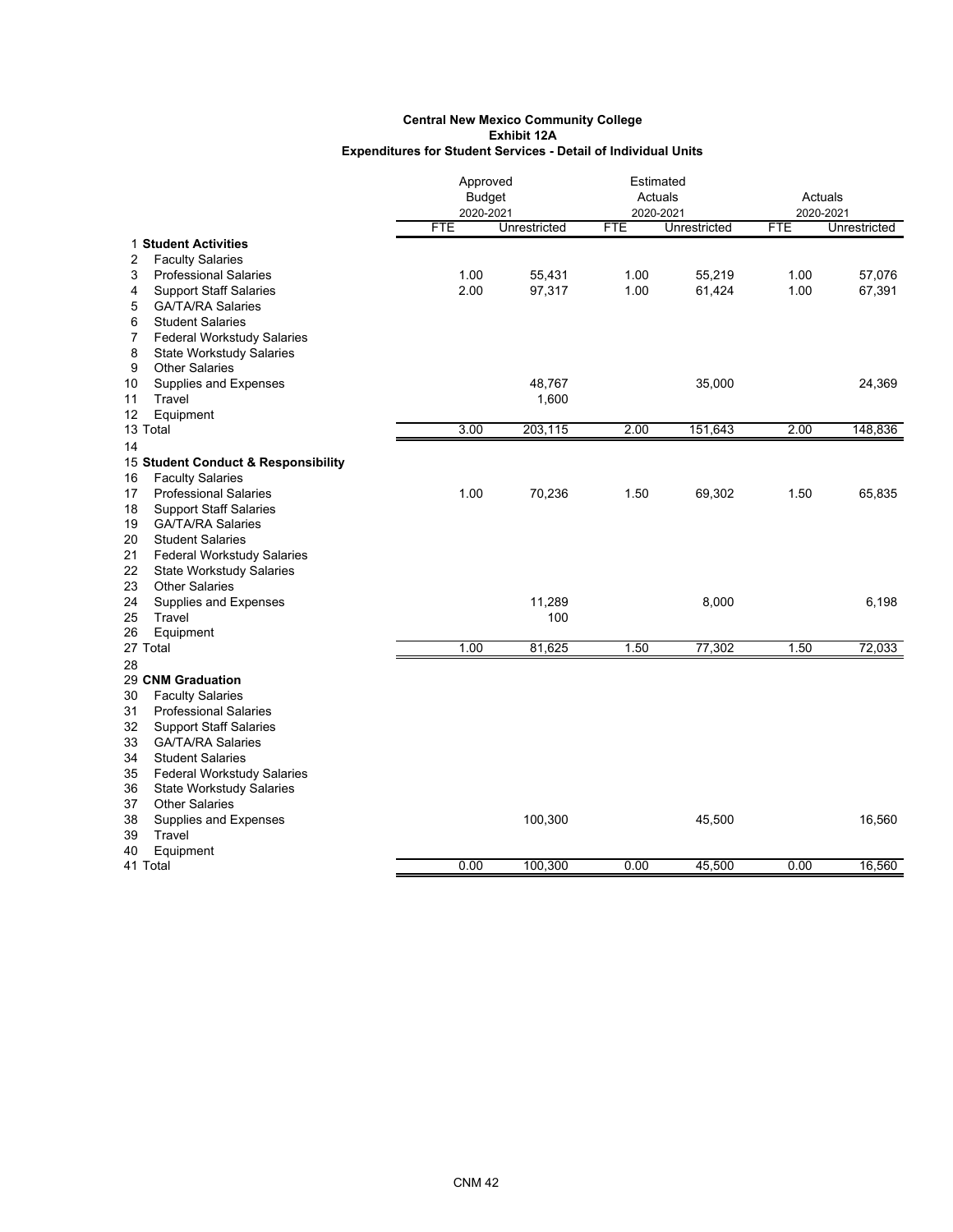|                                         | Approved      |              | Estimated  |              |            |              |
|-----------------------------------------|---------------|--------------|------------|--------------|------------|--------------|
|                                         | <b>Budget</b> |              |            | Actuals      |            | Actuals      |
|                                         | 2020-2021     |              |            | 2020-2021    | 2020-2021  |              |
|                                         | <b>FTE</b>    | Unrestricted | <b>FTE</b> | Unrestricted | <b>FTE</b> | Unrestricted |
| 1 Global Education                      |               |              |            |              |            |              |
| 2<br><b>Faculty Salaries</b>            |               |              |            |              |            |              |
| 3<br><b>Professional Salaries</b>       | 2.00          | 149,297      | 2.00       | 148,589      | 2.00       | 147,890      |
| 4<br><b>Support Staff Salaries</b>      | 1.00          | 45,442       | 1.00       | 45,268       | 1.00       | 46,235       |
| 5<br><b>GA/TA/RA Salaries</b>           |               |              |            |              |            |              |
| 6<br><b>Student Salaries</b>            | 4.64          | 42,372       |            |              |            |              |
| <b>Federal Workstudy Salaries</b><br>7  |               |              |            |              |            |              |
| 8<br><b>State Workstudy Salaries</b>    |               |              |            |              |            |              |
| 9<br><b>Other Salaries</b>              |               |              |            |              |            |              |
| 10<br>Supplies and Expenses             |               | 119,344      |            | 95,000       |            | 75,777       |
| 11<br>Travel                            |               | 10,980       |            |              |            |              |
| Equipment<br>12                         |               |              |            |              |            |              |
| 13 Total                                | 7.64          | 367,435      | 3.00       | 288,857      | 3.00       | 269,902      |
| 14                                      |               |              |            |              |            |              |
| 15 Shared Services - SS                 |               |              |            |              |            |              |
| <b>Faculty Salaries</b><br>16           |               |              |            |              |            |              |
| <b>Professional Salaries</b><br>17      |               |              |            |              |            |              |
| <b>Support Staff Salaries</b><br>18     |               |              |            |              | 2.00       | 25,730       |
| <b>GA/TA/RA Salaries</b><br>19          |               |              |            |              |            |              |
| 20<br><b>Student Salaries</b>           |               |              |            |              |            |              |
| 21<br><b>Federal Workstudy Salaries</b> |               |              |            |              |            |              |
| 22<br><b>State Workstudy Salaries</b>   |               |              |            |              |            |              |
| 23<br><b>Other Salaries</b>             |               |              |            |              |            |              |
| 24<br>Supplies and Expenses             |               |              |            |              |            |              |
| Travel<br>25                            |               |              |            |              |            |              |
| 26<br>Equipment                         |               |              |            |              |            |              |
| 27 Total                                | 0.00          | 0            | 0.00       | 0            | 2.00       | 25,730       |
| 28                                      |               |              |            |              |            |              |
| 29 Assessment Center                    |               |              |            |              |            |              |
| 30<br><b>Faculty Salaries</b>           |               |              |            |              |            |              |
| 31<br><b>Professional Salaries</b>      | 3.00          | 169,904      | 3.00       | 169,256      | 3.00       | 172,466      |
| 32<br><b>Support Staff Salaries</b>     | 14.00         | 434,541      | 12.50      | 423,103      | 10.50      | 430,415      |
| 33<br><b>GA/TA/RA Salaries</b>          |               |              |            |              |            |              |
| <b>Student Salaries</b><br>34           | 0.18          | 1,668        |            |              |            |              |
| 35<br><b>Federal Workstudy Salaries</b> |               |              |            |              |            |              |
| 36<br><b>State Workstudy Salaries</b>   |               |              |            |              |            |              |
| <b>Other Salaries</b><br>37             |               |              |            |              |            |              |
| 38<br>Supplies and Expenses             |               | 270,853      |            | 225,000      |            | 117,385      |
| Travel<br>39                            |               | 2,250        |            |              |            |              |
| 40<br>Equipment                         |               |              |            |              |            |              |
| 41 Total                                | 17.18         | 879,216      | 15.50      | 817,359      | 13.50      | 720,266      |
|                                         |               |              |            |              |            |              |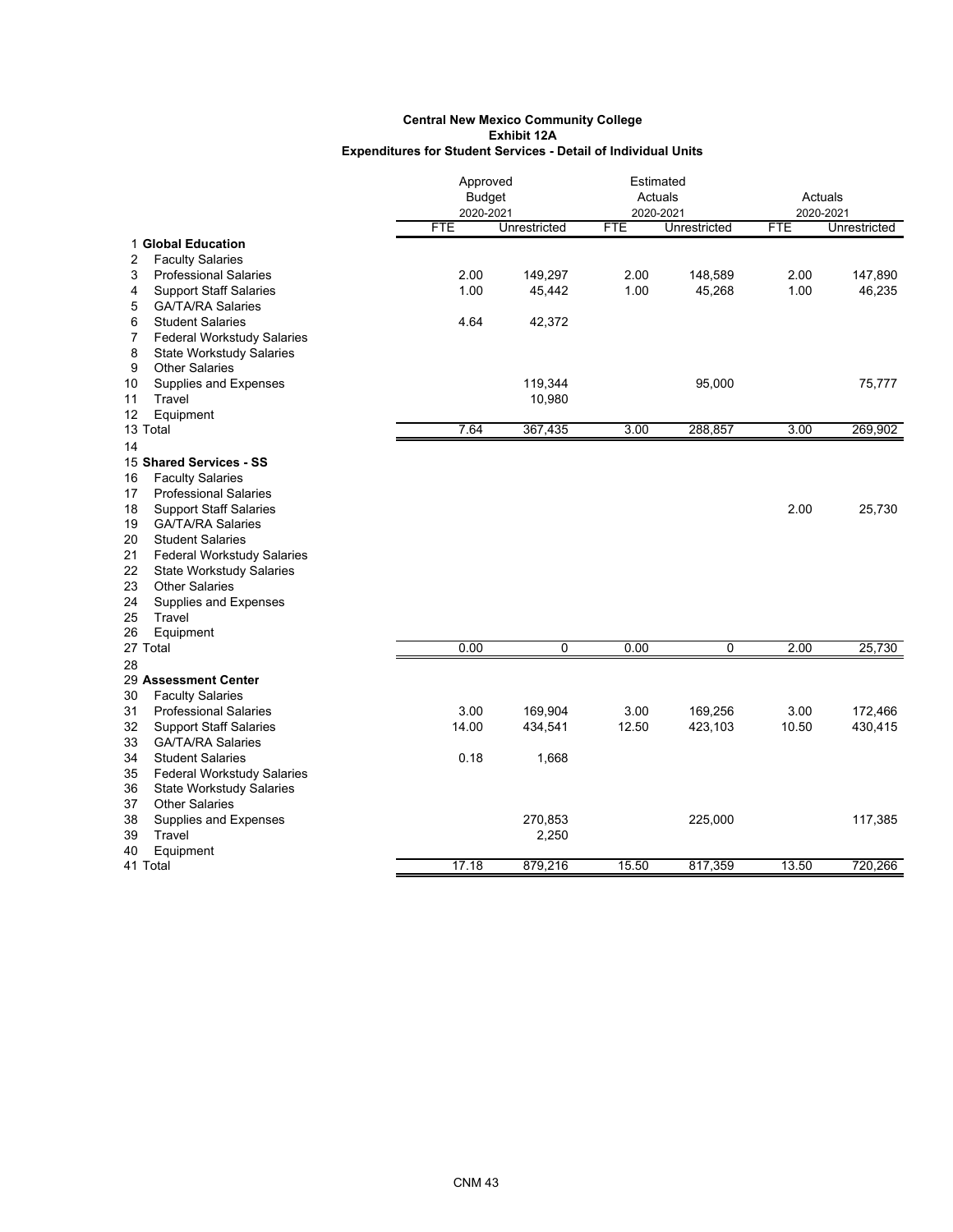|    |                                   | Approved      |              | Estimated  |              |           |              |
|----|-----------------------------------|---------------|--------------|------------|--------------|-----------|--------------|
|    |                                   | <b>Budget</b> |              |            | Actuals      |           | Actuals      |
|    |                                   | 2020-2021     |              |            | 2020-2021    | 2020-2021 |              |
|    |                                   | <b>FTE</b>    | Unrestricted | <b>FTE</b> | Unrestricted | FTE       | Unrestricted |
|    | 1 Financial Aid                   |               |              |            |              |           |              |
| 2  | <b>Faculty Salaries</b>           |               |              |            |              |           |              |
| 3  | <b>Professional Salaries</b>      | 8.00          | 522,660      | 6.00       | 463,915      | 6.00      | 438,374      |
| 4  | <b>Support Staff Salaries</b>     | 21.00         | 909,312      | 21.00      | 930,943      | 21.00     | 936,531      |
| 5  | <b>GA/TA/RA Salaries</b>          |               |              |            |              |           |              |
| 6  | <b>Student Salaries</b>           | 1.96          | 17,878       |            |              | 0.22      | 2,061        |
| 7  | <b>Federal Workstudy Salaries</b> |               |              |            |              |           |              |
| 8  | <b>State Workstudy Salaries</b>   |               |              |            |              |           |              |
| 9  | <b>Other Salaries</b>             |               |              |            |              |           |              |
| 10 | Supplies and Expenses             |               | 238,626      |            | 215,000      |           | 152,279      |
| 11 | Travel                            |               | 5,000        |            |              |           |              |
| 12 | Equipment                         |               |              |            |              |           |              |
|    | 13 Total                          | 30.96         | 1,693,476    | 27.00      | 1,609,858    | 27.22     | 1,529,246    |
| 14 |                                   |               |              |            |              |           |              |
|    | <b>15 Enrollment Services</b>     |               |              |            |              |           |              |
| 16 | <b>Faculty Salaries</b>           |               |              |            |              |           |              |
| 17 | <b>Professional Salaries</b>      | 13.50         | 767,573      | 11.60      | 744,143      | 12.60     | 786,690      |
| 18 | <b>Support Staff Salaries</b>     | 36.00         | 1,254,476    | 31.00      | 1,337,940    | 31.50     | 1,319,737    |
| 19 | <b>GA/TA/RA Salaries</b>          |               |              |            |              |           |              |
| 20 | <b>Student Salaries</b>           | 0.73          | 6,640        | 1.73       | 16,000       | 1.89      | 17,439       |
| 21 | <b>Federal Workstudy Salaries</b> |               |              |            |              |           |              |
| 22 | <b>State Workstudy Salaries</b>   |               |              | 0.07       | 612          | 0.03      | 306          |
| 23 | <b>Other Salaries</b>             |               |              |            |              |           |              |
| 24 | Supplies and Expenses             |               | 312,973      |            | 300,000      |           | 294,118      |
| 25 | Travel                            |               | 10,250       |            |              |           |              |
| 26 | Equipment                         |               |              |            |              |           |              |
|    | 27 Total                          | 50.23         | 2,351,912    | 44.40      | 2,398,695    | 46.02     | 2,418,291    |
| 28 |                                   |               |              |            |              |           |              |
|    | 29 Outreach                       |               |              |            |              |           |              |
| 30 | <b>Faculty Salaries</b>           |               |              |            |              | 0.05      | 976          |
| 31 | <b>Professional Salaries</b>      | 6.00          | 355,304      | 7.00       | 376,158      | 6.00      | 380,736      |
| 32 | <b>Support Staff Salaries</b>     | 4.00          | 149,457      | 4.00       | 141,317      | 3.00      | 152,838      |
| 33 | <b>GA/TA/RA Salaries</b>          |               |              |            |              |           |              |
| 34 | <b>Student Salaries</b>           |               |              | 0.26       | 2,432        | 0.13      | 1,216        |
| 35 | <b>Federal Workstudy Salaries</b> |               |              |            |              |           |              |
| 36 | <b>State Workstudy Salaries</b>   |               |              | 2.67       | 24,631       | 1.56      | 14,386       |
| 37 | <b>Other Salaries</b>             |               |              |            |              |           |              |
| 38 | Supplies and Expenses             |               | 132,829      |            | 111,616      |           | 138,690      |
| 39 | Travel                            |               | 2,225        |            |              |           |              |
| 40 | Equipment                         |               |              |            | 2,300        |           |              |
|    | 41 Total                          | 10.00         | 639,815      | 13.93      | 658,454      | 10.74     | 688,843      |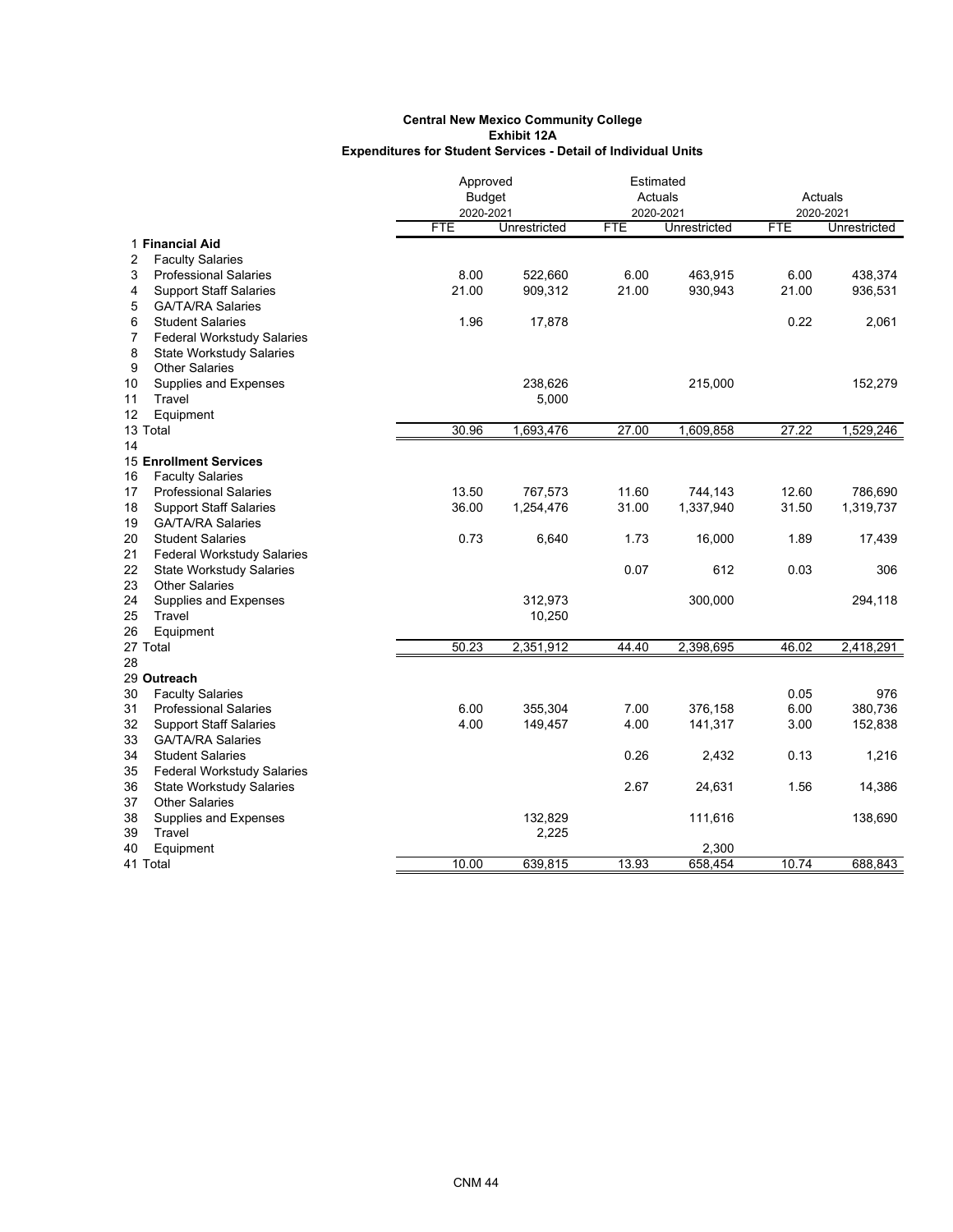|                |                                                     | Approved      |              | Estimated  |              |            |              |
|----------------|-----------------------------------------------------|---------------|--------------|------------|--------------|------------|--------------|
|                |                                                     | <b>Budget</b> |              |            | Actuals      | Actuals    |              |
|                |                                                     | 2020-2021     |              | 2020-2021  |              | 2020-2021  |              |
|                |                                                     | <b>FTE</b>    | Unrestricted | <b>FTE</b> | Unrestricted | <b>FTE</b> | Unrestricted |
|                | 1 Associate VP Student Services                     |               |              |            |              |            |              |
| 2              | <b>Faculty Salaries</b>                             |               |              |            |              |            |              |
| 3              | <b>Professional Salaries</b>                        |               |              |            |              |            |              |
| 4              | <b>Support Staff Salaries</b>                       | 2.00          | 96,029       | 1.00       | 56,745       | 1.00       | 52,156       |
| 5              | <b>GA/TA/RA Salaries</b>                            |               |              |            |              |            |              |
| 6              | <b>Student Salaries</b>                             | 2.42          | 22,063       | 3.25       | 30,000       | 3.09       | 28,566       |
| $\overline{7}$ | <b>Federal Workstudy Salaries</b>                   |               |              |            |              |            |              |
| 8              | <b>State Workstudy Salaries</b>                     |               |              | 0.32       | 3,000        | 0.15       | 1,391        |
| 9              | <b>Other Salaries</b>                               |               |              |            |              |            |              |
| 10             | Supplies and Expenses                               |               | 74,797       |            |              |            | 17,288       |
| 11             | Travel                                              |               | 500          |            |              |            |              |
| 12             | Equipment                                           |               |              |            |              |            |              |
|                | 13 Total                                            | 4.42          | 193,389      | 4.57       | 89,745       | 4.24       | 99,400       |
| 14             |                                                     |               |              |            |              |            |              |
|                | 15 Student Services Technology                      |               |              |            |              |            |              |
| 16             | <b>Faculty Salaries</b>                             |               |              |            |              |            |              |
| 17             | <b>Professional Salaries</b>                        |               |              |            |              |            |              |
| 18             | <b>Support Staff Salaries</b>                       |               |              |            |              |            |              |
| 19             | <b>GA/TA/RA Salaries</b>                            |               |              |            |              |            |              |
| 20             | <b>Student Salaries</b>                             |               |              |            |              |            |              |
| 21             | <b>Federal Workstudy Salaries</b>                   |               |              |            |              |            |              |
| 22             | <b>State Workstudy Salaries</b>                     |               |              |            |              |            |              |
| 23             | <b>Other Salaries</b>                               |               |              |            |              |            |              |
| 24             | Supplies and Expenses                               |               | 724,999      |            | 1,618,373    |            | 312,600      |
| 25             | Travel                                              |               |              |            |              |            |              |
| 26             | Equipment                                           |               |              |            |              |            |              |
|                | 27 Total                                            | 0.00          | 724,999      | 0.00       | 1,618,373    | 0.00       | 312,600      |
| 28             |                                                     |               |              |            |              |            |              |
|                | 29 Connect Services                                 |               |              |            |              |            |              |
| 30             | <b>Faculty Salaries</b>                             | 33.50         |              | 40.50      |              | 39.60      |              |
| 31<br>32       | <b>Professional Salaries</b>                        |               | 2,100,130    |            | 2,100,567    |            | 2,119,712    |
| 33             | <b>Support Staff Salaries</b>                       | 16.00         | 580,090      | 16.00      | 617,892      | 13.50      | 621,763      |
| 34             | <b>GA/TA/RA Salaries</b><br><b>Student Salaries</b> | 0.18          | 1,676        |            |              | 0.30       | 2,811        |
|                |                                                     |               |              |            |              |            |              |
| 35             | <b>Federal Workstudy Salaries</b>                   |               |              | 0.13       |              | 0.14       |              |
| 36             | <b>State Workstudy Salaries</b>                     |               |              |            | 1,200        |            | 1,332        |
| 37             | <b>Other Salaries</b>                               |               |              |            |              |            |              |
| 38<br>39       | Supplies and Expenses<br>Travel                     |               | 436,536      |            | 400,000      |            | 330,865      |
|                |                                                     |               | 6,500        |            |              |            |              |
| 40             | Equipment                                           | 49.68         |              | 56.63      |              |            |              |
|                | 41 Total                                            |               | 3,124,932    |            | 3,119,659    | 53.55      | 3,076,484    |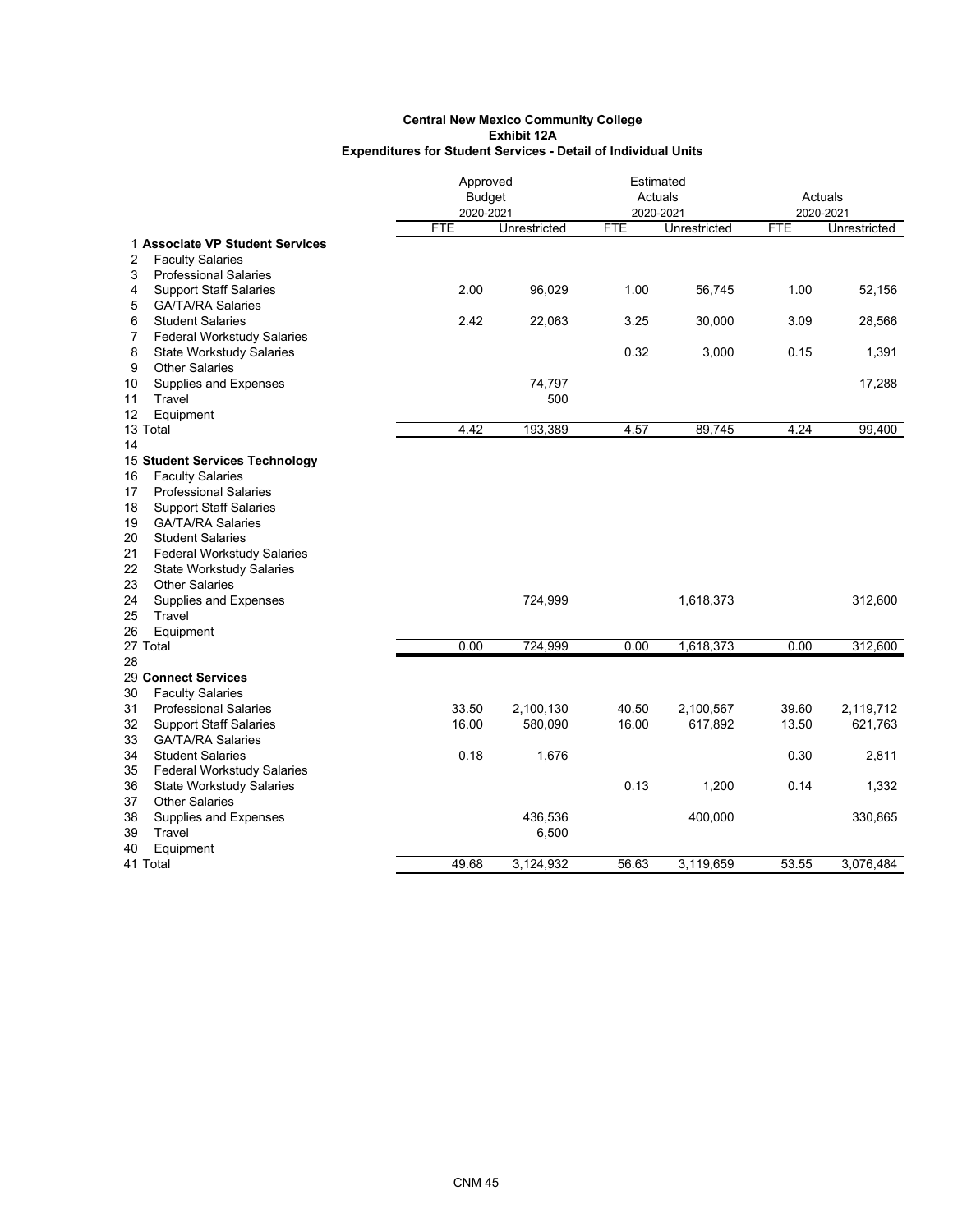|          |                                   | Approved      |              | Estimated  |              |            |              |
|----------|-----------------------------------|---------------|--------------|------------|--------------|------------|--------------|
|          |                                   | <b>Budget</b> |              |            | Actuals      | Actuals    |              |
|          |                                   | 2020-2021     |              |            | 2020-2021    |            | 2020-2021    |
|          |                                   | <b>FTE</b>    | Unrestricted | <b>FTE</b> | Unrestricted | <b>FTE</b> | Unrestricted |
|          | 1 Contact Center                  |               |              |            |              |            |              |
| 2        | <b>Faculty Salaries</b>           |               |              |            |              |            |              |
| 3        | <b>Professional Salaries</b>      | 1.00          | 52,447       | 1.00       | 88,670       | 2.00       | 97,970       |
| 4        | <b>Support Staff Salaries</b>     | 19.00         | 510,449      | 19.50      | 602,740      | 15.50      | 614,821      |
| 5        | <b>GA/TA/RA Salaries</b>          |               |              |            |              |            |              |
| 6        | <b>Student Salaries</b>           | 0.16          | 1,457        |            |              |            |              |
| 7        | <b>Federal Workstudy Salaries</b> |               |              |            |              |            |              |
| 8        | <b>State Workstudy Salaries</b>   |               |              |            |              |            |              |
| 9        | <b>Other Salaries</b>             |               |              |            |              |            |              |
| 10       | Supplies and Expenses             |               | 96,567       |            | 100,000      |            | 115,498      |
| 11       | Travel                            |               |              |            |              |            |              |
| 12       | Equipment                         |               |              |            | 7,024        |            |              |
|          | 13 Total                          | 20.16         | 660,920      | 20.50      | 798,434      | 17.50      | 828,289      |
| 14       |                                   |               |              |            |              |            |              |
|          | 15 Student Experience             |               |              |            |              |            |              |
| 16       | <b>Faculty Salaries</b>           |               |              |            |              |            |              |
| 17       | <b>Professional Salaries</b>      | 1.00          | 107,184      | 1.00       | 115,323      | 1.00       | 119,453      |
| 18       | <b>Support Staff Salaries</b>     | 3.00          | 117,914      | 5.00       | 150,118      | 5.00       | 155,803      |
| 19       | <b>GA/TA/RA Salaries</b>          |               |              |            |              |            |              |
| 20       | <b>Student Salaries</b>           |               |              |            |              |            |              |
| 21       | <b>Federal Workstudy Salaries</b> |               |              |            |              |            |              |
| 22       | <b>State Workstudy Salaries</b>   |               |              |            |              |            |              |
| 23       | <b>Other Salaries</b>             |               |              |            |              |            |              |
| 24       | Supplies and Expenses             |               | 30,920       |            | 25,890       |            | 27,607       |
| 25<br>26 | Travel                            |               | 900          |            |              |            |              |
|          | Equipment                         | 4.00          |              |            |              |            |              |
| 28       | 27 Total                          |               | 256,918      | 6.00       | 291,331      | 6.00       | 302,864      |
|          | 29 CARES/CRRSAA/MSI               |               |              |            |              |            |              |
| 30       | <b>Faculty Salaries</b>           |               |              |            |              |            |              |
| 31       | <b>Professional Salaries</b>      |               |              |            |              |            |              |
| 32       | <b>Support Staff Salaries</b>     |               |              |            |              |            |              |
| 33       | <b>GA/TA/RA Salaries</b>          |               |              |            |              |            |              |
| 34       | <b>Student Salaries</b>           |               |              |            |              |            |              |
| 35       | <b>Federal Workstudy Salaries</b> |               |              |            |              |            |              |
| 36       | <b>State Workstudy Salaries</b>   |               |              |            |              |            |              |
| 37       | <b>Other Salaries</b>             |               |              |            |              |            |              |
| 38       | Supplies and Expenses             |               |              |            | 65,000       |            | 20,312       |
| 39       | Travel                            |               |              |            |              |            |              |
| 40       | Equipment                         |               |              |            |              |            |              |
|          | 41 Total                          | 0.00          | 0            | 0.00       | 65,000       | 0.00       | 20,312       |
|          |                                   |               |              |            |              |            |              |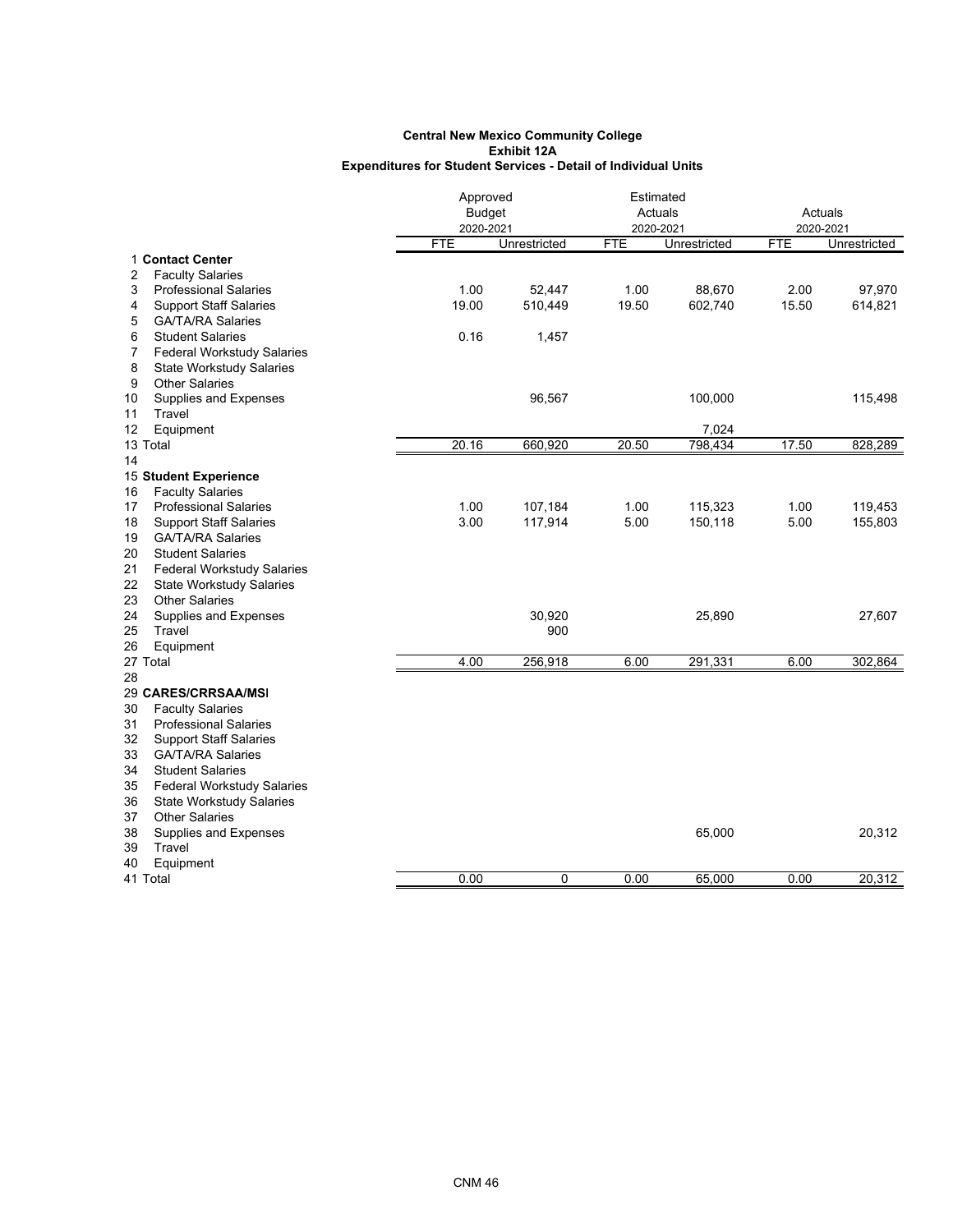|    |                                       | Approved      |              |            | Estimated    |            |              |
|----|---------------------------------------|---------------|--------------|------------|--------------|------------|--------------|
|    |                                       | <b>Budget</b> |              |            | Actuals      |            | Actuals      |
|    |                                       |               | 2020-2021    |            | 2020-2021    | 2020-2021  |              |
|    |                                       | <b>FTE</b>    | Unrestricted | <b>FTE</b> | Unrestricted | <b>FTE</b> | Unrestricted |
|    | 1 Total Unrestricted Student Services |               |              |            |              |            |              |
| 2  | <b>Faculty Salaries</b>               | 0.10          | 5.848        | 0.00       | 0            | 0.05       | 976          |
| 3  | <b>Professional Salaries</b>          | 81.00         | 5,067,141    | 83.60      | 4,899,481    | 83.70      | 4,961,715    |
| 4  | <b>Support Staff Salaries</b>         | 189.00        | 6.574.777    | 189.00     | 6.631.954    | 178.50     | 6,638,672    |
| 5. | <b>GA/TA/RA Salaries</b>              | 0.00          |              | 0.00       |              | 0.00       |              |
| 6  | <b>Student Salaries</b>               | 18.12         | 165.532      | 12.17      | 112.432      | 13.22      | 122,117      |
| 7  | <b>Federal Workstudy Salaries</b>     | 0.00          |              | 0.00       | 0            | 0.00       | 0            |
| 8  | <b>State Workstudy Salaries</b>       | 0.00          | 0            | 4.92       | 45.443       | 2.99       | 27,642       |
| 9  | <b>Other Salaries</b>                 | 0.00          | O            | 0.00       | 0            | 0.00       | 0            |
| 10 | Supplies and Expenses                 | 0.00          | 4,015,084    | 0.00       | 4.364.379    | 0.00       | 2,388,628    |
| 11 | Travel                                | 0.00          | 47.300       | 0.00       | 0            | 0.00       | 0            |
| 12 | Equipment                             | 0.00          | 0            | 0.00       | 9,324        | 0.00       | 0            |
|    | 13 Total                              | 288.22        | 15,875,682   | 289.69     | 16.063.013   | 278.46     | 14.139.750   |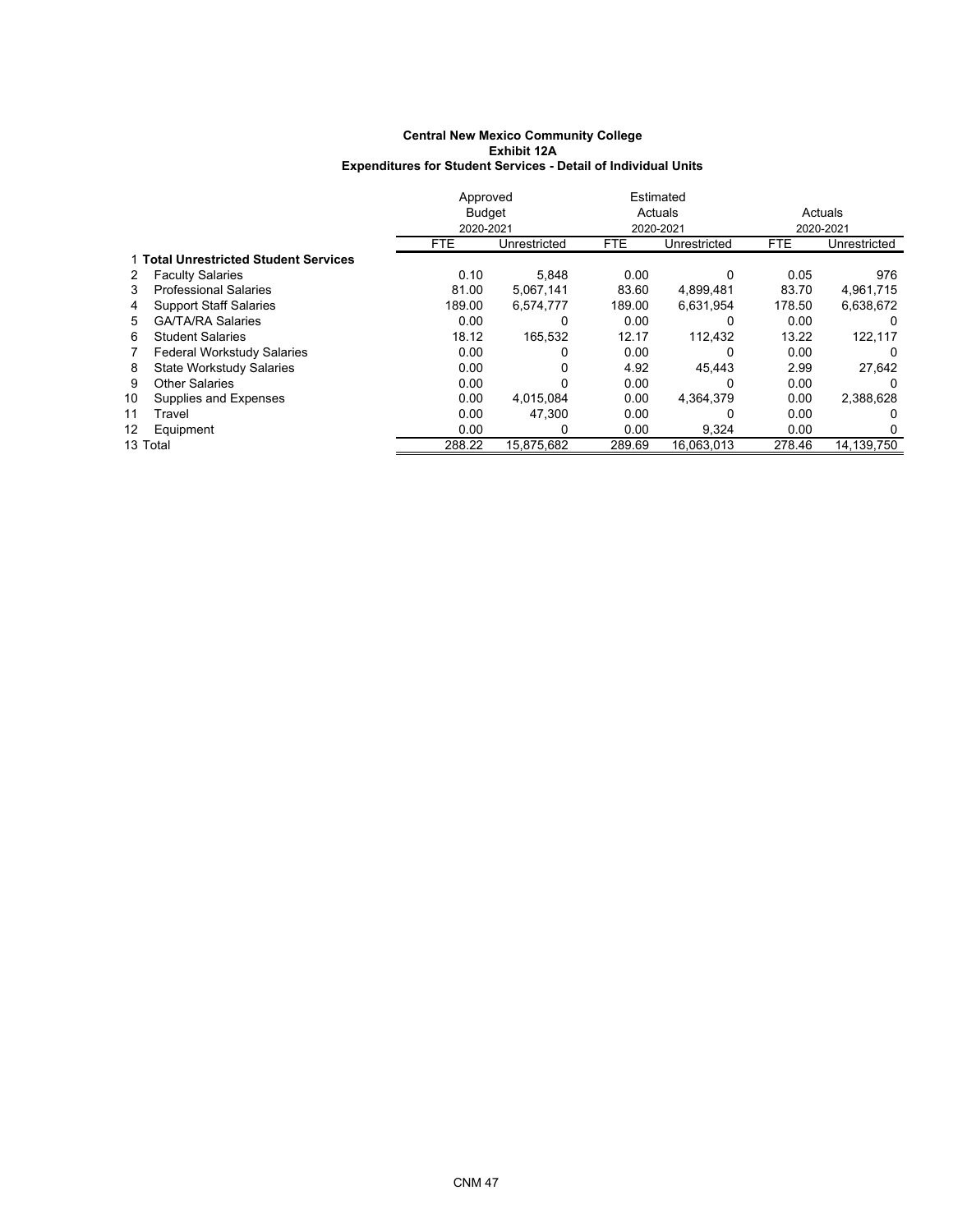|                                                                     | Approved<br><b>Budget</b> |            |            | Estimated<br>Actuals |            | Actuals     |
|---------------------------------------------------------------------|---------------------------|------------|------------|----------------------|------------|-------------|
|                                                                     | 2020-2021                 |            | 2020-2021  |                      |            | 2020-2021   |
|                                                                     | <b>FTE</b>                | Restricted | <b>FTE</b> | Restricted           | <b>FTE</b> | Restricted  |
| 1 CNM Foundation-In-kind                                            |                           |            |            |                      |            |             |
| 2<br><b>Faculty Salaries</b>                                        |                           |            |            |                      |            |             |
| 3<br><b>Professional Salaries</b>                                   |                           |            |            |                      |            |             |
| <b>Support Staff Salaries</b><br>4                                  |                           |            |            |                      |            |             |
| <b>GA/TA/RA Salaries</b><br>5                                       |                           |            |            |                      |            |             |
| <b>Student Salaries</b><br>6                                        |                           |            |            |                      |            |             |
| 7<br><b>Federal Workstudy Salaries</b>                              |                           |            |            |                      |            |             |
| 8<br><b>State Workstudy Salaries</b>                                |                           |            |            |                      |            |             |
| <b>Other Salaries</b><br>9                                          |                           |            |            |                      |            |             |
| Supplies and Expenses<br>10                                         |                           | 425,000    |            | 425,000              |            | 2,231       |
| Travel<br>11                                                        |                           |            |            |                      |            |             |
| Equipment<br>12                                                     |                           |            |            |                      |            |             |
| 13 Total                                                            | 0.00                      | 425,000    | 0.00       | 425,000              | 0.00       | 2,231       |
| 14                                                                  |                           |            |            |                      |            |             |
| 15 CNM FND - AmeriTowne                                             |                           |            |            |                      |            |             |
| <b>Faculty Salaries</b><br>16<br><b>Professional Salaries</b><br>17 |                           |            |            |                      |            |             |
| <b>Support Staff Salaries</b><br>18                                 |                           |            |            |                      |            |             |
| <b>GA/TA/RA Salaries</b><br>19                                      |                           |            |            |                      |            |             |
| <b>Student Salaries</b><br>20                                       |                           |            |            |                      |            |             |
| <b>Federal Workstudy Salaries</b><br>21                             |                           |            |            |                      |            |             |
| 22<br><b>State Workstudy Salaries</b>                               |                           |            |            |                      |            |             |
| 23<br><b>Other Salaries</b>                                         |                           |            |            |                      |            |             |
| Supplies and Expenses<br>24                                         |                           | 52,862     |            | 9,120                |            | 528         |
| 25<br>Travel                                                        |                           |            |            |                      |            |             |
| Equipment<br>26                                                     |                           |            |            |                      |            |             |
| 27 Total                                                            | 0.00                      | 52,862     | 0.00       | 9,120                | 0.00       | 528         |
| 28                                                                  |                           |            |            |                      |            |             |
| 29 CARES/CRRSAA/MSI                                                 |                           |            |            |                      |            |             |
| <b>Faculty Salaries</b><br>30                                       |                           |            |            |                      |            |             |
| 31<br><b>Professional Salaries</b>                                  |                           |            | 1.00       | 75,313               |            |             |
| <b>Support Staff Salaries</b><br>32                                 |                           |            |            |                      |            |             |
| 33<br><b>GA/TA/RA Salaries</b>                                      |                           |            |            |                      |            |             |
| 34<br><b>Student Salaries</b>                                       |                           |            |            |                      |            |             |
| <b>Federal Workstudy Salaries</b><br>35                             |                           |            |            |                      |            |             |
| 36<br><b>State Workstudy Salaries</b>                               |                           |            |            |                      |            |             |
| <b>Other Salaries</b><br>37                                         |                           |            |            |                      |            |             |
| Supplies and Expenses<br>38                                         |                           |            |            | 35,193               |            |             |
| 39<br>Travel                                                        |                           |            |            |                      |            |             |
| Equipment<br>40                                                     |                           |            |            |                      |            |             |
| 41 Total                                                            | 0.00                      | 0          | 1.00       | 110,506              | 0.00       | $\mathbf 0$ |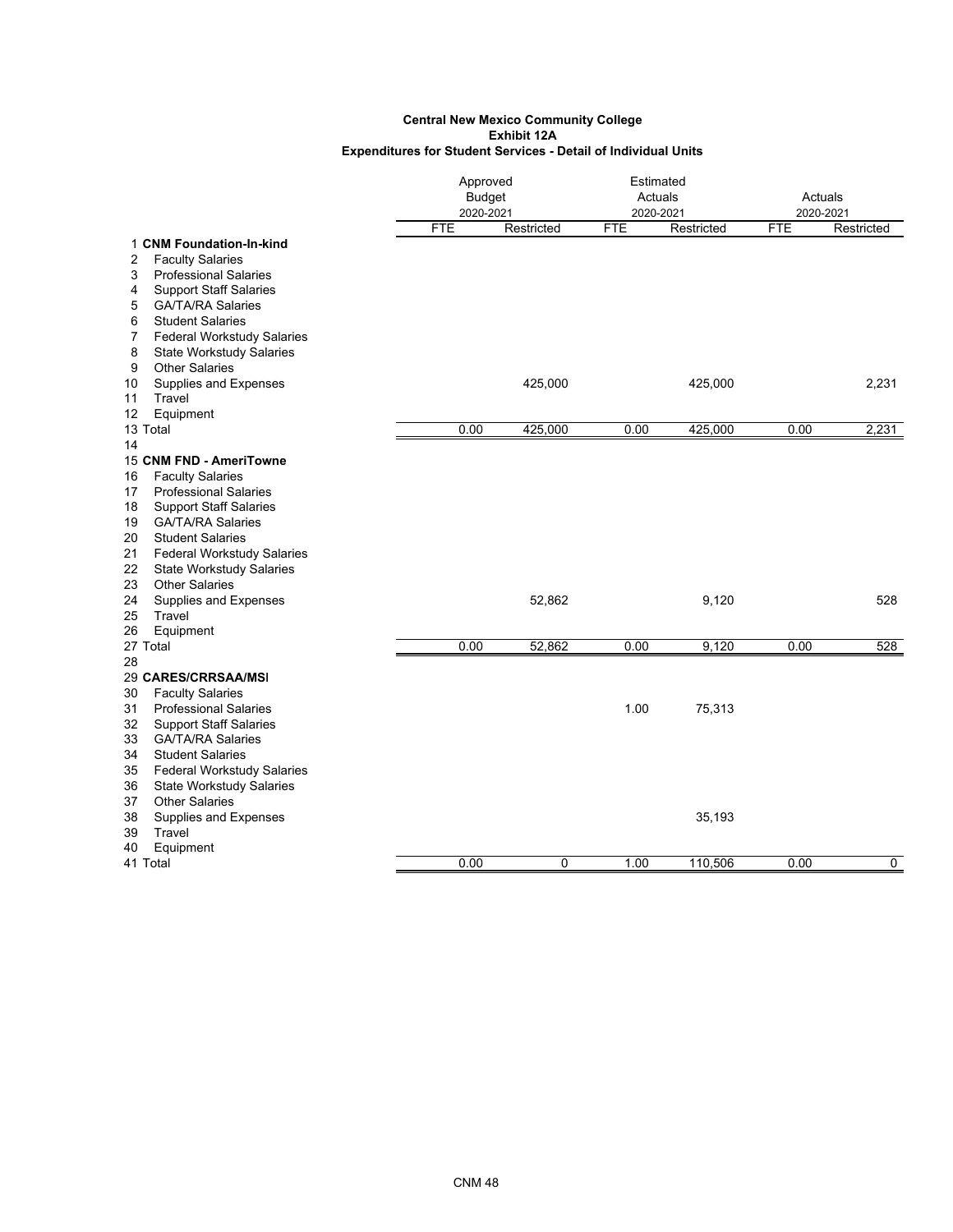|    |                                   |               | Approved   |            | Estimated  |            |                |
|----|-----------------------------------|---------------|------------|------------|------------|------------|----------------|
|    |                                   | <b>Budget</b> |            | Actuals    |            | Actuals    |                |
|    |                                   | 2020-2021     |            | 2020-2021  |            | 2020-2021  |                |
|    |                                   | <b>FTE</b>    | Restricted | <b>FTE</b> | Restricted | <b>FTE</b> | Restricted     |
|    | 1 United Way - Lumina             |               |            |            |            |            |                |
| 2  | <b>Faculty Salaries</b>           |               |            |            |            |            |                |
| 3  | <b>Professional Salaries</b>      | 1.00          | 42,160     | 0.10       | 5,491      | 0.10       | 5,451          |
| 4  | <b>Support Staff Salaries</b>     |               |            | 0.10       | 2,796      | 0.10       | 2,796          |
| 5  | <b>GA/TA/RA Salaries</b>          |               |            |            |            |            |                |
| 6  | <b>Student Salaries</b>           |               |            |            |            |            |                |
| 7  | Federal Workstudy Salaries        |               |            |            |            |            |                |
| 8  | <b>State Workstudy Salaries</b>   |               |            |            |            |            |                |
| 9  | <b>Other Salaries</b>             |               |            |            |            |            |                |
| 10 | Supplies and Expenses             |               |            |            |            |            | $\overline{7}$ |
| 11 | Travel                            |               |            |            |            |            |                |
| 12 | Equipment                         |               |            |            |            |            |                |
|    | 13 Total                          | 1.00          | 42,160     | 0.20       | 8,287      | 0.20       | 8,253          |
| 14 |                                   |               |            |            |            |            |                |
|    | 15 Trio Grant                     |               |            |            |            |            |                |
| 16 | <b>Faculty Salaries</b>           |               |            |            |            |            |                |
| 17 | <b>Professional Salaries</b>      | 3.00          | 212,844    | 2.00       | 142,197    | 3.00       | 187,763        |
| 18 | <b>Support Staff Salaries</b>     | 4.00          | 165,433    | 2.00       | 81,554     | 3.00       | 129,446        |
| 19 | <b>GA/TA/RA Salaries</b>          |               |            |            |            |            |                |
| 20 | <b>Student Salaries</b>           |               |            |            |            |            |                |
| 21 | <b>Federal Workstudy Salaries</b> |               |            |            |            |            |                |
| 22 | <b>State Workstudy Salaries</b>   |               |            |            |            |            |                |
| 23 | <b>Other Salaries</b>             |               |            |            |            |            |                |
| 24 | Supplies and Expenses             |               | 62,177     |            | 82,429     |            | 87,120         |
| 25 | Travel                            |               | 7,258      |            |            |            |                |
| 26 | Equipment                         |               |            |            |            |            |                |
|    | 27 Total                          | 7.00          | 447,712    | 4.00       | 306,180    | 6.00       | 404,329        |
| 28 |                                   |               |            |            |            |            |                |
|    | 29 Dept of Edu - CCAMPIS          |               |            |            |            |            |                |
| 30 | <b>Faculty Salaries</b>           |               |            |            |            |            |                |
| 31 | <b>Professional Salaries</b>      | 1.00          | 71,391     | 1.00       | 81,021     | 1.00       | 80,928         |
| 32 | <b>Support Staff Salaries</b>     |               |            |            |            |            |                |
| 33 | <b>GA/TA/RA Salaries</b>          |               |            |            |            |            |                |
| 34 | <b>Student Salaries</b>           |               |            |            |            |            |                |
| 35 | <b>Federal Workstudy Salaries</b> |               |            |            |            |            |                |
| 36 | <b>State Workstudy Salaries</b>   |               |            |            |            |            |                |
| 37 | <b>Other Salaries</b>             |               |            |            |            |            |                |
| 38 | Supplies and Expenses             |               | 104,628    |            | 133,967    |            | 95,908         |
| 39 | Travel                            |               |            |            |            |            |                |
| 40 | Equipment                         |               |            |            |            |            |                |
|    | 41 Total                          | 1.00          | 176,019    | 1.00       | 214,988    | 1.00       | 176,836        |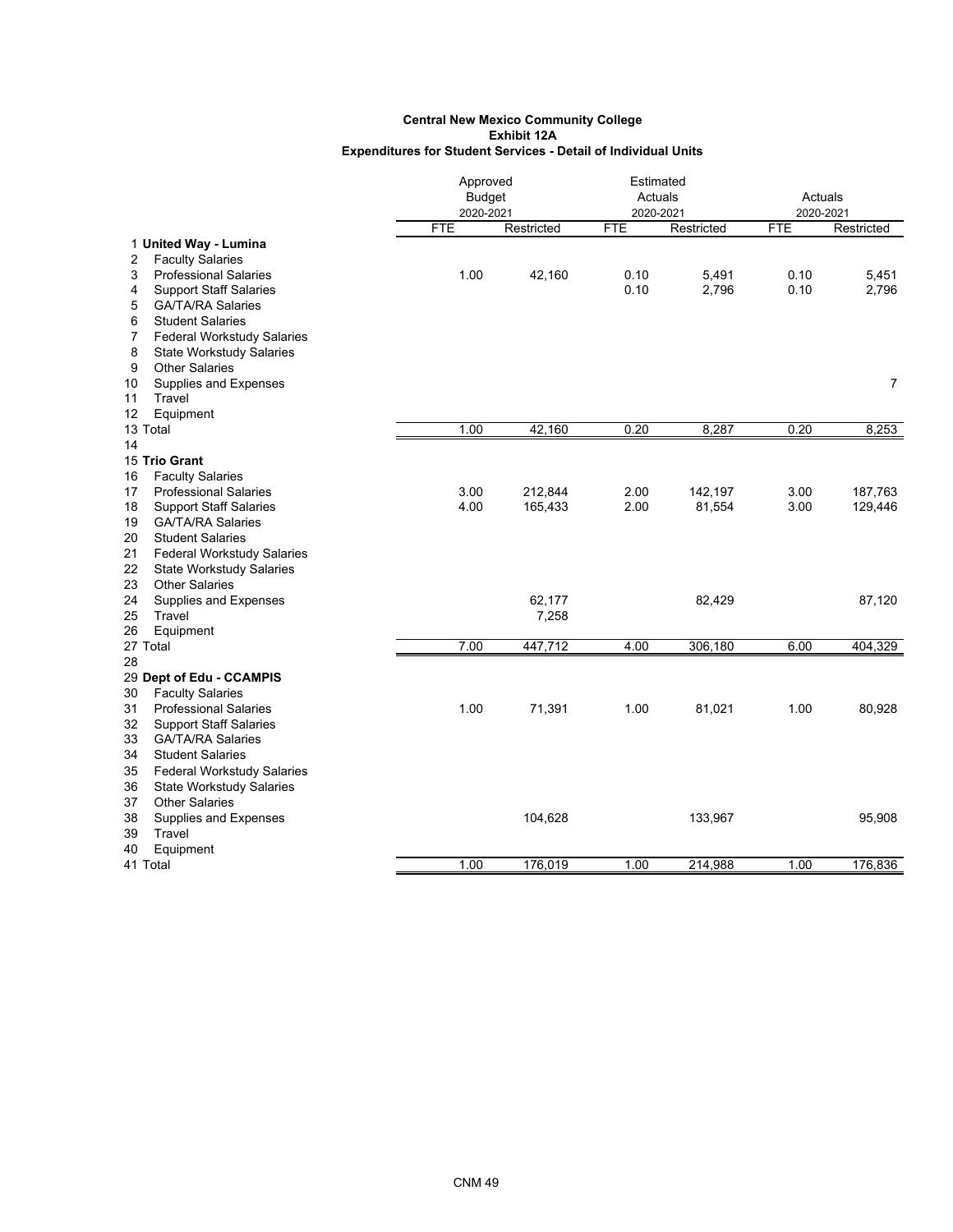|                                                               |            | Approved<br><b>Budget</b> |            | Estimated<br>Actuals |            | Actuals    |  |
|---------------------------------------------------------------|------------|---------------------------|------------|----------------------|------------|------------|--|
|                                                               | 2020-2021  |                           |            | 2020-2021            |            | 2020-2021  |  |
|                                                               | <b>FTE</b> | Restricted                | <b>FTE</b> | Restricted           | <b>FTE</b> | Restricted |  |
| 1 NM HED - FAFSA Completion                                   |            |                           |            |                      |            |            |  |
| <b>Faculty Salaries</b><br>2                                  |            |                           |            |                      |            |            |  |
| 3<br><b>Professional Salaries</b>                             |            |                           |            |                      |            |            |  |
| <b>Support Staff Salaries</b><br>4                            |            |                           |            |                      |            |            |  |
| 5<br><b>GA/TA/RA Salaries</b><br>6<br><b>Student Salaries</b> |            |                           |            |                      |            |            |  |
| 7<br><b>Federal Workstudy Salaries</b>                        |            |                           |            |                      |            |            |  |
| 8<br><b>State Workstudy Salaries</b>                          |            |                           |            |                      |            |            |  |
| <b>Other Salaries</b><br>9                                    |            |                           |            |                      |            |            |  |
| Supplies and Expenses<br>10                                   |            |                           |            | 25,500               |            | 4,950      |  |
| Travel<br>11                                                  |            |                           |            |                      |            |            |  |
| 12<br>Equipment                                               |            |                           |            |                      |            |            |  |
| 13 Total                                                      | 0.00       | 0                         | 0.00       | 25,500               | 0.00       | 4,950      |  |
| 14                                                            |            |                           |            |                      |            |            |  |
| 15 CNM Fnd - Fidelity Young Ameritowne                        |            |                           |            |                      |            |            |  |
| <b>Faculty Salaries</b><br>16                                 |            |                           |            |                      |            |            |  |
| <b>Professional Salaries</b><br>17                            |            |                           |            |                      |            |            |  |
| <b>Support Staff Salaries</b><br>18                           |            |                           |            |                      |            |            |  |
| <b>GA/TA/RA Salaries</b><br>19                                |            |                           |            |                      |            |            |  |
| 20<br><b>Student Salaries</b>                                 |            |                           |            |                      |            |            |  |
| 21<br><b>Federal Workstudy Salaries</b>                       |            |                           |            |                      |            |            |  |
| 22<br><b>State Workstudy Salaries</b>                         |            |                           |            |                      |            |            |  |
| <b>Other Salaries</b><br>23                                   |            |                           |            |                      |            |            |  |
| 24<br>Supplies and Expenses                                   |            |                           |            | 1,000                |            |            |  |
| 25<br>Travel                                                  |            |                           |            |                      |            |            |  |
| Equipment<br>26                                               |            |                           |            |                      |            |            |  |
| 27 Total                                                      | 0.00       | 0                         | 0.00       | 1,000                | 0.00       | 0          |  |
| 28                                                            |            |                           |            |                      |            |            |  |
| 29 VA Reporting Fees                                          |            |                           |            |                      |            |            |  |
| 30<br><b>Faculty Salaries</b>                                 |            |                           |            |                      |            |            |  |
| <b>Professional Salaries</b><br>31                            |            |                           |            |                      |            |            |  |
| <b>Support Staff Salaries</b><br>32                           |            |                           |            |                      |            |            |  |
| 33<br><b>GA/TA/RA Salaries</b>                                |            |                           |            |                      |            |            |  |
| <b>Student Salaries</b><br>34                                 |            |                           |            |                      |            |            |  |
| <b>Federal Workstudy Salaries</b><br>35                       |            |                           |            |                      |            |            |  |
| <b>State Workstudy Salaries</b><br>36                         |            |                           |            |                      |            |            |  |
| 37<br><b>Other Salaries</b>                                   |            |                           |            |                      |            |            |  |
| Supplies and Expenses<br>38                                   |            |                           |            | 18,242               |            | 2,747      |  |
| Travel<br>39<br>Equipment<br>40                               |            |                           |            |                      |            |            |  |
| 41 Total                                                      | 0.00       | 0                         | 0.00       | 18,242               | 0.00       | 2,747      |  |
|                                                               |            |                           |            |                      |            |            |  |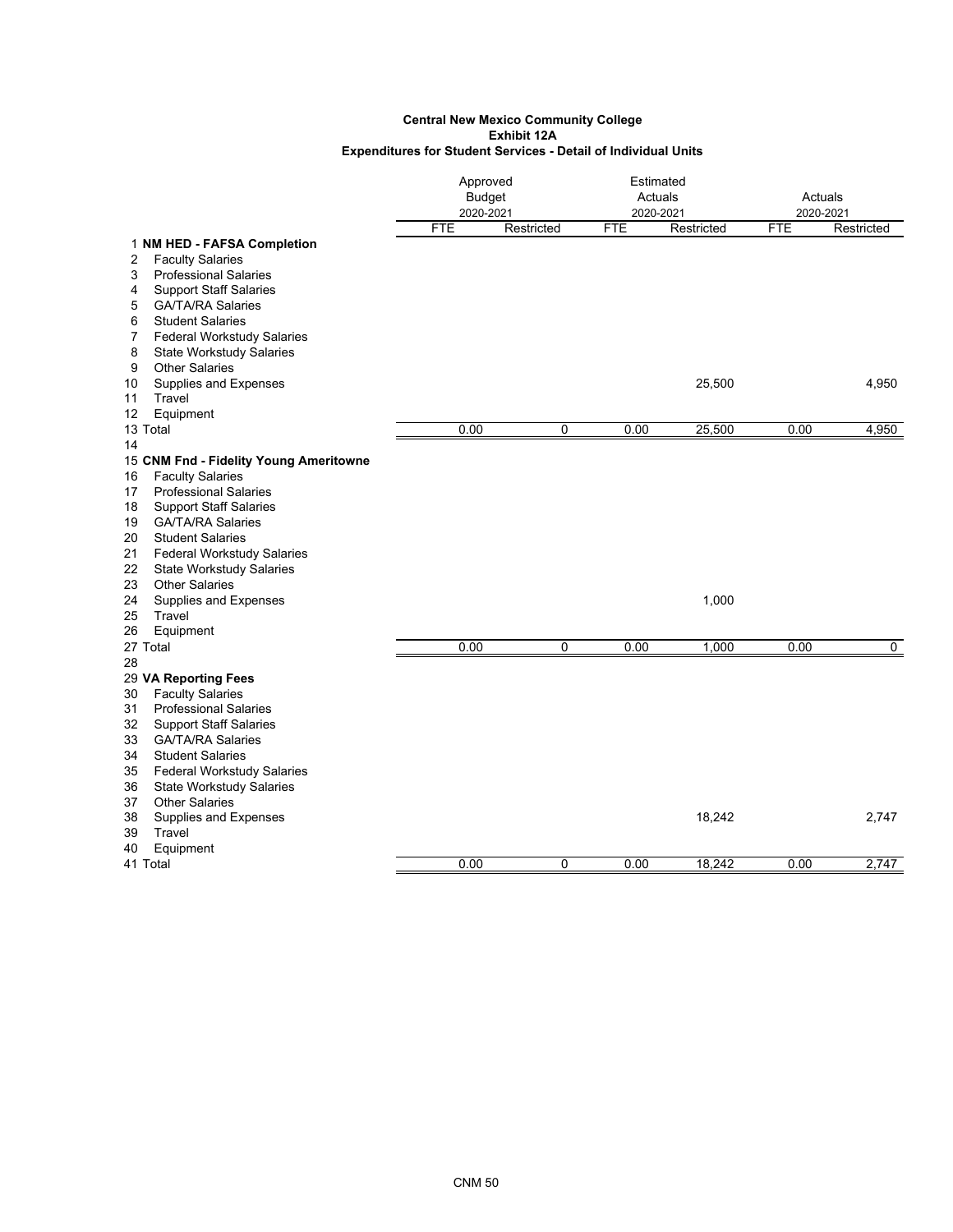|          |                                                         | Approved      |            | Estimated  |            |            |            |  |
|----------|---------------------------------------------------------|---------------|------------|------------|------------|------------|------------|--|
|          |                                                         | <b>Budget</b> |            |            | Actuals    |            | Actuals    |  |
|          |                                                         | 2020-2021     |            |            | 2020-2021  |            | 2020-2021  |  |
|          |                                                         | <b>FTE</b>    | Restricted | <b>FTE</b> | Restricted | <b>FTE</b> | Restricted |  |
|          | 1 GED Vouchers                                          |               |            |            |            |            |            |  |
| 2        | <b>Faculty Salaries</b>                                 |               |            |            |            |            |            |  |
| 3        | <b>Professional Salaries</b>                            |               |            |            |            |            |            |  |
| 4        | <b>Support Staff Salaries</b>                           |               |            |            |            |            |            |  |
| 5        | <b>GA/TA/RA Salaries</b>                                |               |            |            |            |            |            |  |
| 6        | <b>Student Salaries</b>                                 |               |            |            |            |            |            |  |
| 7        | <b>Federal Workstudy Salaries</b>                       |               |            |            |            |            |            |  |
| 8        | <b>State Workstudy Salaries</b>                         |               |            |            |            |            |            |  |
| 9        | <b>Other Salaries</b>                                   |               |            |            |            |            |            |  |
| 10       | Supplies and Expenses                                   |               | 6,938      |            | 6,938      |            |            |  |
| 11       | Travel                                                  |               |            |            |            |            |            |  |
| 12       | Equipment                                               |               |            |            |            |            |            |  |
|          | 13 Total                                                | 0.00          | 6,938      | 0.00       | 6,938      | 0.00       | 0          |  |
| 14       |                                                         |               |            |            |            |            |            |  |
|          | 15 SNLI/Honeywell - SciGirls Camp                       |               |            | 0.10       |            |            |            |  |
| 16<br>17 | <b>Faculty Salaries</b><br><b>Professional Salaries</b> |               |            |            | 6,453      | 0.10       | 4,314      |  |
| 18       | <b>Support Staff Salaries</b>                           |               |            |            |            |            |            |  |
| 19       | <b>GA/TA/RA Salaries</b>                                |               |            |            |            |            |            |  |
| 20       | <b>Student Salaries</b>                                 |               |            |            |            |            |            |  |
| 21       | <b>Federal Workstudy Salaries</b>                       |               |            |            |            |            |            |  |
| 22       | <b>State Workstudy Salaries</b>                         |               |            |            |            |            |            |  |
| 23       | <b>Other Salaries</b>                                   |               |            |            |            |            |            |  |
| 24       | Supplies and Expenses                                   |               |            |            | 6,399      |            | 4,593      |  |
| 25       | Travel                                                  |               |            |            |            |            |            |  |
| 26       | Equipment                                               |               |            |            |            |            |            |  |
|          | 27 Total                                                | 0.00          | 0          | 0.10       | 12,852     | 0.10       | 8,907      |  |
| 28       |                                                         |               |            |            |            |            |            |  |
|          | 29 May & Stanley - VRC II                               |               |            |            |            |            |            |  |
| 30       | <b>Faculty Salaries</b>                                 | 0.20          | 5,440      | 0.20       | 5,847      |            |            |  |
| 31       | <b>Professional Salaries</b>                            |               |            |            |            |            |            |  |
| 32       | <b>Support Staff Salaries</b>                           | 1.00          | 24,000     | 2.00       | 59,231     | 1.00       | 29,956     |  |
| 33       | <b>GA/TA/RA Salaries</b>                                |               |            |            |            |            |            |  |
| 34       | <b>Student Salaries</b>                                 |               |            |            |            |            |            |  |
| 35       | <b>Federal Workstudy Salaries</b>                       |               |            |            |            |            |            |  |
| 36       | <b>State Workstudy Salaries</b>                         |               |            |            |            |            |            |  |
| 37       | <b>Other Salaries</b>                                   |               |            |            |            |            |            |  |
| 38       | Supplies and Expenses                                   |               | 1,683      |            | 5,035      |            |            |  |
| 39       | Travel                                                  |               |            |            |            |            |            |  |
| 40       | Equipment                                               |               |            |            |            |            |            |  |
|          | 41 Total                                                | 1.20          | 31,123     | 2.20       | 70,113     | 1.00       | 29,956     |  |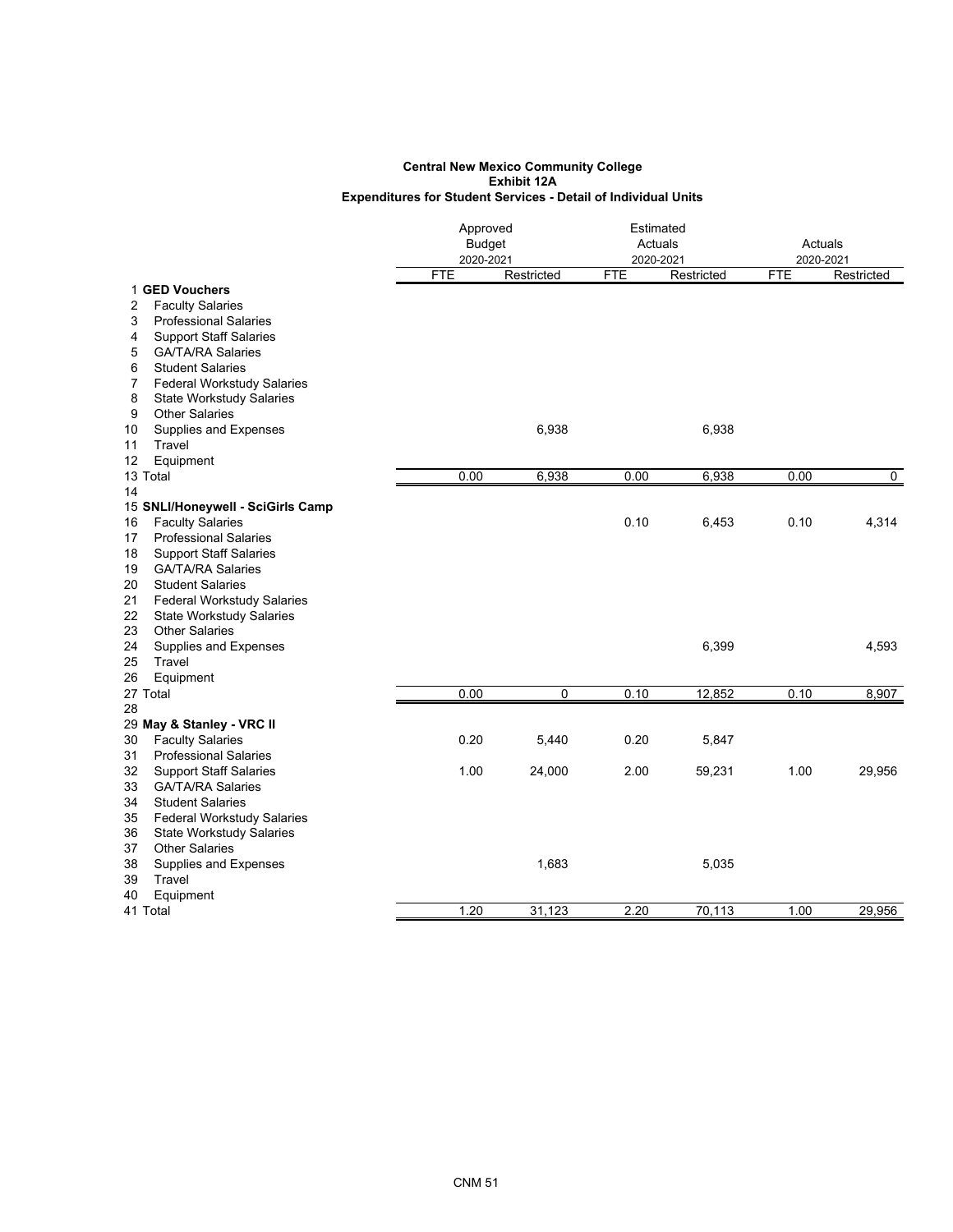|    |                                     | Approved      |            | Estimated |            |            |            |
|----|-------------------------------------|---------------|------------|-----------|------------|------------|------------|
|    |                                     | <b>Budget</b> |            | Actuals   |            | Actuals    |            |
|    |                                     |               | 2020-2021  |           | 2020-2021  | 2020-2021  |            |
|    |                                     | <b>FTE</b>    | Restricted | FTE.      | Restricted | <b>FTE</b> | Restricted |
|    | 1 Total Restricted Student Services |               |            |           |            |            |            |
| 2  | <b>Faculty Salaries</b>             | 0.20          | 5.440      | 0.30      | 12.300     | 0.10       | 4,314      |
| 3  | <b>Professional Salaries</b>        | 5.00          | 326.395    | 4.10      | 304,022    | 4.10       | 274,141    |
| 4  | <b>Support Staff Salaries</b>       | 5.00          | 189.433    | 4.10      | 143.581    | 4.10       | 162,198    |
| 5. | <b>GA/TA/RA Salaries</b>            | 0.00          | 0          | 0.00      | 0          | 0.00       | 0          |
| 6  | <b>Student Salaries</b>             | 0.00          | 0          | 0.00      | 0          | 0.00       | 0          |
| 7  | <b>Federal Workstudy Salaries</b>   | 0.00          | 0          | 0.00      | 0          | 0.00       | 0          |
| 8  | <b>State Workstudy Salaries</b>     | 0.00          | 0          | 0.00      | 0          | 0.00       | 0          |
| 9  | <b>Other Salaries</b>               | 0.00          | 0          | 0.00      | 0          | 0.00       | 0          |
| 10 | Supplies and Expenses               | 0.00          | 653.288    | 0.00      | 748.824    | 0.00       | 198,084    |
| 11 | Travel                              | 0.00          | 7,258      | 0.00      |            | 0.00       | 0          |
| 12 | Equipment                           | 0.00          | 0          | 0.00      | 0          | 0.00       | $\Omega$   |
|    | 13 Total                            | 10.20         | 1.181.814  | 8.50      | 1,208,726  | 8.30       | 638.737    |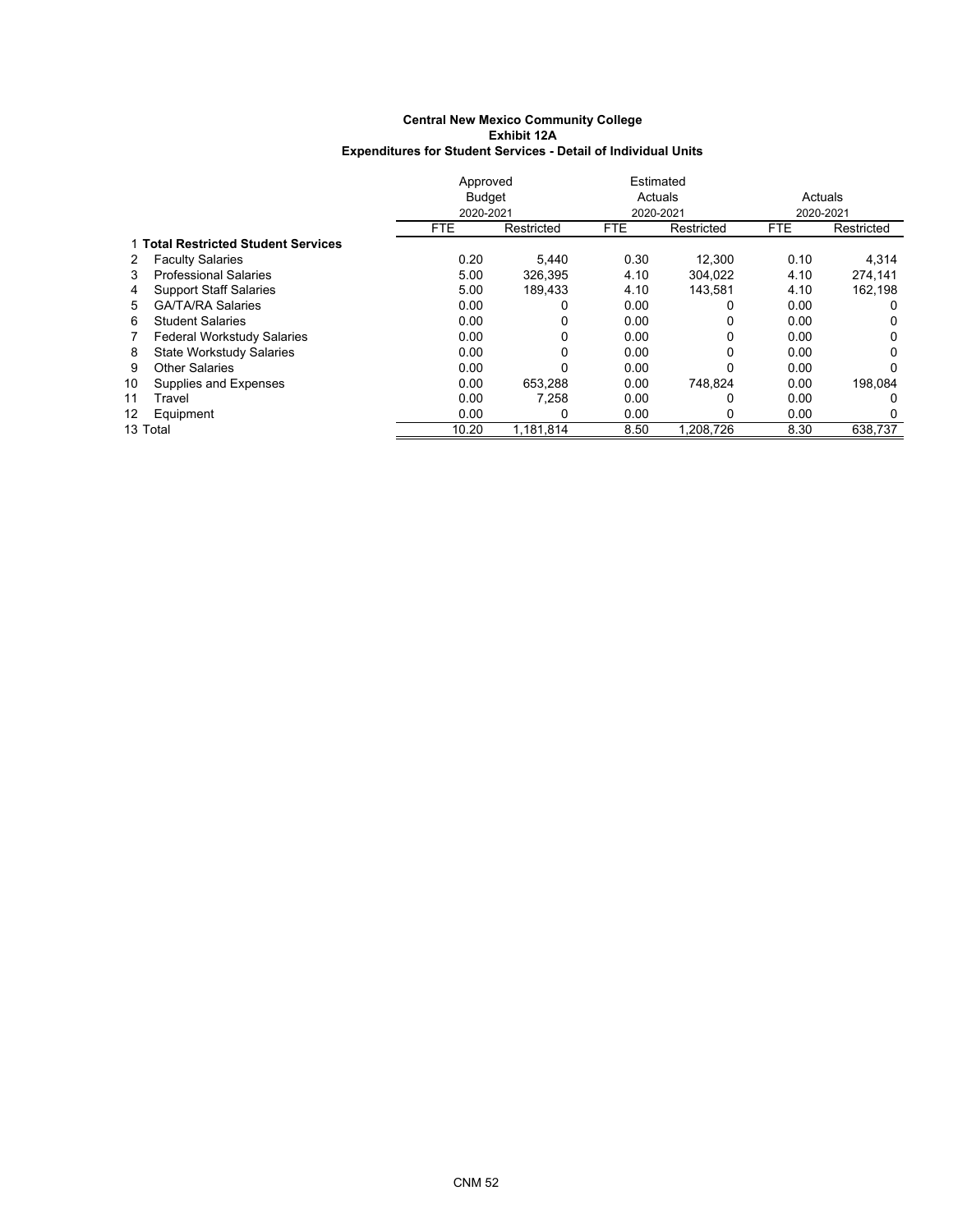### **Central New Mexico Community College Expenditures for Institutional Support Exhibit 13**

|                                                 | Approved<br><b>Budget</b> |             | Estimated<br>Actuals |             | Actuals              |                |
|-------------------------------------------------|---------------------------|-------------|----------------------|-------------|----------------------|----------------|
|                                                 | 2020-2021<br>Unrest.      | Rest.       | 2020-2021<br>Unrest. | Rest.       | 2020-2021<br>Unrest. | Rest.          |
| 1 Executive Management                          |                           |             |                      |             |                      |                |
| 2<br>President's Office                         | 1,024,393                 | 0           | 995,101              | 0           | 919,333              | 0              |
| 3<br>Governing Board                            | 64,270                    | 0           | 78,120               | 0           | 74,152               | 0              |
| Vice President - Academic Affairs<br>4          | 483,317                   | 0           | 366,834              | 0           | 347,094              | 0              |
| 5<br>Vice President - Student Services          | 312,913                   | 0           | 283,971              | 0           | 304,653              | 0              |
| 6<br>Vice President - Finance & Ops             | 286,664                   | $\mathbf 0$ | 285,390              | 0           | 293,504              | 0              |
| Vice President - Advancement & Enroll<br>7      | 291,739                   | 0           | 273,703              | 0           | 248,551              | 0              |
| 8 Total Executive Management                    | 2,463,296                 | 0           | 2,283,119            | $\mathbf 0$ | 2,187,287            | $\overline{0}$ |
| 9                                               |                           |             |                      |             |                      |                |
| 10 Fiscal Operations                            |                           |             |                      |             |                      |                |
| <b>Business Office</b><br>11                    | 4,113,607                 | 0           | 3,737,297            | 0           | 3,646,136            | 0              |
| 12<br><b>Internal Audit</b>                     | 311,611                   | 0           | 281,190              | 0           | 276,206              | 0              |
| 13<br><b>Budget</b>                             | 338,701                   | 0           | 306,484              | 0           | 312,839              | 0              |
| <b>Professional Fees</b><br>14                  | 1,738,946                 | 0           | 1,588,946            | 0           | 1,153,758            | 0              |
| <b>15 Total Fiscal Operations</b>               | 6,502,865                 | $\Omega$    | 5,913,917            | 0           | 5,388,938            | $\overline{0}$ |
| 16<br>17 General Administration                 |                           |             |                      |             |                      |                |
| <b>Business Strategy &amp; Grant Mgmt</b><br>18 | 349,740                   | 0           | 253,832              | 0           | 252,160              | 0              |
| 19<br><b>Human Resources</b>                    | 1,778,047                 | 0           | 1,625,500            | 5,000       | 1,504,886            | 3,661          |
| 20<br>Multi-campus Sites                        | 176,547                   | 0           | 80,302               | 0           | 96,585               | 0              |
| 21<br>Institutional Support                     | 285,840                   | 0           | 1,692,116            | 0           | 79,561               | 0              |
| 22<br>Planning & Institutional Effectiveness    | 1,104,643                 | 0           | 794,084              | 0           | 860,615              | 0              |
| 23<br><b>CNM Online</b>                         | 0                         | 0           | 0                    | 0           | 0                    | 0              |
| 24<br>Project Management Office                 | 264,067                   | 0           | 125,865              | 0           | 108,968              | 0              |
| 25<br>Shared Services & CHESS                   | 235,033                   | 0           | 272,799              | 0           | 243,695              | 0              |
| 26<br><b>Strategic Direction Oversight</b>      | 300,000                   | 0           | 70,850               | 0           | 21,926               | 0              |
| 27<br>Governing Board/Bond Election             | 49,000                    | 0           | 10,000               | 0           | 3,658                | 0              |
| 28<br><b>Ingenuity Support</b>                  | 0                         | 0           | 0                    | 0           | 149,468              | $\Omega$       |
| CARES/CRRAA/MSI<br>29                           | 0                         | 0           | 512,501              | 6,544,826   | 24,569               | 11,716         |
| 30 Total General Administration                 | 4,542,917                 | $\Omega$    | 5,437,849            | 6,549,826   | 3,346,090            | 15,376         |
| 31                                              |                           |             |                      |             |                      |                |
| 32 Logistic Services                            |                           |             |                      |             |                      |                |
| 33<br>Security                                  | 3,117,086                 | 0           | 2,776,062            | 0           | 2,715,552            | 0              |
| 34<br>Safety                                    | 288,895                   | 0           | 176,167              | 0           | 290,424              | 0              |
| Lockshop/Alarm Tech<br>35                       | 162,911                   | 0           | 125,832              | 0           | 142,182              | 0              |
| 36<br>Telecommunications                        | 189,613                   | 0           | 170,780              | 0           | 170,748              | 0              |
| 37<br><b>Risk Management</b>                    | 701,856                   | 0           | 483,074              | 0           | 464,856              | 0              |
| 38<br><b>Records Retention</b>                  | 358,692                   | 0           | 383,682              | 0           | 363,302              | 0              |
| 39 Total Logistic Services                      | 4,819,053                 | $\Omega$    | 4,115,597            | $\Omega$    | 4,147,063            | $\overline{0}$ |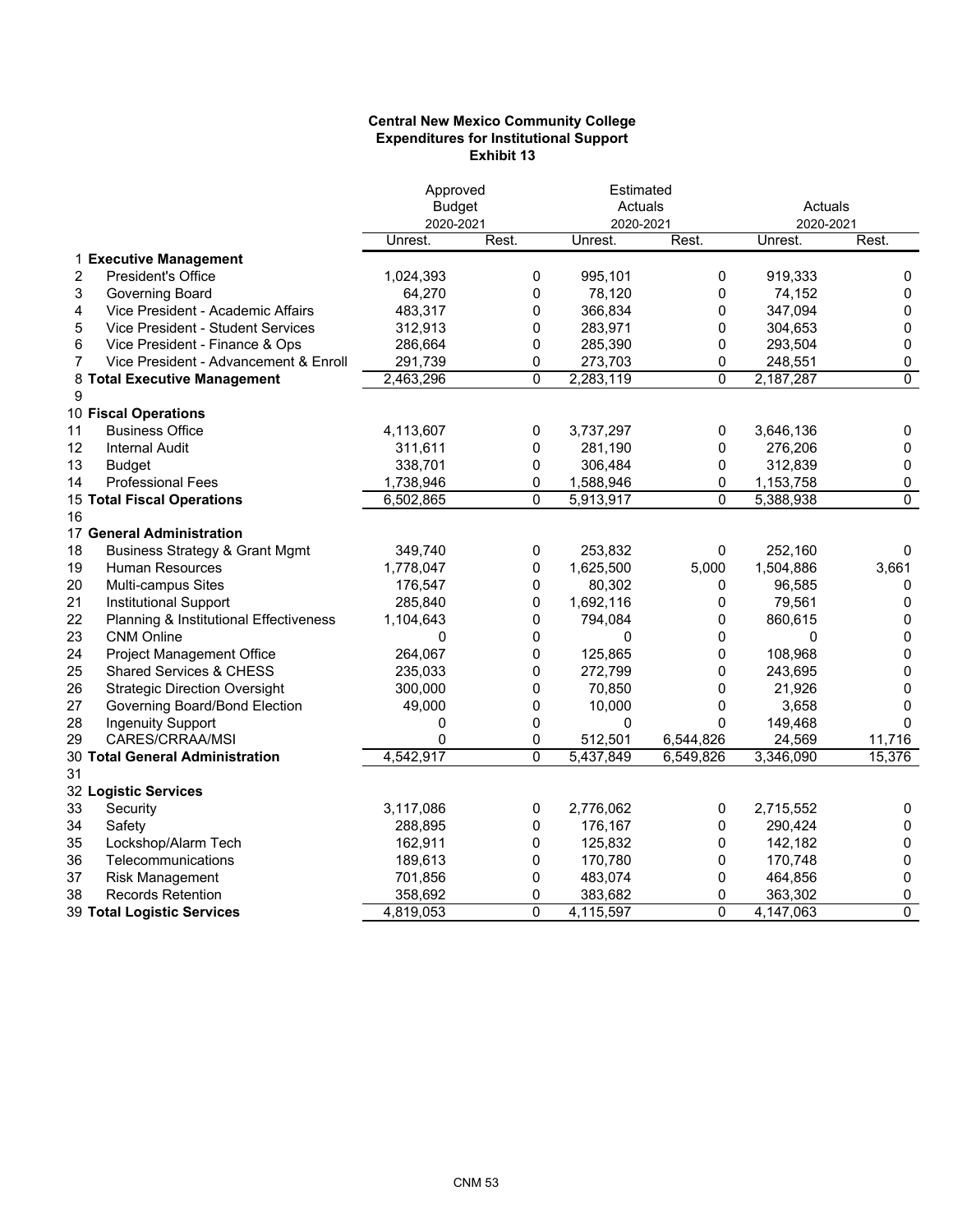### **Central New Mexico Community College Expenditures for Institutional Support Exhibit 13**

|                                           | Approved      |         | Estimated  |           |            |         |
|-------------------------------------------|---------------|---------|------------|-----------|------------|---------|
|                                           | <b>Budget</b> |         | Actuals    |           | Actuals    |         |
|                                           | 2020-2021     |         | 2020-2021  |           | 2020-2021  |         |
|                                           | Unrest.       | Rest.   | Unrest.    | Rest.     | Unrest.    | Rest.   |
| 1 Public Relations/Development            |               |         |            |           |            |         |
| Marketing / Communications<br>2           | 1,362,327     | 0       | 1,492,530  | 0         | 1,504,344  | 0       |
| 3<br>Development Office                   | 447,284       | 500,000 | 405,425    | 700,000   | 364,562    | 65,272  |
| <b>Community Partnerships</b><br>4        | 230,484       | 0       | 188,615    | 10,635    | 235,344    | 10,635  |
| 5 Total Public Relations/Development      | 2,040,095     | 500,000 | 2,086,570  | 710,635   | 2,104,250  | 75,907  |
| 6                                         |               |         |            |           |            |         |
| <b>7 Fringe Benefits</b>                  |               |         |            |           |            |         |
| 8<br>State Workstudy                      |               | 115,460 |            | 16,000    |            | 14,508  |
| 9<br>Federal Workstudy                    |               | 44,253  |            | 14,000    |            | 21,053  |
| 10<br>Retirement                          | 1,884,102     | 30,000  | 1,714,029  | 21,000    | 1,693,958  | 53      |
| 11<br>Social Security                     | 963,384       | 18,000  | 862,005    | 11,475    | 879,670    | 28      |
| 12<br>Group Insurance                     | 1,429,509     | 25,000  | 1,381,329  | 17,715    | 1,349,468  | 83      |
| <b>Worker's Compensation</b><br>13        | 2,030         | 30      | 1,886      | 30        | 1,799      |         |
| 14<br>Unemployment                        |               |         |            |           |            |         |
| 15<br><b>Retiree Health</b>               | 260,124       | 6,000   | 235,038    | 2,250     | 229,613    | 7       |
| 16<br><b>Tuition Waivers</b>              | 70,149        |         | 85,193     |           | 110,579    |         |
| 17 Total Fringe Benefits                  | 4,609,298     | 238,743 | 4,279,480  | 82,470    | 4,265,086  | 35,733  |
| 18                                        |               |         |            |           |            |         |
| 19                                        |               |         |            |           |            |         |
| 20 Total Expenditures for Instit. Support | 24,977,524    | 738,743 | 24,116,532 | 7,342,931 | 21,438,714 | 127,016 |
|                                           |               |         |            |           |            |         |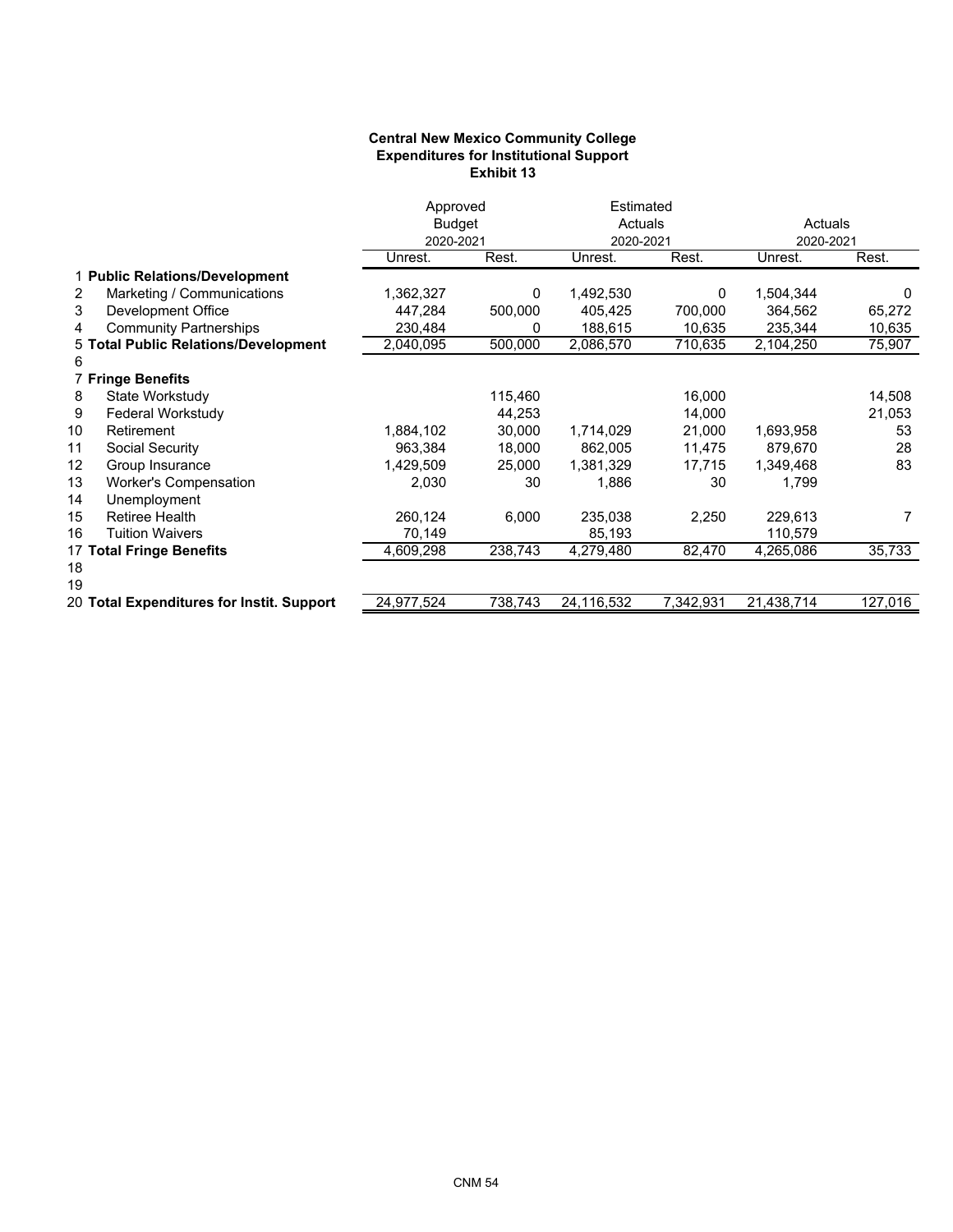# **Exhibit 13A Expenditures for Institutional Support - Detail of Individual Units Central New Mexico Community College**

|                                                     | Approved<br><b>Budget</b><br>2020-2021 |              | Estimated               | Actuals      | Actuals<br>2020-2021 |              |
|-----------------------------------------------------|----------------------------------------|--------------|-------------------------|--------------|----------------------|--------------|
|                                                     | <b>FTE</b>                             | Unrestricted | 2020-2021<br><b>FTE</b> | Unrestricted | <b>FTE</b>           | Unrestricted |
| 1 President's Office                                |                                        |              |                         |              |                      |              |
| 2<br><b>Faculty Salaries</b>                        |                                        |              |                         |              |                      |              |
| 3<br><b>Professional Salaries</b>                   | 3.50                                   | 488,474      | 4.50                    | 587,392      | 4.50                 | 575,408      |
| 4<br><b>Support Staff Salaries</b>                  | 1.00                                   | 43,367       | 1.00                    | 43,201       | 1.00                 | 43,115       |
| 5<br><b>GA/TA/RA Salaries</b>                       |                                        |              |                         |              |                      |              |
| <b>Student Salaries</b><br>6                        |                                        |              |                         |              |                      |              |
| 7<br><b>Federal Workstudy Salaries</b>              |                                        |              |                         |              |                      |              |
| 8<br><b>State Workstudy Salaries</b>                |                                        |              |                         |              |                      |              |
| 9<br><b>Other Salaries</b>                          |                                        |              |                         |              |                      |              |
| 10<br><b>Supplies and Expenses</b>                  |                                        | 486,265      |                         | 364,508      |                      | 300,810      |
| Travel<br>11                                        |                                        | 6,287        |                         |              |                      |              |
| 12<br>Equipment                                     |                                        |              |                         |              |                      |              |
| 13 Total                                            | 4.50                                   | 1,024,393    | 5.50                    | 995,101      | 5.50                 | 919,333      |
| 14                                                  |                                        |              |                         |              |                      |              |
| 15 Governing Board<br>16<br><b>Faculty Salaries</b> |                                        |              |                         |              |                      |              |
| 17<br><b>Professional Salaries</b>                  |                                        |              | 1.00                    | 43,850       | 0.50                 | 23,820       |
| 18<br><b>Support Staff Salaries</b>                 |                                        |              |                         |              |                      |              |
| 19<br><b>GA/TA/RA Salaries</b>                      |                                        |              |                         |              |                      |              |
| 20<br><b>Student Salaries</b>                       |                                        |              |                         |              |                      |              |
| 21<br><b>Federal Workstudy Salaries</b>             |                                        |              |                         |              |                      |              |
| 22<br><b>State Workstudy Salaries</b>               |                                        |              |                         |              |                      |              |
| 23<br><b>Other Salaries</b>                         |                                        |              |                         |              |                      |              |
| 24<br><b>Supplies and Expenses</b>                  |                                        | 58,270       |                         | 34,270       |                      | 50,332       |
| Travel<br>25                                        |                                        | 6,000        |                         |              |                      |              |
| 26<br>Equipment                                     |                                        |              |                         |              |                      |              |
| 27 Total                                            | 0.00                                   | 64,270       | 1.00                    | 78,120       | 0.50                 | 74,152       |
| 28                                                  |                                        |              |                         |              |                      |              |
| 29 Vice President Academic Affairs                  |                                        |              |                         |              |                      |              |
| <b>Faculty Salaries</b><br>30                       |                                        |              |                         |              |                      |              |
| 31<br><b>Professional Salaries</b>                  | 2.00                                   | 252,995      | 2.00                    | 248,046      | 2.00                 | 232,742      |
| 32<br><b>Support Staff Salaries</b>                 | 2.00                                   | 82,667       | 2.00                    | 82,529       | 2.00                 | 84,005       |
| 33<br><b>GA/TA/RA Salaries</b>                      |                                        |              |                         |              |                      |              |
| 34<br><b>Student Salaries</b>                       | 0.05                                   | 421          |                         |              |                      |              |
| 35<br><b>Federal Workstudy Salaries</b>             |                                        |              |                         |              |                      |              |
| 36<br><b>State Workstudy Salaries</b>               |                                        |              |                         |              |                      |              |
| 37<br><b>Other Salaries</b>                         |                                        |              |                         |              |                      |              |
| 38<br>Supplies and Expenses                         |                                        | 143,134      |                         | 36,259       |                      | 30,347       |
| Travel<br>39                                        |                                        | 4,100        |                         |              |                      |              |
| Equipment<br>40                                     | 4.05                                   |              | 4.00                    | 366,834      | 4.00                 | 347,094      |
| 41 Total                                            |                                        | 483,317      |                         |              |                      |              |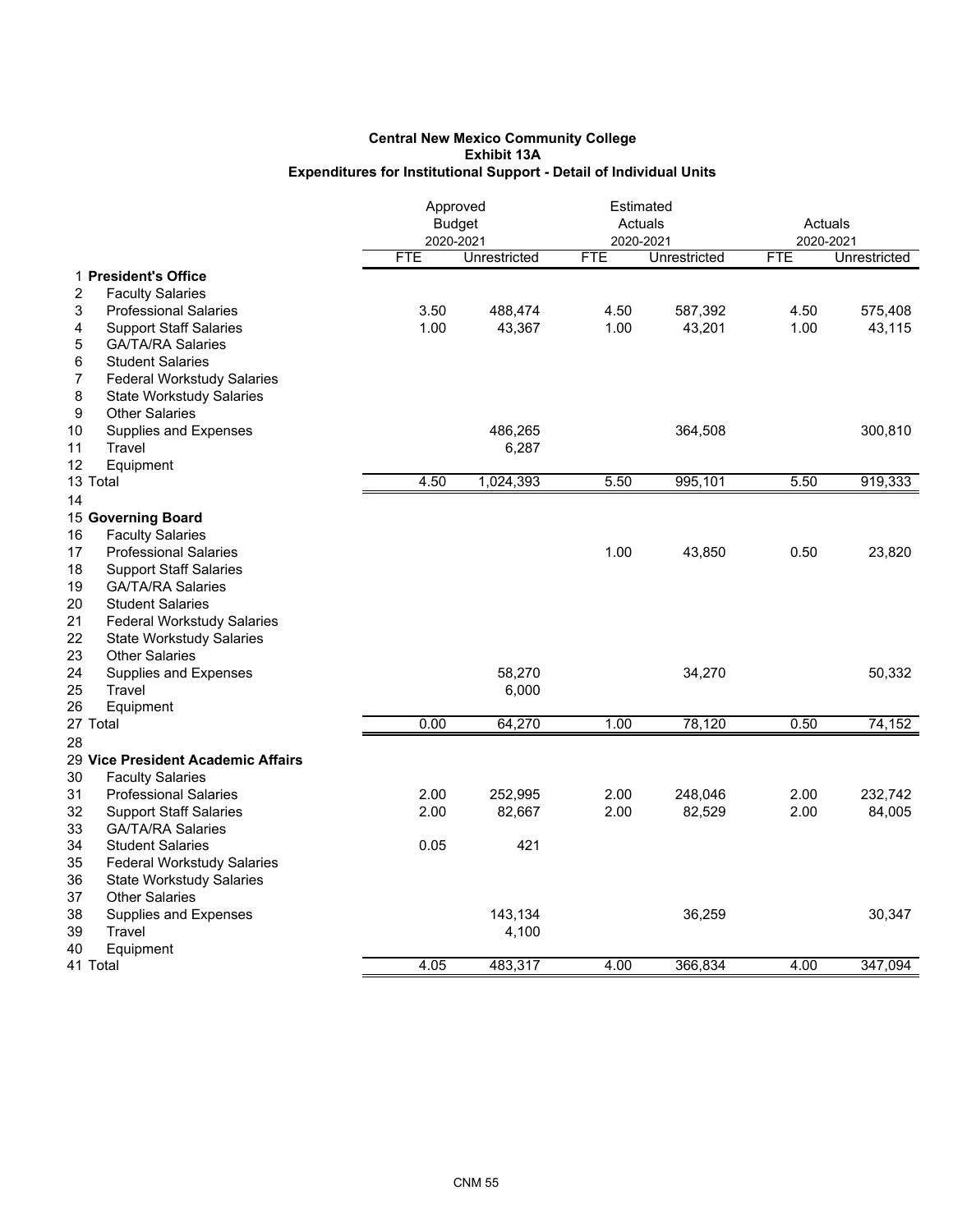|                                         | Approved<br><b>Budget</b><br>2020-2021 |              | 2020-2021  | Estimated<br>Actuals | Actuals<br>2020-2021 |              |
|-----------------------------------------|----------------------------------------|--------------|------------|----------------------|----------------------|--------------|
|                                         | <b>FTE</b>                             | Unrestricted | <b>FTE</b> | Unrestricted         | <b>FTE</b>           | Unrestricted |
| 1 Vice President - Student Services     |                                        |              |            |                      |                      |              |
| 2<br><b>Faculty Salaries</b>            |                                        |              |            |                      |                      |              |
| <b>Professional Salaries</b><br>3       | 2.00                                   | 227,955      | 2.00       | 243,971              | 2.00                 | 267,246      |
| <b>Support Staff Salaries</b><br>4      | 0.10                                   | 4,000        |            |                      |                      |              |
| 5<br><b>GA/TA/RA Salaries</b>           |                                        |              |            |                      |                      |              |
| 6<br><b>Student Salaries</b>            |                                        |              |            |                      |                      |              |
| 7<br><b>Federal Workstudy Salaries</b>  |                                        |              |            |                      |                      |              |
| 8<br><b>State Workstudy Salaries</b>    |                                        |              |            |                      |                      |              |
| 9<br><b>Other Salaries</b>              |                                        |              |            |                      |                      |              |
| 10<br>Supplies and Expenses             |                                        | 79,408       |            | 40,000               |                      | 37,407       |
| Travel<br>11                            |                                        | 1,550        |            |                      |                      |              |
| 12<br>Equipment                         |                                        |              |            |                      |                      |              |
| 13 Total                                | 2.10                                   | 312,913      | 2.00       | 283,971              | 2.00                 | 304,653      |
| 14                                      |                                        |              |            |                      |                      |              |
| 15 Professional Fees                    |                                        |              |            |                      |                      |              |
| 16<br><b>Faculty Salaries</b>           |                                        |              |            |                      |                      |              |
| 17<br><b>Professional Salaries</b>      |                                        |              |            |                      |                      |              |
| 18<br><b>Support Staff Salaries</b>     |                                        |              |            |                      |                      |              |
| 19<br><b>GA/TA/RA Salaries</b>          |                                        |              |            |                      |                      |              |
| 20<br><b>Student Salaries</b>           |                                        |              |            |                      |                      |              |
| 21<br><b>Federal Workstudy Salaries</b> |                                        |              |            |                      |                      |              |
| 22<br><b>State Workstudy Salaries</b>   |                                        |              |            |                      |                      |              |
| 23<br><b>Other Salaries</b>             |                                        |              |            |                      |                      |              |
| 24<br>Supplies and Expenses             |                                        | 1,738,946    |            | 1,588,946            |                      | 1,153,758    |
| 25<br>Travel                            |                                        |              |            |                      |                      |              |
| 26<br>Equipment                         |                                        |              |            |                      |                      |              |
| 27 Total                                | 0.00                                   | 1,738,946    | 0.00       | 1,588,946            | 0.00                 | 1,153,758    |
| 28                                      |                                        |              |            |                      |                      |              |
| 29 Business Strategy & Grant Management |                                        |              |            |                      |                      |              |
| 30<br><b>Faculty Salaries</b>           |                                        |              |            |                      |                      |              |
| 31<br><b>Professional Salaries</b>      | 4.00                                   | 307,607      | 3.00       | 221,482              | 3.00                 | 218,711      |
| 32<br><b>Support Staff Salaries</b>     |                                        |              |            |                      |                      |              |
| 33<br><b>GA/TA/RA Salaries</b>          |                                        |              |            |                      |                      |              |
| 34<br><b>Student Salaries</b>           |                                        |              |            |                      |                      |              |
| 35<br><b>Federal Workstudy Salaries</b> |                                        |              |            |                      |                      |              |
| 36<br><b>State Workstudy Salaries</b>   |                                        |              |            |                      |                      |              |
| 37<br><b>Other Salaries</b>             |                                        |              |            |                      |                      |              |
| 38<br><b>Supplies and Expenses</b>      |                                        | 38,908       |            | 32,350               |                      | 33,449       |
| 39<br>Travel                            |                                        | 3,225        |            |                      |                      |              |
| 40<br>Equipment                         |                                        |              |            |                      |                      |              |
| 41 Total                                | 4.00                                   | 349,740      | 3.00       | 253,832              | 3.00                 | 252,160      |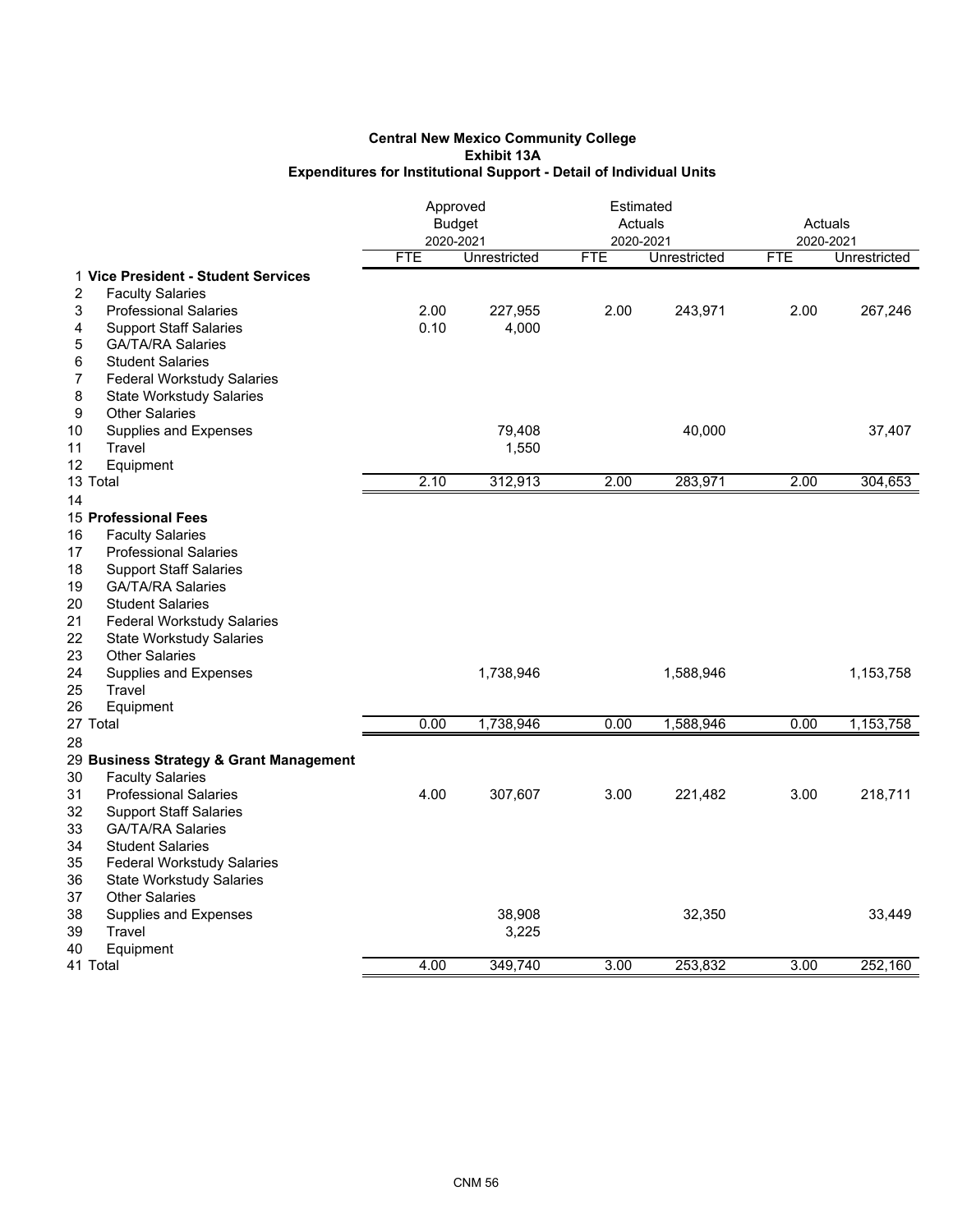|                                                             | Approved      |              |            | Estimated    |            |              |
|-------------------------------------------------------------|---------------|--------------|------------|--------------|------------|--------------|
|                                                             | <b>Budget</b> |              |            | Actuals      | Actuals    |              |
|                                                             | 2020-2021     |              | 2020-2021  |              | 2020-2021  |              |
|                                                             | <b>FTE</b>    | Unrestricted | <b>FTE</b> | Unrestricted | <b>FTE</b> | Unrestricted |
| 1 Vice President for Finance and Operations                 |               |              |            |              |            |              |
| 2<br><b>Faculty Salaries</b>                                |               |              |            |              |            |              |
| 3<br><b>Professional Salaries</b>                           | 2.00          | 238,752      | 2.00       | 246,559      | 2.00       | 260,501      |
| 4<br><b>Support Staff Salaries</b>                          |               |              |            |              |            |              |
| <b>GA/TA/RA Salaries</b><br>5                               |               |              |            |              |            |              |
| 6<br><b>Student Salaries</b>                                |               |              |            |              |            |              |
| <b>Federal Workstudy Salaries</b><br>7                      |               |              |            |              |            |              |
| 8<br><b>State Workstudy Salaries</b>                        |               |              |            |              |            |              |
| 9<br><b>Other Salaries</b>                                  |               |              |            |              |            |              |
| 10<br>Supplies and Expenses                                 |               | 45,662       |            | 38,831       |            | 33,003       |
| Travel<br>11                                                |               | 2,250        |            |              |            |              |
| 12<br>Equipment                                             |               |              |            |              |            |              |
| 13 Total                                                    | 2.00          | 286,664      | 2.00       | 285,390      | 2.00       | 293,504      |
| 14                                                          |               |              |            |              |            |              |
| 15 Governing Board/Bond Election                            |               |              |            |              |            |              |
| 16<br><b>Faculty Salaries</b>                               |               |              |            |              |            |              |
| 17<br><b>Professional Salaries</b>                          |               |              |            |              |            |              |
| 18<br><b>Support Staff Salaries</b>                         |               |              |            |              |            |              |
| 19<br><b>GA/TA/RA Salaries</b>                              |               |              |            |              |            |              |
| 20<br><b>Student Salaries</b>                               |               |              |            |              |            |              |
| 21<br><b>Federal Workstudy Salaries</b>                     |               |              |            |              |            |              |
| 22<br><b>State Workstudy Salaries</b>                       |               |              |            |              |            |              |
| 23<br><b>Other Salaries</b>                                 |               |              |            |              |            |              |
| 24<br>Supplies and Expenses                                 |               | 49,000       |            | 10,000       |            | 3,658        |
| 25<br>Travel                                                |               |              |            |              |            |              |
| 26<br>Equipment<br>27 Total                                 | 0.00          | 49,000       | 0.00       | 10,000       | 0.00       | 3,658        |
|                                                             |               |              |            |              |            |              |
| 28                                                          |               |              |            |              |            |              |
| 29 Office of Data Strategy<br>30<br><b>Faculty Salaries</b> |               |              |            |              |            |              |
| 31<br><b>Professional Salaries</b>                          | 8.50          | 800,790      | 9.00       | 548,397      | 7.50       | 651,920      |
| 32<br><b>Support Staff Salaries</b>                         |               |              |            |              |            |              |
| 33<br><b>GA/TA/RA Salaries</b>                              |               |              |            |              |            |              |
| 34<br><b>Student Salaries</b>                               |               |              | 0.63       | 5,792        | 0.36       | 3,295        |
| 35<br><b>Federal Workstudy Salaries</b>                     |               |              |            |              |            |              |
| 36<br><b>State Workstudy Salaries</b>                       |               |              |            |              |            |              |
| 37<br><b>Other Salaries</b>                                 |               |              |            |              |            |              |
| 38<br><b>Supplies and Expenses</b>                          |               | 300,103      |            | 239,895      |            | 205,400      |
| 39<br>Travel                                                |               | 3,750        |            |              |            |              |
| 40<br>Equipment                                             |               |              |            |              |            |              |
| 41 Total                                                    | 8.50          | 1,104,643    | 9.63       | 794,084      | 7.86       | 860,615      |
|                                                             |               |              |            |              |            |              |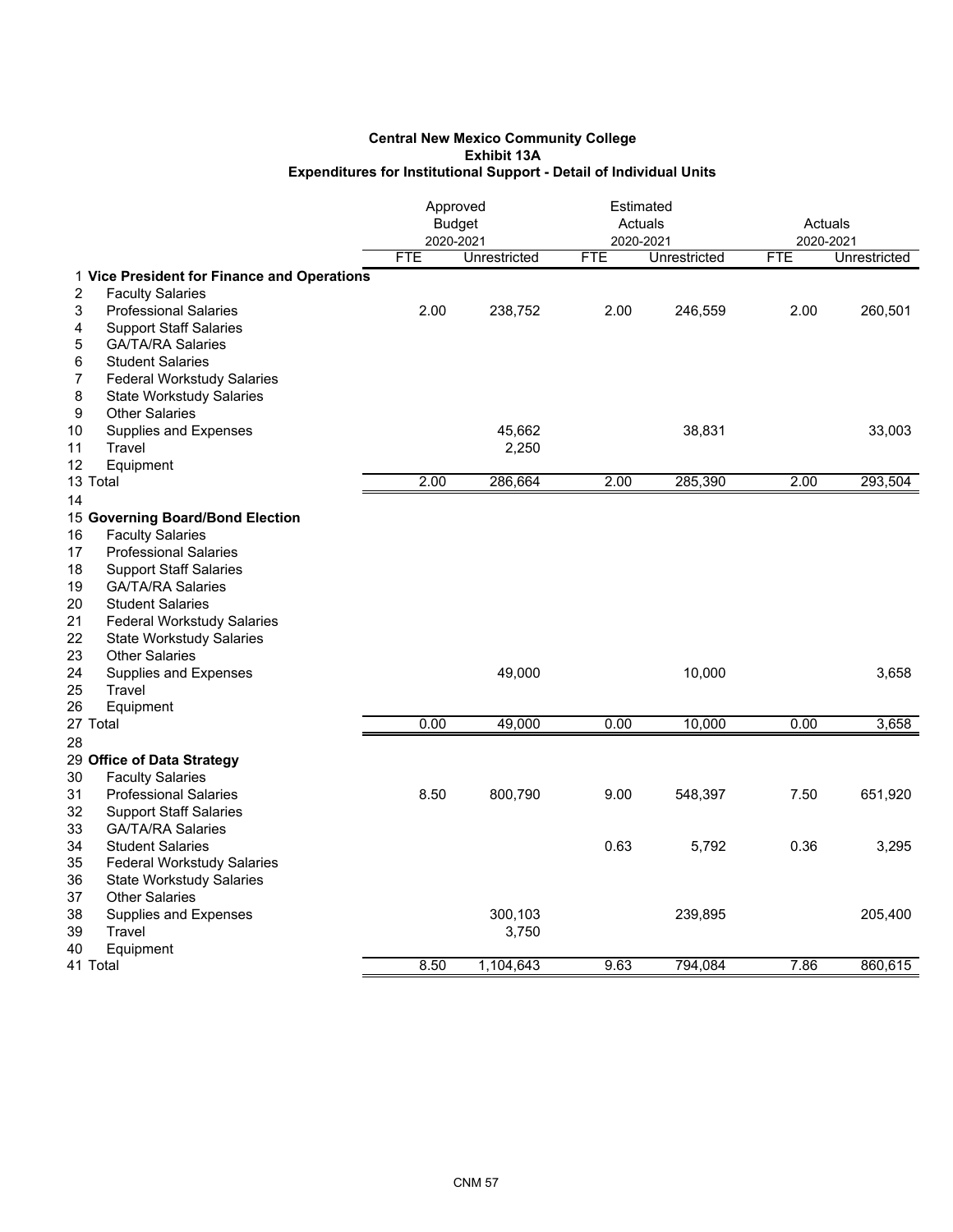|                                                                                                                                                                                                                                                                 | Approved<br><b>Budget</b><br>2020-2021 |                      |                | Estimated<br>Actuals<br>2020-2021 |                | Actuals<br>2020-2021 |
|-----------------------------------------------------------------------------------------------------------------------------------------------------------------------------------------------------------------------------------------------------------------|----------------------------------------|----------------------|----------------|-----------------------------------|----------------|----------------------|
|                                                                                                                                                                                                                                                                 | <b>FTE</b>                             | Unrestricted         | <b>FTE</b>     | Unrestricted                      | <b>FTE</b>     | Unrestricted         |
| 1 Project Management Office<br><b>Faculty Salaries</b><br>2                                                                                                                                                                                                     |                                        |                      |                |                                   |                |                      |
| 3<br><b>Professional Salaries</b><br>4<br><b>Support Staff Salaries</b><br><b>GA/TA/RA Salaries</b><br>5<br>6<br><b>Student Salaries</b><br>7<br><b>Federal Workstudy Salaries</b><br>8<br><b>State Workstudy Salaries</b><br>9<br><b>Other Salaries</b>        | 1.00<br>2.00                           | 87,715<br>89,116     | 1.00           | 88,053                            | 1.00           | 87,813               |
| 10<br><b>Supplies and Expenses</b><br>Travel<br>11<br>12<br>Equipment                                                                                                                                                                                           |                                        | 86,773<br>463        |                | 37,812                            |                | 21,155               |
| 13 Total                                                                                                                                                                                                                                                        | 3.00                                   | 264,067              | 1.00           | 125,865                           | 1.00           | 108,968              |
| 14                                                                                                                                                                                                                                                              |                                        |                      |                |                                   |                |                      |
| 15 Business Office<br>16<br><b>Faculty Salaries</b>                                                                                                                                                                                                             |                                        |                      |                |                                   |                |                      |
| <b>Professional Salaries</b><br>17<br>18<br><b>Support Staff Salaries</b><br>19<br><b>GA/TA/RA Salaries</b><br><b>Student Salaries</b><br>20<br>21<br><b>Federal Workstudy Salaries</b><br>22<br><b>State Workstudy Salaries</b><br>23<br><b>Other Salaries</b> | 33.50<br>27.00                         | 2,419,125<br>989,598 | 28.80<br>20.70 | 2,261,976<br>943,571              | 29.00<br>20.00 | 2,324,137<br>855,730 |
| 24<br><b>Supplies and Expenses</b><br>25<br>Travel                                                                                                                                                                                                              |                                        | 690,031<br>14,853    |                | 526,860<br>150                    |                | 466,196<br>74        |
| 26<br>Equipment<br>27 Total                                                                                                                                                                                                                                     | 60.50                                  | 4,113,607            | 49.50          | 4,740<br>3,737,297                | 49.00          | 3,646,136            |
| 28                                                                                                                                                                                                                                                              |                                        |                      |                |                                   |                |                      |
| 29 Internal Audit<br>30<br><b>Faculty Salaries</b>                                                                                                                                                                                                              |                                        |                      |                |                                   |                |                      |
| 31<br><b>Professional Salaries</b><br>32<br><b>Support Staff Salaries</b><br>33<br><b>GA/TA/RA Salaries</b><br>34<br><b>Student Salaries</b><br>35<br><b>Federal Workstudy Salaries</b><br>36<br><b>State Workstudy Salaries</b><br>37<br><b>Other Salaries</b> | 3.00                                   | 257,172              | 3.00           | 256,190                           | 3.00           | 253,148              |
| 38<br>Supplies and Expenses<br>39<br>Travel<br>Equipment<br>40                                                                                                                                                                                                  |                                        | 53,939<br>500        |                | 25,000                            |                | 23,058               |
| 41 Total                                                                                                                                                                                                                                                        | 3.00                                   | 311,611              | 3.00           | 281,190                           | 3.00           | 276,206              |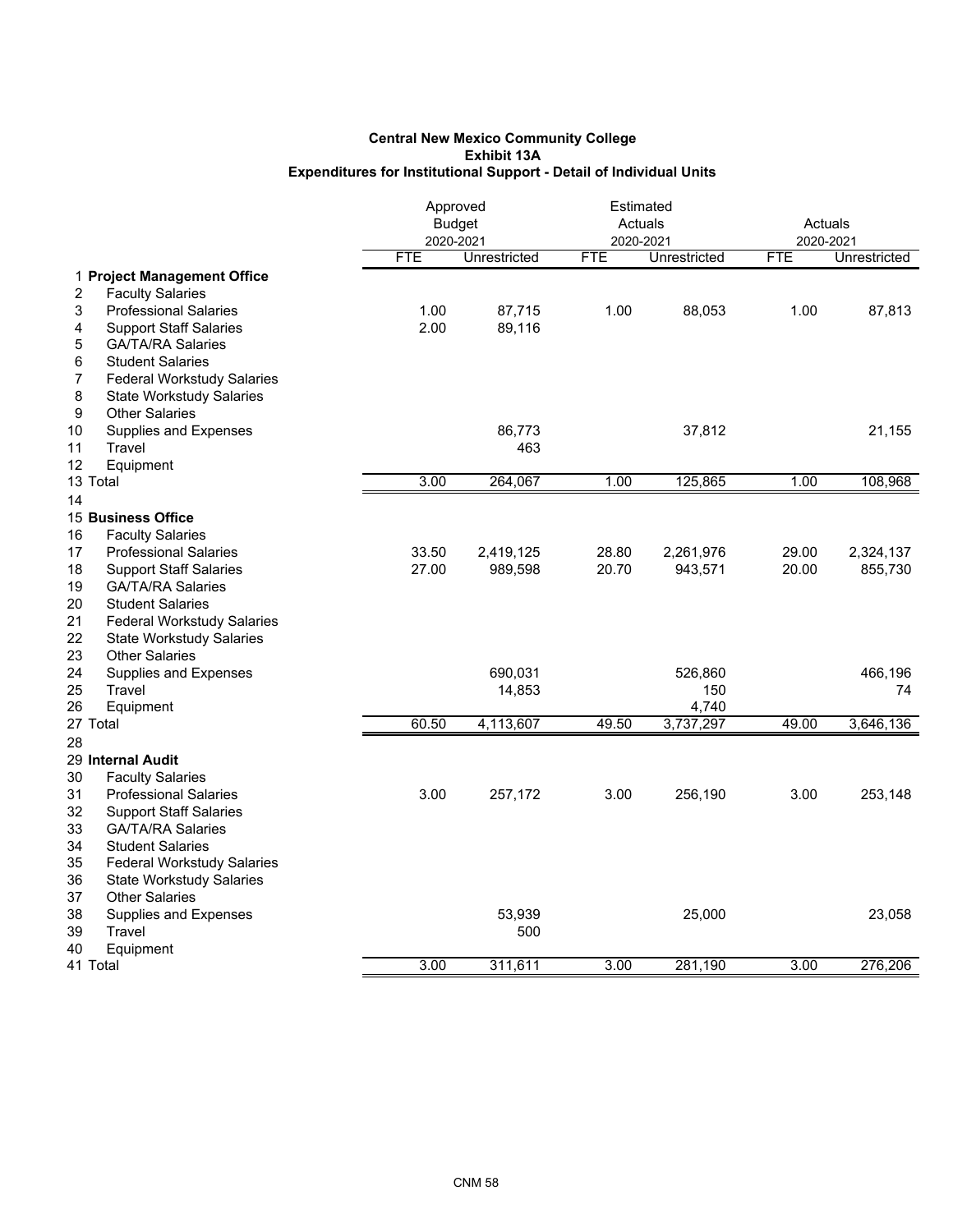|                                                                       |                         | Approved<br><b>Budget</b> |                         | Estimated<br>Actuals | Actuals                 |              |
|-----------------------------------------------------------------------|-------------------------|---------------------------|-------------------------|----------------------|-------------------------|--------------|
|                                                                       | 2020-2021<br><b>FTE</b> | Unrestricted              | 2020-2021<br><b>FTE</b> | Unrestricted         | 2020-2021<br><b>FTE</b> | Unrestricted |
| 1 Budget                                                              |                         |                           |                         |                      |                         |              |
| 2<br><b>Faculty Salaries</b>                                          |                         |                           |                         |                      |                         |              |
| 3<br><b>Professional Salaries</b>                                     | 4.00                    | 284,524                   | 3.00                    | 238,086              | 3.00                    | 245,187      |
| 4<br><b>Support Staff Salaries</b>                                    |                         |                           | 1.00                    | 45,185               | 1.00                    | 45,733       |
| 5<br><b>GA/TA/RA Salaries</b>                                         |                         |                           |                         |                      |                         |              |
| 6<br><b>Student Salaries</b>                                          |                         |                           |                         |                      |                         |              |
| 7<br><b>Federal Workstudy Salaries</b>                                |                         |                           |                         |                      |                         |              |
| 8<br><b>State Workstudy Salaries</b>                                  |                         |                           |                         |                      |                         |              |
| 9<br><b>Other Salaries</b>                                            |                         |                           |                         |                      |                         |              |
| 10<br>Supplies and Expenses                                           |                         | 53,170                    |                         | 23,213               |                         | 21,918       |
| 11<br>Travel                                                          |                         | 1,007                     |                         |                      |                         |              |
| 12<br>Equipment                                                       |                         |                           |                         |                      |                         |              |
| 13 Total                                                              | 4.00                    | 338,701                   | 4.00                    | 306,484              | 4.00                    | 312,839      |
| 14                                                                    |                         |                           |                         |                      |                         |              |
| <b>15 Human Resources</b>                                             |                         |                           |                         |                      |                         |              |
| 16<br><b>Faculty Salaries</b>                                         |                         |                           |                         |                      |                         |              |
| 17<br><b>Professional Salaries</b>                                    | 10.00                   | 798,125                   | 8.00                    | 715,587              | 8.00                    | 726,289      |
| 18<br><b>Support Staff Salaries</b>                                   | 9.00                    | 323,013                   | 6.00                    | 279,461              | 6.00                    | 250,368      |
| 19<br><b>GA/TA/RA Salaries</b>                                        |                         |                           |                         |                      |                         |              |
| 20<br><b>Student Salaries</b>                                         | 0.18                    | 1,622                     | 1.08                    | 10,000               | 1.13                    | 10,459       |
| 21<br><b>Federal Workstudy Salaries</b>                               |                         |                           |                         |                      |                         |              |
| 22<br><b>State Workstudy Salaries</b>                                 |                         |                           | 0.20                    | 1,852                | 0.10                    | 926          |
| 23<br><b>Other Salaries</b>                                           |                         |                           |                         |                      |                         |              |
| 24<br>Supplies and Expenses                                           |                         | 310,768                   |                         | 294,600              |                         | 271,074      |
| 25<br>Travel                                                          |                         | 1,321                     |                         |                      |                         |              |
| 26<br>Equipment                                                       |                         |                           |                         |                      |                         |              |
| 27 Total                                                              | 19.18                   | 1,434,849                 | 15.28                   | 1,301,500            | 15.23                   | 1,259,116    |
| 28                                                                    |                         |                           |                         |                      |                         |              |
| 29 Westside Campus Administration                                     |                         |                           |                         |                      |                         |              |
| 30<br><b>Faculty Salaries</b>                                         |                         |                           |                         |                      |                         |              |
| 31<br><b>Professional Salaries</b>                                    |                         |                           |                         |                      |                         |              |
| 32<br><b>Support Staff Salaries</b><br>33<br><b>GA/TA/RA Salaries</b> |                         |                           |                         |                      |                         |              |
| 34<br><b>Student Salaries</b>                                         |                         |                           |                         |                      |                         |              |
| 35<br><b>Federal Workstudy Salaries</b>                               |                         |                           |                         |                      |                         |              |
| 36<br><b>State Workstudy Salaries</b>                                 |                         |                           |                         |                      |                         |              |
| 37<br><b>Other Salaries</b>                                           |                         |                           |                         |                      |                         |              |
| 38<br>Supplies and Expenses                                           |                         | 11,357                    |                         | 1,000                |                         | 335          |
| 39<br>Travel                                                          |                         |                           |                         |                      |                         |              |
| 40<br>Equipment                                                       |                         |                           |                         |                      |                         |              |
| 41 Total                                                              | 0.00                    | 11,357                    | 0.00                    | 1,000                | 0.00                    | 335          |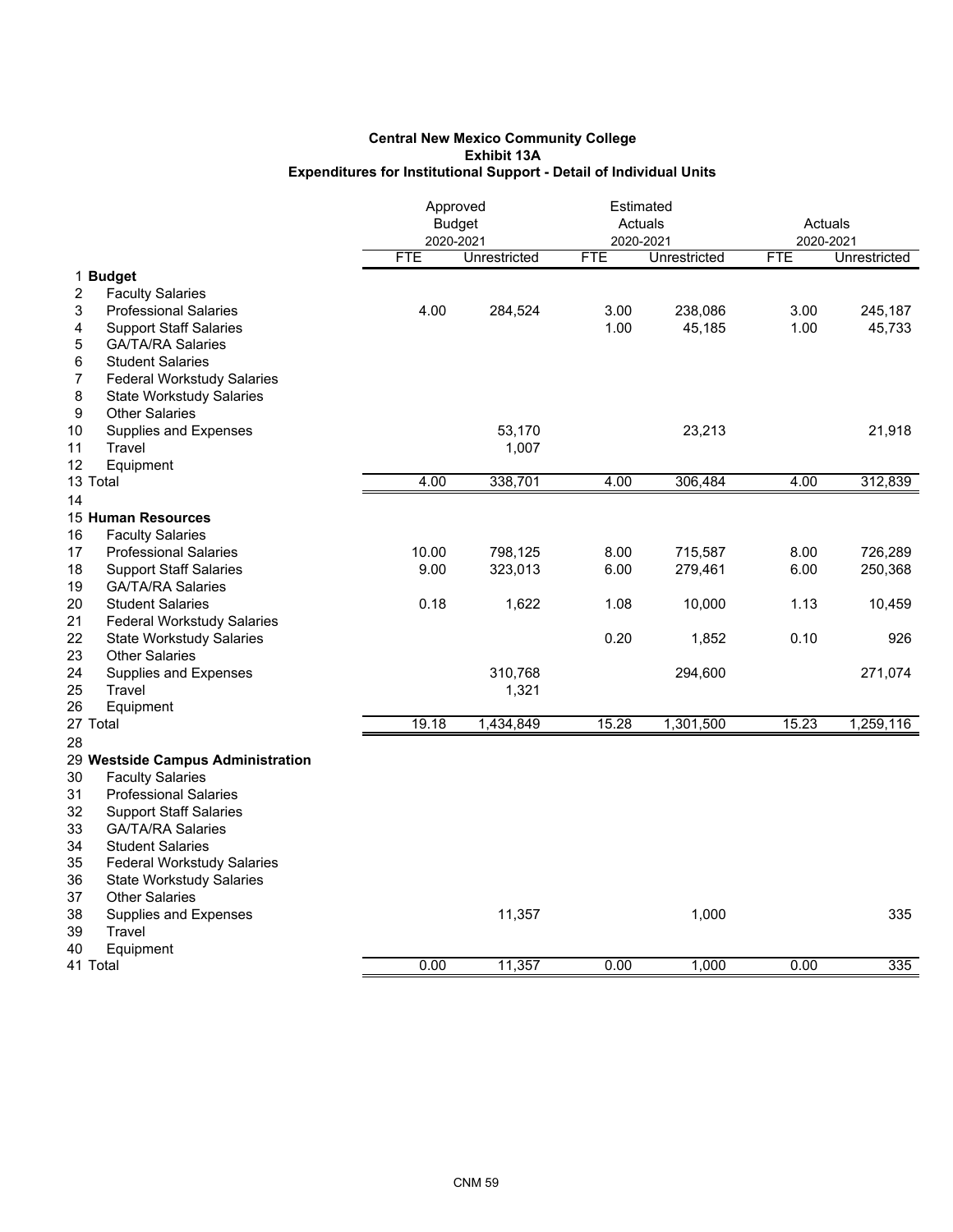|                                             |            | Approved<br><b>Budget</b><br>2020-2021 |            | Estimated<br>Actuals<br>2020-2021 |            | Actuals<br>2020-2021 |  |
|---------------------------------------------|------------|----------------------------------------|------------|-----------------------------------|------------|----------------------|--|
|                                             | <b>FTE</b> | Unrestricted                           | <b>FTE</b> | Unrestricted                      | <b>FTE</b> | Unrestricted         |  |
| 1 Labor Relations Board                     |            |                                        |            |                                   |            |                      |  |
| 2<br><b>Faculty Salaries</b>                |            |                                        |            |                                   |            |                      |  |
| 3<br><b>Professional Salaries</b>           |            |                                        |            |                                   |            |                      |  |
| <b>Support Staff Salaries</b><br>4          |            |                                        |            |                                   |            |                      |  |
| 5<br><b>GA/TA/RA Salaries</b>               |            |                                        |            |                                   |            |                      |  |
| 6<br><b>Student Salaries</b>                |            |                                        |            |                                   |            |                      |  |
| <b>Federal Workstudy Salaries</b><br>7      |            |                                        |            |                                   |            |                      |  |
| 8<br><b>State Workstudy Salaries</b>        |            |                                        |            |                                   |            |                      |  |
| <b>Other Salaries</b><br>9                  |            |                                        |            |                                   |            |                      |  |
| 10<br>Supplies and Expenses<br>Travel<br>11 |            | 16,000                                 |            | 8,000                             |            | 5,659                |  |
| 12<br>Equipment                             |            |                                        |            |                                   |            |                      |  |
| 13 Total                                    | 0.00       | 16,000                                 | 0.00       | 8,000                             | 0.00       | 5,659                |  |
| 14                                          |            |                                        |            |                                   |            |                      |  |
| 15 Employee Assistance Program              |            |                                        |            |                                   |            |                      |  |
| <b>Faculty Salaries</b><br>16               |            |                                        |            |                                   |            |                      |  |
| 17<br><b>Professional Salaries</b>          |            |                                        |            |                                   |            |                      |  |
| 18<br><b>Support Staff Salaries</b>         |            |                                        |            |                                   |            |                      |  |
| 19<br><b>GA/TA/RA Salaries</b>              |            |                                        |            |                                   |            |                      |  |
| 20<br><b>Student Salaries</b>               |            |                                        |            |                                   |            |                      |  |
| 21<br><b>Federal Workstudy Salaries</b>     |            |                                        |            |                                   |            |                      |  |
| 22<br><b>State Workstudy Salaries</b>       |            |                                        |            |                                   |            |                      |  |
| 23<br><b>Other Salaries</b>                 |            |                                        |            |                                   |            |                      |  |
| 24<br>Supplies and Expenses                 |            | 49,100                                 |            | 40,000                            |            | 30,919               |  |
| 25<br>Travel                                |            |                                        |            |                                   |            |                      |  |
| 26<br>Equipment                             |            |                                        |            |                                   |            |                      |  |
| 27 Total                                    | 0.00       | 49,100                                 | 0.00       | 40,000                            | 0.00       | 30,919               |  |
| 28                                          |            |                                        |            |                                   |            |                      |  |
| 29 Employee Training                        |            |                                        |            |                                   |            |                      |  |
| <b>Faculty Salaries</b><br>30               |            |                                        |            |                                   |            |                      |  |
| 31<br><b>Professional Salaries</b>          | 2.00       | 133,117                                | 2.00       | 136,458                           | 2.00       | 138,049              |  |
| 32<br><b>Support Staff Salaries</b>         | 1.00       | 41,150                                 | 1.00       | 35,872                            | 0.50       | 21,673               |  |
| 33<br><b>GA/TA/RA Salaries</b>              |            |                                        |            |                                   |            |                      |  |
| 34<br><b>Student Salaries</b>               |            |                                        |            |                                   |            |                      |  |
| 35<br><b>Federal Workstudy Salaries</b>     |            |                                        |            |                                   |            |                      |  |
| 36<br><b>State Workstudy Salaries</b>       |            |                                        |            |                                   |            |                      |  |
| 37<br><b>Other Salaries</b>                 |            |                                        |            |                                   |            |                      |  |
| 38<br>Supplies and Expenses<br>39<br>Travel |            | 82,706<br>1,125                        |            | 62,170                            |            | 43,169               |  |
| 40<br>Equipment                             |            |                                        |            |                                   |            |                      |  |
| 41 Total                                    | 3.00       | 258,098                                | 3.00       | 234,500                           | 2.50       | 202,891              |  |
|                                             |            |                                        |            |                                   |            |                      |  |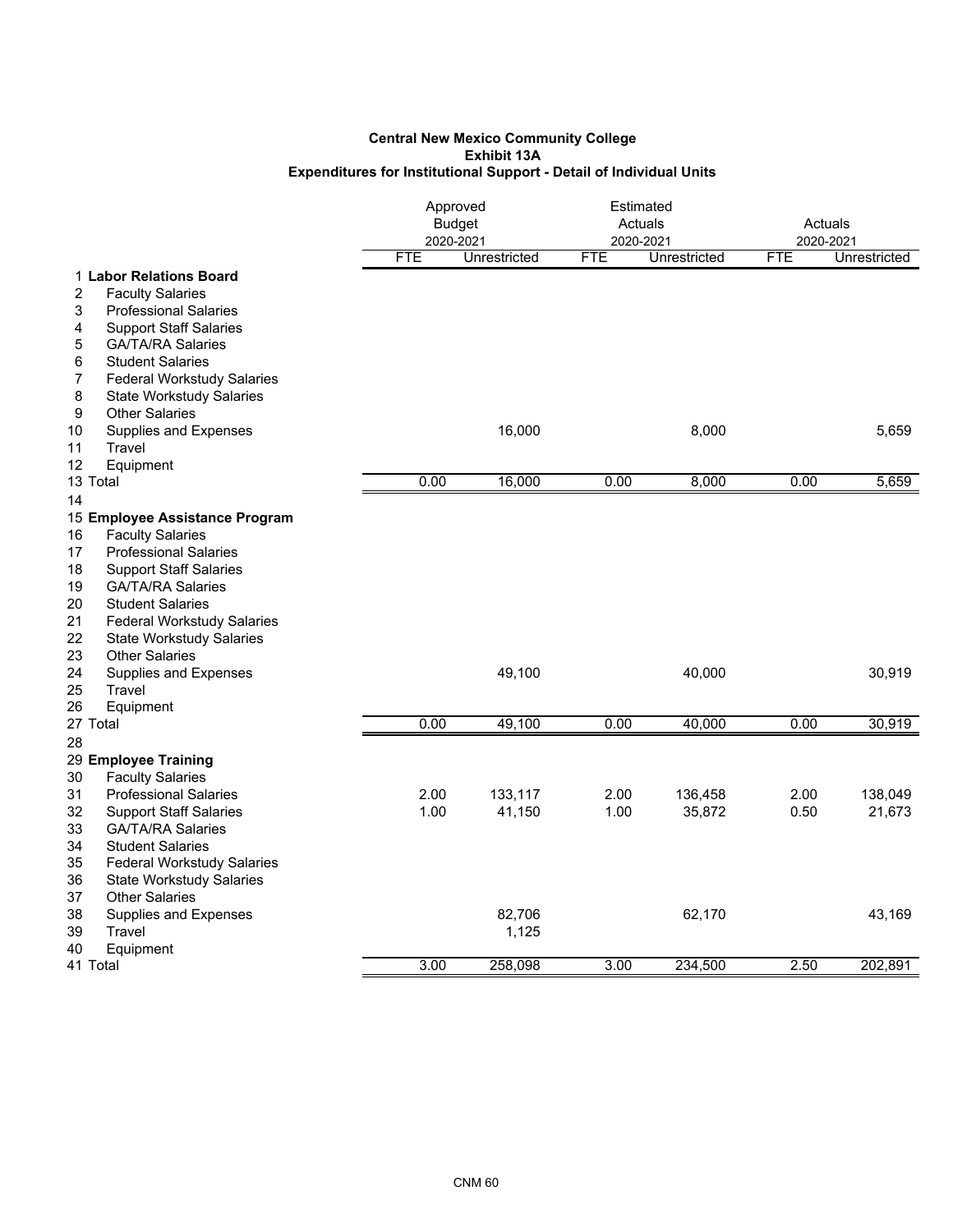|                                                                                                                                                                                                                                                                                                                                                  | Approved<br><b>Budget</b><br>2020-2021 |               | Estimated<br>Actuals<br>2020-2021 |                  | Actuals<br>2020-2021 |               |
|--------------------------------------------------------------------------------------------------------------------------------------------------------------------------------------------------------------------------------------------------------------------------------------------------------------------------------------------------|----------------------------------------|---------------|-----------------------------------|------------------|----------------------|---------------|
|                                                                                                                                                                                                                                                                                                                                                  | <b>FTE</b>                             | Unrestricted  | <b>FTE</b>                        | Unrestricted     | <b>FTE</b>           | Unrestricted  |
| 1 South Valley Campus<br>2<br><b>Faculty Salaries</b><br><b>Professional Salaries</b><br>3<br><b>Support Staff Salaries</b><br>4                                                                                                                                                                                                                 |                                        |               |                                   |                  |                      |               |
| 5<br><b>GA/TA/RA Salaries</b><br>6<br><b>Student Salaries</b><br>7<br><b>Federal Workstudy Salaries</b>                                                                                                                                                                                                                                          |                                        |               |                                   |                  |                      |               |
| 8<br><b>State Workstudy Salaries</b><br>9<br><b>Other Salaries</b>                                                                                                                                                                                                                                                                               |                                        |               |                                   |                  |                      |               |
| 10<br>Supplies and Expenses<br>Travel<br>11<br>12<br>Equipment                                                                                                                                                                                                                                                                                   |                                        | 16,059<br>250 |                                   | 6,000            |                      | 4,709         |
| 13 Total                                                                                                                                                                                                                                                                                                                                         | 0.00                                   | 16,309        | 0.00                              | 6,000            | 0.00                 | 4,709         |
| 14                                                                                                                                                                                                                                                                                                                                               |                                        |               |                                   |                  |                      |               |
| <b>15 CARES/CRRSAA/MSI</b><br>16<br><b>Faculty Salaries</b><br>17<br><b>Professional Salaries</b><br>18<br><b>Support Staff Salaries</b><br>19<br><b>GA/TA/RA Salaries</b><br>20<br><b>Student Salaries</b>                                                                                                                                      |                                        |               | 1.00<br>2.00                      | 86,000<br>88,896 | 0.20<br>0.02         | 12,038<br>367 |
| 21<br><b>Federal Workstudy Salaries</b><br>22<br><b>State Workstudy Salaries</b><br>23<br><b>Other Salaries</b><br>24<br>Supplies and Expenses<br>25<br>Travel                                                                                                                                                                                   |                                        |               |                                   | 337,605          |                      | 12,164        |
| 26<br>Equipment<br>27 Total                                                                                                                                                                                                                                                                                                                      | 0.00                                   | 0             | 3.00                              | 512,501          | 0.22                 | 24,569        |
| 28<br>29 Diversity, Equity, & Future of Work<br>30<br><b>Faculty Salaries</b><br>31<br><b>Professional Salaries</b><br>32<br><b>Support Staff Salaries</b><br>33<br><b>GA/TA/RA Salaries</b><br>34<br><b>Student Salaries</b><br>35<br><b>Federal Workstudy Salaries</b><br>36<br><b>State Workstudy Salaries</b><br>37<br><b>Other Salaries</b> |                                        |               |                                   |                  |                      |               |
| 38<br>Supplies and Expenses<br>39<br>Travel<br>40<br>Equipment                                                                                                                                                                                                                                                                                   |                                        | 20,000        |                                   | 41,500           |                      | 6,302         |
| 41 Total                                                                                                                                                                                                                                                                                                                                         | 0.00                                   | 20,000        | 0.00                              | 41,500           | 0.00                 | 6,302         |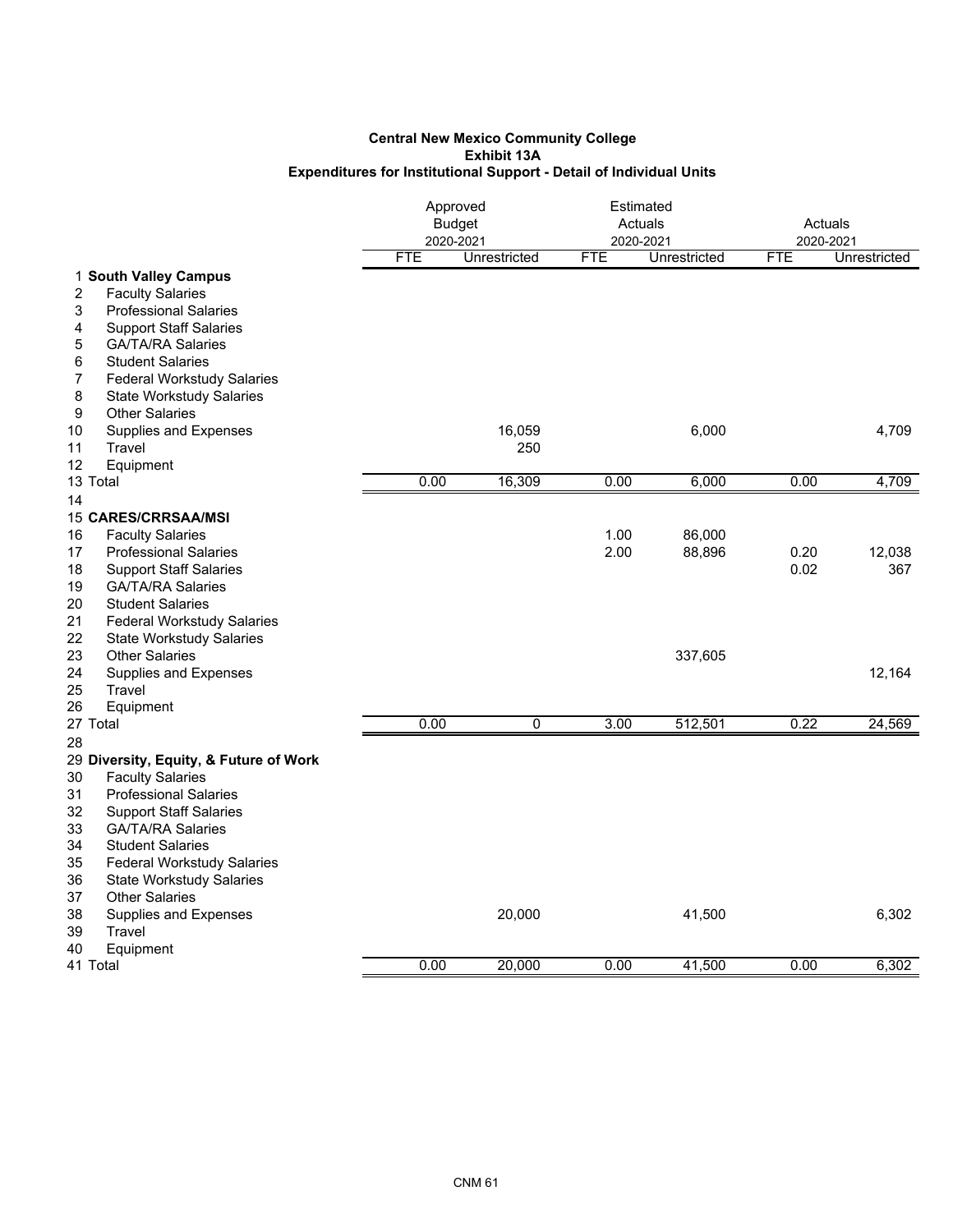|                                         | Approved   | <b>Budget</b><br>2020-2021 | Estimated<br>Actuals<br>2020-2021 |              | Actuals<br>2020-2021 |              |
|-----------------------------------------|------------|----------------------------|-----------------------------------|--------------|----------------------|--------------|
|                                         | <b>FTE</b> | Unrestricted               | <b>FTE</b>                        | Unrestricted | <b>FTE</b>           | Unrestricted |
| 1 Rio Rancho Campus Admin               |            |                            |                                   |              |                      |              |
| <b>Faculty Salaries</b><br>2            |            |                            |                                   |              |                      |              |
| 3<br><b>Professional Salaries</b>       |            |                            |                                   |              |                      |              |
| <b>Support Staff Salaries</b><br>4      |            |                            |                                   |              |                      |              |
| 5<br><b>GA/TA/RA Salaries</b>           |            |                            |                                   |              |                      |              |
| 6<br><b>Student Salaries</b>            |            |                            |                                   |              |                      |              |
| <b>Federal Workstudy Salaries</b><br>7  |            |                            |                                   |              |                      |              |
| 8<br><b>State Workstudy Salaries</b>    |            |                            |                                   |              |                      |              |
| <b>Other Salaries</b><br>9              |            |                            |                                   |              |                      |              |
| 10<br>Supplies and Expenses             |            | 15,384                     |                                   | 10,000       |                      | 10,129       |
| 11<br>Travel                            |            | 50                         |                                   |              |                      |              |
| 12<br>Equipment<br>13 Total             | 0.00       | 15,434                     | 0.00                              | 10,000       | 0.00                 | 10,129       |
|                                         |            |                            |                                   |              |                      |              |
| 14<br>15 Multi-Campus                   |            |                            |                                   |              |                      |              |
| 16<br><b>Faculty Salaries</b>           |            |                            |                                   |              |                      |              |
| 17<br><b>Professional Salaries</b>      | 2.00       | 117,518                    | 1.00                              | 57,802       | 1.50                 | 76,708       |
| 18<br><b>Support Staff Salaries</b>     |            |                            |                                   |              |                      |              |
| 19<br><b>GA/TA/RA Salaries</b>          |            |                            |                                   |              |                      |              |
| 20<br><b>Student Salaries</b>           |            |                            |                                   |              |                      |              |
| 21<br><b>Federal Workstudy Salaries</b> |            |                            |                                   |              |                      |              |
| 22<br><b>State Workstudy Salaries</b>   |            |                            |                                   |              |                      |              |
| 23<br><b>Other Salaries</b>             |            |                            |                                   |              |                      |              |
| 24<br>Supplies and Expenses             |            | 15,929                     |                                   | 5,500        |                      | 4,703        |
| 25<br>Travel                            |            |                            |                                   |              |                      |              |
| 26<br>Equipment                         |            |                            |                                   |              |                      |              |
| 27 Total                                | 2.00       | 133,447                    | 1.00                              | 63,302       | 1.50                 | 81,411       |
| 28                                      |            |                            |                                   |              |                      |              |
| 29 Institutional Support                |            |                            |                                   |              |                      |              |
| 30<br><b>Faculty Salaries</b>           |            |                            |                                   |              |                      |              |
| 31<br><b>Professional Salaries</b>      |            |                            |                                   |              | 0.05                 | 4,305        |
| 32<br><b>Support Staff Salaries</b>     |            |                            |                                   |              |                      |              |
| 33<br><b>GA/TA/RA Salaries</b>          |            |                            |                                   |              |                      |              |
| 34<br><b>Student Salaries</b>           |            |                            |                                   |              |                      |              |
| 35<br><b>Federal Workstudy Salaries</b> |            |                            |                                   |              |                      |              |
| 36<br><b>State Workstudy Salaries</b>   |            |                            |                                   |              |                      |              |
| 37<br><b>Other Salaries</b>             |            |                            |                                   |              |                      |              |
| 38<br>Supplies and Expenses             |            | 285,840                    |                                   | 1,692,116    |                      | 75,256       |
| 39<br>Travel                            |            |                            |                                   |              |                      |              |
| 40<br>Equipment                         |            |                            |                                   |              |                      |              |
| 41 Total                                | 0.00       | 285.840                    | 0.00                              | 1,692,116    | 0.05                 | 79,561       |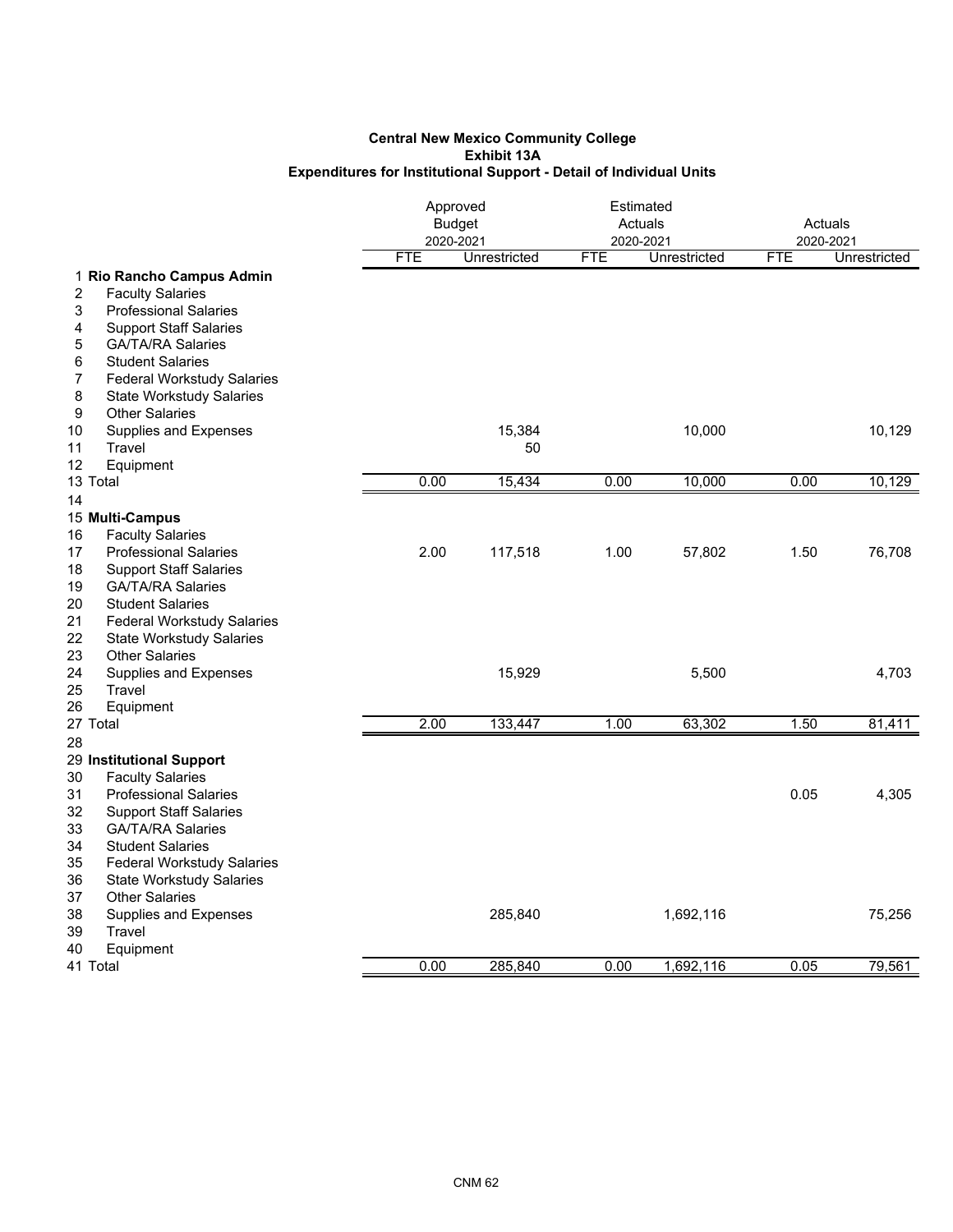|                                                                                                                                                                                                                                                                                                                                                                     | Approved<br><b>Budget</b><br>2020-2021 |                               | Estimated<br>Actuals<br>2020-2021 |                      | Actuals<br>2020-2021 |                      |
|---------------------------------------------------------------------------------------------------------------------------------------------------------------------------------------------------------------------------------------------------------------------------------------------------------------------------------------------------------------------|----------------------------------------|-------------------------------|-----------------------------------|----------------------|----------------------|----------------------|
|                                                                                                                                                                                                                                                                                                                                                                     | <b>FTE</b>                             | Unrestricted                  | <b>FTE</b>                        | Unrestricted         | <b>FTE</b>           | Unrestricted         |
| 1 Risk Management<br>$\boldsymbol{2}$<br><b>Faculty Salaries</b>                                                                                                                                                                                                                                                                                                    |                                        |                               |                                   |                      |                      |                      |
| 3<br><b>Professional Salaries</b><br>4<br><b>Support Staff Salaries</b><br>5<br><b>GA/TA/RA Salaries</b><br>6<br><b>Student Salaries</b><br>7<br><b>Federal Workstudy Salaries</b>                                                                                                                                                                                  | 1.00                                   | 97,343                        | 1.00                              | 103,258              | 1.00                 | 100,848              |
| 8<br><b>State Workstudy Salaries</b><br>9<br><b>Other Salaries</b><br>10<br>Supplies and Expenses<br>11<br>Travel<br>12<br>Equipment                                                                                                                                                                                                                                |                                        | 604,513                       |                                   | 379,816              |                      | 364,007              |
| 13 Total                                                                                                                                                                                                                                                                                                                                                            | 1.00                                   | 701,856                       | 1.00                              | 483,074              | 1.00                 | 464,856              |
| 14                                                                                                                                                                                                                                                                                                                                                                  |                                        |                               |                                   |                      |                      |                      |
| 15 Strategic Direction Oversight<br>16<br><b>Faculty Salaries</b><br>17<br><b>Professional Salaries</b><br>18<br><b>Support Staff Salaries</b><br>19<br><b>GA/TA/RA Salaries</b><br>20<br><b>Student Salaries</b><br>21<br><b>Federal Workstudy Salaries</b><br>22<br><b>State Workstudy Salaries</b><br>23<br><b>Other Salaries</b><br>24<br>Supplies and Expenses |                                        | 300,000                       |                                   | 70,850               |                      | 21,926               |
| 25<br>Travel<br>26<br>Equipment                                                                                                                                                                                                                                                                                                                                     |                                        |                               |                                   |                      |                      |                      |
| 27 Total                                                                                                                                                                                                                                                                                                                                                            | 0.00                                   | 300,000                       | 0.00                              | 70,850               | 0.00                 | 21,926               |
| 28                                                                                                                                                                                                                                                                                                                                                                  |                                        |                               |                                   |                      |                      |                      |
| 29 Campus Security<br><b>Faculty Salaries</b><br>30                                                                                                                                                                                                                                                                                                                 |                                        |                               |                                   |                      |                      |                      |
| 31<br><b>Professional Salaries</b><br>32<br><b>Support Staff Salaries</b><br>33<br><b>GA/TA/RA Salaries</b>                                                                                                                                                                                                                                                         | 5.00<br>10.00                          | 365,133<br>351,724            | 4.00<br>5.00                      | 340,618<br>182,297   | 4.00<br>49.50        | 328,484<br>2,012,865 |
| 34<br><b>Student Salaries</b><br>35<br><b>Federal Workstudy Salaries</b><br>36<br><b>State Workstudy Salaries</b>                                                                                                                                                                                                                                                   | 0.26                                   | 2,369                         |                                   |                      |                      |                      |
| 37<br><b>Other Salaries</b><br>38<br><b>Supplies and Expenses</b><br>Travel<br>39<br>40<br>Equipment                                                                                                                                                                                                                                                                | 61.50                                  | 1,862,155<br>534,578<br>1,127 | 56.00                             | 1,778,147<br>475,000 |                      | 374,202              |
| 41 Total                                                                                                                                                                                                                                                                                                                                                            | 76.76                                  | 3,117,086                     | 65.00                             | 2,776,062            | 53.50                | 2,715,552            |
|                                                                                                                                                                                                                                                                                                                                                                     |                                        |                               |                                   |                      |                      |                      |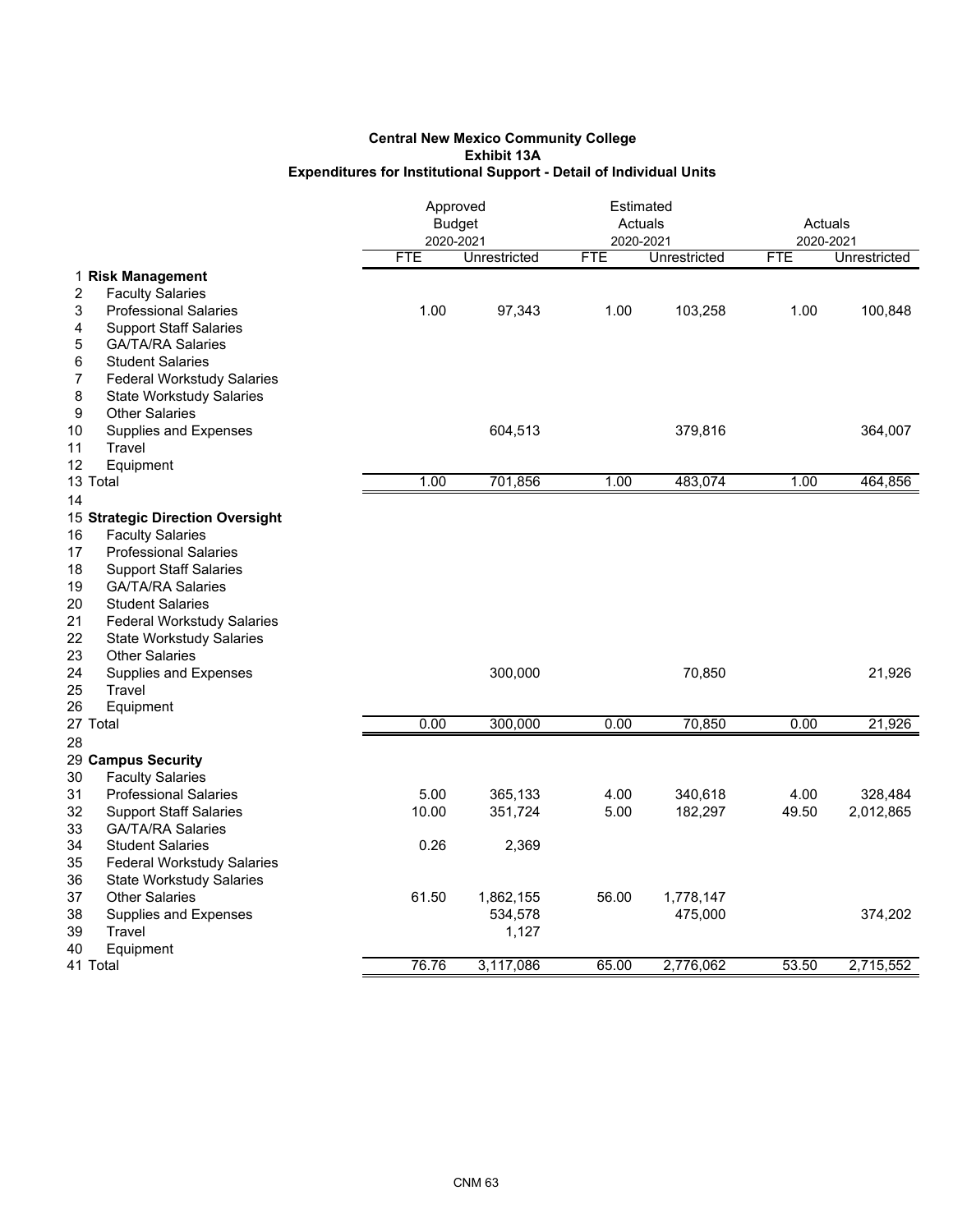|                                                                      | Approved<br><b>Budget</b> |              | Estimated<br>Actuals<br>2020-2021 |              | Actuals<br>2020-2021 |              |
|----------------------------------------------------------------------|---------------------------|--------------|-----------------------------------|--------------|----------------------|--------------|
|                                                                      | 2020-2021<br><b>FTE</b>   | Unrestricted | <b>FTE</b>                        | Unrestricted | <b>FTE</b>           | Unrestricted |
| 1 Campus Safety<br><b>Faculty Salaries</b><br>2                      |                           |              |                                   |              |                      |              |
| 3<br><b>Professional Salaries</b>                                    | 3.00                      | 134,653      | 3.00                              | 134,066      | 2.00                 | 106,303      |
| 4<br><b>Support Staff Salaries</b>                                   | 0.50                      | 10,573       |                                   |              | 1.00                 | 40,314       |
| <b>GA/TA/RA Salaries</b><br>5                                        |                           |              |                                   |              |                      |              |
| <b>Student Salaries</b><br>6                                         |                           |              |                                   |              |                      |              |
| 7<br><b>Federal Workstudy Salaries</b>                               |                           |              |                                   |              |                      |              |
| 8<br><b>State Workstudy Salaries</b>                                 |                           |              |                                   |              |                      |              |
| 9<br><b>Other Salaries</b>                                           | 0.25                      | 7,701        | 1.00                              | 42,101       |                      |              |
| 10<br>Supplies and Expenses                                          |                           | 135,406      |                                   |              |                      | 143,807      |
| Travel<br>11                                                         |                           | 562          |                                   |              |                      |              |
| 12<br>Equipment                                                      |                           |              |                                   |              |                      |              |
| 13 Total                                                             | 3.75                      | 288,895      | 4.00                              | 176,167      | 3.00                 | 290,424      |
| 14                                                                   |                           |              |                                   |              |                      |              |
| 15 Telecommunications<br>16                                          |                           |              |                                   |              |                      |              |
| <b>Faculty Salaries</b><br>17<br><b>Professional Salaries</b>        | 1.00                      | 83,901       | 1.00                              | 83,511       | 1.00                 | 80,197       |
| 18<br><b>Support Staff Salaries</b>                                  | 1.00                      | 44,582       | 1.00                              | 45,122       | 1.00                 | 47,075       |
| 19<br><b>GA/TA/RA Salaries</b>                                       |                           |              |                                   |              |                      |              |
| 20<br><b>Student Salaries</b>                                        |                           |              |                                   |              |                      |              |
| 21<br><b>Federal Workstudy Salaries</b>                              |                           |              |                                   |              |                      |              |
| 22<br><b>State Workstudy Salaries</b>                                |                           |              |                                   |              |                      |              |
| 23<br><b>Other Salaries</b>                                          |                           |              |                                   |              |                      |              |
| 24<br>Supplies and Expenses                                          |                           | 61,130       |                                   | 42,147       |                      | 43,476       |
| 25<br>Travel                                                         |                           |              |                                   |              |                      |              |
| 26<br>Equipment                                                      |                           |              |                                   |              |                      |              |
| 27 Total                                                             | 2.00                      | 189,613      | 2.00                              | 170,780      | 2.00                 | 170,748      |
| 28                                                                   |                           |              |                                   |              |                      |              |
| 29 CNM Online                                                        |                           |              |                                   |              |                      |              |
| 30<br><b>Faculty Salaries</b>                                        |                           |              |                                   |              |                      |              |
| 31<br><b>Professional Salaries</b>                                   |                           |              |                                   |              |                      |              |
| 32<br><b>Support Staff Salaries</b>                                  |                           |              |                                   |              |                      |              |
| 33<br><b>GA/TA/RA Salaries</b>                                       |                           |              |                                   |              |                      |              |
| 34<br><b>Student Salaries</b>                                        |                           |              |                                   |              |                      |              |
| 35<br><b>Federal Workstudy Salaries</b>                              |                           |              |                                   |              |                      |              |
| 36<br><b>State Workstudy Salaries</b><br>37<br><b>Other Salaries</b> |                           |              |                                   |              |                      |              |
| 38                                                                   |                           |              |                                   |              |                      |              |
| Supplies and Expenses<br>39<br>Travel                                |                           |              |                                   |              |                      |              |
| 40<br>Equipment                                                      |                           |              |                                   |              |                      |              |
| 41 Total                                                             | 0.00                      | 0            | 0.00                              | 0            | 0.00                 | $\mathbf 0$  |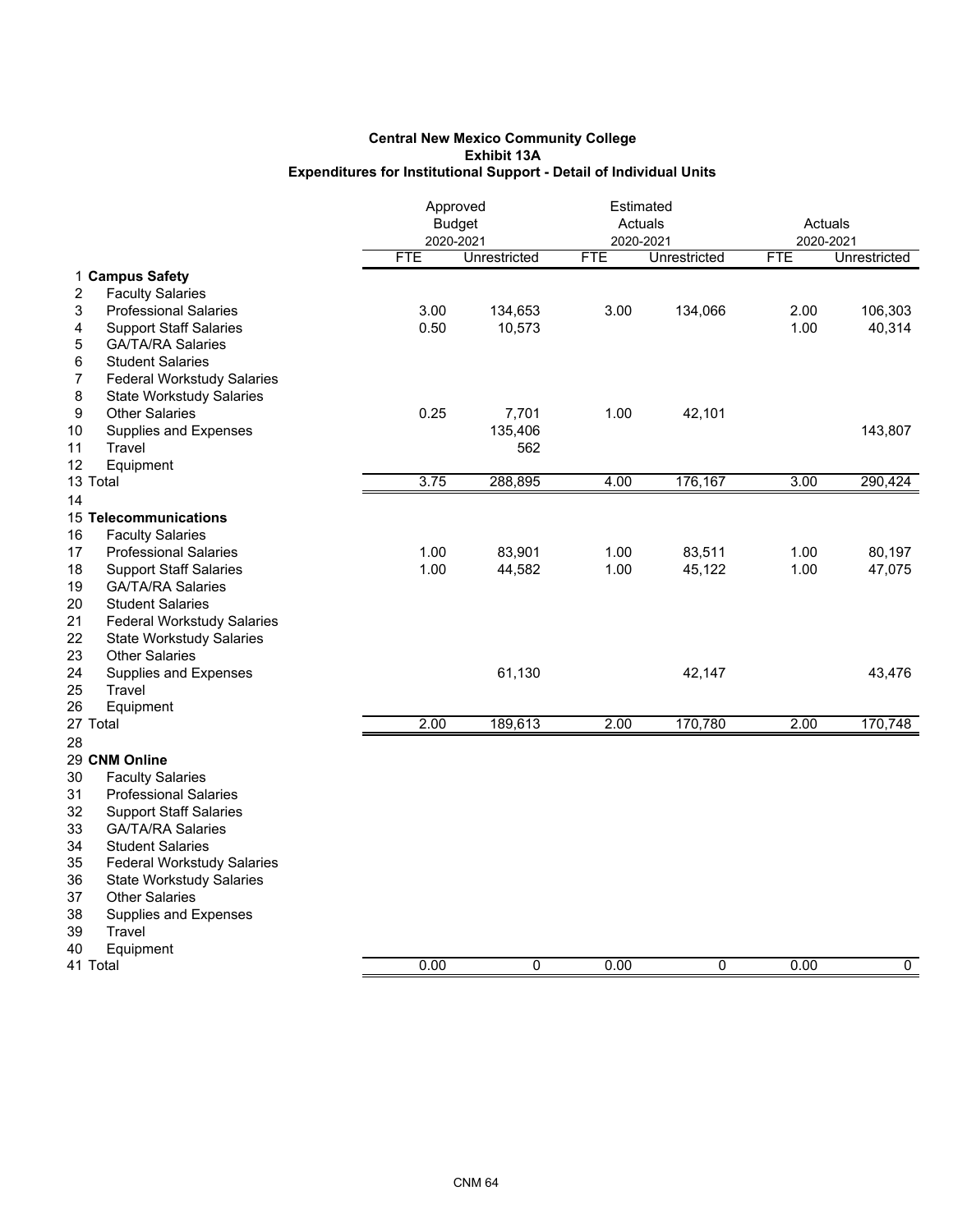|                                         | Approved   |               | Estimated  |              |                      |              |
|-----------------------------------------|------------|---------------|------------|--------------|----------------------|--------------|
|                                         |            | <b>Budget</b> | Actuals    |              | Actuals<br>2020-2021 |              |
|                                         | 2020-2021  |               | 2020-2021  |              |                      |              |
|                                         | <b>FTE</b> | Unrestricted  | <b>FTE</b> | Unrestricted | <b>FTE</b>           | Unrestricted |
| 1 Records & Inventory Control           |            |               |            |              |                      |              |
| 2<br><b>Faculty Salaries</b>            |            |               |            |              |                      |              |
| 3<br><b>Professional Salaries</b>       | 3.00       | 239,865       | 3.00       | 275,574      | 3.00                 | 270,635      |
| <b>Support Staff Salaries</b><br>4      | 1.00       | 70,405        | 1.00       | 67,965       | 1.00                 | 65,766       |
| 5<br><b>GA/TA/RA Salaries</b>           |            |               |            |              |                      |              |
| 6<br><b>Student Salaries</b>            | 0.50       | 4,552         |            |              |                      |              |
| 7<br><b>Federal Workstudy Salaries</b>  |            |               |            |              |                      |              |
| 8<br><b>State Workstudy Salaries</b>    |            |               |            |              |                      |              |
| <b>Other Salaries</b><br>9              |            |               |            |              |                      |              |
| 10<br>Supplies and Expenses             |            | 43,870        |            | 40,143       |                      | 26,902       |
| 11<br>Travel                            |            |               |            |              |                      |              |
| 12<br>Equipment                         |            |               |            |              |                      |              |
| 13 Total                                | 4.50       | 358,692       | 4.00       | 383,682      | 4.00                 | 363,302      |
| 14                                      |            |               |            |              |                      |              |
| 15 Lockshop                             |            |               |            |              |                      |              |
| 16<br><b>Faculty Salaries</b>           |            |               |            |              |                      |              |
| 17<br><b>Professional Salaries</b>      |            |               |            |              |                      |              |
| 18<br><b>Support Staff Salaries</b>     |            |               |            |              | 1.05                 | 81,641       |
| 19<br><b>GA/TA/RA Salaries</b>          |            |               |            |              |                      |              |
| 20<br><b>Student Salaries</b>           |            |               |            |              |                      |              |
| 21<br><b>Federal Workstudy Salaries</b> |            |               |            |              |                      |              |
| 22<br><b>State Workstudy Salaries</b>   |            |               |            |              |                      |              |
| 23<br><b>Other Salaries</b>             | 2.00       | 73,212        | 2.00       | 82,059       |                      |              |
| 24<br><b>Supplies and Expenses</b>      |            | 24,107        |            |              |                      | 20,202       |
| 25<br>Travel                            |            |               |            |              |                      |              |
| 26<br>Equipment                         |            |               |            |              |                      |              |
| 27 Total                                | 2.00       | 97,319        | 2.00       | 82,059       | 1.05                 | 101,843      |
| 28                                      |            |               |            |              |                      |              |
| 29 Alarm Tech                           |            |               |            |              |                      |              |
| 30<br><b>Faculty Salaries</b>           |            |               |            |              |                      |              |
| 31<br><b>Professional Salaries</b>      |            |               |            |              |                      |              |
| 32<br><b>Support Staff Salaries</b>     |            |               |            |              | 1.00                 | 25,019       |
| 33<br><b>GA/TA/RA Salaries</b>          |            |               |            |              |                      |              |
| 34<br><b>Student Salaries</b>           |            |               |            |              |                      |              |
| 35<br><b>Federal Workstudy Salaries</b> |            |               |            |              |                      |              |
| 36<br><b>State Workstudy Salaries</b>   |            |               |            |              |                      |              |
| 37<br><b>Other Salaries</b>             | 1.00       | 49,885        | 1.00       | 28,773       |                      |              |
| 38<br><b>Supplies and Expenses</b>      |            | 15,707        |            | 15,000       |                      | 15,321       |
| 39<br>Travel                            |            |               |            |              |                      |              |
| 40<br>Equipment                         |            |               |            |              |                      |              |
| 41 Total                                | 1.00       | 65,592        | 1.00       | 43,773       | 1.00                 | 40,339       |
|                                         |            |               |            |              |                      |              |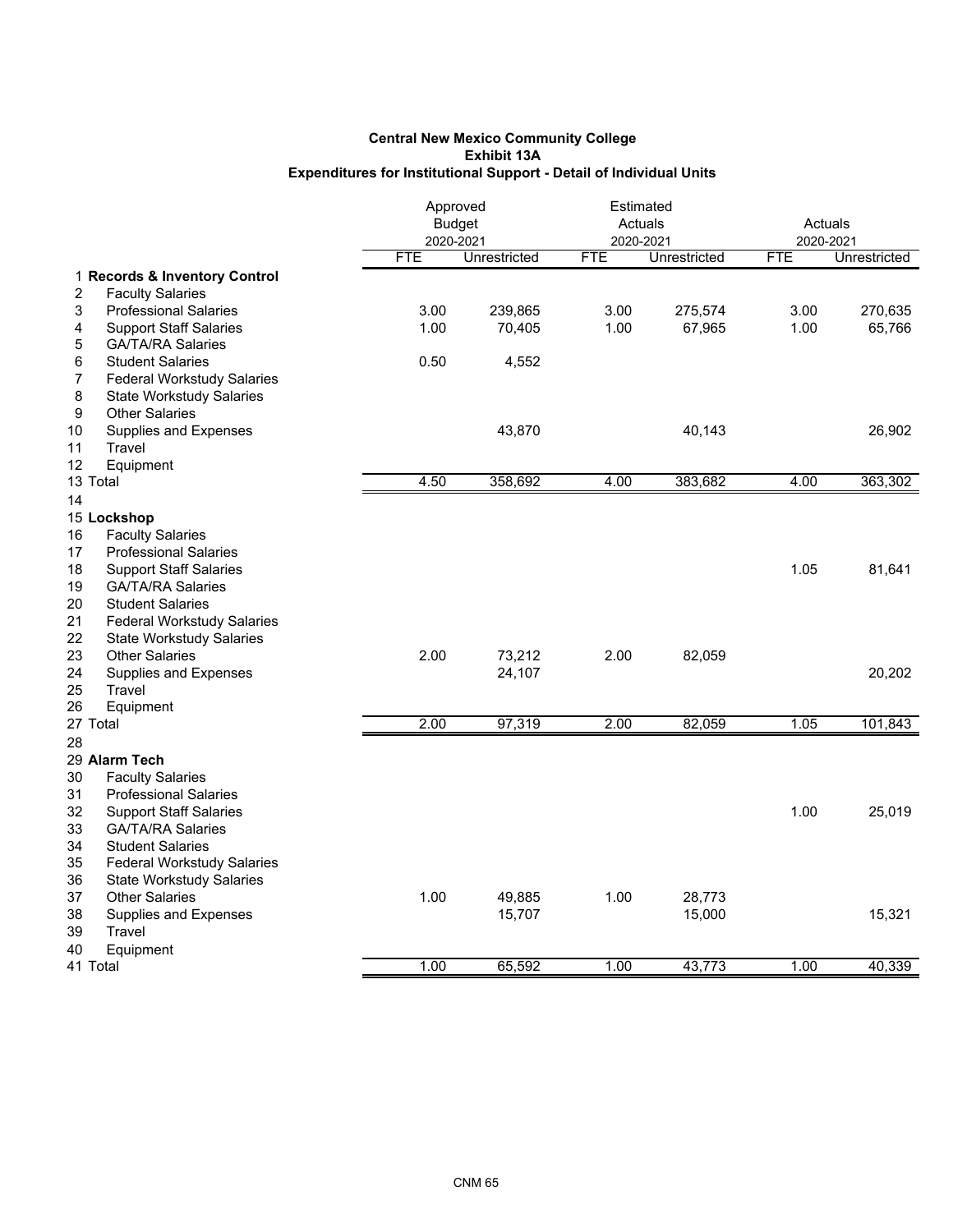|                                                               |            | Approved<br><b>Budget</b> | Estimated<br>Actuals<br>2020-2021 |              | Actuals<br>2020-2021 |                     |
|---------------------------------------------------------------|------------|---------------------------|-----------------------------------|--------------|----------------------|---------------------|
|                                                               | <b>FTE</b> | 2020-2021<br>Unrestricted | <b>FTE</b>                        | Unrestricted | <b>FTE</b>           | <b>Unrestricted</b> |
| 1 Marketing                                                   |            |                           |                                   |              |                      |                     |
| 2<br><b>Faculty Salaries</b>                                  |            |                           |                                   |              |                      |                     |
| 3<br><b>Professional Salaries</b>                             | 5.00       | 308,740                   | 4.00                              | 319,199      | 4.50                 | 363,007             |
| 4<br><b>Support Staff Salaries</b>                            | 2.00       | 73,023                    | 2.00                              | 81,264       | 2.00                 | 82,507              |
| 5<br><b>GA/TA/RA Salaries</b>                                 |            |                           |                                   |              |                      |                     |
| 6<br><b>Student Salaries</b>                                  |            |                           |                                   |              |                      |                     |
| 7<br><b>Federal Workstudy Salaries</b>                        |            |                           |                                   |              |                      |                     |
| 8<br><b>State Workstudy Salaries</b>                          |            |                           |                                   |              | 0.06                 | 559                 |
| 9<br><b>Other Salaries</b>                                    |            |                           |                                   |              |                      |                     |
| 10<br><b>Supplies and Expenses</b>                            |            | 670,095                   |                                   | 750,000      |                      | 723,286             |
| Travel<br>11                                                  |            | 1,577                     |                                   |              |                      |                     |
| 12<br>Equipment                                               |            |                           |                                   |              |                      |                     |
| 13 Total                                                      | 7.00       | 1,053,435                 | 6.00                              | 1,150,463    | 6.56                 | 1,169,359           |
| 14                                                            |            |                           |                                   |              |                      |                     |
| 15 Vice President - Advancement & Enrollment Services         |            |                           |                                   |              |                      |                     |
| 16<br><b>Faculty Salaries</b>                                 |            |                           |                                   |              |                      |                     |
| 17<br><b>Professional Salaries</b>                            | 2.00       | 234,960                   | 2.00                              | 223,703      | 2.00                 | 220,558             |
| 18<br><b>Support Staff Salaries</b>                           |            |                           |                                   |              |                      |                     |
| 19<br><b>GA/TA/RA Salaries</b>                                |            |                           |                                   |              |                      |                     |
| 20<br><b>Student Salaries</b>                                 |            |                           |                                   |              |                      |                     |
| 21<br><b>Federal Workstudy Salaries</b>                       |            |                           |                                   |              |                      |                     |
| 22<br><b>State Workstudy Salaries</b>                         |            |                           |                                   |              |                      |                     |
| 23<br><b>Other Salaries</b>                                   |            |                           |                                   |              |                      |                     |
| 24<br><b>Supplies and Expenses</b>                            |            | 52,779                    |                                   | 50,000       |                      | 27,994              |
| Travel<br>25                                                  |            | 4,000                     |                                   |              |                      |                     |
| 26<br>Equipment                                               | 2.00       |                           | 2.00                              |              |                      |                     |
| 27 Total                                                      |            | 291,739                   |                                   | 273,703      | 2.00                 | 248,551             |
| 28                                                            |            |                           |                                   |              |                      |                     |
| 29 Development Office<br>30                                   |            |                           |                                   |              |                      |                     |
| <b>Faculty Salaries</b><br>31<br><b>Professional Salaries</b> | 2.00       | 183,347                   | 2.00                              | 181,049      | 2.00                 | 158,365             |
| 32<br><b>Support Staff Salaries</b>                           | 3.00       | 149,948                   | 3.00                              | 149,376      | 3.00                 | 148,761             |
| 33<br><b>GA/TA/RA Salaries</b>                                |            |                           |                                   |              |                      |                     |
| 34<br><b>Student Salaries</b>                                 |            |                           |                                   |              |                      |                     |
| 35<br><b>Federal Workstudy Salaries</b>                       |            |                           |                                   |              |                      |                     |
| 36<br><b>State Workstudy Salaries</b>                         |            |                           |                                   |              |                      |                     |
| 37<br><b>Other Salaries</b>                                   |            |                           |                                   |              |                      |                     |
| 38<br>Supplies and Expenses                                   |            | 91,555                    |                                   | 75,000       |                      | 57,436              |
| Travel<br>39                                                  |            | 2,434                     |                                   |              |                      |                     |
| 40<br>Equipment                                               |            |                           |                                   |              |                      |                     |
| 41 Total                                                      | 5.00       | 427,284                   | 5.00                              | 405,425      | 5.00                 | 364,562             |
|                                                               |            |                           |                                   |              |                      |                     |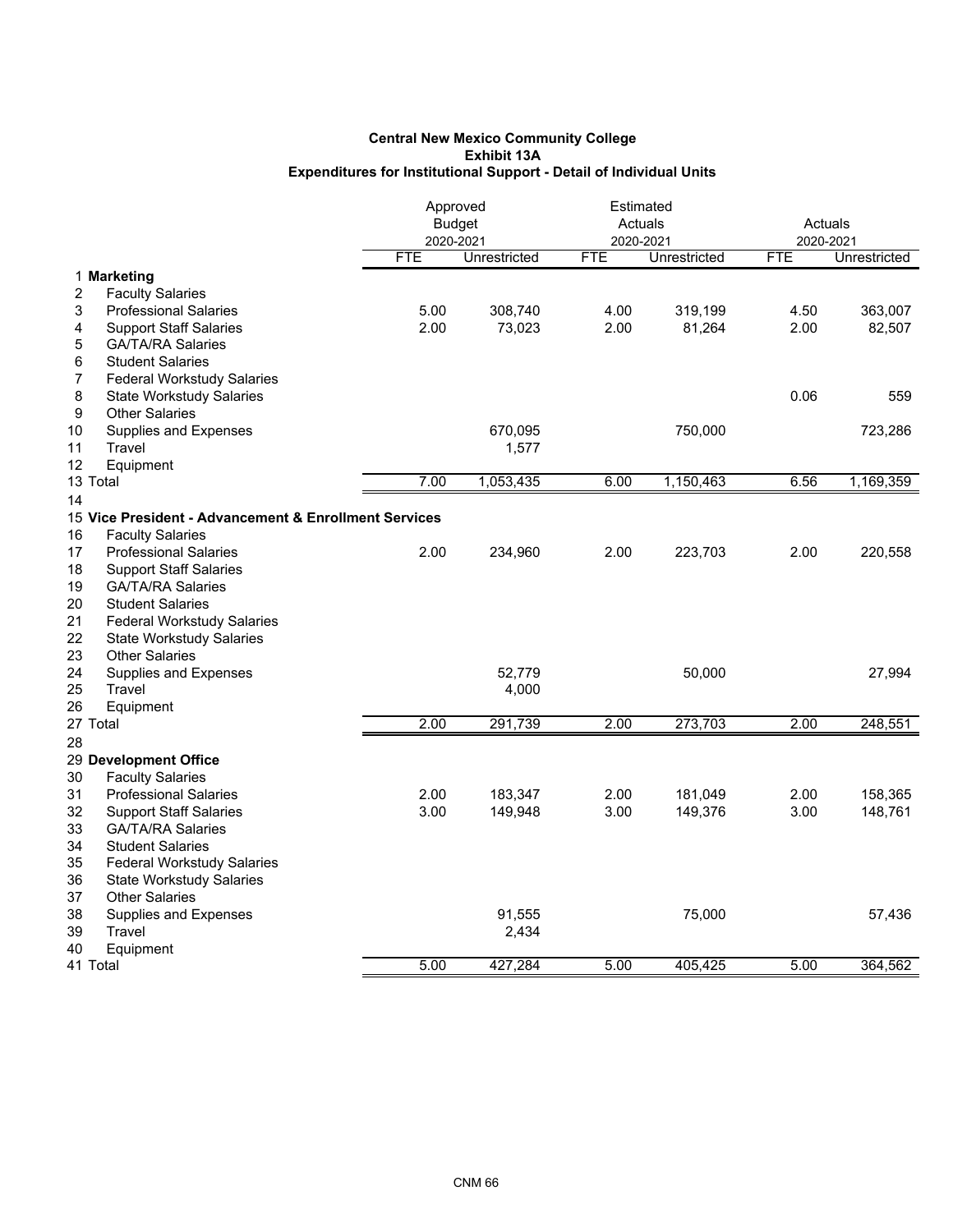|                                                                 | Approved<br><b>Budget</b><br>2020-2021 |                | Estimated<br>Actuals<br>2020-2021 |                | Actuals<br>2020-2021 |                |
|-----------------------------------------------------------------|----------------------------------------|----------------|-----------------------------------|----------------|----------------------|----------------|
|                                                                 | <b>FTE</b>                             | Unrestricted   | <b>FTE</b>                        | Unrestricted   | <b>FTE</b>           | Unrestricted   |
| 1 Communications<br>2<br><b>Faculty Salaries</b>                |                                        |                |                                   |                |                      |                |
| 3<br><b>Professional Salaries</b>                               | 3.00                                   | 195,288        | 3.00                              | 216,579        | 2.00                 | 218,791        |
| 4<br><b>Support Staff Salaries</b>                              | 0.50                                   | 29,386         | 0.50                              | 30,488         | 0.50                 | 38,843         |
| 5<br><b>GA/TA/RA Salaries</b>                                   |                                        |                |                                   |                |                      |                |
| 6<br><b>Student Salaries</b>                                    |                                        |                |                                   |                |                      |                |
| 7<br><b>Federal Workstudy Salaries</b>                          |                                        |                |                                   |                |                      |                |
| 8<br><b>State Workstudy Salaries</b>                            |                                        |                |                                   |                |                      |                |
| 9<br><b>Other Salaries</b>                                      |                                        |                |                                   |                |                      |                |
| Supplies and Expenses<br>10                                     |                                        | 84,068         |                                   | 95,000         |                      | 77,351         |
| Travel<br>11                                                    |                                        | 150            |                                   |                |                      |                |
| 12<br>Equipment                                                 |                                        |                |                                   |                |                      |                |
| 13 Total                                                        | 3.50                                   | 308,892        | 3.50                              | 342,067        | 2.50                 | 334,985        |
| 14                                                              |                                        |                |                                   |                |                      |                |
| 15 Ingenuity Support                                            |                                        |                |                                   |                |                      |                |
| <b>Faculty Salaries</b><br>16                                   |                                        |                |                                   |                |                      |                |
| <b>Professional Salaries</b><br>17                              |                                        |                |                                   |                | 2.00                 | 115,633        |
| <b>Support Staff Salaries</b><br>18                             |                                        |                |                                   |                |                      |                |
| <b>GA/TA/RA Salaries</b><br>19<br>20<br><b>Student Salaries</b> |                                        |                |                                   |                |                      |                |
| 21<br><b>Federal Workstudy Salaries</b>                         |                                        |                |                                   |                |                      |                |
| 22<br><b>State Workstudy Salaries</b>                           |                                        |                |                                   |                |                      |                |
| 23<br><b>Other Salaries</b>                                     |                                        |                |                                   |                |                      |                |
| 24<br>Supplies and Expenses                                     |                                        |                |                                   |                |                      | 33,835         |
| 25<br>Travel                                                    |                                        |                |                                   |                |                      |                |
| 26<br>Equipment                                                 |                                        |                |                                   |                |                      |                |
| 27 Total                                                        | 0.00                                   | $\overline{0}$ | 0.00                              | $\overline{0}$ | 2.00                 | 149,468        |
| 28                                                              |                                        |                |                                   |                |                      |                |
| 29 Pepsi Support                                                |                                        |                |                                   |                |                      |                |
| <b>Faculty Salaries</b><br>30                                   |                                        |                |                                   |                |                      |                |
| 31<br><b>Professional Salaries</b>                              |                                        |                |                                   |                |                      |                |
| 32<br><b>Support Staff Salaries</b>                             |                                        |                |                                   |                |                      |                |
| <b>GA/TA/RA Salaries</b><br>33<br>34<br><b>Student Salaries</b> |                                        |                |                                   |                |                      |                |
| 35<br><b>Federal Workstudy Salaries</b>                         |                                        |                |                                   |                |                      |                |
| <b>State Workstudy Salaries</b><br>36                           |                                        |                |                                   |                |                      |                |
| 37<br><b>Other Salaries</b>                                     |                                        |                |                                   |                |                      |                |
| 38<br>Supplies and Expenses                                     |                                        | 20,000         |                                   |                |                      |                |
| Travel<br>39                                                    |                                        |                |                                   |                |                      |                |
| 40<br>Equipment                                                 |                                        |                |                                   |                |                      |                |
| 41 Total                                                        | 0.00                                   | 20,000         | 0.00                              | 0              | 0.00                 | $\overline{0}$ |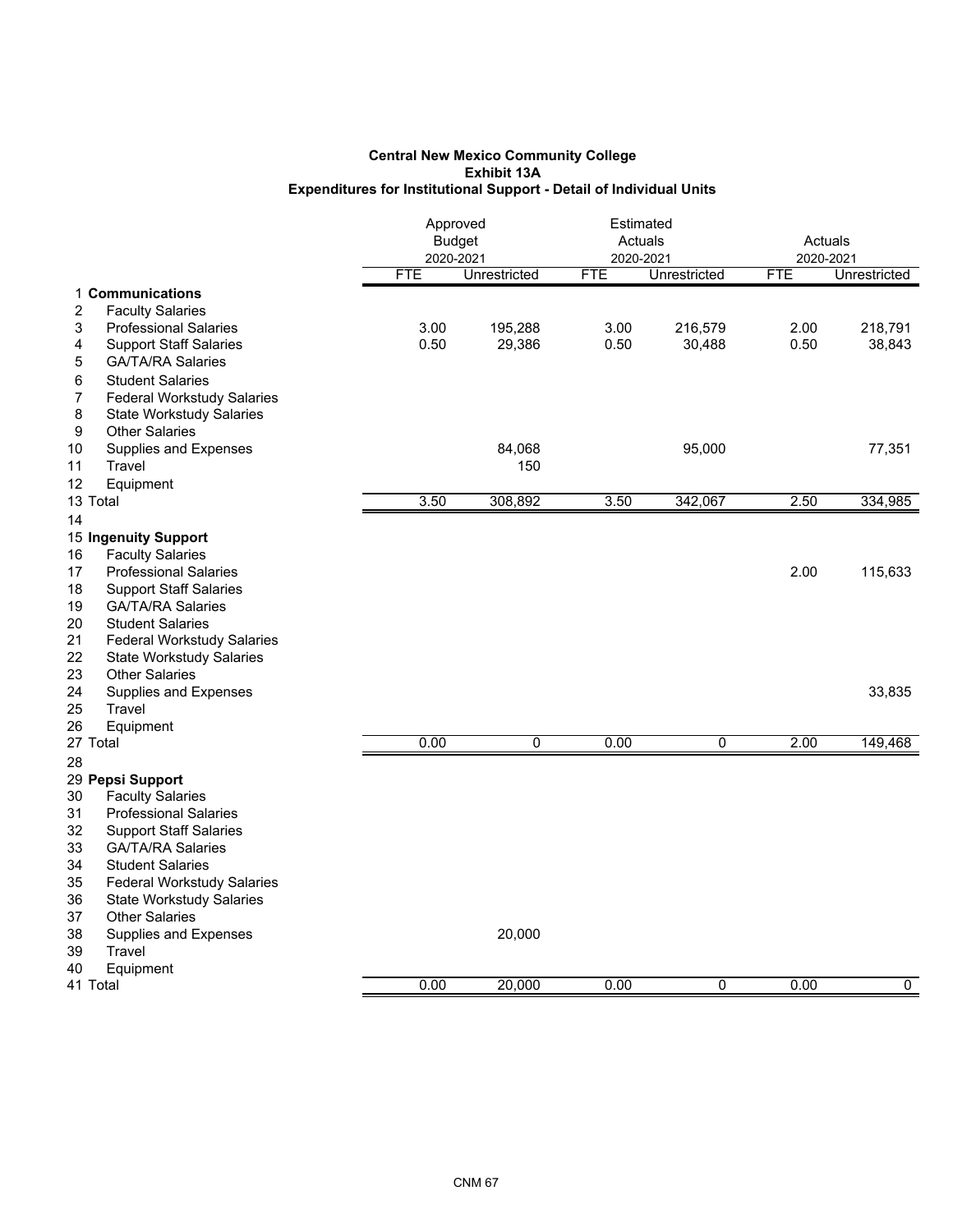| 2020-2021<br><b>FTE</b><br>Unrestricted<br><b>FTE</b><br>Unrestricted<br><b>FTE</b><br>Unrestricted<br>1 Shared Services & CHESS<br>2<br><b>Faculty Salaries</b><br>3<br>3.00<br>3.00<br>2.50<br><b>Professional Salaries</b><br>215,033<br>267,199<br>207,754<br>0.05<br>4,410<br>4<br><b>Support Staff Salaries</b><br>5<br><b>GA/TA/RA Salaries</b><br>6<br><b>Student Salaries</b><br>7<br><b>Federal Workstudy Salaries</b><br>8<br><b>State Workstudy Salaries</b><br>9<br><b>Other Salaries</b><br>Supplies and Expenses<br>17,000<br>5,600<br>31,531<br>Travel<br>3,000<br>Equipment<br>13 Total<br>3.00<br>235,033<br>3.00<br>272,799<br>2.55<br>243,695<br>15 Community Partnerships<br><b>Faculty Salaries</b><br>1.00<br>71,936<br>1.00<br>57,973<br>1.00<br>83,305<br><b>Professional Salaries</b><br>18<br><b>Support Staff Salaries</b><br>0.50<br>18,969<br>1.00<br>40,642<br>1.00<br>40,691<br>19<br><b>GA/TA/RA Salaries</b><br><b>Student Salaries</b><br>21<br><b>Federal Workstudy Salaries</b><br>22<br><b>State Workstudy Salaries</b><br>23<br><b>Other Salaries</b><br>24<br>Supplies and Expenses<br>138,579<br>90,000<br>111,347<br>25<br>Travel<br>1,000<br>26<br>Equipment<br>1.50<br>2.00<br>27 Total<br>230,484<br>188,615<br>2.00<br>235,344<br>28<br>29 Total Unrestricted Institutional Support<br>0.00<br>30<br>0<br>1.00<br>86,000<br>0.00<br><b>Faculty Salaries</b><br>0<br>31<br>106.50<br>99.30<br>96.20<br>8,351,902<br><b>Professional Salaries</b><br>8,544,068<br>8,185,474<br>45.20<br>32<br><b>Support Staff Salaries</b><br>60.60<br>2,321,521<br>2,026,973<br>91.62<br>3,888,881<br>33<br>0.00<br>0.00<br>0.00<br><b>GA/TA/RA Salaries</b><br>0<br>0<br>0<br>34<br><b>Student Salaries</b><br>0.98<br>8,964<br>1.71<br>15,792<br>1.49<br>13,754<br>0.00<br>35<br>0.00<br>0<br>0<br>0.00<br><b>Federal Workstudy Salaries</b><br>0<br>36<br><b>State Workstudy Salaries</b><br>0.00<br>0<br>0.20<br>1,852<br>0.16<br>1,485<br>37<br><b>Other Salaries</b><br>64.75<br>60.00<br>2,268,685<br>0.00<br>1,992,953<br>0<br>38<br>0.00<br>0.00<br><b>Supplies and Expenses</b><br>7,440,139<br>7,247,386<br>0.00<br>4,917,532<br>Travel<br>0.00<br>0.00<br>0.00<br>39<br>60,581<br>150<br>74<br>0.00<br>0.00<br>4,740<br>0.00<br>40<br>Equipment<br>0<br>0 |          |        | Approved<br><b>Budget</b> |        | Estimated<br>Actuals<br>2020-2021 |        | Actuals<br>2020-2021 |  |
|-----------------------------------------------------------------------------------------------------------------------------------------------------------------------------------------------------------------------------------------------------------------------------------------------------------------------------------------------------------------------------------------------------------------------------------------------------------------------------------------------------------------------------------------------------------------------------------------------------------------------------------------------------------------------------------------------------------------------------------------------------------------------------------------------------------------------------------------------------------------------------------------------------------------------------------------------------------------------------------------------------------------------------------------------------------------------------------------------------------------------------------------------------------------------------------------------------------------------------------------------------------------------------------------------------------------------------------------------------------------------------------------------------------------------------------------------------------------------------------------------------------------------------------------------------------------------------------------------------------------------------------------------------------------------------------------------------------------------------------------------------------------------------------------------------------------------------------------------------------------------------------------------------------------------------------------------------------------------------------------------------------------------------------------------------------------------------------------------------------------------------------------------------------------------------------------------------------------------------------------------------------------------------------------------------|----------|--------|---------------------------|--------|-----------------------------------|--------|----------------------|--|
|                                                                                                                                                                                                                                                                                                                                                                                                                                                                                                                                                                                                                                                                                                                                                                                                                                                                                                                                                                                                                                                                                                                                                                                                                                                                                                                                                                                                                                                                                                                                                                                                                                                                                                                                                                                                                                                                                                                                                                                                                                                                                                                                                                                                                                                                                                     |          |        |                           |        |                                   |        |                      |  |
|                                                                                                                                                                                                                                                                                                                                                                                                                                                                                                                                                                                                                                                                                                                                                                                                                                                                                                                                                                                                                                                                                                                                                                                                                                                                                                                                                                                                                                                                                                                                                                                                                                                                                                                                                                                                                                                                                                                                                                                                                                                                                                                                                                                                                                                                                                     |          |        |                           |        |                                   |        |                      |  |
|                                                                                                                                                                                                                                                                                                                                                                                                                                                                                                                                                                                                                                                                                                                                                                                                                                                                                                                                                                                                                                                                                                                                                                                                                                                                                                                                                                                                                                                                                                                                                                                                                                                                                                                                                                                                                                                                                                                                                                                                                                                                                                                                                                                                                                                                                                     |          |        |                           |        |                                   |        |                      |  |
|                                                                                                                                                                                                                                                                                                                                                                                                                                                                                                                                                                                                                                                                                                                                                                                                                                                                                                                                                                                                                                                                                                                                                                                                                                                                                                                                                                                                                                                                                                                                                                                                                                                                                                                                                                                                                                                                                                                                                                                                                                                                                                                                                                                                                                                                                                     |          |        |                           |        |                                   |        |                      |  |
|                                                                                                                                                                                                                                                                                                                                                                                                                                                                                                                                                                                                                                                                                                                                                                                                                                                                                                                                                                                                                                                                                                                                                                                                                                                                                                                                                                                                                                                                                                                                                                                                                                                                                                                                                                                                                                                                                                                                                                                                                                                                                                                                                                                                                                                                                                     |          |        |                           |        |                                   |        |                      |  |
|                                                                                                                                                                                                                                                                                                                                                                                                                                                                                                                                                                                                                                                                                                                                                                                                                                                                                                                                                                                                                                                                                                                                                                                                                                                                                                                                                                                                                                                                                                                                                                                                                                                                                                                                                                                                                                                                                                                                                                                                                                                                                                                                                                                                                                                                                                     |          |        |                           |        |                                   |        |                      |  |
|                                                                                                                                                                                                                                                                                                                                                                                                                                                                                                                                                                                                                                                                                                                                                                                                                                                                                                                                                                                                                                                                                                                                                                                                                                                                                                                                                                                                                                                                                                                                                                                                                                                                                                                                                                                                                                                                                                                                                                                                                                                                                                                                                                                                                                                                                                     |          |        |                           |        |                                   |        |                      |  |
|                                                                                                                                                                                                                                                                                                                                                                                                                                                                                                                                                                                                                                                                                                                                                                                                                                                                                                                                                                                                                                                                                                                                                                                                                                                                                                                                                                                                                                                                                                                                                                                                                                                                                                                                                                                                                                                                                                                                                                                                                                                                                                                                                                                                                                                                                                     |          |        |                           |        |                                   |        |                      |  |
|                                                                                                                                                                                                                                                                                                                                                                                                                                                                                                                                                                                                                                                                                                                                                                                                                                                                                                                                                                                                                                                                                                                                                                                                                                                                                                                                                                                                                                                                                                                                                                                                                                                                                                                                                                                                                                                                                                                                                                                                                                                                                                                                                                                                                                                                                                     |          |        |                           |        |                                   |        |                      |  |
|                                                                                                                                                                                                                                                                                                                                                                                                                                                                                                                                                                                                                                                                                                                                                                                                                                                                                                                                                                                                                                                                                                                                                                                                                                                                                                                                                                                                                                                                                                                                                                                                                                                                                                                                                                                                                                                                                                                                                                                                                                                                                                                                                                                                                                                                                                     |          |        |                           |        |                                   |        |                      |  |
|                                                                                                                                                                                                                                                                                                                                                                                                                                                                                                                                                                                                                                                                                                                                                                                                                                                                                                                                                                                                                                                                                                                                                                                                                                                                                                                                                                                                                                                                                                                                                                                                                                                                                                                                                                                                                                                                                                                                                                                                                                                                                                                                                                                                                                                                                                     | 10       |        |                           |        |                                   |        |                      |  |
|                                                                                                                                                                                                                                                                                                                                                                                                                                                                                                                                                                                                                                                                                                                                                                                                                                                                                                                                                                                                                                                                                                                                                                                                                                                                                                                                                                                                                                                                                                                                                                                                                                                                                                                                                                                                                                                                                                                                                                                                                                                                                                                                                                                                                                                                                                     | 11       |        |                           |        |                                   |        |                      |  |
|                                                                                                                                                                                                                                                                                                                                                                                                                                                                                                                                                                                                                                                                                                                                                                                                                                                                                                                                                                                                                                                                                                                                                                                                                                                                                                                                                                                                                                                                                                                                                                                                                                                                                                                                                                                                                                                                                                                                                                                                                                                                                                                                                                                                                                                                                                     | 12       |        |                           |        |                                   |        |                      |  |
|                                                                                                                                                                                                                                                                                                                                                                                                                                                                                                                                                                                                                                                                                                                                                                                                                                                                                                                                                                                                                                                                                                                                                                                                                                                                                                                                                                                                                                                                                                                                                                                                                                                                                                                                                                                                                                                                                                                                                                                                                                                                                                                                                                                                                                                                                                     |          |        |                           |        |                                   |        |                      |  |
|                                                                                                                                                                                                                                                                                                                                                                                                                                                                                                                                                                                                                                                                                                                                                                                                                                                                                                                                                                                                                                                                                                                                                                                                                                                                                                                                                                                                                                                                                                                                                                                                                                                                                                                                                                                                                                                                                                                                                                                                                                                                                                                                                                                                                                                                                                     | 14       |        |                           |        |                                   |        |                      |  |
|                                                                                                                                                                                                                                                                                                                                                                                                                                                                                                                                                                                                                                                                                                                                                                                                                                                                                                                                                                                                                                                                                                                                                                                                                                                                                                                                                                                                                                                                                                                                                                                                                                                                                                                                                                                                                                                                                                                                                                                                                                                                                                                                                                                                                                                                                                     |          |        |                           |        |                                   |        |                      |  |
|                                                                                                                                                                                                                                                                                                                                                                                                                                                                                                                                                                                                                                                                                                                                                                                                                                                                                                                                                                                                                                                                                                                                                                                                                                                                                                                                                                                                                                                                                                                                                                                                                                                                                                                                                                                                                                                                                                                                                                                                                                                                                                                                                                                                                                                                                                     | 16       |        |                           |        |                                   |        |                      |  |
|                                                                                                                                                                                                                                                                                                                                                                                                                                                                                                                                                                                                                                                                                                                                                                                                                                                                                                                                                                                                                                                                                                                                                                                                                                                                                                                                                                                                                                                                                                                                                                                                                                                                                                                                                                                                                                                                                                                                                                                                                                                                                                                                                                                                                                                                                                     | 17       |        |                           |        |                                   |        |                      |  |
|                                                                                                                                                                                                                                                                                                                                                                                                                                                                                                                                                                                                                                                                                                                                                                                                                                                                                                                                                                                                                                                                                                                                                                                                                                                                                                                                                                                                                                                                                                                                                                                                                                                                                                                                                                                                                                                                                                                                                                                                                                                                                                                                                                                                                                                                                                     |          |        |                           |        |                                   |        |                      |  |
|                                                                                                                                                                                                                                                                                                                                                                                                                                                                                                                                                                                                                                                                                                                                                                                                                                                                                                                                                                                                                                                                                                                                                                                                                                                                                                                                                                                                                                                                                                                                                                                                                                                                                                                                                                                                                                                                                                                                                                                                                                                                                                                                                                                                                                                                                                     |          |        |                           |        |                                   |        |                      |  |
|                                                                                                                                                                                                                                                                                                                                                                                                                                                                                                                                                                                                                                                                                                                                                                                                                                                                                                                                                                                                                                                                                                                                                                                                                                                                                                                                                                                                                                                                                                                                                                                                                                                                                                                                                                                                                                                                                                                                                                                                                                                                                                                                                                                                                                                                                                     | 20       |        |                           |        |                                   |        |                      |  |
|                                                                                                                                                                                                                                                                                                                                                                                                                                                                                                                                                                                                                                                                                                                                                                                                                                                                                                                                                                                                                                                                                                                                                                                                                                                                                                                                                                                                                                                                                                                                                                                                                                                                                                                                                                                                                                                                                                                                                                                                                                                                                                                                                                                                                                                                                                     |          |        |                           |        |                                   |        |                      |  |
|                                                                                                                                                                                                                                                                                                                                                                                                                                                                                                                                                                                                                                                                                                                                                                                                                                                                                                                                                                                                                                                                                                                                                                                                                                                                                                                                                                                                                                                                                                                                                                                                                                                                                                                                                                                                                                                                                                                                                                                                                                                                                                                                                                                                                                                                                                     |          |        |                           |        |                                   |        |                      |  |
|                                                                                                                                                                                                                                                                                                                                                                                                                                                                                                                                                                                                                                                                                                                                                                                                                                                                                                                                                                                                                                                                                                                                                                                                                                                                                                                                                                                                                                                                                                                                                                                                                                                                                                                                                                                                                                                                                                                                                                                                                                                                                                                                                                                                                                                                                                     |          |        |                           |        |                                   |        |                      |  |
|                                                                                                                                                                                                                                                                                                                                                                                                                                                                                                                                                                                                                                                                                                                                                                                                                                                                                                                                                                                                                                                                                                                                                                                                                                                                                                                                                                                                                                                                                                                                                                                                                                                                                                                                                                                                                                                                                                                                                                                                                                                                                                                                                                                                                                                                                                     |          |        |                           |        |                                   |        |                      |  |
|                                                                                                                                                                                                                                                                                                                                                                                                                                                                                                                                                                                                                                                                                                                                                                                                                                                                                                                                                                                                                                                                                                                                                                                                                                                                                                                                                                                                                                                                                                                                                                                                                                                                                                                                                                                                                                                                                                                                                                                                                                                                                                                                                                                                                                                                                                     |          |        |                           |        |                                   |        |                      |  |
|                                                                                                                                                                                                                                                                                                                                                                                                                                                                                                                                                                                                                                                                                                                                                                                                                                                                                                                                                                                                                                                                                                                                                                                                                                                                                                                                                                                                                                                                                                                                                                                                                                                                                                                                                                                                                                                                                                                                                                                                                                                                                                                                                                                                                                                                                                     |          |        |                           |        |                                   |        |                      |  |
|                                                                                                                                                                                                                                                                                                                                                                                                                                                                                                                                                                                                                                                                                                                                                                                                                                                                                                                                                                                                                                                                                                                                                                                                                                                                                                                                                                                                                                                                                                                                                                                                                                                                                                                                                                                                                                                                                                                                                                                                                                                                                                                                                                                                                                                                                                     |          |        |                           |        |                                   |        |                      |  |
|                                                                                                                                                                                                                                                                                                                                                                                                                                                                                                                                                                                                                                                                                                                                                                                                                                                                                                                                                                                                                                                                                                                                                                                                                                                                                                                                                                                                                                                                                                                                                                                                                                                                                                                                                                                                                                                                                                                                                                                                                                                                                                                                                                                                                                                                                                     |          |        |                           |        |                                   |        |                      |  |
|                                                                                                                                                                                                                                                                                                                                                                                                                                                                                                                                                                                                                                                                                                                                                                                                                                                                                                                                                                                                                                                                                                                                                                                                                                                                                                                                                                                                                                                                                                                                                                                                                                                                                                                                                                                                                                                                                                                                                                                                                                                                                                                                                                                                                                                                                                     |          |        |                           |        |                                   |        |                      |  |
|                                                                                                                                                                                                                                                                                                                                                                                                                                                                                                                                                                                                                                                                                                                                                                                                                                                                                                                                                                                                                                                                                                                                                                                                                                                                                                                                                                                                                                                                                                                                                                                                                                                                                                                                                                                                                                                                                                                                                                                                                                                                                                                                                                                                                                                                                                     |          |        |                           |        |                                   |        |                      |  |
|                                                                                                                                                                                                                                                                                                                                                                                                                                                                                                                                                                                                                                                                                                                                                                                                                                                                                                                                                                                                                                                                                                                                                                                                                                                                                                                                                                                                                                                                                                                                                                                                                                                                                                                                                                                                                                                                                                                                                                                                                                                                                                                                                                                                                                                                                                     |          |        |                           |        |                                   |        |                      |  |
|                                                                                                                                                                                                                                                                                                                                                                                                                                                                                                                                                                                                                                                                                                                                                                                                                                                                                                                                                                                                                                                                                                                                                                                                                                                                                                                                                                                                                                                                                                                                                                                                                                                                                                                                                                                                                                                                                                                                                                                                                                                                                                                                                                                                                                                                                                     |          |        |                           |        |                                   |        |                      |  |
|                                                                                                                                                                                                                                                                                                                                                                                                                                                                                                                                                                                                                                                                                                                                                                                                                                                                                                                                                                                                                                                                                                                                                                                                                                                                                                                                                                                                                                                                                                                                                                                                                                                                                                                                                                                                                                                                                                                                                                                                                                                                                                                                                                                                                                                                                                     |          |        |                           |        |                                   |        |                      |  |
|                                                                                                                                                                                                                                                                                                                                                                                                                                                                                                                                                                                                                                                                                                                                                                                                                                                                                                                                                                                                                                                                                                                                                                                                                                                                                                                                                                                                                                                                                                                                                                                                                                                                                                                                                                                                                                                                                                                                                                                                                                                                                                                                                                                                                                                                                                     |          |        |                           |        |                                   |        |                      |  |
|                                                                                                                                                                                                                                                                                                                                                                                                                                                                                                                                                                                                                                                                                                                                                                                                                                                                                                                                                                                                                                                                                                                                                                                                                                                                                                                                                                                                                                                                                                                                                                                                                                                                                                                                                                                                                                                                                                                                                                                                                                                                                                                                                                                                                                                                                                     |          |        |                           |        |                                   |        |                      |  |
|                                                                                                                                                                                                                                                                                                                                                                                                                                                                                                                                                                                                                                                                                                                                                                                                                                                                                                                                                                                                                                                                                                                                                                                                                                                                                                                                                                                                                                                                                                                                                                                                                                                                                                                                                                                                                                                                                                                                                                                                                                                                                                                                                                                                                                                                                                     |          |        |                           |        |                                   |        |                      |  |
|                                                                                                                                                                                                                                                                                                                                                                                                                                                                                                                                                                                                                                                                                                                                                                                                                                                                                                                                                                                                                                                                                                                                                                                                                                                                                                                                                                                                                                                                                                                                                                                                                                                                                                                                                                                                                                                                                                                                                                                                                                                                                                                                                                                                                                                                                                     |          |        |                           |        |                                   |        |                      |  |
|                                                                                                                                                                                                                                                                                                                                                                                                                                                                                                                                                                                                                                                                                                                                                                                                                                                                                                                                                                                                                                                                                                                                                                                                                                                                                                                                                                                                                                                                                                                                                                                                                                                                                                                                                                                                                                                                                                                                                                                                                                                                                                                                                                                                                                                                                                     |          |        |                           |        |                                   |        |                      |  |
|                                                                                                                                                                                                                                                                                                                                                                                                                                                                                                                                                                                                                                                                                                                                                                                                                                                                                                                                                                                                                                                                                                                                                                                                                                                                                                                                                                                                                                                                                                                                                                                                                                                                                                                                                                                                                                                                                                                                                                                                                                                                                                                                                                                                                                                                                                     |          |        |                           |        |                                   |        |                      |  |
|                                                                                                                                                                                                                                                                                                                                                                                                                                                                                                                                                                                                                                                                                                                                                                                                                                                                                                                                                                                                                                                                                                                                                                                                                                                                                                                                                                                                                                                                                                                                                                                                                                                                                                                                                                                                                                                                                                                                                                                                                                                                                                                                                                                                                                                                                                     | 41 Total | 232.83 | 20,368,226                | 207.41 | 19,837,052                        | 189.47 | 17,173,628           |  |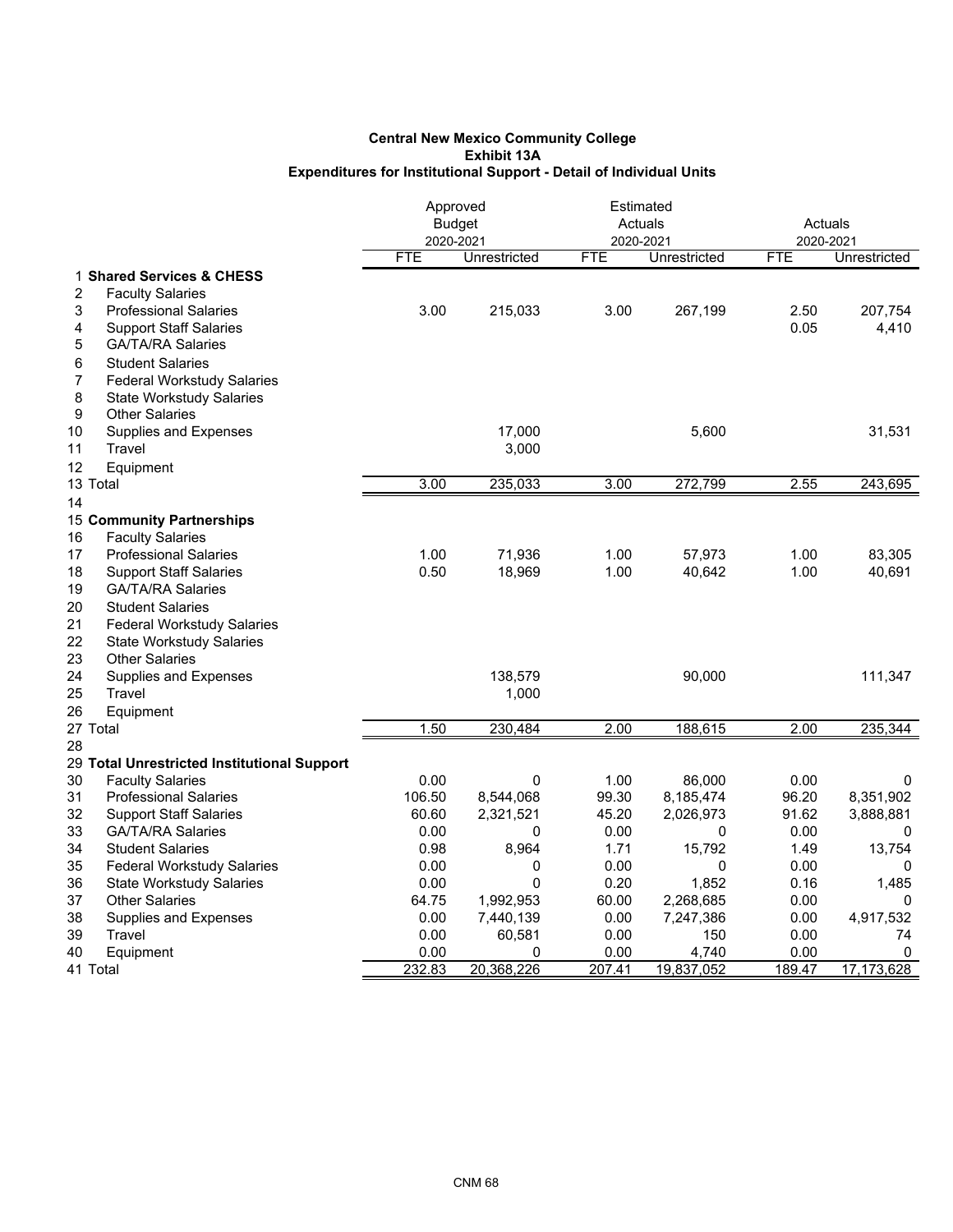|                                              | Approved<br><b>Budget</b><br>2020-2021 |            | Estimated<br>Actuals<br>2020-2021 |            | Actuals<br>2020-2021 |            |
|----------------------------------------------|----------------------------------------|------------|-----------------------------------|------------|----------------------|------------|
|                                              | <b>FTE</b>                             | Restricted | <b>FTE</b>                        | Restricted | <b>FTE</b>           | Restricted |
| 1 CNM Foundation - In-kind                   |                                        |            |                                   |            |                      |            |
| 2<br><b>Faculty Salaries</b>                 |                                        |            |                                   |            |                      |            |
| 3<br><b>Professional Salaries</b>            |                                        |            |                                   |            |                      |            |
| <b>Support Staff Salaries</b><br>4           |                                        |            |                                   |            |                      |            |
| 5<br><b>GA/TA/RA Salaries</b>                |                                        |            |                                   |            |                      |            |
| 6<br><b>Student Salaries</b>                 |                                        |            |                                   |            |                      |            |
| 7<br><b>Federal Workstudy Salaries</b>       |                                        |            |                                   |            |                      |            |
| 8<br><b>State Workstudy Salaries</b>         |                                        |            |                                   |            |                      |            |
| $\boldsymbol{9}$<br><b>Other Salaries</b>    |                                        |            |                                   |            |                      |            |
| 10<br><b>Supplies and Expenses</b><br>Travel |                                        | 500,000    |                                   | 700,000    |                      | 65,272     |
| 11<br>12                                     |                                        |            |                                   |            |                      |            |
| Equipment<br>13 Total                        | 0.00                                   | 500,000    | 0.00                              | 700,000    | 0.00                 | 65,272     |
| 14                                           |                                        |            |                                   |            |                      |            |
| <b>15 CARES/CRRSAA/MSI</b>                   |                                        |            |                                   |            |                      |            |
| 16<br><b>Faculty Salaries</b>                |                                        |            |                                   |            |                      |            |
| 17<br><b>Professional Salaries</b>           |                                        |            |                                   |            |                      |            |
| 18<br><b>Support Staff Salaries</b>          |                                        |            | 3.00                              | 150,000    | 0.01                 | 372        |
| <b>GA/TA/RA Salaries</b><br>19               |                                        |            |                                   |            |                      |            |
| 20<br><b>Student Salaries</b>                |                                        |            |                                   |            |                      |            |
| 21<br><b>Federal Workstudy Salaries</b>      |                                        |            |                                   |            |                      |            |
| 22<br><b>State Workstudy Salaries</b>        |                                        |            |                                   |            |                      |            |
| 23<br><b>Other Salaries</b>                  |                                        |            |                                   |            |                      |            |
| 24<br><b>Supplies and Expenses</b>           |                                        |            |                                   | 6,394,826  |                      | 11,344     |
| 25<br>Travel                                 |                                        |            |                                   |            |                      |            |
| 26<br>Equipment                              |                                        |            |                                   |            |                      |            |
| 27 Total                                     | 0.00                                   | 0          | 3.00                              | 6,544,826  | 0.01                 | 11,716     |
| 28                                           |                                        |            |                                   |            |                      |            |
| 29 2020 Census                               |                                        |            |                                   |            |                      |            |
| 30<br><b>Faculty Salaries</b>                |                                        |            |                                   |            |                      |            |
| 31<br><b>Professional Salaries</b>           |                                        |            |                                   |            |                      |            |
| 32<br><b>Support Staff Salaries</b>          |                                        |            |                                   |            |                      |            |
| 33<br><b>GA/TA/RA Salaries</b>               |                                        |            |                                   |            |                      |            |
| 34<br><b>Student Salaries</b>                |                                        |            |                                   |            |                      |            |
| 35<br><b>Federal Workstudy Salaries</b>      |                                        |            |                                   |            |                      |            |
| 36<br><b>State Workstudy Salaries</b>        |                                        |            |                                   |            |                      |            |
| 37<br><b>Other Salaries</b>                  |                                        |            |                                   |            |                      |            |
| 38<br>Supplies and Expenses                  |                                        |            |                                   | 10,635     |                      | 10,635     |
| 39<br>Travel                                 |                                        |            |                                   |            |                      |            |
| 40<br>Equipment                              |                                        |            |                                   |            |                      |            |
| 41 Total                                     | 0.00                                   | 0          | 0.00                              | 10,635     | 0.00                 | 10,635     |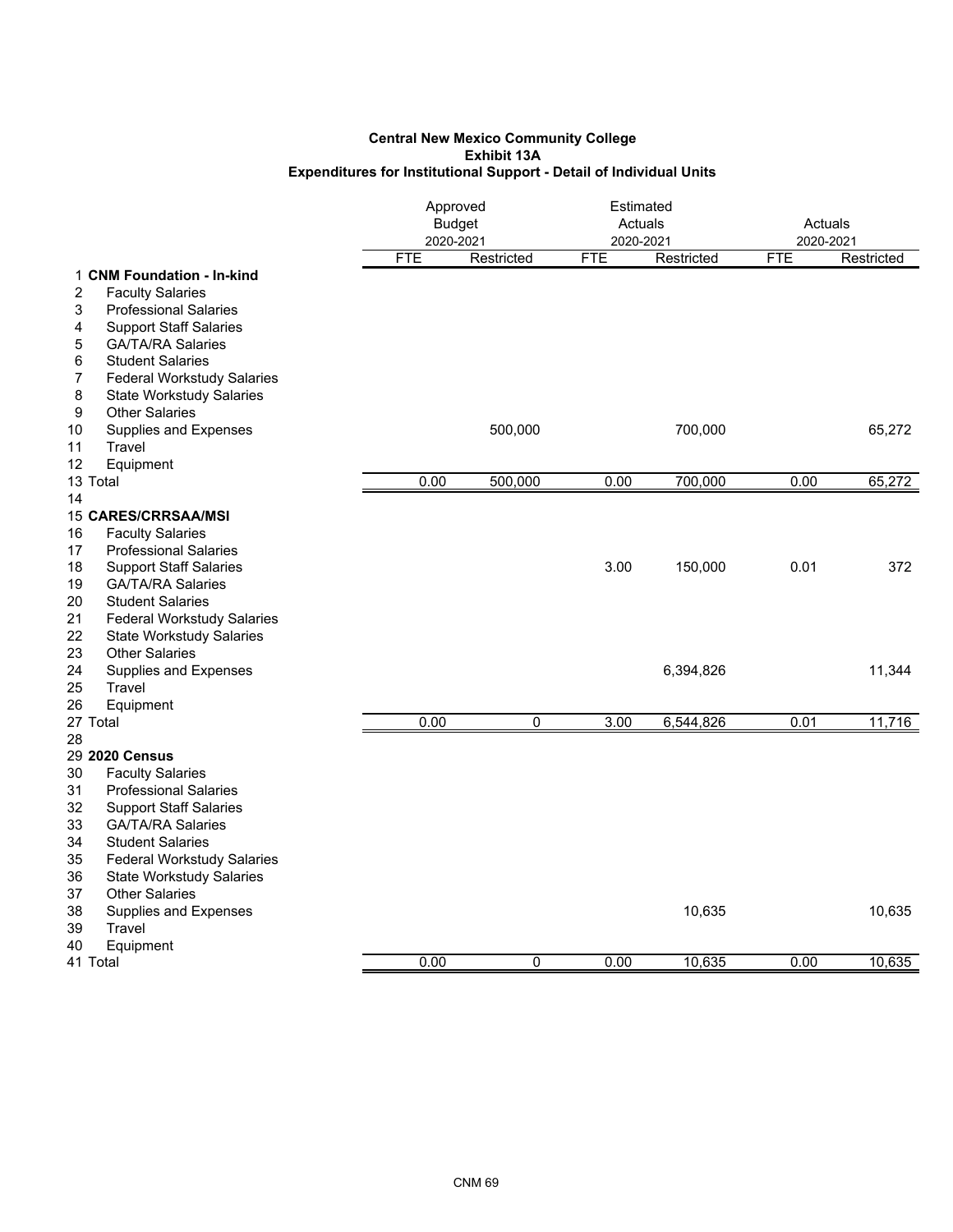|                                           | Approved<br><b>Budget</b><br>2020-2021 |              | Estimated<br>Actuals<br>2020-2021 |            | Actuals<br>2020-2021 |            |
|-------------------------------------------|----------------------------------------|--------------|-----------------------------------|------------|----------------------|------------|
|                                           | <b>FTE</b>                             | Restricted   | <b>FTE</b>                        | Restricted | <b>FTE</b>           | Restricted |
| 1 Nusenda HR Wellness                     |                                        |              |                                   |            |                      |            |
| 2<br><b>Faculty Salaries</b>              |                                        |              |                                   |            |                      |            |
| 3<br><b>Professional Salaries</b>         |                                        |              |                                   |            |                      |            |
| <b>Support Staff Salaries</b><br>4        |                                        |              |                                   |            |                      |            |
| <b>GA/TA/RA Salaries</b><br>5             |                                        |              |                                   |            |                      |            |
| <b>Student Salaries</b><br>6              |                                        |              |                                   |            |                      |            |
| 7<br><b>Federal Workstudy Salaries</b>    |                                        |              |                                   |            |                      |            |
| 8<br><b>State Workstudy Salaries</b>      |                                        |              |                                   |            |                      |            |
| <b>Other Salaries</b><br>9                |                                        |              |                                   |            |                      |            |
| 10<br>Supplies and Expenses               |                                        |              |                                   | 5,000      |                      | 3,661      |
| 11<br>Travel                              |                                        |              |                                   |            |                      |            |
| 12<br>Equipment                           |                                        |              |                                   |            |                      |            |
| 13 Total                                  | 0.00                                   | 0            | 0.00                              | 5,000      | 0.00                 | 3,661      |
| 14                                        |                                        |              |                                   |            |                      |            |
| 15 Total Restricted Institutional Support |                                        |              |                                   |            |                      |            |
| 16<br><b>Faculty Salaries</b>             | 0.00                                   | 0            | 0.00                              | 0          | 0.00                 | 0          |
| <b>Professional Salaries</b><br>17        | 0.00                                   | 0            | 0.00                              | $\Omega$   | 0.00                 | 0          |
| <b>Support Staff Salaries</b><br>18       | 0.00                                   | 0            | 3.00                              | 150,000    | 0.01                 | 372        |
| <b>GA/TA/RA Salaries</b><br>19            | 0.00                                   | 0            | 0.00                              | 0          | 0.00                 | 0          |
| <b>Student Salaries</b><br>20             | 0.00                                   | 0            | 0.00                              | 0          | 0.00                 | 0          |
| 21<br><b>Federal Workstudy Salaries</b>   | 0.00                                   | 0            | 0.00                              | 0          | 0.00                 | 0          |
| 22<br><b>State Workstudy Salaries</b>     | 0.00                                   | 0            | 0.00                              | 0          | 0.00                 | $\Omega$   |
| <b>Other Salaries</b><br>23               | 0.00                                   | $\mathbf{0}$ | 0.00                              | 0          | 0.00                 | 0          |
| 24<br>Supplies and Expenses               | 0.00                                   | 500,000      | 0.00                              | 7,110,461  | 0.00                 | 90,911     |
| 25<br>Travel                              | 0.00                                   | 0            | 0.00                              | 0          | 0.00                 | 0          |
| 26<br>Equipment                           | 0.00                                   | 0            | 0.00                              | 0          | 0.00                 | 0          |
| 27 Total                                  | 0.00                                   | 500.000      | 3.00                              | 7,260,461  | 0.01                 | 91,283     |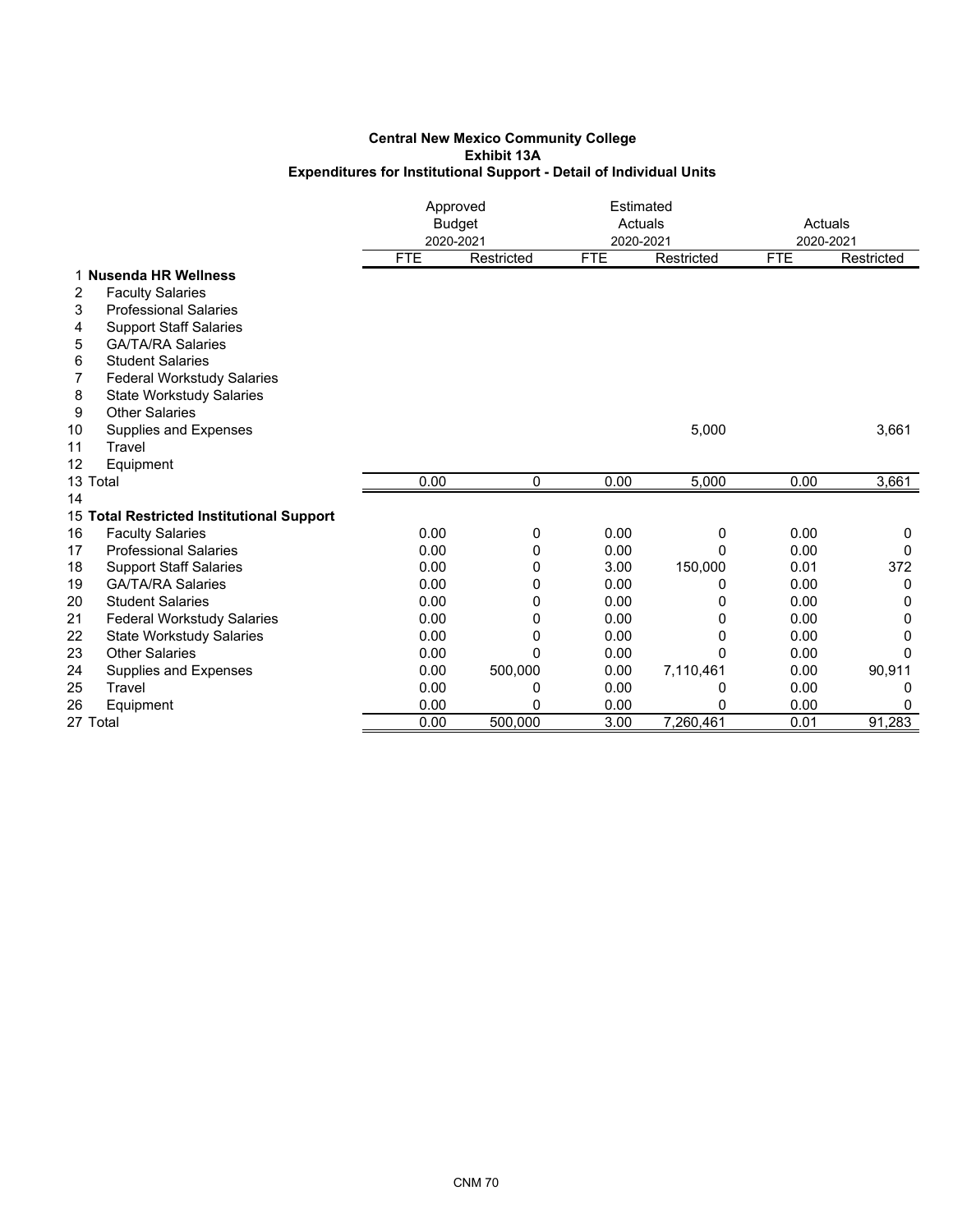### **Central New Mexico Community College Expenditures for Operations and Maintenance Exhibit 14**

|                                    | Approved   |               | Estimated  |           |            |         |
|------------------------------------|------------|---------------|------------|-----------|------------|---------|
|                                    |            | <b>Budget</b> |            | Actuals   |            | Actuals |
|                                    | 2020-2021  |               | 2020-2021  |           | 2020-2021  |         |
|                                    | Unrest.    | Rest.         | Unrest.    | Rest.     | Unrest.    | Rest.   |
| 1 Facilities Administration        | 1,442,029  | 0             | 1,541,464  | 29,910    | 1,523,675  | 54,596  |
| 2 Plant Maintenance                | 2,401,140  | 0             | 2,305,759  | 0         | 1,991,162  | 0       |
| 3 Parking Leases                   | 8.000      | 0             | 8,000      | 0         | 8.000      | O       |
| 4 Custodial & Grounds              | 3,408,161  | 0             | 3,134,489  | 0         | 2,924,887  | 0       |
| 5 Deferred Maintenance             | 765,000    | 300,000       | 1,281,410  | 233,842   | 598,103    | 25,000  |
| 6 Operations & Maintenance Support | 453,376    | 0             | 606,603    | 0         | 507,369    | 0       |
| 7 Insurance                        | 884,361    | 0             | 1,060,825  | 0         | 1,048,772  |         |
| 8 Utilities                        | 3,740,000  | 0             | 3,198,630  | 0         | 2,813,084  | O       |
| 9 CARES/CRRSAA/MSI                 | 0          | 0             | 0          | 1,350,189 | 0          | 41,816  |
| 10 Total Physical Plant            | 13,102,067 | 300,000       | 13,137,180 | 1,613,941 | 11,415,051 | 121,412 |
| 11                                 |            |               |            |           |            |         |
| 12 Fringe Benefits                 |            |               |            |           |            |         |
| 13<br>State Workstudy              |            | 22,835        |            |           |            |         |
| Federal Workstudy<br>14            |            | 10,000        |            |           |            | 84      |
| 15<br>Retirement                   | 655,815    |               | 656,906    |           | 613,655    |         |
| 16<br>Social Security              | 341,547    |               | 323,287    |           | 319,850    |         |
| 17<br>Group Insurance              | 817,876    |               | 787,711    |           | 772,298    |         |
| 18<br><b>Worker's Compensation</b> | 1,175      |               | 1,132      |           | 1,097      |         |
| 19<br>Unemployment                 |            |               |            |           |            |         |
| 20<br><b>Retiree Health</b>        | 92,994     |               | 88,268     |           | 86,558     |         |
| 21<br><b>Tuition Waivers</b>       | 38,203     |               | 38,203     |           | 16,384     |         |
| 22 Total Fringe Benefits           | 1,947,610  | 32,835        | 1,895,507  | 0         | 1,809,842  | 84      |
| 23                                 |            |               |            |           |            |         |
| 24                                 |            |               |            |           |            |         |
| 25 Total Expenditures for M & O    | 15,049,677 | 332,835       | 15,032,687 | 1,613,941 | 13,224,894 | 121,496 |
|                                    |            |               |            |           |            |         |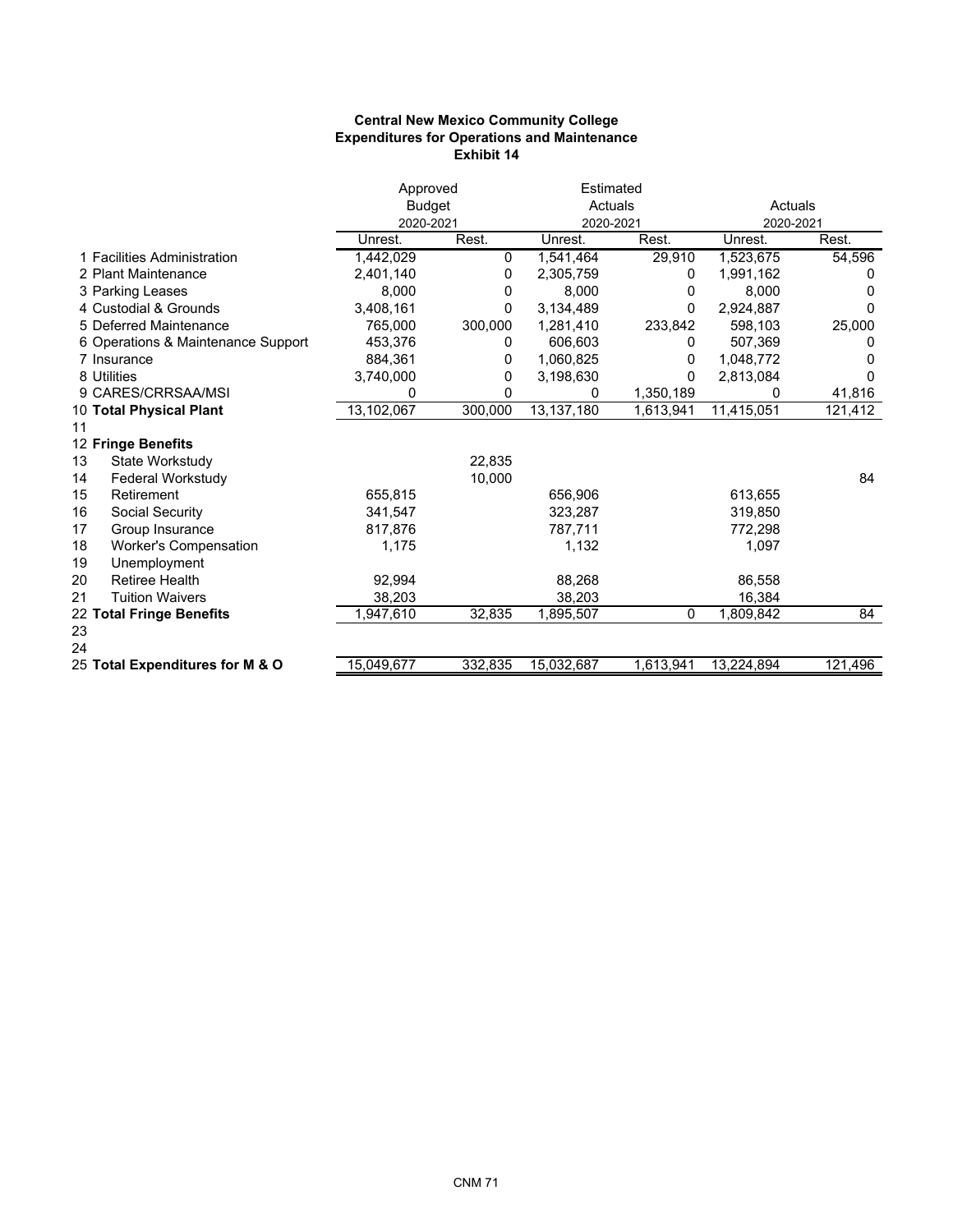|                                         |            | Approved      | Estimated |              |           |              |
|-----------------------------------------|------------|---------------|-----------|--------------|-----------|--------------|
|                                         |            | <b>Budget</b> |           | Actuals      |           | Actuals      |
|                                         |            | 2020-2021     |           | 2020-2021    | 2020-2021 |              |
|                                         | <b>FTE</b> | Unrestricted  | FTE       | Unrestricted | FTE       | Unrestricted |
| 1 Facilities Administration             |            |               |           |              |           |              |
| 2<br><b>Faculty Salaries</b>            |            |               |           |              |           |              |
| 3<br><b>Professional Salaries</b>       | 14.00      | 996,201       | 13.00     | 1,050,669    | 12.00     | 1,042,399    |
| <b>Support Staff Salaries</b><br>4      | 6.00       | 244,621       | 10.00     | 321,212      | 10.00     | 336,000      |
| 5<br><b>GA/TA/RA Salaries</b>           |            |               |           |              |           |              |
| 6<br><b>Student Salaries</b>            |            |               |           |              |           |              |
| 7<br><b>Federal Workstudy Salaries</b>  |            |               |           |              |           |              |
| 8<br><b>State Workstudy Salaries</b>    |            |               |           |              |           |              |
| 9<br><b>Other Salaries</b>              | 0.02       | 695           | 0.02      | 695          |           |              |
| 10<br>Supplies and Expenses             |            | 198,012       |           | 168,888      |           | 145,255      |
| 11<br>Travel                            |            | 2,500         |           |              |           | 20           |
| 12<br>Equipment                         |            |               |           |              |           |              |
| 13 Total                                | 20.02      | 1,442,029     | 23.02     | 1,541,464    | 22.00     | 1,523,675    |
| 14                                      |            |               |           |              |           |              |
| <b>15 Custodial Services</b>            |            |               |           |              |           |              |
| 16<br><b>Faculty Salaries</b>           |            |               |           |              |           |              |
| 17<br><b>Professional Salaries</b>      |            |               |           |              |           |              |
| 18<br><b>Support Staff Salaries</b>     |            |               |           |              | 63.50     | 1,879,912    |
| 19<br><b>GA/TA/RA Salaries</b>          |            |               |           |              |           |              |
| 20<br><b>Student Salaries</b>           |            |               |           |              |           |              |
| 21<br><b>Federal Workstudy Salaries</b> |            |               |           |              |           |              |
| 22<br><b>State Workstudy Salaries</b>   |            |               |           |              |           |              |
| 23<br><b>Other Salaries</b>             | 76.50      | 1,994,416     | 68.50     | 1,924,587    |           |              |
| 24<br><b>Supplies and Expenses</b>      |            | 858,693       |           | 699,657      |           | 478,404      |
| 25<br>Travel                            |            |               |           |              |           |              |
| 26<br>Equipment                         |            |               |           |              |           | 43,956       |
| 27 Total                                | 76.50      | 2,853,109     | 68.50     | 2,624,244    | 63.50     | 2,402,271    |
| 28                                      |            |               |           |              |           |              |
| 29 Maintenance                          |            |               |           |              |           |              |
| 30<br><b>Faculty Salaries</b>           |            |               |           |              |           |              |
| 31<br><b>Professional Salaries</b>      |            |               |           |              |           |              |
| 32<br><b>Support Staff Salaries</b>     |            |               |           |              | 15.00     | 810,582      |
| 33<br><b>GA/TA/RA Salaries</b>          |            |               |           |              |           |              |
| 34<br><b>Student Salaries</b>           |            |               |           |              |           |              |
| 35<br><b>Federal Workstudy Salaries</b> |            |               |           |              |           |              |
| 36<br><b>State Workstudy Salaries</b>   |            |               |           |              |           |              |
| 37<br><b>Other Salaries</b>             | 16.00      | 907,377       | 15.50     | 835,315      |           |              |
| 38<br><b>Supplies and Expenses</b>      |            | 1,493,267     |           | 1,470,444    |           | 1,169,591    |
| 39<br>Travel                            |            | 496           |           |              |           |              |
| 40<br>Equipment                         |            |               |           |              |           | 10,989       |
| 41 Total                                | 16.00      | 2,401,140     | 15.50     | 2,305,759    | 15.00     | 1,991,162    |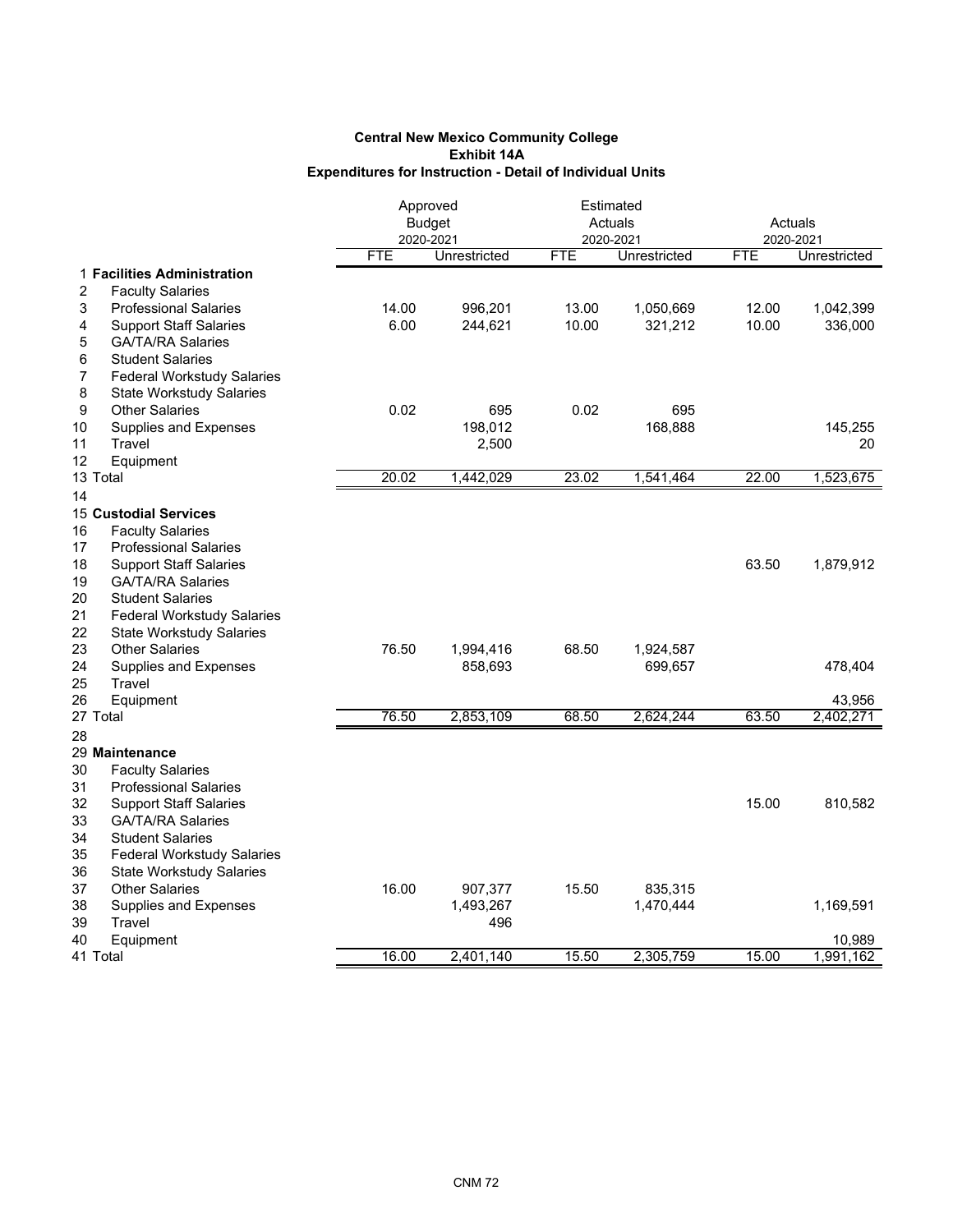|                                                                | Approved<br><b>Budget</b><br>2020-2021 |              |            | Estimated<br>Actuals      | Actuals<br>2020-2021 |              |
|----------------------------------------------------------------|----------------------------------------|--------------|------------|---------------------------|----------------------|--------------|
|                                                                | <b>FTE</b>                             | Unrestricted | <b>FTE</b> | 2020-2021<br>Unrestricted | <b>FTE</b>           | Unrestricted |
| 1 Insurance                                                    |                                        |              |            |                           |                      |              |
| 2<br><b>Faculty Salaries</b>                                   |                                        |              |            |                           |                      |              |
| 3<br><b>Professional Salaries</b>                              |                                        |              |            |                           |                      |              |
| <b>Support Staff Salaries</b><br>4                             |                                        |              |            |                           |                      |              |
| 5<br><b>GA/TA/RA Salaries</b>                                  |                                        |              |            |                           |                      |              |
| <b>Student Salaries</b><br>6                                   |                                        |              |            |                           |                      |              |
| 7<br><b>Federal Workstudy Salaries</b>                         |                                        |              |            |                           |                      |              |
| 8<br><b>State Workstudy Salaries</b>                           |                                        |              |            |                           |                      |              |
| <b>Other Salaries</b><br>9                                     |                                        |              |            |                           |                      |              |
| 10<br>Supplies and Expenses                                    |                                        | 884,361      |            | 1,060,825                 |                      | 1,048,772    |
| 11<br>Travel                                                   |                                        |              |            |                           |                      |              |
| 12<br>Equipment                                                |                                        |              |            |                           |                      |              |
| 13 Total                                                       | 0.00                                   | 884,361      | 0.00       | 1,060,825                 | 0.00                 | 1,048,772    |
| 14                                                             |                                        |              |            |                           |                      |              |
| 15 Parking Leases                                              |                                        |              |            |                           |                      |              |
| 16<br><b>Faculty Salaries</b>                                  |                                        |              |            |                           |                      |              |
| 17<br><b>Professional Salaries</b>                             |                                        |              |            |                           |                      |              |
| 18<br><b>Support Staff Salaries</b>                            |                                        |              |            |                           |                      |              |
| 19<br><b>GA/TA/RA Salaries</b>                                 |                                        |              |            |                           |                      |              |
| 20<br><b>Student Salaries</b>                                  |                                        |              |            |                           |                      |              |
| 21<br><b>Federal Workstudy Salaries</b><br>22                  |                                        |              |            |                           |                      |              |
| <b>State Workstudy Salaries</b><br>23<br><b>Other Salaries</b> |                                        |              |            |                           |                      |              |
| 24<br>Supplies and Expenses                                    |                                        | 8,000        |            | 8,000                     |                      | 8,000        |
| 25<br>Travel                                                   |                                        |              |            |                           |                      |              |
| 26<br>Equipment                                                |                                        |              |            |                           |                      |              |
| 27 Total                                                       | 0.00                                   | 8,000        | 0.00       | 8,000                     | 0.00                 | 8,000        |
| 28                                                             |                                        |              |            |                           |                      |              |
| 29 Operations & Maintenance Support                            |                                        |              |            |                           |                      |              |
| 30<br><b>Faculty Salaries</b>                                  |                                        |              |            |                           |                      |              |
| 31<br><b>Professional Salaries</b>                             |                                        |              |            |                           |                      |              |
| 32<br><b>Support Staff Salaries</b>                            |                                        |              |            |                           |                      |              |
| 33<br><b>GA/TA/RA Salaries</b>                                 |                                        |              |            |                           |                      |              |
| 34<br><b>Student Salaries</b>                                  |                                        |              |            |                           |                      |              |
| 35<br><b>Federal Workstudy Salaries</b>                        |                                        |              |            |                           |                      |              |
| 36<br><b>State Workstudy Salaries</b>                          |                                        |              |            |                           |                      |              |
| 37<br><b>Other Salaries</b>                                    |                                        |              |            |                           |                      |              |
| 38<br>Supplies and Expenses                                    |                                        | 453,376      |            | 606,603                   |                      | 507,369      |
| 39<br>Travel                                                   |                                        |              |            |                           |                      |              |
| 40<br>Equipment                                                |                                        |              |            |                           |                      |              |
| 41 Total                                                       | 0.00                                   | 453,376      | 0.00       | 606,603                   | 0.00                 | 507,369      |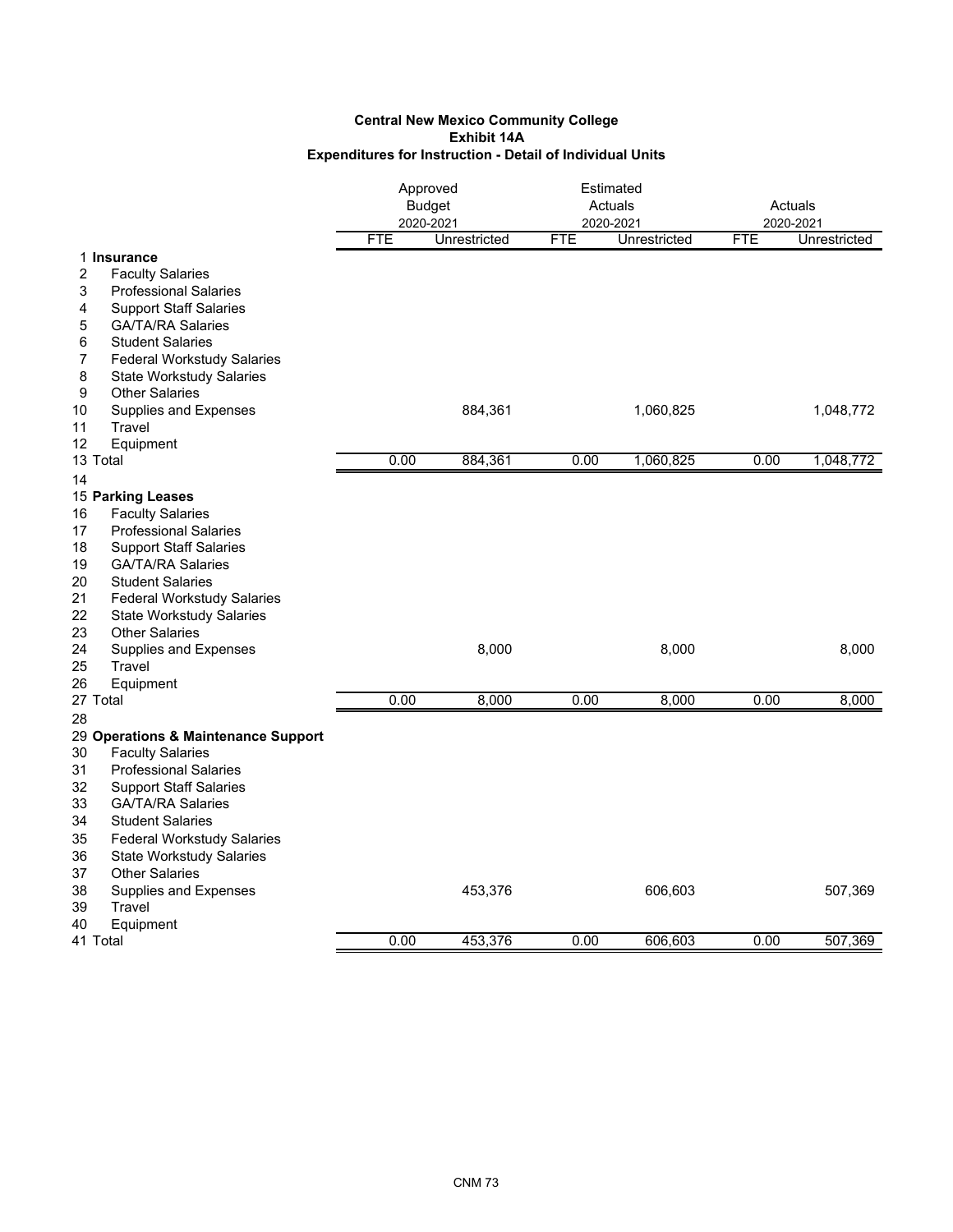|                                         | Approved<br><b>Budget</b><br>2020-2021<br><b>FTE</b><br>Unrestricted |                    | Estimated<br>Actuals<br>2020-2021<br><b>FTE</b><br>Unrestricted |                    | Actuals<br>2020-2021<br><b>FTE</b> |                    |
|-----------------------------------------|----------------------------------------------------------------------|--------------------|-----------------------------------------------------------------|--------------------|------------------------------------|--------------------|
| 1 Landscape & Ground Maintenance        |                                                                      |                    |                                                                 |                    |                                    | Unrestricted       |
| 2<br><b>Faculty Salaries</b>            |                                                                      |                    |                                                                 |                    |                                    |                    |
| 3<br><b>Professional Salaries</b>       |                                                                      |                    |                                                                 |                    |                                    |                    |
| <b>Support Staff Salaries</b><br>4      |                                                                      |                    |                                                                 |                    | 12.00                              | 297,668            |
| <b>GA/TA/RA Salaries</b><br>5           |                                                                      |                    |                                                                 |                    |                                    |                    |
| <b>Student Salaries</b><br>6            |                                                                      |                    |                                                                 |                    |                                    |                    |
| 7<br><b>Federal Workstudy Salaries</b>  |                                                                      |                    |                                                                 |                    |                                    |                    |
| 8<br><b>State Workstudy Salaries</b>    |                                                                      |                    |                                                                 |                    |                                    |                    |
| 9<br><b>Other Salaries</b>              | 19.00                                                                | 360,100            | 11.00                                                           | 297,965            |                                    |                    |
| 10<br>Supplies and Expenses             |                                                                      | 194,952            |                                                                 | 212,280            |                                    | 224,947            |
| 11<br>Travel                            |                                                                      |                    |                                                                 |                    |                                    |                    |
| 12<br>Equipment                         |                                                                      |                    |                                                                 |                    |                                    |                    |
| 13 Total                                | 19.00                                                                | 555,052            | 11.00                                                           | 510,245            | 12.00                              | 522,616            |
| 14                                      |                                                                      |                    |                                                                 |                    |                                    |                    |
| 15 Deferred Maintenance                 |                                                                      |                    |                                                                 |                    |                                    |                    |
| 16<br><b>Faculty Salaries</b>           |                                                                      |                    |                                                                 |                    |                                    |                    |
| 17<br><b>Professional Salaries</b>      |                                                                      |                    |                                                                 |                    |                                    |                    |
| 18<br><b>Support Staff Salaries</b>     |                                                                      |                    |                                                                 |                    |                                    |                    |
| 19<br><b>GA/TA/RA Salaries</b>          |                                                                      |                    |                                                                 |                    |                                    |                    |
| <b>Student Salaries</b><br>20           |                                                                      |                    |                                                                 |                    |                                    |                    |
| 21<br><b>Federal Workstudy Salaries</b> |                                                                      |                    |                                                                 |                    |                                    |                    |
| 22<br><b>State Workstudy Salaries</b>   |                                                                      |                    |                                                                 |                    |                                    |                    |
| 23<br><b>Other Salaries</b>             |                                                                      |                    |                                                                 |                    |                                    |                    |
| 24<br>Supplies and Expenses             |                                                                      | 765,000            |                                                                 | 1,281,410          |                                    | 598,103            |
| 25<br>Travel                            |                                                                      |                    |                                                                 |                    |                                    |                    |
| 26<br>Equipment                         |                                                                      |                    |                                                                 |                    |                                    |                    |
| 27 Total                                | 0.00                                                                 | 765,000            | 0.00                                                            | 1,281,410          | 0.00                               | 598,103            |
| 28                                      |                                                                      |                    |                                                                 |                    |                                    |                    |
| 29 Utilities                            |                                                                      |                    |                                                                 |                    |                                    |                    |
| 30<br>Gas                               |                                                                      | 350,000            |                                                                 | 250,000            |                                    | 236,297            |
| 31<br>Electricity                       |                                                                      | 2,800,000          |                                                                 | 2,400,000          |                                    | 2,123,750          |
| 32<br>Water<br>33<br>Refuse             |                                                                      | 315,000<br>275,000 |                                                                 | 315,000<br>225,000 |                                    | 295,124<br>152,329 |
| 34<br>Telephone                         |                                                                      |                    |                                                                 | 8,630              |                                    | 5,584              |
| 35                                      |                                                                      |                    |                                                                 |                    |                                    |                    |
| 36                                      |                                                                      |                    |                                                                 |                    |                                    |                    |
| 37                                      |                                                                      |                    |                                                                 |                    |                                    |                    |
| 38                                      |                                                                      |                    |                                                                 |                    |                                    |                    |
| 39                                      |                                                                      |                    |                                                                 |                    |                                    |                    |
| 40                                      |                                                                      |                    |                                                                 |                    |                                    |                    |
| 41 Total                                | 0.00                                                                 | 3,740,000          | 0.00                                                            | 3,198,630          | 0.00                               | 2,813,084          |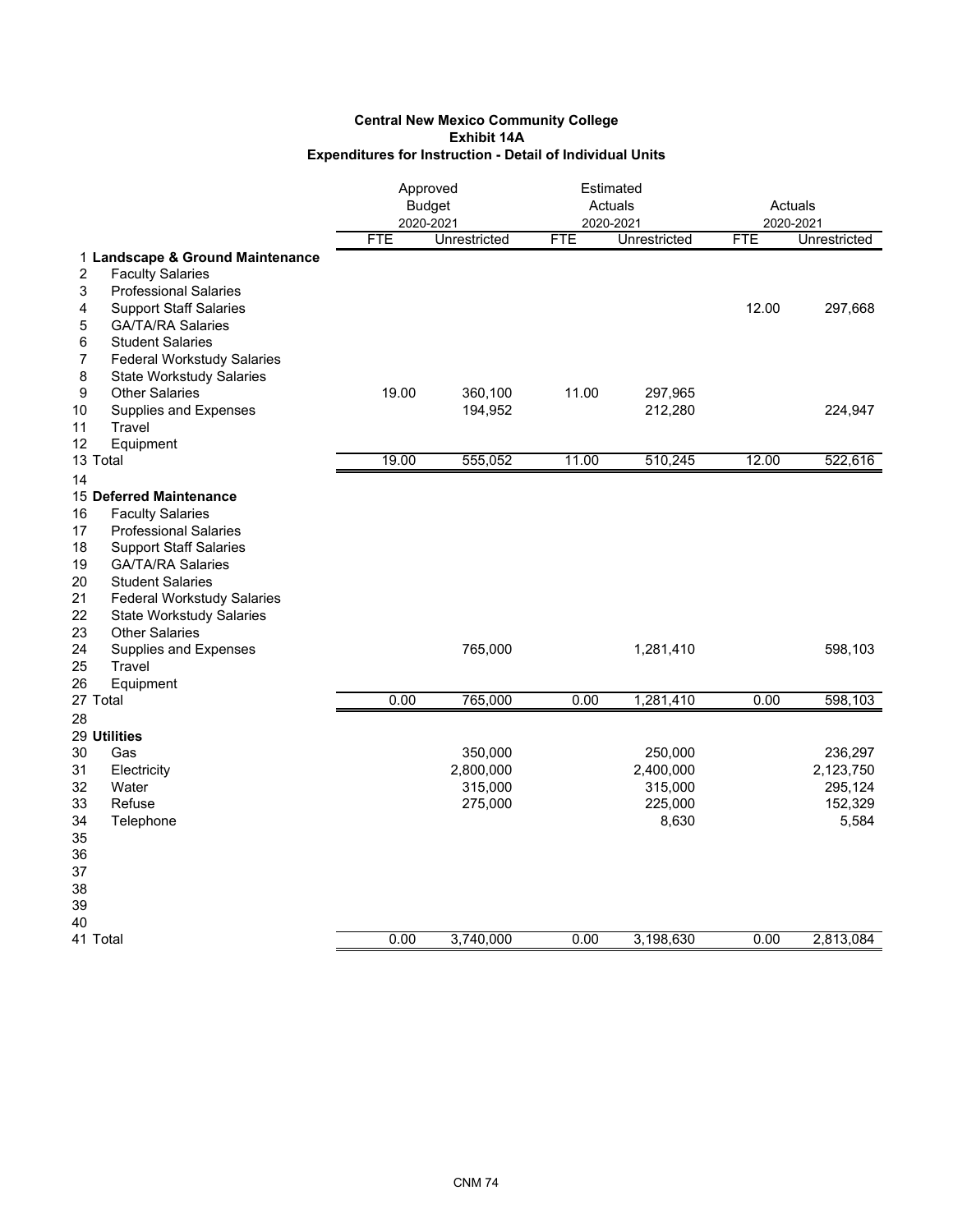|          |                                                  | Approved   |               |            | Estimated    |            |              |  |
|----------|--------------------------------------------------|------------|---------------|------------|--------------|------------|--------------|--|
|          |                                                  |            | <b>Budget</b> |            | Actuals      | Actuals    |              |  |
|          |                                                  |            | 2020-2021     |            | 2020-2021    |            | 2020-2021    |  |
|          |                                                  | <b>FTE</b> | Unrestricted  | <b>FTE</b> | Unrestricted | <b>FTE</b> | Unrestricted |  |
|          | 1 CARES/CRRSAA/MSI                               |            |               |            |              |            |              |  |
| 2        | <b>Faculty Salaries</b>                          |            |               |            |              |            |              |  |
| 3        | <b>Professional Salaries</b>                     |            |               |            |              |            |              |  |
| 4        | <b>Support Staff Salaries</b>                    |            |               |            |              |            |              |  |
| 5        | <b>GA/TA/RA Salaries</b>                         |            |               |            |              |            |              |  |
| 6        | <b>Student Salaries</b>                          |            |               |            |              |            |              |  |
| 7        | <b>Federal Workstudy Salaries</b>                |            |               |            |              |            |              |  |
| 8        | <b>State Workstudy Salaries</b>                  |            |               |            |              |            |              |  |
| 9        | <b>Other Salaries</b>                            |            |               |            |              |            |              |  |
| 10       | Supplies and Expenses                            |            |               |            |              |            |              |  |
| 11       | Travel                                           |            |               |            |              |            |              |  |
| 12       | Equipment                                        |            |               |            |              |            |              |  |
| 13 Total |                                                  | 0.00       | 0             | 0.00       | 0            | 0.00       | 0            |  |
| 14       |                                                  |            |               |            |              |            |              |  |
|          | 15 Total Unrestricted Operations and Maintenance |            |               |            |              |            |              |  |
| 16       | <b>Faculty Salaries</b>                          | 0.00       | $\mathbf{0}$  | 0.00       | 0            | 0.00       | $\mathbf{0}$ |  |
| 17       | <b>Professional Salaries</b>                     | 14.00      | 996,201       | 13.00      | 1,050,669    | 12.00      | 1,042,399    |  |
| 18       | <b>Support Staff Salaries</b>                    | 6.00       | 244,621       | 10.00      | 321,212      | 100.50     | 3,324,163    |  |
| 19       | <b>GA/TA/RA Salaries</b>                         | 0.00       | 0             | 0.00       | 0            | 0.00       | 0            |  |
| 20       | <b>Student Salaries</b>                          | 0.00       | 0             | 0.00       | 0            | 0.00       | 0            |  |
| 21       | <b>Federal Workstudy Salaries</b>                | 0.00       | 0             | 0.00       | 0            | 0.00       | 0            |  |
| 22       | <b>State Workstudy Salaries</b>                  | 0.00       | $\mathbf{0}$  | 0.00       | 0            | 0.00       | 0            |  |
| 23       | <b>Other Salaries</b>                            | 111.52     | 3,262,588     | 95.02      | 3,058,562    | 0.00       | 0            |  |
| 24       | Supplies and Expenses                            | 0.00       | 8,595,661     | 0.00       | 8,706,737    | 0.00       | 6,993,525    |  |
| 25       | Travel                                           | 0.00       | 2,996         | 0.00       | 0            | 0.00       | 20           |  |
| 26       | Equipment                                        | 0.00       | 0             | 0.00       | 0            | 0.00       | 54,945       |  |
| 27 Total |                                                  | 131.52     | 13,102,067    | 118.02     | 13,137,180   | 112.50     | 11,415,051   |  |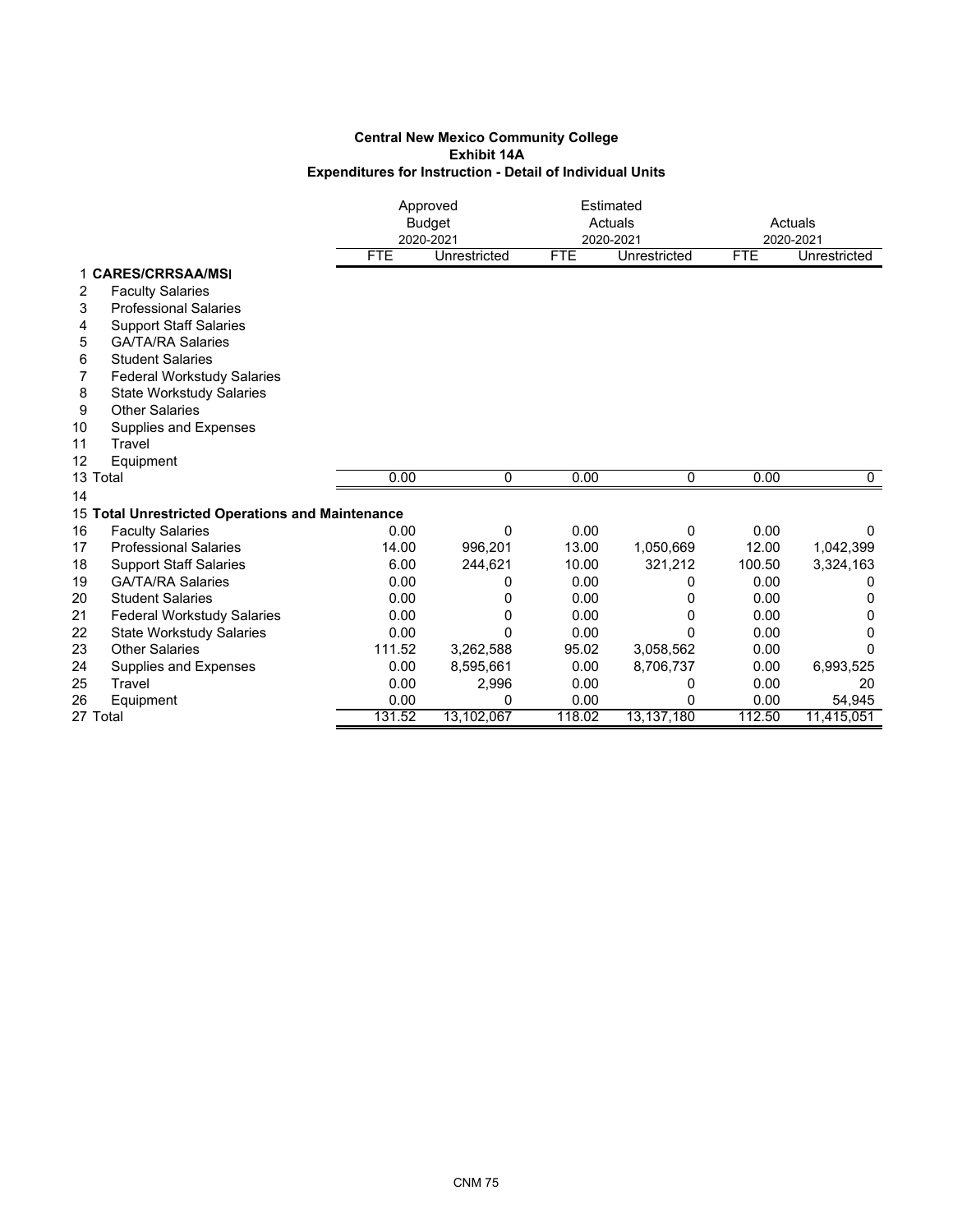|                                         | Approved<br><b>Budget</b> |             |            | Estimated<br>Actuals |            | Actuals    |  |
|-----------------------------------------|---------------------------|-------------|------------|----------------------|------------|------------|--|
|                                         |                           | 2020-2021   |            | 2020-2021            |            | 2020-2021  |  |
|                                         | <b>FTE</b>                | Restricted  | <b>FTE</b> | Restricted           | <b>FTE</b> | Restricted |  |
| 1 CARES/CRRSAA/MSI                      |                           |             |            |                      |            |            |  |
| 2<br><b>Faculty Salaries</b>            |                           |             |            |                      |            |            |  |
| 3<br><b>Professional Salaries</b>       |                           |             |            |                      |            |            |  |
| 4<br><b>Support Staff Salaries</b>      |                           |             |            |                      |            |            |  |
| 5<br><b>GA/TA/RA Salaries</b>           |                           |             |            |                      |            |            |  |
| 6<br><b>Student Salaries</b>            |                           |             |            |                      |            |            |  |
| 7<br><b>Federal Workstudy Salaries</b>  |                           |             |            |                      |            |            |  |
| 8<br><b>State Workstudy Salaries</b>    |                           |             |            |                      |            |            |  |
| 9<br><b>Other Salaries</b>              |                           |             |            |                      |            |            |  |
| 10<br>Supplies and Expenses             |                           |             |            | 1,350,189            |            | 41,816     |  |
| 11<br>Travel                            |                           |             |            |                      |            |            |  |
| 12<br>Equipment                         |                           |             |            |                      |            |            |  |
| 13 Total                                | 0.00                      | 0           | 0.00       | 1,350,189            | 0.00       | 41,816     |  |
| 14                                      |                           |             |            |                      |            |            |  |
| 15 Film Activities Phase I              |                           |             |            |                      |            |            |  |
| 16<br><b>Faculty Salaries</b>           |                           |             |            |                      |            |            |  |
| 17<br><b>Professional Salaries</b>      |                           |             |            |                      |            |            |  |
| 18<br><b>Support Staff Salaries</b>     |                           |             |            |                      |            |            |  |
| 19<br><b>GA/TA/RA Salaries</b>          |                           |             |            |                      |            |            |  |
| 20<br><b>Student Salaries</b>           |                           |             |            |                      |            |            |  |
| 21<br><b>Federal Workstudy Salaries</b> |                           |             |            |                      |            |            |  |
| 22<br><b>State Workstudy Salaries</b>   |                           |             |            |                      |            |            |  |
| 23<br><b>Other Salaries</b>             |                           |             |            |                      |            |            |  |
| 24<br>Supplies and Expenses             |                           | 300,000     |            | 233,842              |            | 25,000     |  |
| 25<br>Travel                            |                           |             |            |                      |            |            |  |
| Equipment<br>26                         |                           |             |            |                      |            |            |  |
| 27 Total                                | 0.00                      | 300,000     | 0.00       | 233,842              | 0.00       | 25,000     |  |
| 28                                      |                           |             |            |                      |            |            |  |
| 29 Marketplace Charging Stations        |                           |             |            |                      |            |            |  |
| <b>Faculty Salaries</b><br>30           |                           |             |            |                      |            |            |  |
| 31<br><b>Professional Salaries</b>      |                           |             |            |                      |            |            |  |
| 32<br><b>Support Staff Salaries</b>     |                           |             |            |                      |            |            |  |
| 33<br><b>GA/TA/RA Salaries</b>          |                           |             |            |                      |            |            |  |
| 34<br><b>Student Salaries</b>           |                           |             |            |                      |            |            |  |
| 35<br><b>Federal Workstudy Salaries</b> |                           |             |            |                      |            |            |  |
| 36<br><b>State Workstudy Salaries</b>   |                           |             |            |                      |            |            |  |
| 37<br><b>Other Salaries</b>             |                           |             |            |                      |            |            |  |
| 38<br>Supplies and Expenses             |                           |             |            | 19,910               |            | 19,910     |  |
| 39<br>Travel                            |                           |             |            |                      |            |            |  |
| 40<br>Equipment                         |                           |             |            |                      |            |            |  |
| 41 Total                                | 0.00                      | $\mathbf 0$ | 0.00       | 19,910               | 0.00       | 19,910     |  |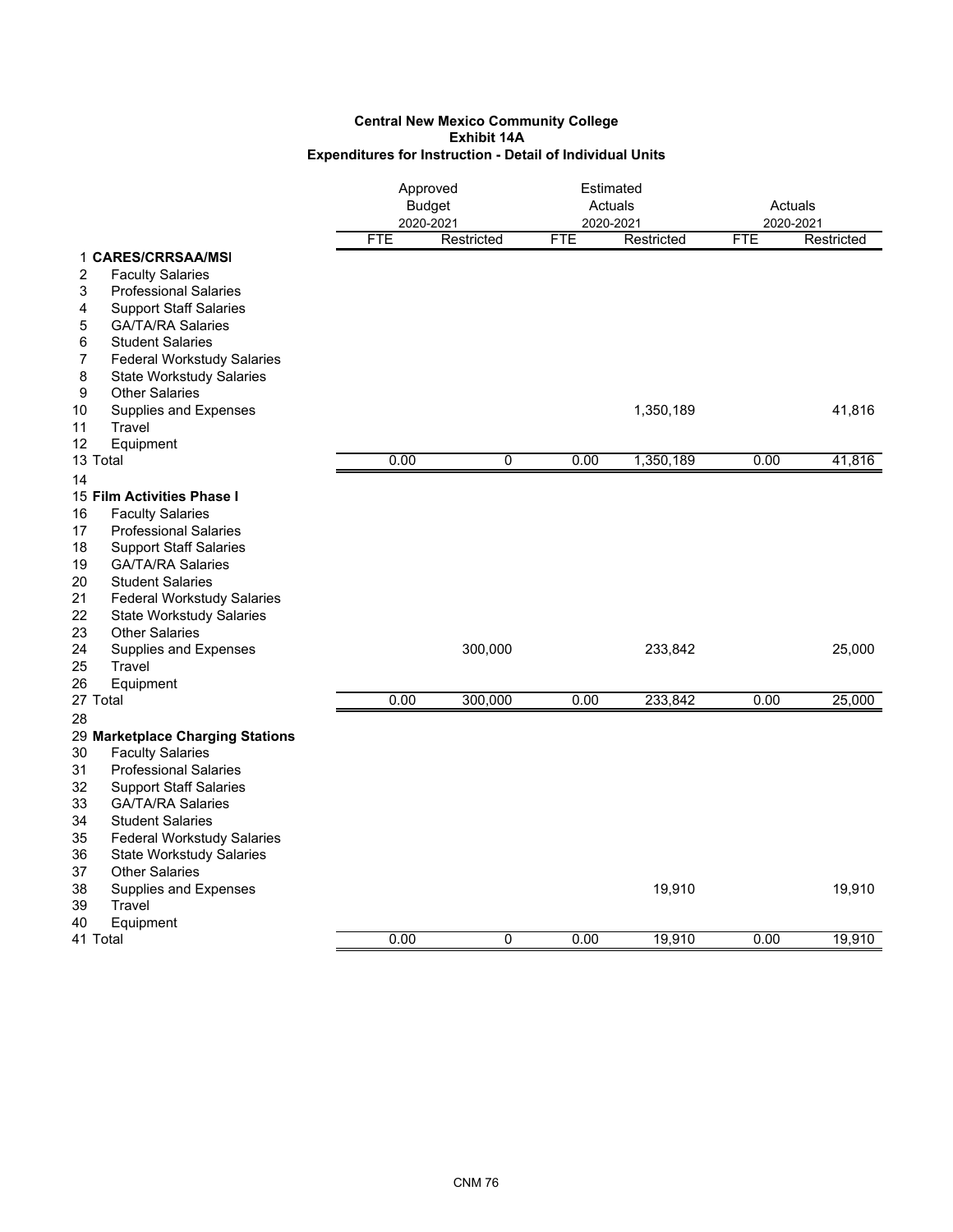|                                                     | Approved<br><b>Budget</b><br>2020-2021 |                |            | Estimated<br>Actuals<br>2020-2021 |            | Actuals<br>2020-2021 |  |
|-----------------------------------------------------|----------------------------------------|----------------|------------|-----------------------------------|------------|----------------------|--|
|                                                     | FTE                                    | Restricted     | <b>FTE</b> | Restricted                        | <b>FTE</b> | Restricted           |  |
| 1 Attend Anywhere<br>2<br><b>Faculty Salaries</b>   |                                        |                |            |                                   |            |                      |  |
| 3<br><b>Professional Salaries</b>                   |                                        |                |            |                                   |            |                      |  |
| 4<br><b>Support Staff Salaries</b>                  |                                        |                |            |                                   |            |                      |  |
| 5<br><b>GA/TA/RA Salaries</b>                       |                                        |                |            |                                   |            |                      |  |
| 6<br><b>Student Salaries</b>                        |                                        |                |            |                                   |            |                      |  |
| $\overline{7}$<br><b>Federal Workstudy Salaries</b> |                                        |                |            |                                   |            |                      |  |
| 8<br><b>State Workstudy Salaries</b>                |                                        |                |            |                                   |            |                      |  |
| 9<br><b>Other Salaries</b>                          |                                        |                |            |                                   |            |                      |  |
| 10<br>Supplies and Expenses                         |                                        |                |            | 10,000                            |            | 10,000               |  |
| Travel<br>11<br>12                                  |                                        |                |            |                                   |            |                      |  |
| Equipment<br>13 Total                               | 0.00                                   | 0              | 0.00       | 10,000                            | 0.00       | 10,000               |  |
| 14                                                  |                                        |                |            |                                   |            |                      |  |
| 15 State of NM - Homeland Security                  |                                        |                |            |                                   |            |                      |  |
| <b>Faculty Salaries</b><br>16                       |                                        |                |            |                                   |            |                      |  |
| 17<br><b>Professional Salaries</b>                  |                                        |                |            |                                   |            |                      |  |
| 18<br><b>Support Staff Salaries</b>                 |                                        |                |            |                                   |            |                      |  |
| 19<br><b>GA/TA/RA Salaries</b>                      |                                        |                |            |                                   |            |                      |  |
| 20<br><b>Student Salaries</b>                       |                                        |                |            |                                   |            |                      |  |
| 21<br><b>Federal Workstudy Salaries</b>             |                                        |                |            |                                   |            |                      |  |
| 22<br><b>State Workstudy Salaries</b>               |                                        |                |            |                                   |            |                      |  |
| 23<br><b>Other Salaries</b>                         |                                        |                |            |                                   |            |                      |  |
| 24<br>Supplies and Expenses                         |                                        |                |            |                                   |            | 24,686               |  |
| 25<br>Travel                                        |                                        |                |            |                                   |            |                      |  |
| 26<br>Equipment                                     |                                        |                |            |                                   |            |                      |  |
| 27 Total                                            | 0.00                                   | $\overline{0}$ | 0.00       | 0                                 | 0.00       | 24,686               |  |
| 28                                                  |                                        |                |            |                                   |            |                      |  |
| 29 Total Restricted Operations and Maintenance      |                                        |                |            |                                   |            |                      |  |
| 30<br><b>Faculty Salaries</b>                       |                                        |                |            |                                   |            |                      |  |
| 31<br><b>Professional Salaries</b>                  | 0.00                                   | 0              | 0.00       | 0                                 | 0.00       | 0                    |  |
| 32<br><b>Support Staff Salaries</b>                 | 0.00                                   | 0              | 0.00       | 0                                 | 0.00       | 0                    |  |
| 33<br><b>GA/TA/RA Salaries</b>                      | 0.00                                   | 0              | 0.00       | 0                                 | 0.00       | $\pmb{0}$            |  |
| 34<br><b>Student Salaries</b>                       | 0.00                                   | 0              | 0.00       | 0                                 | 0.00       | $\mathbf 0$          |  |
| 35<br><b>Federal Workstudy Salaries</b>             | 0.00                                   | 0              | 0.00       | 0                                 | 0.00       | $\pmb{0}$            |  |
| 36<br><b>State Workstudy Salaries</b>               | 0.00                                   | 0              | 0.00       | 0                                 | 0.00       | 0                    |  |
| 37<br><b>Other Salaries</b>                         | 0.00                                   | 0              | 0.00       | 0                                 | 0.00       | 0                    |  |
| 38<br>Supplies and Expenses                         | 0.00                                   | $\mathbf{0}$   | 0.00       | 0                                 | 0.00       | $\Omega$             |  |
| 39<br>Travel                                        | 0.00                                   | 300,000        | 0.00       | 1,613,941                         | 0.00       | 121,412              |  |
| 40<br>Equipment                                     | 0.00                                   | 0              | 0.00       | 0                                 | 0.00       | 0                    |  |
| 41 Total                                            | 0.00                                   | 300,000        | 0.00       | 1,613,941                         | 0.00       | 121,412              |  |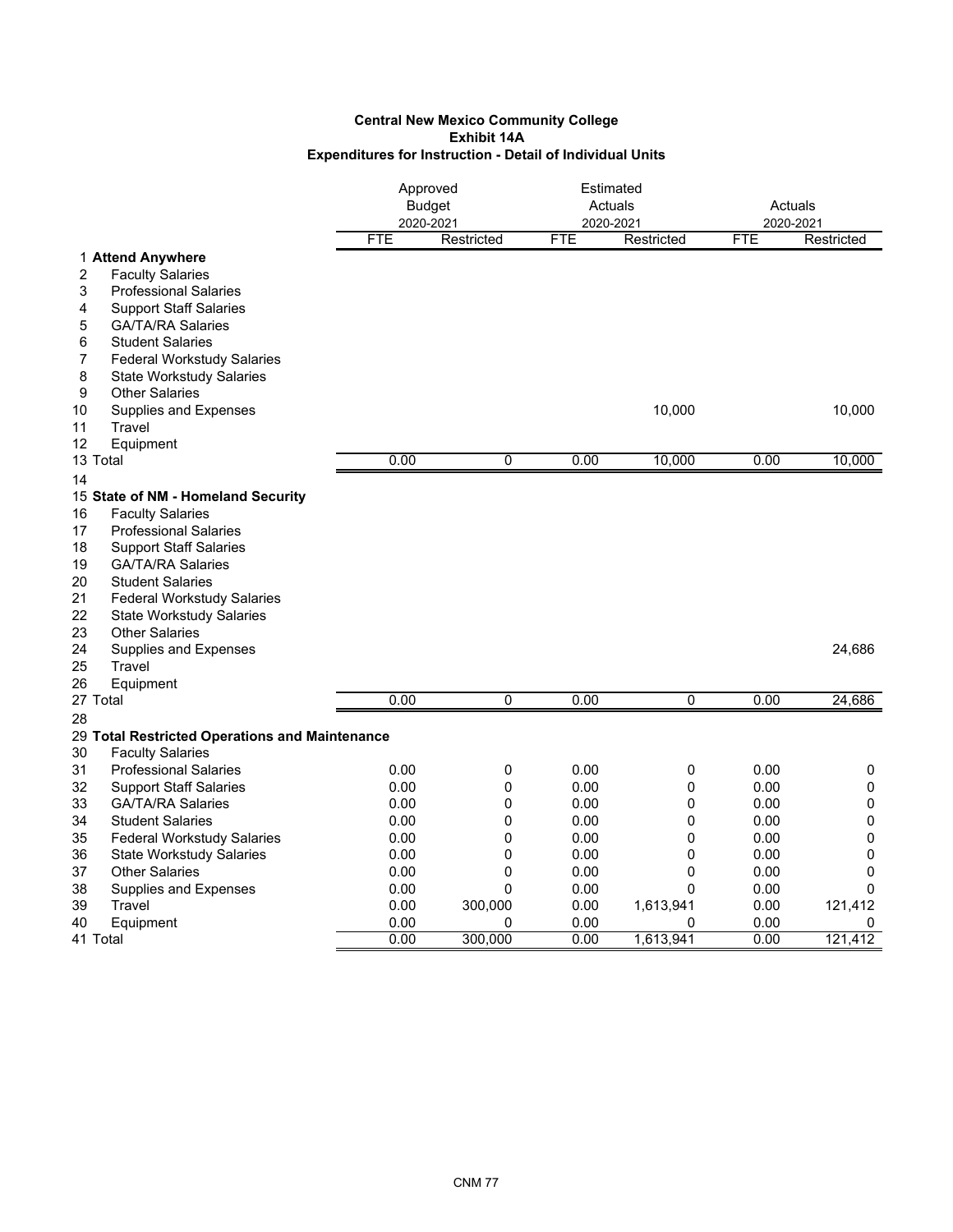# **Central New Mexico Community College Summary of Student Social and Cultural Development Activities Exhibit 15**

|                                  |                                                                                                                                                      | Approved<br><b>Budget</b><br>2020-2021 |                | Estimated<br>Actuals<br>2020-2021 |                | Actuals<br>2020-2021 |                |
|----------------------------------|------------------------------------------------------------------------------------------------------------------------------------------------------|----------------------------------------|----------------|-----------------------------------|----------------|----------------------|----------------|
|                                  |                                                                                                                                                      | Unrest.                                | Rest.          | Unrest.                           | Rest.          | Unrest.              | Rest.          |
| 2<br>3<br>4<br>5<br>6            | 1 Revenues<br><b>Student Tuition and Fees</b><br><b>Government Grants and Contracts</b><br>Federal<br><b>State</b><br><b>Other Sources</b>           | 95,000                                 |                | 87,578                            |                | 89,566               |                |
| 8                                | <b>7 Total Revenues</b>                                                                                                                              | 95,000                                 | $\pmb{0}$      | 87,578                            | $\pmb{0}$      | 89,566               | $\mathbf 0$    |
| 10                               | 9 Beginning Balance                                                                                                                                  | 189,862                                |                | 286,918                           |                | 286,918              |                |
|                                  | 11 Total Available                                                                                                                                   | 284,862                                | $\pmb{0}$      | 374,496                           | $\mathbf 0$    | 376,484              | $\mathbf 0$    |
| 12                               |                                                                                                                                                      |                                        |                |                                   |                |                      |                |
| 14<br>15<br>16                   | 13 Expenditures<br><b>Faculty Salaries</b><br><b>Professional Salaries</b><br><b>Support Staff Salaries</b>                                          | 22,700                                 |                | 22,570                            |                | 22,849               |                |
| 17<br>18<br>19<br>20<br>21<br>22 | <b>GA/TA/RA Salaries</b><br><b>Student Salaries</b><br><b>Federal Workstudy Salaries</b><br><b>State Workstudy Salaries</b><br><b>Other Salaries</b> |                                        |                |                                   |                |                      |                |
| 23<br>24<br>25<br>26             | Supplies and Expense<br>Travel<br>Equipment                                                                                                          | 104,815<br>14,000                      |                | 74,142                            |                | 3,976                |                |
| 27<br>28                         | <b>Fringe Benefits</b><br>Waiver of Tuition                                                                                                          | 2,439                                  |                | 2,439                             |                | 2,503                |                |
|                                  | 29 Total Expenditures                                                                                                                                | 143,954                                | $\overline{0}$ | 99,151                            | $\overline{0}$ | 29,328               | $\overline{0}$ |
| 30                               |                                                                                                                                                      |                                        |                |                                   |                |                      |                |
| 32<br>33                         | 31 Transfers to (from)<br><b>Student Aid</b><br><b>Plant Funds</b>                                                                                   | 5,000                                  |                | 5,000                             |                | 5,000                |                |
| 35                               | <b>34 Total Transfers</b>                                                                                                                            | 5,000                                  | $\pmb{0}$      | 5,000                             | $\pmb{0}$      | 5,000                | $\pmb{0}$      |
|                                  | 36 Ending Balance                                                                                                                                    | 135,908                                | $\pmb{0}$      | 270,345                           | $\pmb{0}$      | 342,157              | $\pmb{0}$      |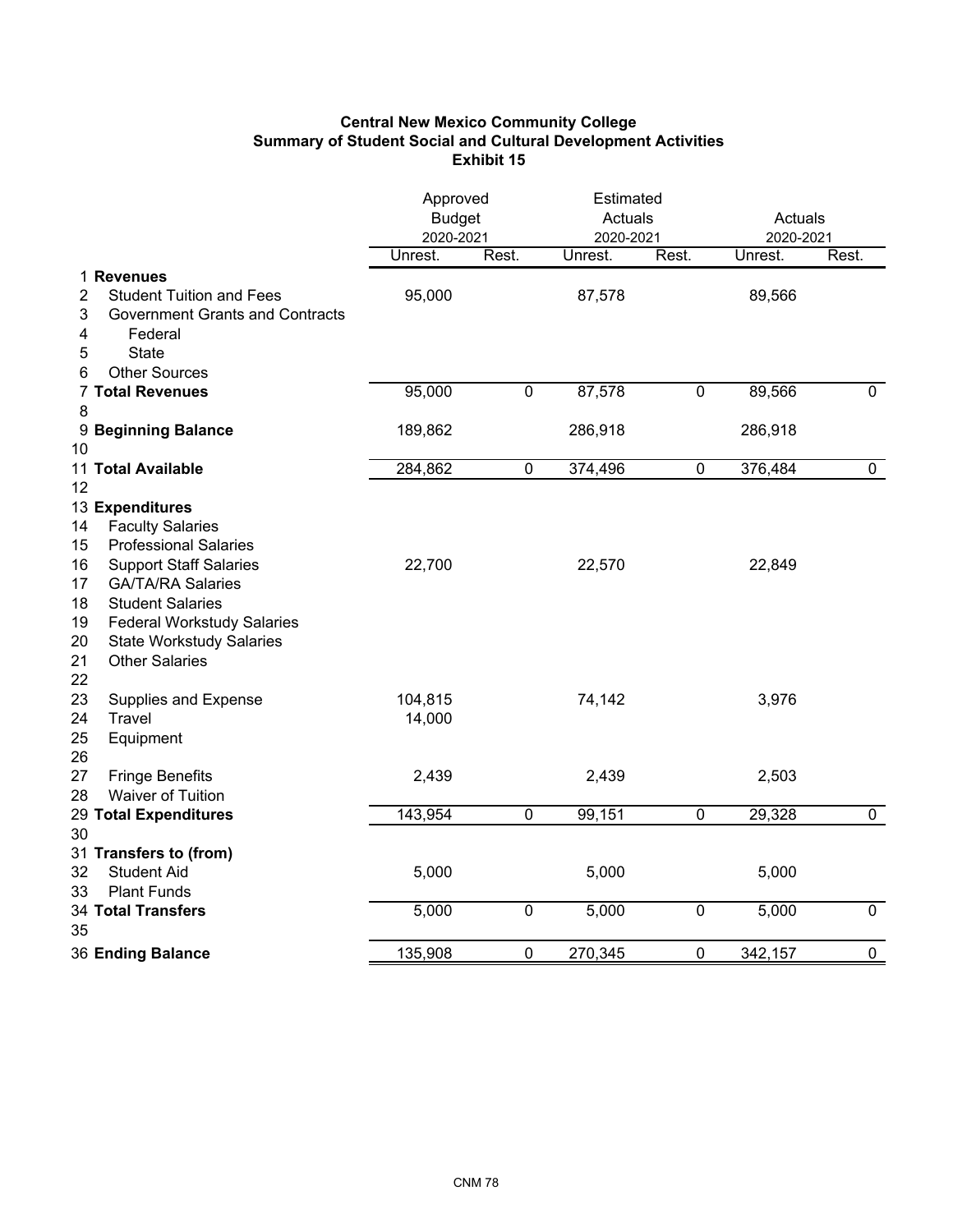### **Central New Mexico Community College Summary of Public Service Exhibit 17**

|    |                                        | Approved<br><b>Budget</b> |              | Estimated<br>Actuals |              |                      |          |
|----|----------------------------------------|---------------------------|--------------|----------------------|--------------|----------------------|----------|
|    |                                        | 2020-2021                 |              | 2020-2021            |              | Actuals<br>2020-2021 |          |
|    |                                        | Unrest.                   | Rest.        | Unrest.              | Rest.        | Unrest.              | Rest.    |
|    | 1 Revenues                             |                           |              |                      |              |                      |          |
| 2  | <b>Government Appropriations</b>       |                           |              |                      |              |                      |          |
| 3  | State                                  |                           |              |                      |              |                      |          |
| 4  | <b>Government Grants and Contracts</b> | 0                         | 0            | 0                    | 0            | 0                    | 0        |
| 5  | Federal                                | 0                         | 111,148      | 0                    | 28,714       | 0                    | 28,500   |
| 6  | State                                  | 0                         | 700,274      | 0                    | 501,348      | 0                    | 324,103  |
| 7  | Local                                  | 0                         | 0            | $\Omega$             | 0            | $\Omega$             | 0        |
| 8  | Sales and Service                      | 0                         | 39,834       | $\Omega$             | 32,670       | $\Omega$             | 5,164    |
| 9  | <b>Other Sources</b>                   | 70,000                    | 200,000      | 15,467               | 200,000      | 13,532               | 0        |
|    | 10 Total Revenues                      | 70,000                    | 1,051,256    | 15,467               | 762,732      | 13,532               | 357,767  |
| 11 |                                        |                           |              |                      |              |                      |          |
|    | 12 Beginning Balance                   | 39,663                    | 0            | 74,646               | 0            | 74,646               | 0        |
| 13 |                                        |                           |              |                      |              |                      |          |
|    | 14 Total Available                     | 109,663                   | 1,051,256    | 90,113               | 762,732      | 88,178               | 357,767  |
| 15 |                                        |                           |              |                      |              |                      |          |
|    | 16 Expenditures                        |                           |              |                      |              |                      |          |
| 17 | <b>Faculty Salaries</b>                | 0                         | 1,314        | 0                    | $\mathbf{0}$ | 0                    | $\Omega$ |
| 18 | <b>Professional Salaries</b>           | 0                         | 435,937      | 0                    | 217,502      | 0                    | 191,328  |
| 19 | <b>Support Staff Salaries</b>          | 0                         | 109,996      | 0                    | 64,264       | 0                    | 64,264   |
| 20 | <b>GA/TA/RA Salaries</b>               | 0                         | 0            | 0                    | 0            | 0                    | 0        |
| 21 | <b>Student Salaries</b>                | 0                         | 0            | $\mathbf{0}$         | $\mathbf{0}$ | $\mathbf{0}$         | 0        |
| 22 | <b>Federal Workstudy Salaries</b>      | 0                         | 0            | $\mathbf{0}$         | 0            | $\mathbf{0}$         | 0        |
| 23 | <b>State Workstudy Salaries</b>        | 0                         | 0            | 0                    | $\mathbf 0$  | $\mathbf 0$          | 0        |
| 24 | <b>Other Salaries</b>                  | 0                         | 0            | $\mathbf{0}$         | 0            | 0                    | 0        |
| 25 |                                        | 0                         | $\mathbf{0}$ | 0                    | $\mathbf{0}$ | $\Omega$             | 0        |
| 26 | Supplies and Expense                   | 100,000                   | 248,824      | 287,502              | 383,007      | 41,844               | 8,622    |
| 27 | Travel                                 | 0                         | 37,550       | 0                    | 0            | 0                    | 0        |
| 28 | Equipment                              | 0                         | 0            | 0                    | 0            | 0                    | 0        |
| 29 |                                        | 0                         | 0            | $\mathbf{0}$         | 0            | 0                    | 0        |
| 30 | <b>Fringe Benefits</b>                 | 0                         | 217,635      | $\mathbf 0$          | 97,959       | $\mathbf{0}$         | 93,553   |
| 31 | Waiver of Tuition                      | 0                         | 0            | 0                    | 0            | 0                    | 0        |
|    | 32 Total Expenditures                  | 100,000                   | 1,051,256    | 287,502              | 762,732      | 41,844               | 357,767  |
| 33 |                                        |                           |              |                      |              |                      |          |
|    | 34 Transfers to (from)                 |                           |              |                      |              |                      |          |
| 35 | Instruction and General                | 0                         | 0            | (200,000)            | 0            | (200,000)            | 0        |
| 36 | <b>Student Aid</b>                     | 0                         | 0            | $\mathbf{0}$         | 0            | 0                    | 0        |
| 38 | 37 Total Transfers                     | 0                         | 0            | (200,000)            | 0            | (200,000)            | 0        |
|    | 39 Ending Balance                      | 9,663                     | 0            | 2,611                | 0            | 246,334              | 0        |
|    |                                        |                           |              |                      |              |                      |          |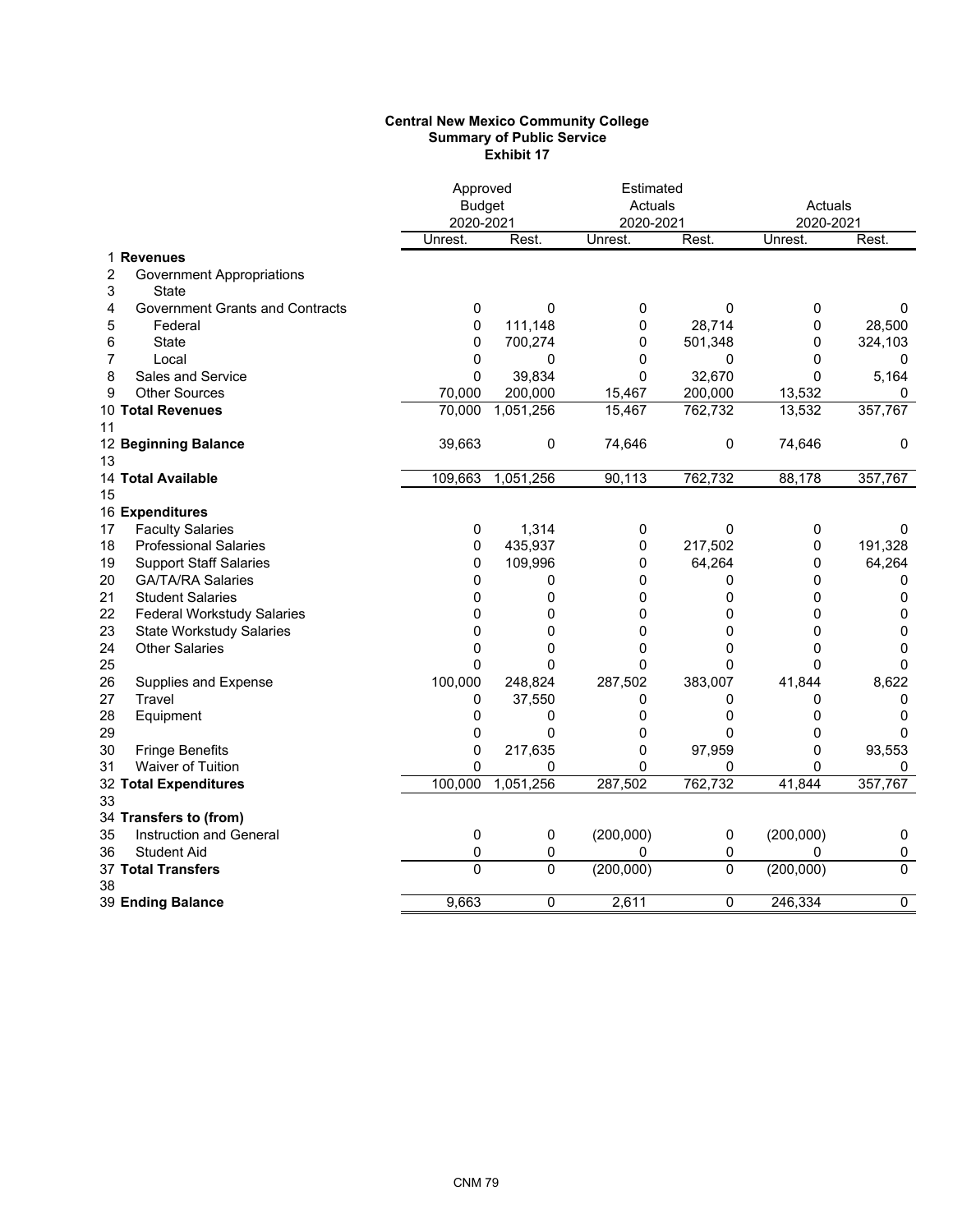## **Central New Mexico Community College General Activity Exhibit 17A**

|                                                                                                                                                                                                                                                                                                                           |         | Approved<br><b>Budget</b><br>2020-2021 |         | Estimated<br>Actuals<br>2020-2021 |             | Actuals<br>2020-2021 |
|---------------------------------------------------------------------------------------------------------------------------------------------------------------------------------------------------------------------------------------------------------------------------------------------------------------------------|---------|----------------------------------------|---------|-----------------------------------|-------------|----------------------|
|                                                                                                                                                                                                                                                                                                                           | Unrest. | Rest.                                  | Unrest. | Rest.                             | Unrest.     | Rest.                |
| 1 Revenues<br>$\overline{\mathbf{c}}$<br><b>Government Grants and Contracts</b><br>3<br>Federal<br><b>State</b><br>4<br>5<br>Local<br>Sales and Service<br>6                                                                                                                                                              |         |                                        |         |                                   |             |                      |
| <b>Other Sources</b><br>7                                                                                                                                                                                                                                                                                                 | 70,000  |                                        | 15,467  |                                   | 13,532      |                      |
| 8 Total Revenues<br>9                                                                                                                                                                                                                                                                                                     | 70,000  | $\overline{0}$                         | 15,467  | $\overline{0}$                    | 13,532      | $\overline{0}$       |
| 10 Beginning Balance<br>11                                                                                                                                                                                                                                                                                                | 39,663  |                                        | 74,646  |                                   | 74,646      |                      |
| 12 Total Available<br>13                                                                                                                                                                                                                                                                                                  | 109,663 | $\mathbf 0$                            | 90,113  | $\mathbf 0$                       | 88,178      | $\mathbf 0$          |
| 14 Expenditures<br><b>Faculty Salaries</b><br>15<br><b>Professional Salaries</b><br>16<br>17<br><b>Support Staff Salaries</b><br><b>GA/TA/RA Salaries</b><br>18<br><b>Student Salaries</b><br>19<br><b>Federal Workstudy Salaries</b><br>20<br>21<br><b>State Workstudy Salaries</b><br>22<br><b>Other Salaries</b><br>23 |         |                                        |         |                                   |             |                      |
| 24<br>Supplies and Expense<br>25<br>Travel<br>26<br>Equipment<br>27<br><b>Fringe Benefits</b><br>28<br>29<br>Waiver of Tuition                                                                                                                                                                                            | 100,000 |                                        | 87,502  |                                   | 41,844      |                      |
| 30 Total Expenditures<br>31                                                                                                                                                                                                                                                                                               | 100,000 | $\mathbf 0$                            | 87,502  | $\mathbf 0$                       | 41,844      | $\mathbf 0$          |
| 32 Transfers to (from)<br>Instruction and General<br>33<br><b>Plant Funds</b><br>34                                                                                                                                                                                                                                       |         |                                        |         |                                   |             |                      |
| 35 Total Transfers<br>36                                                                                                                                                                                                                                                                                                  | 0       | $\mathbf 0$                            | 0       | $\mathbf 0$                       | $\mathbf 0$ | $\mathbf 0$          |
| 37 Ending Balance                                                                                                                                                                                                                                                                                                         | 9,663   | $\mathbf 0$                            | 2,611   | $\overline{0}$                    | 46,334      | $\overline{0}$       |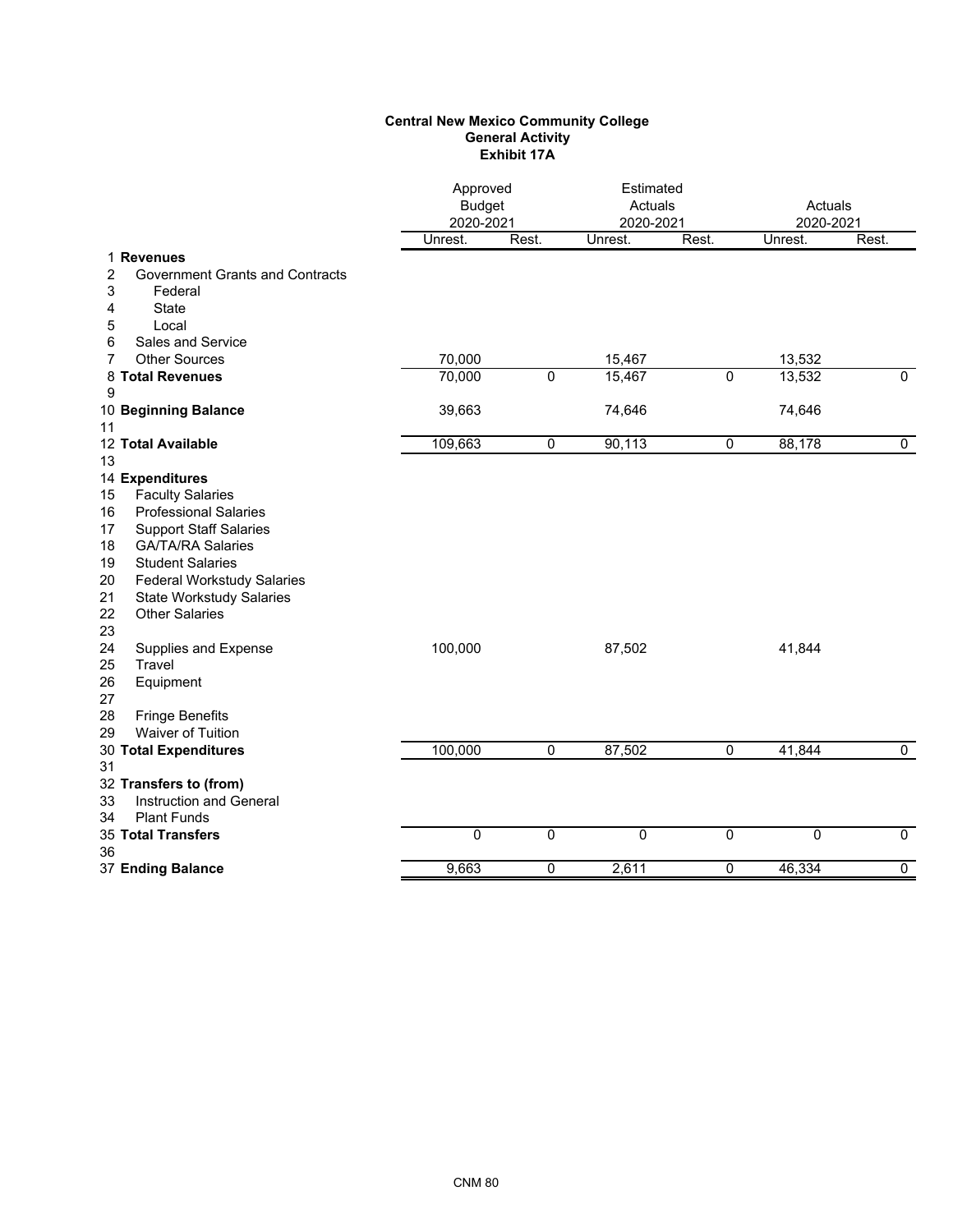### **Central New Mexico Community College Small Business Development Center - CNM Exhibit 17A**

|                                             | Approved<br><b>Budget</b><br>2020-2021 |             | Estimated<br>Actuals<br>2020-2021 |                | Actuals<br>2020-2021 |                |
|---------------------------------------------|----------------------------------------|-------------|-----------------------------------|----------------|----------------------|----------------|
|                                             | Unrest.                                | Rest.       | Unrest.                           | Rest.          | Unrest.              | Rest.          |
| 1 Revenues                                  |                                        |             |                                   |                |                      |                |
| 2<br><b>Government Grants and Contracts</b> |                                        |             |                                   |                |                      |                |
| 3<br>Federal                                |                                        | 111,148     |                                   | 28,714         |                      | 28,500         |
| 4<br><b>State</b><br>5<br>Local             |                                        | 700,274     |                                   | 501,348        |                      | 324,103        |
| Sales and Service<br>6                      |                                        | 39,834      |                                   | 32,670         |                      | 5,164          |
| <b>Other Sources</b><br>7                   |                                        |             |                                   |                |                      |                |
| 8 Total Revenues                            | 0                                      | 851,256     | $\mathbf 0$                       | 562,732        | 0                    | 357,767        |
| 9                                           |                                        |             |                                   |                |                      |                |
| 10 Beginning Balance                        |                                        |             |                                   |                |                      |                |
| 11                                          |                                        |             |                                   |                |                      |                |
| 12 Total Available                          | 0                                      | 851,256     | $\overline{0}$                    | 562,732        | $\mathbf 0$          | 357,767        |
| 13                                          |                                        |             |                                   |                |                      |                |
| 14 Expenditures                             |                                        |             |                                   |                |                      |                |
| <b>Faculty Salaries</b><br>15               |                                        | 1,314       |                                   |                |                      |                |
| <b>Professional Salaries</b><br>16          |                                        | 435,937     |                                   | 217,502        |                      | 191,328        |
| <b>Support Staff Salaries</b><br>17         |                                        | 109,996     |                                   | 64,264         |                      | 64,264         |
| 18<br><b>GA/TA/RA Salaries</b>              |                                        |             |                                   |                |                      |                |
| 19<br><b>Student Salaries</b>               |                                        |             |                                   |                |                      |                |
| <b>Federal Workstudy Salaries</b><br>20     |                                        |             |                                   |                |                      |                |
| 21<br><b>State Workstudy Salaries</b>       |                                        |             |                                   |                |                      |                |
| 22<br><b>Other Salaries</b>                 |                                        |             |                                   |                |                      |                |
| 23                                          |                                        |             |                                   |                |                      |                |
| 24<br>Supplies and Expense                  |                                        | 48,824      |                                   | 183,007        |                      | 8,622          |
| 25<br>Travel                                |                                        | 37,550      |                                   |                |                      |                |
| 26<br>Equipment<br>27                       |                                        |             |                                   |                |                      |                |
| 28<br><b>Fringe Benefits</b>                |                                        | 217,635     |                                   | 97,959         |                      | 93,553         |
| Waiver of Tuition<br>29                     |                                        |             |                                   |                |                      |                |
| 30 Total Expenditures                       | $\Omega$                               | 851,256     | $\mathbf{0}$                      | 562,732        | 0                    | 357,767        |
| 31                                          |                                        |             |                                   |                |                      |                |
| 32 Transfers to (from)                      |                                        |             |                                   |                |                      |                |
| Instruction and General<br>33               |                                        |             |                                   |                |                      |                |
| <b>Plant Funds</b><br>34                    |                                        |             |                                   |                |                      |                |
| 35 Total Transfers                          | $\overline{0}$                         | $\mathbf 0$ | $\overline{0}$                    | 0              | 0                    | $\overline{0}$ |
| 36                                          |                                        |             |                                   |                |                      |                |
| 37 Ending Balance                           | 0                                      | $\mathbf 0$ | $\overline{0}$                    | $\overline{0}$ | $\overline{0}$       | $\overline{0}$ |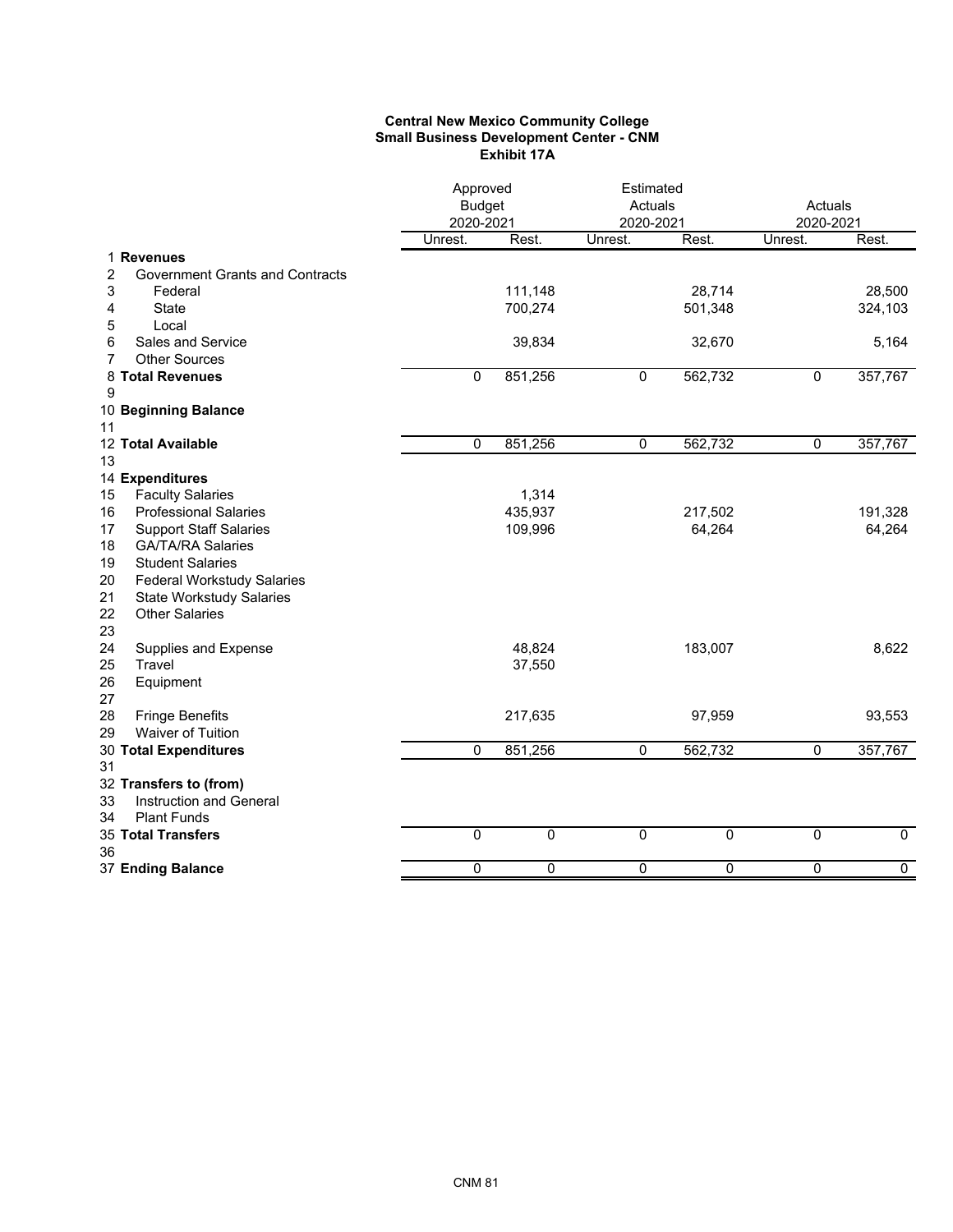## **Central New Mexico Community College CARES/CRRSAA/MSI Exhibit 17A**

|                  |                                                                                          | Approved<br><b>Budget</b><br>2020-2021 |                | Estimated<br>Actuals<br>2020-2021 |                | Actuals<br>2020-2021 |                |
|------------------|------------------------------------------------------------------------------------------|----------------------------------------|----------------|-----------------------------------|----------------|----------------------|----------------|
|                  |                                                                                          | Unrest.                                | Rest.          | Unrest.                           | Rest.          | Unrest.              | Rest.          |
| 2<br>3<br>4<br>5 | 1 Revenues<br><b>Government Grants and Contracts</b><br>Federal<br><b>State</b><br>Local |                                        |                |                                   |                |                      |                |
| 6                | Sales and Service                                                                        |                                        |                |                                   |                |                      |                |
| 7                | <b>Other Sources</b>                                                                     |                                        |                |                                   |                |                      |                |
|                  | 8 Total Revenues                                                                         | $\overline{0}$                         | $\overline{0}$ | $\overline{0}$                    | $\overline{0}$ | $\overline{0}$       | $\overline{0}$ |
| 9                |                                                                                          |                                        |                |                                   |                |                      |                |
| 11               | 10 Beginning Balance                                                                     | $\mathbf 0$                            |                | 0                                 |                | 0                    |                |
| 13               | 12 Total Available                                                                       | 0                                      | 0              | $\overline{0}$                    | 0              | $\overline{0}$       | 0              |
|                  | 14 Expenditures                                                                          |                                        |                |                                   |                |                      |                |
| 15               | <b>Faculty Salaries</b>                                                                  |                                        |                |                                   |                |                      |                |
| 16               | <b>Professional Salaries</b>                                                             |                                        |                |                                   |                |                      |                |
| 17               | <b>Support Staff Salaries</b>                                                            |                                        |                |                                   |                |                      |                |
| 18               | <b>GA/TA/RA Salaries</b>                                                                 |                                        |                |                                   |                |                      |                |
| 19               | <b>Student Salaries</b>                                                                  |                                        |                |                                   |                |                      |                |
| 20<br>21         | <b>Federal Workstudy Salaries</b>                                                        |                                        |                |                                   |                |                      |                |
| 22               | <b>State Workstudy Salaries</b><br><b>Other Salaries</b>                                 |                                        |                |                                   |                |                      |                |
| 23               |                                                                                          |                                        |                |                                   |                |                      |                |
| 24<br>25         | Supplies and Expense<br>Travel                                                           |                                        |                | 200,000                           |                | 0                    |                |
| 26<br>27         | Equipment                                                                                |                                        |                |                                   |                |                      |                |
| 28               | <b>Fringe Benefits</b>                                                                   |                                        |                |                                   |                |                      |                |
| 29               | Waiver of Tuition                                                                        |                                        |                |                                   |                |                      |                |
| 31               | 30 Total Expenditures                                                                    | 0                                      | $\overline{0}$ | 200,000                           | $\overline{0}$ | $\mathbf 0$          | $\mathbf 0$    |
|                  | 32 Transfers to (from)                                                                   |                                        |                |                                   |                |                      |                |
| 33               | Instruction and General                                                                  |                                        |                | (200,000)                         |                | (200,000)            |                |
| 34               | <b>Plant Funds</b>                                                                       |                                        |                |                                   |                |                      |                |
| 36               | <b>35 Total Transfers</b>                                                                | $\overline{0}$                         | $\mathbf 0$    | (200,000)                         | $\mathbf 0$    | (200,000)            | $\overline{0}$ |
|                  | 37 Ending Balance                                                                        | $\overline{0}$                         | $\overline{0}$ | $\overline{0}$                    | $\overline{0}$ | 200,000              | $\overline{0}$ |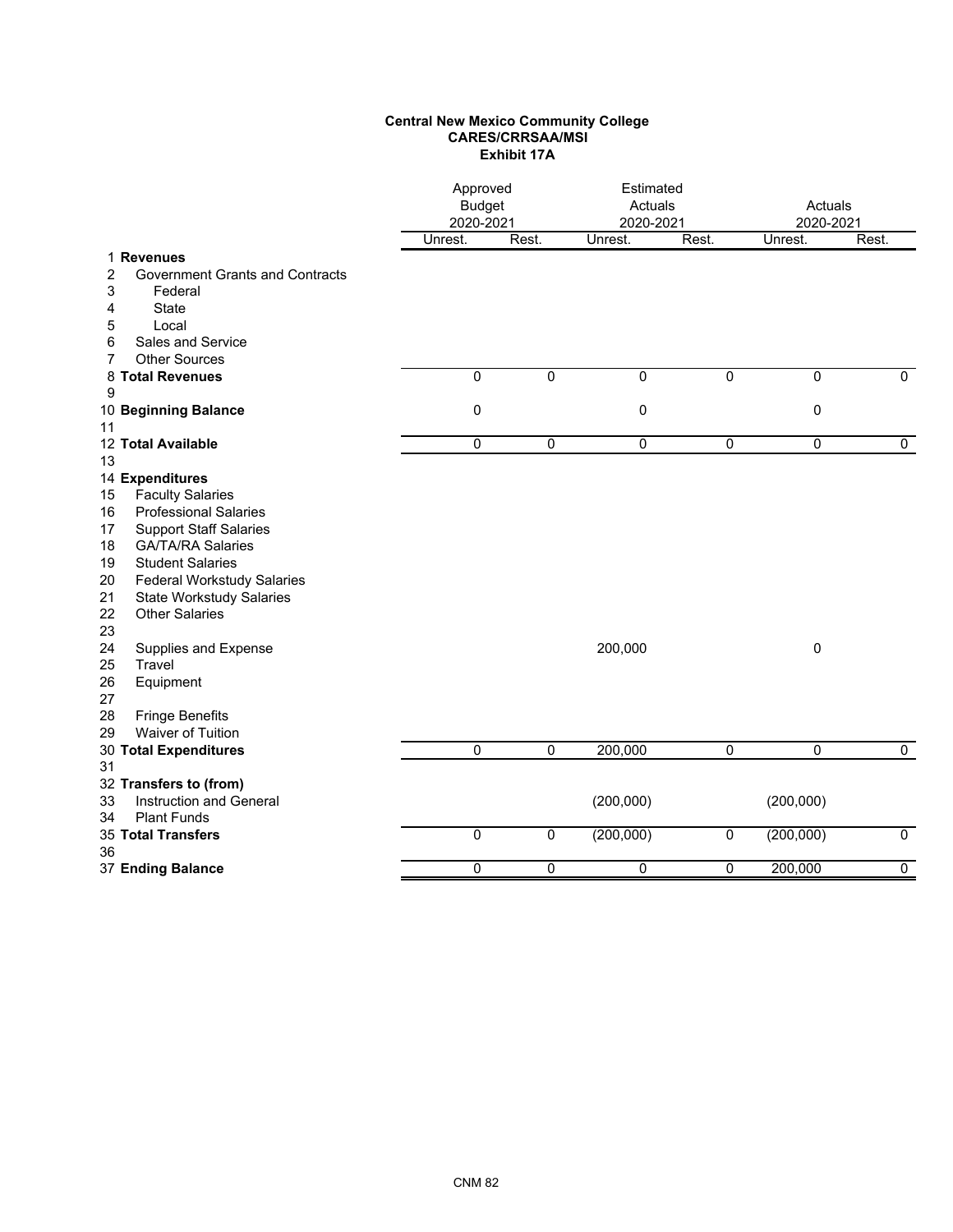## **Central New Mexico Community College CNM Foundation In-Kind Exhibit 17A**

|                                                                                                                                                                                                                                                                                                                                                         | Approved<br><b>Budget</b><br>2020-2021<br>Rest.<br>Unrest. |                    | Estimated<br>Actuals<br>2020-2021 |                    | Actuals<br>2020-2021 |                     |
|---------------------------------------------------------------------------------------------------------------------------------------------------------------------------------------------------------------------------------------------------------------------------------------------------------------------------------------------------------|------------------------------------------------------------|--------------------|-----------------------------------|--------------------|----------------------|---------------------|
|                                                                                                                                                                                                                                                                                                                                                         |                                                            |                    | Unrest.                           | Rest.              | Unrest.              | Rest.               |
| 1 Revenues<br>2<br><b>Government Grants and Contracts</b><br>3<br>Federal<br>State<br>4<br>5<br>Local                                                                                                                                                                                                                                                   |                                                            |                    |                                   |                    |                      |                     |
| Sales and Service<br>6<br><b>Other Sources</b>                                                                                                                                                                                                                                                                                                          |                                                            |                    |                                   |                    |                      |                     |
| 7<br>8 Total Revenues                                                                                                                                                                                                                                                                                                                                   | $\overline{0}$                                             | 200,000<br>200,000 | $\overline{0}$                    | 200,000<br>200,000 | $\overline{0}$       | 0<br>$\overline{0}$ |
| 9                                                                                                                                                                                                                                                                                                                                                       |                                                            |                    |                                   |                    |                      |                     |
| 10 Beginning Balance<br>11                                                                                                                                                                                                                                                                                                                              | 0                                                          |                    | 0                                 |                    | $\mathbf 0$          |                     |
| 12 Total Available                                                                                                                                                                                                                                                                                                                                      | 0                                                          | 200,000            | 0                                 | 200,000            | $\mathbf 0$          | 0                   |
| 13                                                                                                                                                                                                                                                                                                                                                      |                                                            |                    |                                   |                    |                      |                     |
| 14 Expenditures<br><b>Faculty Salaries</b><br>15<br><b>Professional Salaries</b><br>16<br>17<br><b>Support Staff Salaries</b><br><b>GA/TA/RA Salaries</b><br>18<br><b>Student Salaries</b><br>19<br><b>Federal Workstudy Salaries</b><br>20<br>21<br><b>State Workstudy Salaries</b><br>22<br><b>Other Salaries</b><br>23<br>24<br>Supplies and Expense |                                                            | 200,000            |                                   | 200,000            |                      | $\mathbf 0$         |
| 25<br>Travel<br>26<br>Equipment<br>27<br><b>Fringe Benefits</b><br>28<br>Waiver of Tuition<br>29                                                                                                                                                                                                                                                        |                                                            |                    |                                   |                    |                      |                     |
| 30 Total Expenditures                                                                                                                                                                                                                                                                                                                                   | 0                                                          | 200,000            | $\overline{0}$                    | 200,000            | $\mathbf 0$          | $\overline{0}$      |
| 31<br>32 Transfers to (from)<br>Instruction and General<br>33<br><b>Plant Funds</b><br>34                                                                                                                                                                                                                                                               |                                                            |                    |                                   |                    |                      |                     |
| 35 Total Transfers                                                                                                                                                                                                                                                                                                                                      | 0                                                          | $\mathbf{0}$       | 0                                 | $\mathbf 0$        | $\mathbf 0$          | $\mathbf 0$         |
| 36<br>37 Ending Balance                                                                                                                                                                                                                                                                                                                                 | 0                                                          | 0                  | $\overline{0}$                    | $\mathbf 0$        | $\mathbf 0$          | $\overline{0}$      |
|                                                                                                                                                                                                                                                                                                                                                         |                                                            |                    |                                   |                    |                      |                     |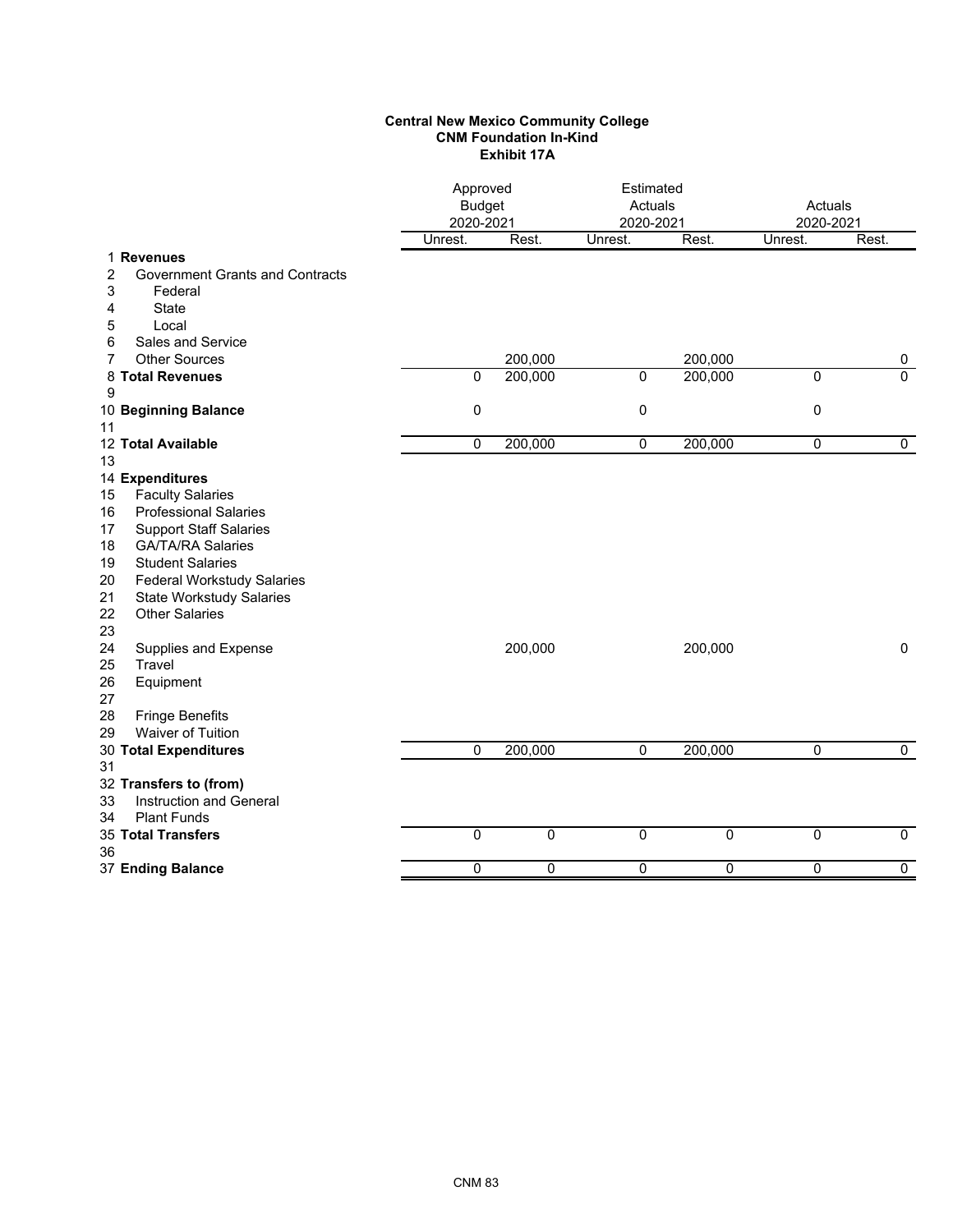## **Central New Mexico Community College Summary of Internal Services Exhibit 18**

|    |                                         | Approved       |                | Estimated      |                |                |                |
|----|-----------------------------------------|----------------|----------------|----------------|----------------|----------------|----------------|
|    |                                         | <b>Budget</b>  |                | Actuals        |                | Actuals        |                |
|    |                                         | 2020-2021      |                | 2020-2021      |                | 2020-2021      |                |
|    |                                         | Unrest.        | Rest.          | Unrest.        | Rest.          | Unrest.        | Rest.          |
|    | 1 Revenues                              |                |                |                |                |                |                |
| 2  | <b>Federal Grants and Contracts</b>     | 0              | 40,500         | 0              | 947,683        | 0              | 312,943        |
| 3  | <b>State Grants and Contracts</b>       | 0              | 39,052         | 0              | 5,000          | 0              | 3,217          |
| 4  | <b>Sales and Service</b>                | 39,500         | 0              | 1,500          | 0              | 1,718          | 0              |
|    | <b>5 Total Revenues</b>                 | 39,500         | 79,552         | 1,500          | 952,683        | 1,718          | 316,161        |
| 6  |                                         |                |                |                |                |                |                |
|    | 7 Beginning Balance                     | 0              | 0              | 0              | 0              | 0              | $\mathbf 0$    |
| 8  |                                         |                |                |                |                |                |                |
|    | 9 Total Available                       | 39,500         | 79,552         | 1,500          | 952,683        | 1,718          | 316,161        |
| 10 |                                         |                |                |                |                |                |                |
|    | 11 Expenditures                         |                |                |                |                |                |                |
| 12 | <b>Faculty Salaries</b>                 | 0              | 0              | 0              | 0              | 0              | 0              |
| 13 | <b>Professional Salaries</b>            | 3,952,277      | 0              | 3,657,867      | 0              | 3,597,534      | 0              |
| 14 | <b>Support Staff Salaries</b>           | 1,763,505      | 0              | 1,551,831      | 0              | 1,500,222      | 0              |
| 15 | <b>GA/TA/RA Salaries</b>                | 0              | 0              | 0              | 0              | 0              | 0              |
| 16 | <b>Student Salaries</b>                 | 111            | 0              | 800            | 0              | 4,355          | 0              |
| 17 | <b>Federal Workstudy Salaries</b>       | 0              | 40,500         | 0              | 50,000         | 0              | 53,455         |
| 18 | <b>State Workstudy Salaries</b>         | 0              | 39,052         | 4,285          | 5,000          | 804            | 3,217          |
| 19 | <b>Other Salaries</b>                   | 0              | 0              | 0              | 0              | 0              | 0              |
| 20 |                                         |                |                |                |                |                |                |
| 21 | Supplies and Expense                    | 5,823,765      | 0              | 6,665,449      | 897,683        | 5,345,406      | 259,488        |
| 22 | Travel                                  | 30,654         | 0              | 0              | 0              | 0              | 0              |
| 23 | Equipment                               | 39,585         | 0              | 0              | 0              | 5,865          | 0              |
| 24 |                                         |                |                |                |                |                |                |
| 25 | <b>Fringe Benefits</b>                  | 2,072,193      | 0              | 1,802,748      | 0              | 1,787,190      | 0              |
| 26 | Waiver of Tuition                       | 47,519         | 0              | 43,000         | 0              | 17,562         | 0              |
|    | 27 Total Expenditures                   | 13,729,609     | 79,552         | 13,725,980     | 952,683        | 12,258,940     | 316,161        |
| 28 |                                         |                |                |                |                |                |                |
|    | 29 Internal Department Charges          |                |                |                |                |                |                |
| 30 | Data Processing                         | (12, 932, 508) | 0              | (12, 932, 508) | 0              | (11, 498, 995) | 0              |
| 31 | Printing, Duplicating, and Postal       | (390, 807)     | 0              | (425, 178)     | 0              | (355, 179)     | 0              |
| 32 | <b>Motor Pool</b>                       | (366, 794)     | 0              | (366,794)      | 0              | (403, 348)     | 0              |
|    | 33 Total Internal Department Charges    | (13,690,109)   | 0              | (13,724,480)   | 0              | (12, 257, 522) | $\overline{0}$ |
|    | 34 Expenditures Net of Internal Charges | 39,500         | 79,552         | 1,500          | 952,683        | 1,418          | 316, 161       |
| 35 |                                         |                |                |                |                |                |                |
|    | 36 Transfers to (from)                  |                |                |                |                |                |                |
| 37 | Renewals and Replacements               | 0              | 0              | 0              | 0              | 0              | 0              |
| 38 | Instruction and General                 | 0              | 0              | $\pmb{0}$      | 0              | $\pmb{0}$      | 0              |
|    | <b>39 Total Transfers</b>               | $\overline{0}$ | $\overline{0}$ | $\overline{0}$ | $\overline{0}$ | 0              | $\overline{0}$ |
| 40 |                                         |                |                |                |                |                |                |
|    | 41 Ending Balance                       | $\overline{0}$ | $\overline{0}$ | $\overline{0}$ | $\overline{0}$ | 300            | $\overline{0}$ |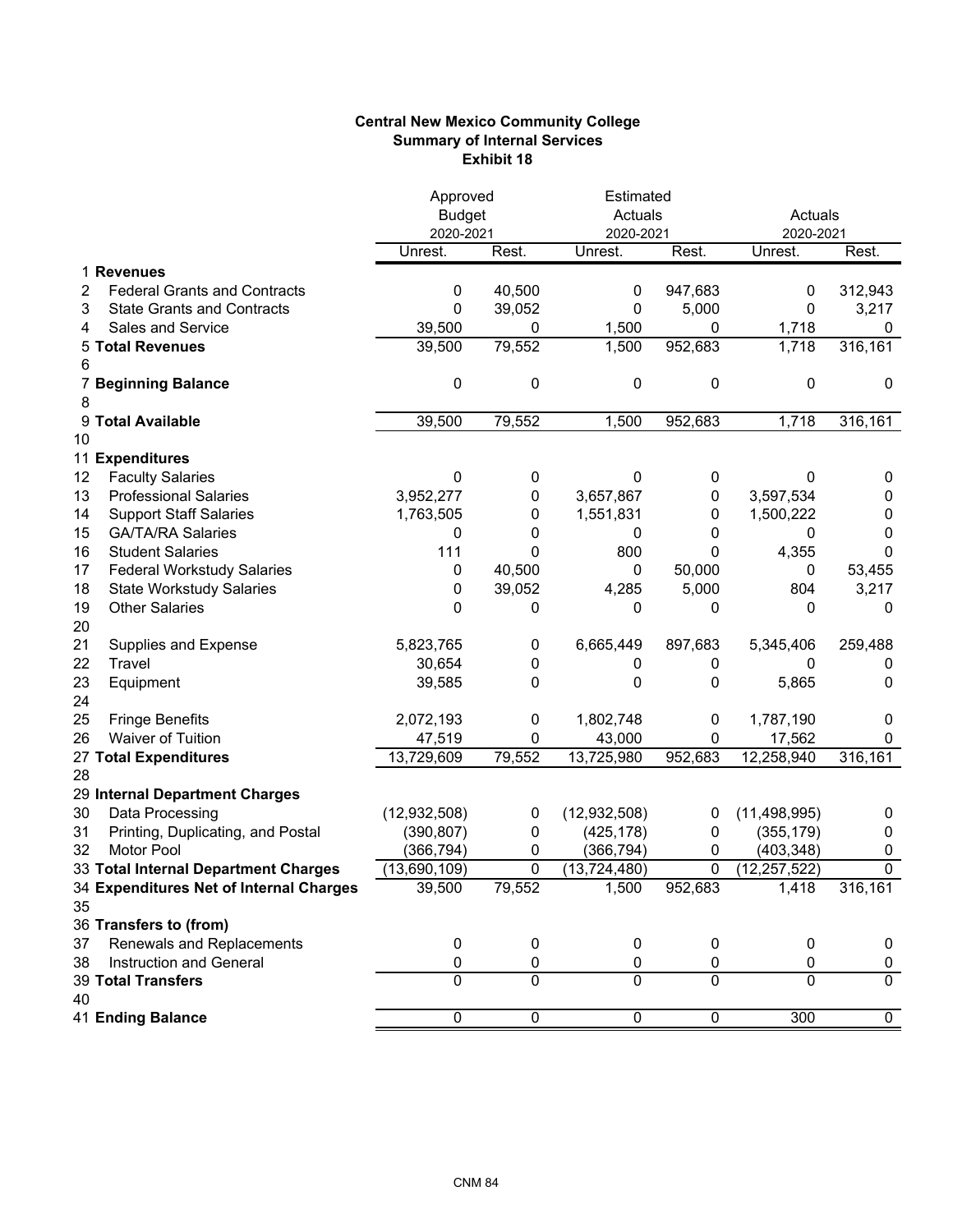# **Central New Mexico Community College Information Technology Services Exhibit 18A**

|                                          | Approved             |                | Estimated            |                | Actuals              |             |
|------------------------------------------|----------------------|----------------|----------------------|----------------|----------------------|-------------|
|                                          | <b>Budget</b>        |                | Actuals              |                |                      |             |
|                                          | 2020-2021<br>Unrest. | Rest.          | 2020-2021<br>Unrest. | Rest.          | 2020-2021<br>Unrest. | Rest.       |
| <b>Revenues</b><br>1.                    |                      |                |                      |                |                      |             |
| <b>Federal Grants and Contracts</b><br>2 |                      | 26,328         |                      | 947,683        |                      | 312,943     |
| 3<br><b>State Grants and Contracts</b>   |                      | 27,052         |                      | 5,000          |                      | 3,217       |
| <b>Sales and Service</b><br>4            |                      |                |                      |                |                      |             |
| <b>Total Revenues</b><br>5               | 0                    | 53,380         | $\pmb{0}$            | 952,683        | $\pmb{0}$            | 316,161     |
| 6                                        |                      |                |                      |                |                      |             |
| <b>Beginning Balance</b>                 |                      |                |                      |                |                      |             |
| 8                                        |                      |                |                      |                |                      |             |
| 9<br><b>Total Available</b>              | 0                    | 53,380         | 0                    | 952,683        | 0                    | 316,161     |
| 10                                       |                      |                |                      |                |                      |             |
| 11 Expenditures                          |                      |                |                      |                |                      |             |
| 12<br><b>Faculty Salaries</b>            |                      |                |                      |                |                      |             |
| 13<br><b>Professional Salaries</b>       | 3,952,277            |                | 3,657,867            |                | 3,597,534            |             |
| 14<br><b>Support Staff Salaries</b>      | 1,553,353            |                | 1,341,208            |                | 1,284,573            |             |
| 15<br><b>GA/TA/RA Salaries</b>           |                      |                |                      |                |                      |             |
| 16<br><b>Student Salaries</b>            | 111                  |                | 800                  |                | 4,355                |             |
| 17<br><b>Federal Workstudy Salaries</b>  |                      | 26,328         |                      | 50,000         |                      | 53,455      |
| 18<br><b>State Workstudy Salaries</b>    |                      | 27,052         | 4,285                | 5,000          | 804                  | 3,217       |
| 19<br><b>Other Salaries</b>              |                      |                |                      |                |                      |             |
| 20                                       |                      |                |                      |                |                      |             |
| 21<br>Supplies and Expense               | 5,347,619            |                | 6,165,744            | 897,683        | 4,890,978            | 259,488     |
| 22<br>Travel                             | 29,227               |                |                      |                |                      |             |
| 23<br>Equipment                          | 39,585               |                |                      |                |                      |             |
| 24                                       |                      |                |                      |                |                      |             |
| 25<br><b>Fringe Benefits</b>             | 1,967,399            |                | 1,719,604            |                | 1,703,188            |             |
| 26<br><b>Waiver of Tuition</b>           | 42,937               |                | 43,000               |                | 17,562               |             |
| 27 Total Expenditures<br>28              | 12,932,508           | 53,380         | 12,932,508           | 952,683        | 11,498,995           | 316,161     |
| 29 Internal Department Charges           |                      |                |                      |                |                      |             |
| 30<br>Data Processing                    | (12, 932, 508)       |                | (12, 932, 508)       |                | (11, 498, 995)       |             |
| 31<br>Printing, Duplicating, and Postal  |                      |                |                      |                |                      |             |
| 32<br><b>Motor Pool</b>                  |                      |                |                      |                |                      |             |
| 33 Total Internal Department Charges     | (12, 932, 508)       | 0              | (12, 932, 508)       | 0              | (11, 498, 995)       | $\pmb{0}$   |
| 34 Expenditures Net of Internal Charges  | 0                    | 53,380         | 0                    | 952,683        | 0                    | 316,161     |
| 35                                       |                      |                |                      |                |                      |             |
| 36 Transfers to (from)                   |                      |                |                      |                |                      |             |
| Renewals and Replacements<br>37          |                      |                |                      |                |                      |             |
| 38<br>Instruction and General            |                      |                |                      |                |                      |             |
| <b>39 Total Transfers</b>                | 0                    | 0              | 0                    | 0              | 0                    | 0           |
| 40                                       |                      |                |                      |                |                      |             |
| 41 Ending Balance                        | $\overline{0}$       | $\overline{0}$ | $\overline{0}$       | $\overline{0}$ | $\mathbf 0$          | $\mathbf 0$ |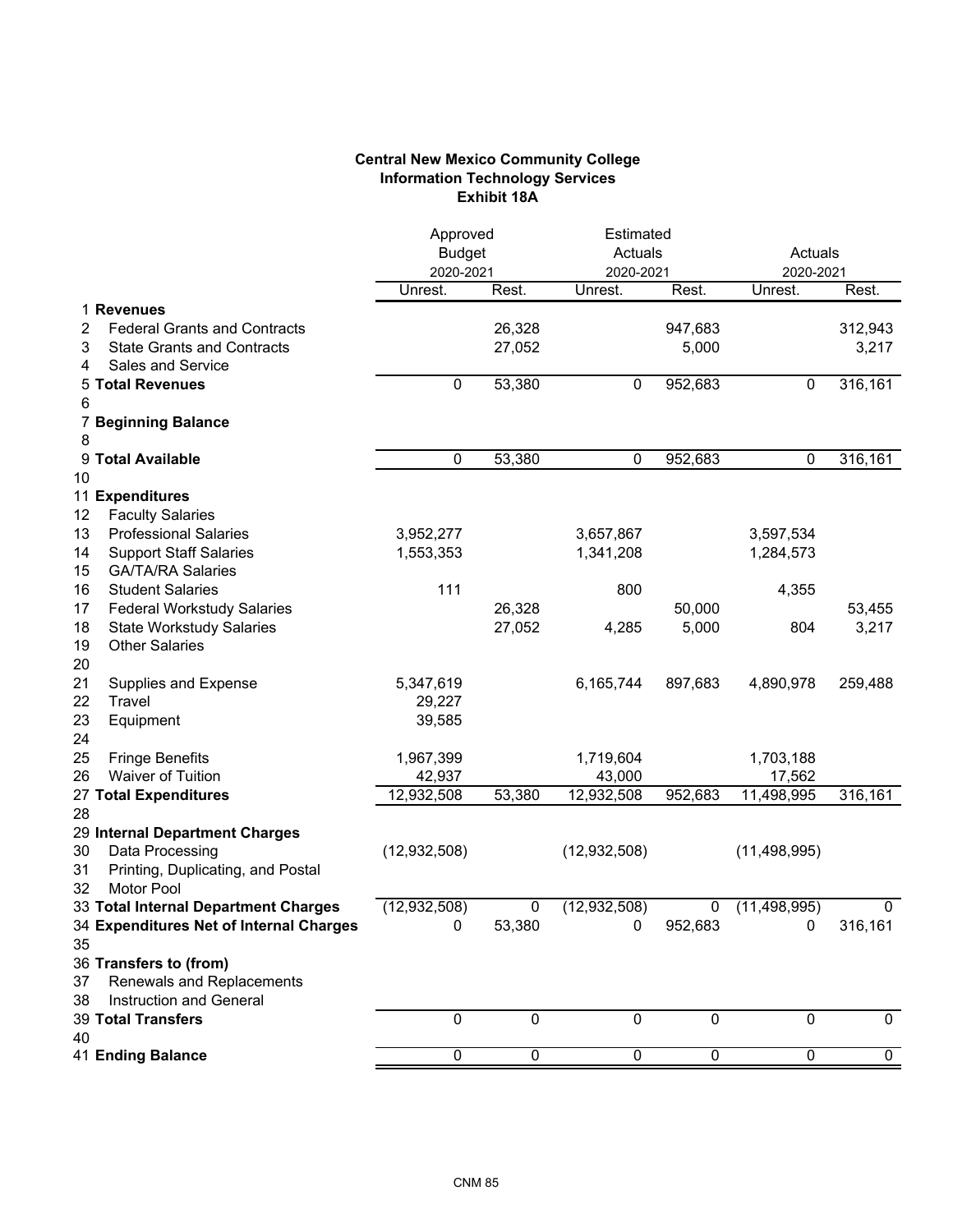# **Central New Mexico Community College Printing, Duplicating, and Postal Exhibit 18A**

|                                          | Approved<br><b>Budget</b> |                | Estimated<br>Actuals |                | Actuals    |             |
|------------------------------------------|---------------------------|----------------|----------------------|----------------|------------|-------------|
|                                          | 2020-2021<br>Unrest.      |                | 2020-2021            |                | 2020-2021  |             |
| 1 Revenues                               |                           | Rest.          | Unrest.              | Rest.          | Unrest.    | Rest.       |
| <b>Federal Grants and Contracts</b><br>2 |                           | 14,172         |                      |                |            |             |
| <b>State Grants and Contracts</b><br>3   |                           | 12,000         |                      |                |            |             |
| Sales and Service<br>4                   | 39,500                    |                | 1,500                |                | 1,718      |             |
| <b>5 Total Revenues</b>                  | 39,500                    | 26,172         | 1,500                | $\mathbf 0$    | 1,718      | $\mathbf 0$ |
| 6                                        |                           |                |                      |                |            |             |
| <b>7 Beginning Balance</b>               |                           |                |                      |                |            |             |
| 8                                        |                           |                |                      |                |            |             |
| 9 Total Available                        | 39,500                    | 26,172         | 1,500                | 0              | 1,718      | 0           |
| 10                                       |                           |                |                      |                |            |             |
| 11 Expenditures                          |                           |                |                      |                |            |             |
| 12<br><b>Faculty Salaries</b>            |                           |                |                      |                |            |             |
| <b>Professional Salaries</b><br>13       |                           |                |                      |                |            |             |
| <b>Support Staff Salaries</b><br>14      | 171,932                   |                | 169,510              |                | 167,147    |             |
| 15<br><b>GA/TA/RA Salaries</b>           |                           |                |                      |                |            |             |
| 16<br><b>Student Salaries</b>            |                           |                |                      |                |            |             |
| 17<br><b>Federal Workstudy Salaries</b>  |                           | 14,172         |                      |                |            |             |
| 18<br><b>State Workstudy Salaries</b>    |                           | 12,000         |                      |                |            |             |
| <b>Other Salaries</b><br>19              |                           |                |                      |                |            |             |
| 20                                       |                           |                |                      |                |            |             |
| 21<br>Supplies and Expense               | 166,837                   |                | 184,554              |                | 116,511    |             |
| 22<br>Travel                             | 1,427                     |                |                      |                |            |             |
| 23<br>Equipment                          |                           |                |                      |                |            |             |
| 24                                       |                           |                |                      |                |            |             |
| 25<br><b>Fringe Benefits</b>             | 85,529                    |                | 72,614               |                | 72,939     |             |
| 26<br>Waiver of Tuition                  | 4,582                     |                |                      |                |            |             |
| 27 Total Expenditures                    | 430,307                   | 26,172         | 426,678              | $\mathbf 0$    | 356,597    | $\mathbf 0$ |
| 28                                       |                           |                |                      |                |            |             |
| 29 Internal Department Charges           |                           |                |                      |                |            |             |
| Data Processing<br>30                    |                           |                |                      |                |            |             |
| Printing, Duplicating, and Postal<br>31  | (390, 807)                |                | (425, 178)           |                | (355, 179) |             |
| 32<br><b>Motor Pool</b>                  |                           |                |                      |                |            |             |
| 33 Total Internal Department Charges     | (390, 807)                | 0              | (425, 178)           | $\pmb{0}$      | (355, 179) | $\pmb{0}$   |
| 34 Expenditures Net of Internal Charges  | 39,500                    | 26,172         | 1,500                | 0              | 1,418      | 0           |
| 35                                       |                           |                |                      |                |            |             |
| 36 Transfers to (from)                   |                           |                |                      |                |            |             |
| Renewals and Replacements<br>37          |                           |                |                      |                |            |             |
| Instruction and General<br>38            |                           |                |                      |                |            |             |
| 39 Total Transfers                       | $\mathbf 0$               | $\mathbf 0$    | 0                    | $\mathbf 0$    | 0          | 0           |
| 40<br>41 Ending Balance                  | $\overline{0}$            | $\overline{0}$ | $\overline{0}$       | $\overline{0}$ | 300        | $\mathbf 0$ |
|                                          |                           |                |                      |                |            |             |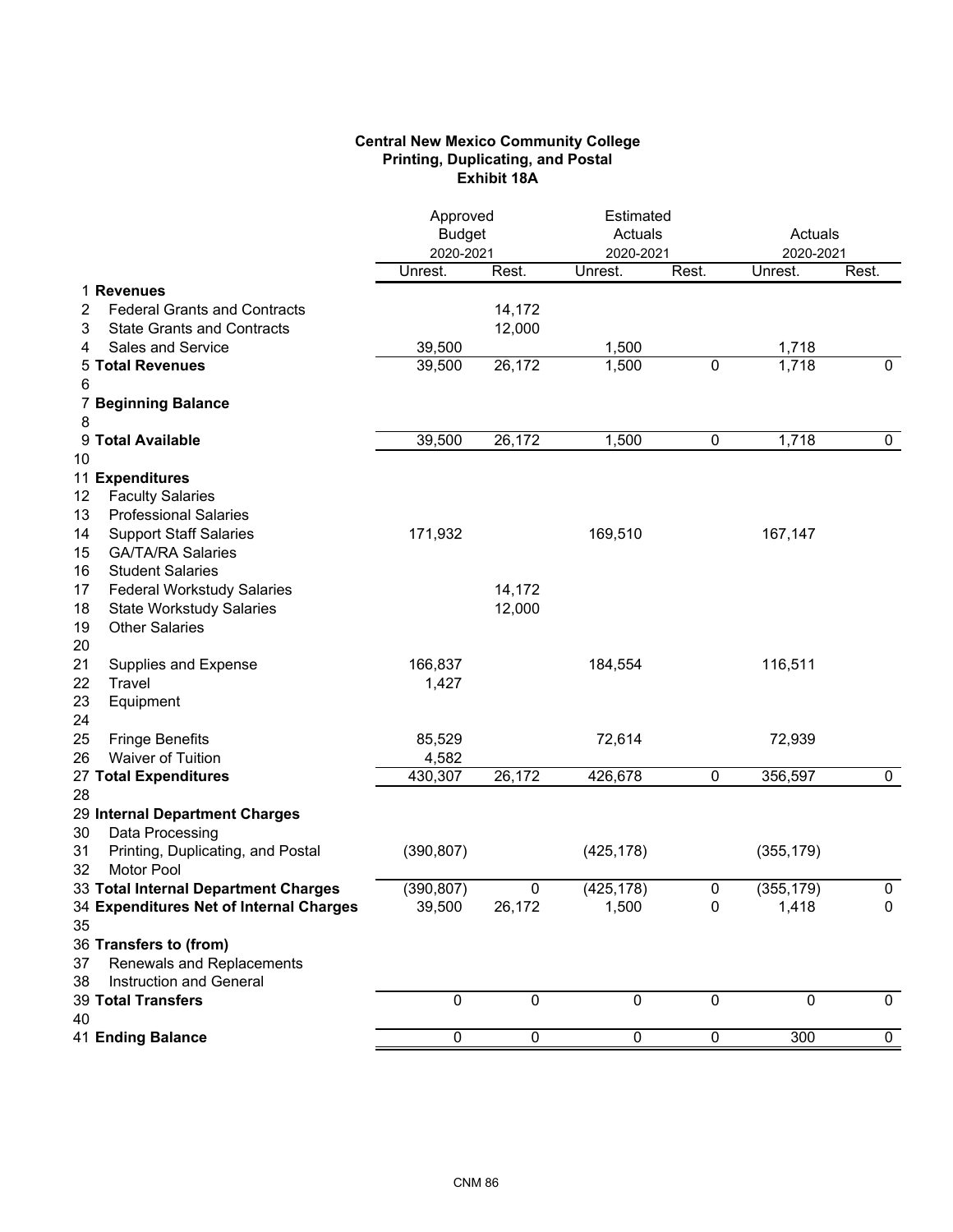# **Central New Mexico Community College Motor Pool Exhibit 18A**

|                                                            | Approved<br><b>Budget</b><br>2020-2021 |             | Estimated<br>Actuals<br>2020-2021 |                | Actuals<br>2020-2021 |             |
|------------------------------------------------------------|----------------------------------------|-------------|-----------------------------------|----------------|----------------------|-------------|
|                                                            | Unrest.                                | Rest.       | Unrest.                           | Rest.          | Unrest.              | Rest.       |
| 1 Revenues                                                 |                                        |             |                                   |                |                      |             |
| 2<br><b>Federal Grants and Contracts</b>                   |                                        |             |                                   |                |                      |             |
| <b>State Grants and Contracts</b><br>3                     |                                        |             |                                   |                |                      |             |
| <b>Sales and Service</b><br>4                              |                                        |             |                                   |                |                      |             |
| <b>5 Total Revenues</b>                                    | $\mathbf 0$                            | 0           | 0                                 | 0              | $\mathbf 0$          | $\mathbf 0$ |
| 6                                                          |                                        |             |                                   |                |                      |             |
| 7 Beginning Balance                                        |                                        |             |                                   |                |                      |             |
| 8                                                          |                                        |             |                                   |                |                      |             |
| 9 Total Available                                          | 0                                      | 0           | 0                                 | $\pmb{0}$      | 0                    | 0           |
| 10                                                         |                                        |             |                                   |                |                      |             |
| 11 Expenditures                                            |                                        |             |                                   |                |                      |             |
| <b>Faculty Salaries</b><br>12                              |                                        |             |                                   |                |                      |             |
| 13<br><b>Professional Salaries</b>                         |                                        |             |                                   |                |                      |             |
| <b>Support Staff Salaries</b><br>14                        | 38,220                                 |             | 41,113                            |                | 48,502               |             |
| <b>GA/TA/RA Salaries</b><br>15                             |                                        |             |                                   |                |                      |             |
| 16<br><b>Student Salaries</b>                              |                                        |             |                                   |                |                      |             |
| 17<br><b>Federal Workstudy Salaries</b>                    |                                        |             |                                   |                |                      |             |
| 18<br><b>State Workstudy Salaries</b>                      |                                        |             |                                   |                |                      |             |
| 19<br><b>Other Salaries</b>                                |                                        |             |                                   |                |                      |             |
| 20                                                         |                                        |             |                                   |                |                      |             |
| 21<br>Supplies and Expense                                 | 309,309                                |             | 315,151                           |                | 337,917              |             |
| 22<br>Travel                                               |                                        |             |                                   |                |                      |             |
| 23<br>Equipment                                            |                                        |             |                                   |                | 5,865                |             |
| 24                                                         |                                        |             |                                   |                |                      |             |
| 25<br><b>Fringe Benefits</b>                               | 19,265                                 |             | 10,530                            |                | 11,063               |             |
| 26<br><b>Waiver of Tuition</b>                             |                                        |             |                                   |                |                      |             |
| 27 Total Expenditures                                      | 366,794                                | 0           | 366,794                           | 0              | 403,348              | $\mathbf 0$ |
| 28                                                         |                                        |             |                                   |                |                      |             |
| 29 Internal Department Charges                             |                                        |             |                                   |                |                      |             |
| Data Processing<br>30                                      |                                        |             |                                   |                |                      |             |
| Printing, Duplicating, and Postal<br>31                    |                                        |             |                                   |                |                      |             |
| Motor Pool<br>32.                                          | (366,794)                              |             | (366, 794)                        |                | (403, 348)           |             |
| 33 Total Internal Department Charges                       | (366, 794)                             | $\pmb{0}$   | (366, 794)                        | 0              | (403, 348)           | $\pmb{0}$   |
| 34 Expenditures Net of Internal Charges                    | 0                                      | $\pmb{0}$   | 0                                 | $\pmb{0}$      | $\pmb{0}$            | $\mathbf 0$ |
| 35<br>36 Transfers to (from)                               |                                        |             |                                   |                |                      |             |
| 37                                                         |                                        |             |                                   |                |                      |             |
| Renewals and Replacements<br>Instruction and General<br>38 |                                        |             |                                   |                |                      |             |
| 39 Total Transfers                                         | $\mathbf 0$                            | $\mathbf 0$ | 0                                 | $\mathbf 0$    | $\mathbf 0$          | $\mathbf 0$ |
| 40                                                         |                                        |             |                                   |                |                      |             |
| 41 Ending Balance                                          | $\overline{0}$                         | $\mathbf 0$ | $\mathbf 0$                       | $\overline{0}$ | $\pmb{0}$            | $\mathbf 0$ |
|                                                            |                                        |             |                                   |                |                      |             |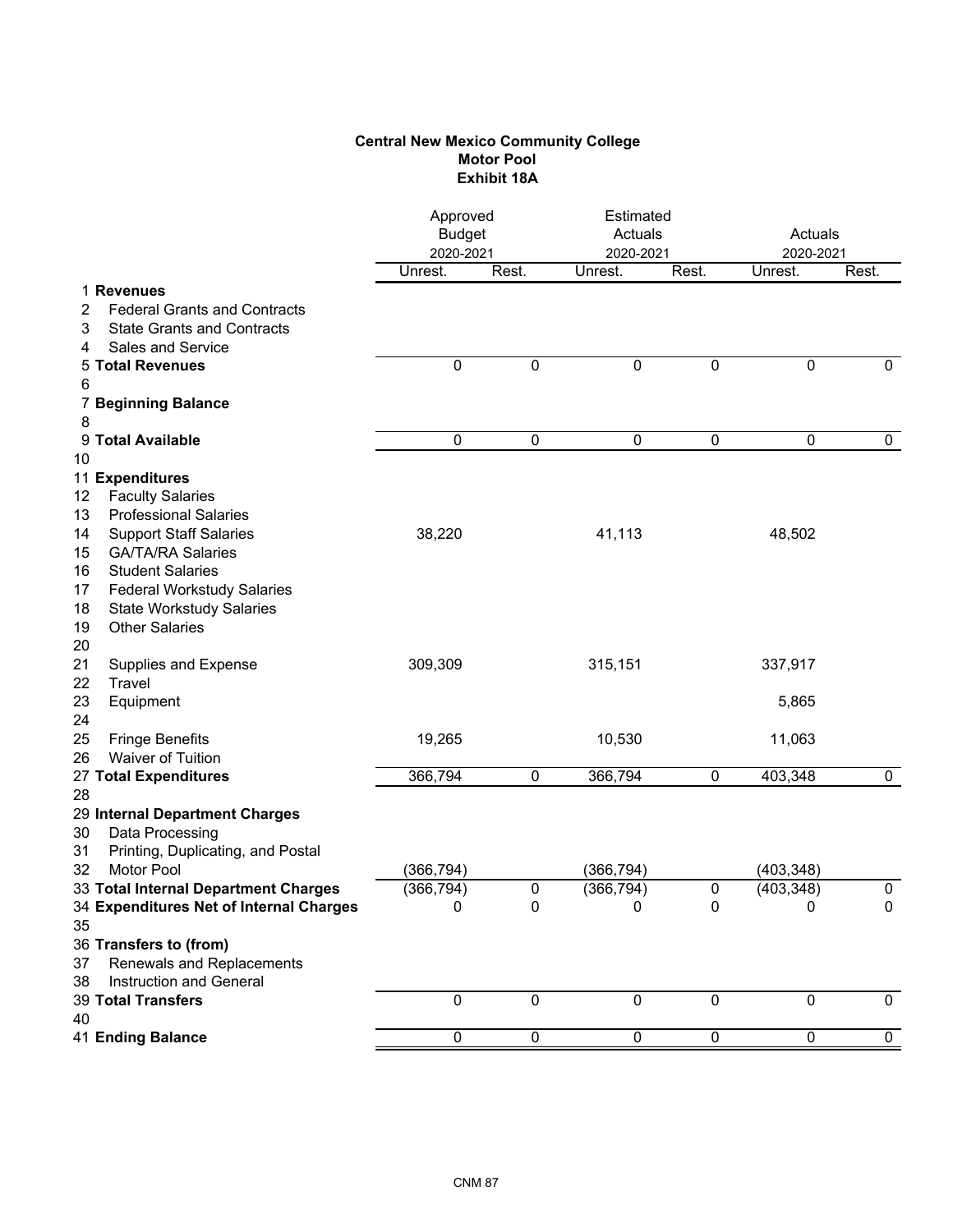#### **Central New Mexico Community College Student Aid Grants and Stipends Exhibit 19**

|          |                                                                    |             | <b>Approved Budget</b> | <b>Estimated Actuals</b> |            | Actuals               |                |
|----------|--------------------------------------------------------------------|-------------|------------------------|--------------------------|------------|-----------------------|----------------|
|          |                                                                    | Unrest.     | 2020-2021<br>Rest.     | 2020-2021<br>Unrest.     | Rest.      | 2020-2021<br>Unrest.  | Rest.          |
|          | 1 Revenues                                                         |             |                        |                          |            |                       |                |
| 2        | <b>Federal Government Appropriations</b>                           |             |                        |                          |            |                       |                |
| 3        | <b>SEOG</b>                                                        |             | 605,693                |                          | 610,569    |                       | 831,520        |
| 4        | <b>PELL</b>                                                        |             | 21,000,000             |                          | 21,000,000 |                       | 14,721,097     |
| 5        | <b>CARES</b>                                                       |             | 0                      |                          | 3,418,717  |                       | 3,422,561      |
| 6        | <b>State Government Appropriations</b>                             |             |                        |                          |            |                       |                |
| 7        | <b>SSIG</b>                                                        |             | 1,797,267              |                          | 1,797,267  |                       | 1,206,978      |
| 8        | <b>HED Loan Scholarships</b>                                       |             | 7,500                  |                          | 7,500      |                       | 0              |
| 9        | Legislative Endowment Scholarships                                 |             | 41,141                 |                          | 42,305     |                       | 21,500         |
| 10       | <b>HED Scholarships</b>                                            |             | 224,292                |                          | 4,307,786  |                       | 2,750,698      |
| 11       | <b>ETB Pathways</b>                                                |             | 2,000                  |                          | 0          |                       | 0              |
| 12       | Lottery Success Scholarships<br><b>College Affordability Grant</b> |             | 1,100,000              |                          | 1,886,881  |                       | 852,615        |
| 13<br>14 | <b>Federal Govt Grants and Contracts</b>                           |             | 672,347                |                          | 739,715    |                       | 704,960        |
| 15       | SBA-Growth Accelerator Scholarship                                 |             | 53,609                 |                          | 0          |                       | 0              |
| 16       | UNM/NSF                                                            |             | 7,425                  |                          | 965        |                       | $\Omega$       |
| 17       | <b>NSF AMP Senior Alliance</b>                                     |             | 1,500                  |                          | 40,613     |                       | 26,877         |
| 18       | <b>TRIO Scholarship</b>                                            |             | 56,776                 |                          | 40,950     |                       | 35,792         |
| 19       | DOL NM ITAP Scholarship                                            |             | 353,841                |                          | 209,163    |                       | 226,973        |
| 20       | AmeriCorps Program                                                 |             | 80,000                 |                          | 80,000     |                       | 91,226         |
| 21       | <b>State Govt Grants and Contracts</b>                             |             |                        |                          |            |                       |                |
| 22       | <b>Local Govt Grants and Contracts</b>                             |             |                        |                          |            |                       |                |
| 23       | <b>Private Sources</b>                                             | 0           | 639,214                | 0                        | 784,700    | 0                     | 435,556        |
|          | 24 Total Revenues                                                  | 0           | 26,642,605             | 0                        | 34,967,131 | 0                     | 25,328,352     |
| 25       |                                                                    |             |                        |                          |            |                       |                |
|          | 26 Beginning Balance                                               | 0           |                        | 163,112                  |            | 163,112               |                |
| 27       |                                                                    |             |                        |                          |            |                       |                |
|          | 28 Total Available                                                 | 0           | 26,642,605             | 163,112                  | 34,967,131 | 163,112               | 25,328,352     |
| 29       |                                                                    |             |                        |                          |            |                       |                |
|          | 30 Expenditures                                                    |             |                        |                          |            |                       |                |
| 31       | <b>SEOG</b>                                                        | 203,854     | 605,693                | 170,000                  | 610,569    |                       | 831,520        |
| 32       | Scholarship Programs                                               | 1,870,249   | 639,214                | 1,774,000                | 784,700    | 1,237,434             | 435,556        |
| 33<br>34 | State Scholarships - 3%<br>SSIG                                    | 780,000     |                        | 780,000                  | 1,797,267  | 537,175               | 1,206,978      |
| 35       | AmeriCorps Program                                                 |             | 1,797,267<br>80,000    |                          | 80,000     |                       | 91,226         |
| 36       | <b>HED Loan Scholarships</b>                                       |             | 7,500                  |                          | 7,500      |                       | 0              |
| 37       | PELL                                                               |             | 21,000,000             |                          | 21,000,000 |                       | 14,721,097     |
| 38       | CARES                                                              |             |                        |                          | 3,418,717  |                       | 3,422,561      |
| 39       | Lottery Success Scholarships                                       |             | 1,100,000              |                          | 1,886,881  |                       | 852,615        |
| 40       | UNM/NSF                                                            |             | 7,425                  |                          | 965        |                       | 0              |
| 41       | Pepsi Scholarships                                                 |             |                        |                          |            |                       |                |
| 42       | PED/ECECD                                                          |             | 1,500                  |                          | 40,613     |                       | 26,877         |
| 43       | <b>CTE Scholarship</b>                                             |             |                        | 150,000                  |            | 194,306               | 16,110         |
| 44       | HSC, SETT, Mentorship Scholarships                                 |             | 53,609                 |                          |            |                       | 0              |
| 45       | Legislative Endowment Scholarships                                 |             | 41,141                 |                          | 42,305     |                       | 21,500         |
| 46       | <b>HED Scholarships</b>                                            |             | 224,292                |                          | 4,307,786  |                       | 2,734,588      |
| 47       | <b>ETB Pathways</b>                                                |             | 2,000                  |                          |            |                       | 0              |
| 48       | <b>College Affordability Grant</b>                                 |             | 672,347                |                          | 739,715    |                       | 704,960        |
| 49       | <b>TRIO Scholarship</b>                                            |             | 56,776                 |                          | 40,950     |                       | 35,792         |
| 50       | DOL NM ITAP Scholarship                                            |             | 353,841                |                          | 209,163    |                       | 226,973        |
| 51       | <b>CNM Scholarship Support</b>                                     | 20,000      |                        | 103                      |            |                       |                |
|          | 52 Total Expenditures                                              | 2,874,103   | 26,642,605             | 2,874,103                | 34,967,131 | 1,968,915             | 25,328,352     |
| 54       | 53 Transfers to (from)                                             |             |                        |                          |            |                       |                |
| 55       | Instruction and General<br><b>Public Service</b>                   | (2,719,103) |                        | (2,555,991)              |            | (2,555,991)           |                |
| 56       | <b>Student Social and Cultural</b>                                 | (5,000)     |                        | (5,000)                  |            | (5,000)               |                |
| 57       | Auxiliaries                                                        | (150,000)   |                        | (150,000)                |            | (150,000)             |                |
|          | 58 Net Transfers                                                   | (2,874,103) | 0                      | (2,710,991)              | 0          | (2,710,991)           | 0              |
|          | 59 Ending Balance                                                  | 0           | 0                      | 0                        | 0          | $\overline{905, 188}$ | $\overline{0}$ |
|          |                                                                    |             |                        |                          |            |                       |                |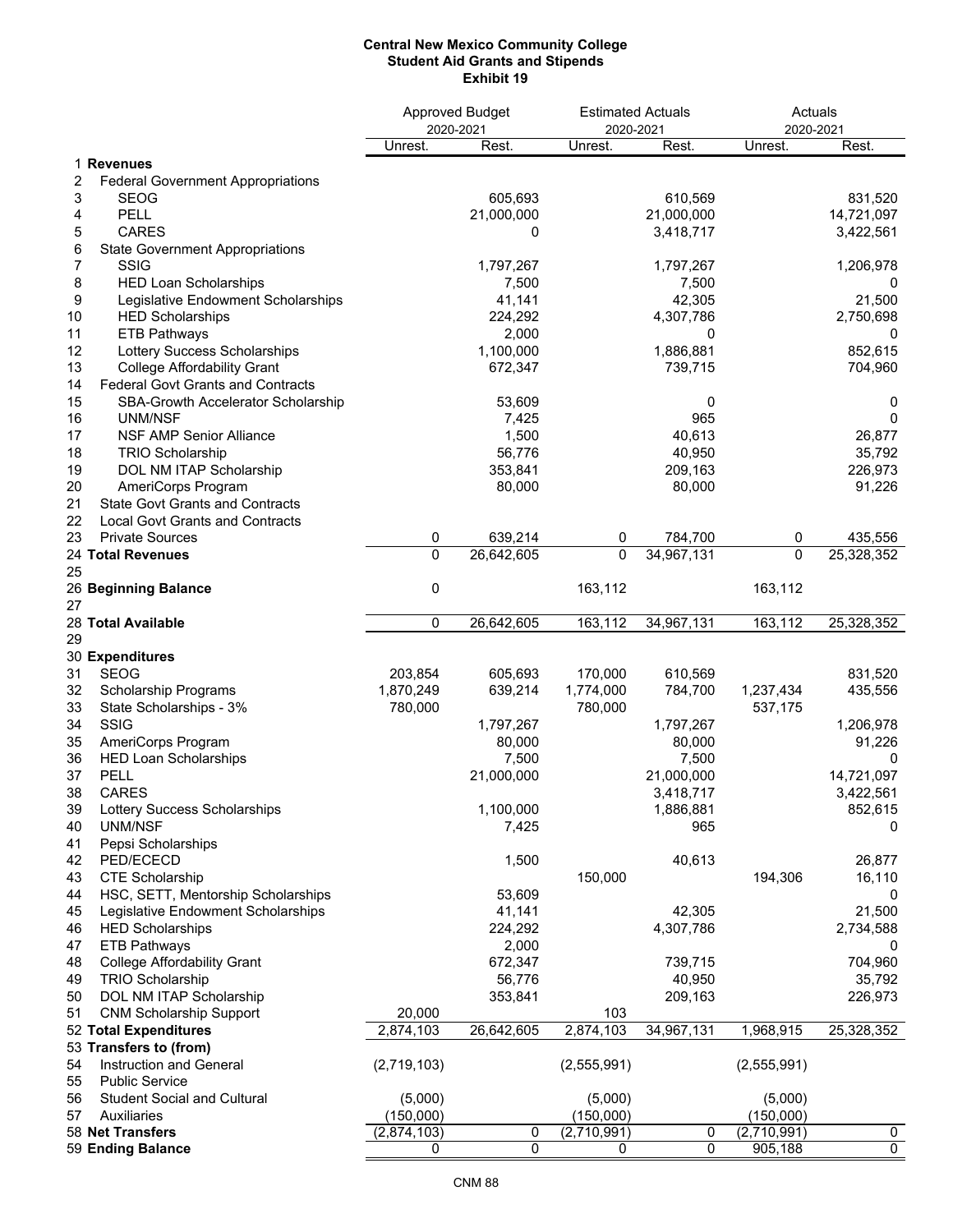# **Central New Mexico Community College Summary of Auxiliary Enterprises Exhibit 20**

|    |                                     | Approved<br><b>Budget</b> |              | Estimated<br>Actuals |       | Actuals              |                     |
|----|-------------------------------------|---------------------------|--------------|----------------------|-------|----------------------|---------------------|
|    |                                     | 2020-2021<br>Unrest.      | Rest.        | 2020-2021<br>Unrest. | Rest. | 2020-2021<br>Unrest. | Rest.               |
|    | 1 Revenues                          |                           |              |                      |       |                      |                     |
| 2  | <b>Federal Grants and Contracts</b> | 0                         | 0            | 0                    | 0     | 0                    | 0                   |
| 3  | <b>State Grants and Contracts</b>   | $\mathbf{0}$              | $\mathbf 0$  | $\mathbf{0}$         | 0     | 0                    | $\mathbf 0$         |
| 4  | <b>Sales and Service</b>            | 1,060,029                 | $\mathbf 0$  | 580,635              | 0     | 539,683              | $\pmb{0}$           |
|    | <b>5 Total Revenues</b>             | 1,060,029                 | 0            | 580,635              | 0     | 539,683              | 0                   |
| 6  |                                     |                           |              |                      |       |                      |                     |
|    | 7 Beginning Balance                 | 3,310,096                 | $\pmb{0}$    | 3,466,820            | 0     | 3,466,820            | 0                   |
| 8  |                                     |                           |              |                      |       |                      |                     |
|    | 9 Total Available                   | 4,370,125                 | $\mathbf{0}$ | 4,047,455            | 0     | 4,006,503            | 0                   |
| 10 |                                     |                           |              |                      |       |                      |                     |
|    | 11 Expenditures                     |                           |              |                      |       |                      |                     |
| 12 | <b>Faculty Salaries</b>             | $\mathbf 0$               | 0            | $\pmb{0}$            | 0     | $\pmb{0}$            | 0                   |
| 13 | <b>Professional Salaries</b>        | 68,775                    | 0            | 68,513               | 0     | 77,833               | 0                   |
| 14 | <b>Support Staff Salaries</b>       | 39,626                    | 0            | 31,450               | 0     | 105,754              | 0                   |
| 15 | <b>GA/TA/RA Salaries</b>            | 0                         | 0            | 0                    | 0     | 0                    | $\pmb{0}$           |
| 16 | <b>Student Salaries</b>             | 0                         | 0            | 0                    | 0     | 0                    | 0                   |
| 17 | <b>Federal Workstudy Salaries</b>   | 0                         | 0            | 0                    | 0     | 0                    | $\pmb{0}$           |
| 18 | <b>State Workstudy Salaries</b>     | 0                         | 0            | 0                    | 0     | 0                    | $\pmb{0}$           |
| 19 | <b>Other Salaries</b>               | 156,586                   | 0            | 87,680               | 0     | 0                    | $\pmb{0}$           |
| 20 |                                     | 0                         | 0            | 0                    | 0     | 0                    | $\mathsf{O}\xspace$ |
| 21 | Supplies and Expense                | 451,019                   | 0            | 557,387              | 0     | 287,563              | 0                   |
| 22 | <b>Heating Fuel</b>                 | 0                         | 0            | 0                    | 0     | 0                    | $\pmb{0}$           |
| 23 | Electricity                         | 0                         | 0            | 0                    | 0     | 0                    | 0                   |
| 24 | Waste Disposal and Water            | $\mathbf{0}$              | 0            | 0                    | 0     | 0                    | 0                   |
| 25 | Travel                              | 1,922                     | 0            | 0                    | 0     | 0                    | $\pmb{0}$           |
| 26 | Equipment                           | 0                         | 0            | 0                    | 0     | 0                    | 0                   |
| 27 |                                     | $\mathbf{0}$              | $\mathbf 0$  | 0                    | 0     | 0                    | 0                   |
| 28 | <b>Fringe Benefits</b>              | 97,043                    | 0            | 93,580               | 0     | 91,420               | 0                   |
| 29 | <b>Waiver of Tuition</b>            | 7,889                     | 0            | 4,500                | 0     | 3,692                | 0                   |
|    | 30 Total Expenditures               | 822,860                   | 0            | 843,110              | 0     | 566,262              | 0                   |
| 31 |                                     |                           |              |                      |       |                      |                     |
|    | 32 Transfers to (from)              |                           |              |                      |       |                      |                     |
| 33 | <b>Student Aid</b>                  | 150,000                   | 0            | 150,000              | 0     | 150,000              | 0                   |
| 34 | Renewals and Replacements           | $\mathbf{0}$              | 0            | 0                    | 0     | 0                    | 0                   |
| 35 | Instruction and General             | 1,000,000                 | 0            | 0                    | 0     | 0                    | $\pmb{0}$           |
| 36 | Auxiliaries                         | 0                         | 0            | 0                    | 0     | 0                    | 0                   |
|    | 37 Total Transfers                  | 1,150,000                 | $\mathbf 0$  | 150,000              | 0     | 150,000              | 0                   |
| 38 | 39 Ending Balance                   | 2,397,265                 | 0            | 3,054,345            | 0     | 3,290,241            | $\overline{0}$      |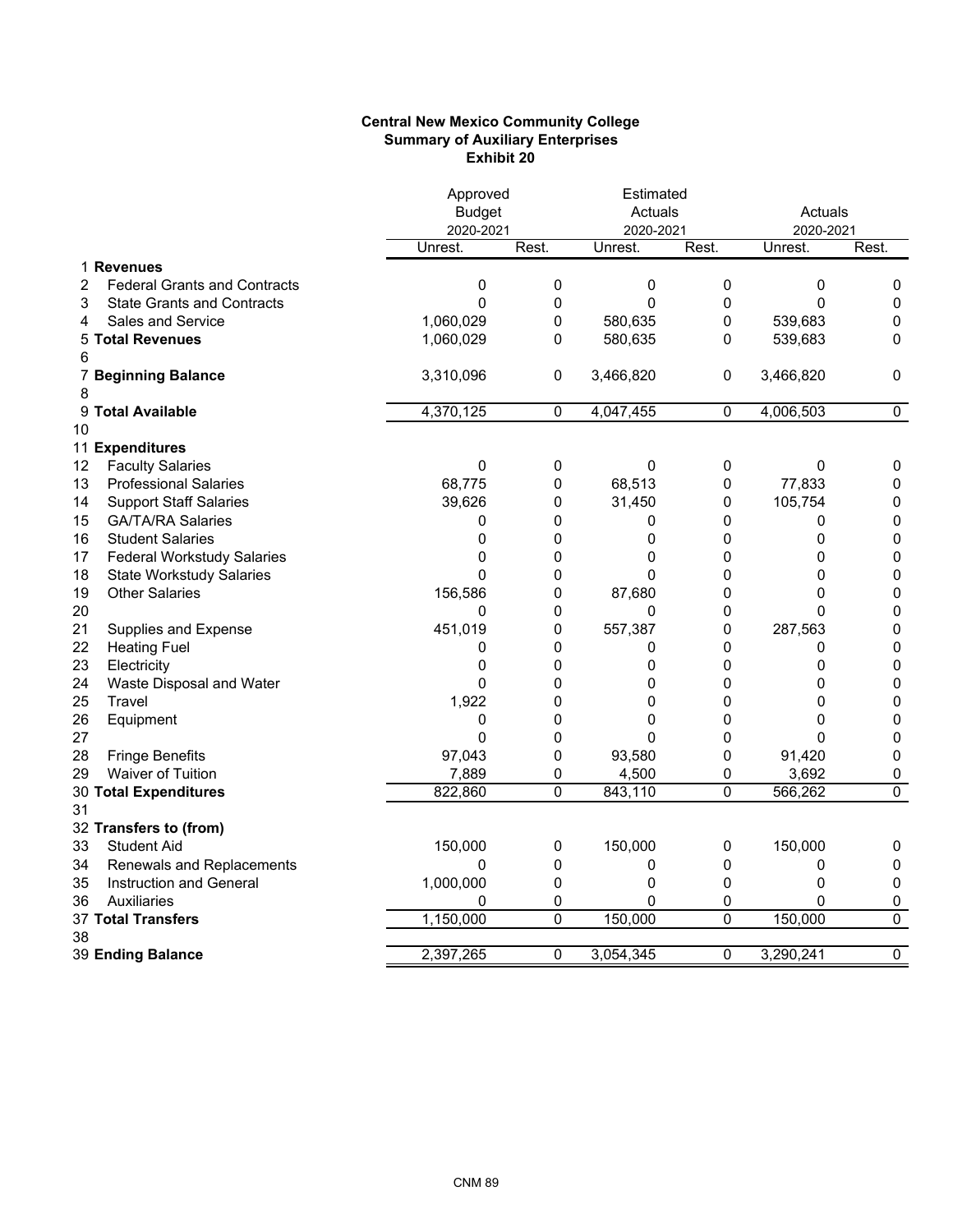# **Central New Mexico Community College Bookstore Exhibit 20A**

|                                          |           | Approved<br><b>Budget</b><br>2020-2021 |           | Estimated<br>Actuals<br>2020-2021 |             | Actuals<br>2020-2021 |
|------------------------------------------|-----------|----------------------------------------|-----------|-----------------------------------|-------------|----------------------|
|                                          | Unrest.   | Rest.                                  | Unrest.   | Rest.                             | Unrest.     | Rest.                |
| 1 Revenues                               |           |                                        |           |                                   |             |                      |
| 2<br><b>Federal Grants and Contracts</b> |           |                                        |           |                                   |             |                      |
| 3<br><b>State Grants and Contracts</b>   |           |                                        |           |                                   |             |                      |
| Sales and Service<br>4                   | 530,813   |                                        | 493,839   |                                   | 459,371     |                      |
| <b>5 Total Revenues</b>                  | 530,813   | $\pmb{0}$                              | 493,839   | 0                                 | 459,371     | $\mathbf{0}$         |
| 6                                        |           |                                        |           |                                   |             |                      |
| <b>7 Beginning Balance</b>               | 2,783,914 |                                        | 2,910,441 |                                   | 2,910,441   |                      |
| 8                                        |           |                                        |           |                                   |             |                      |
| 9 Total Available                        | 3,314,727 | $\pmb{0}$                              | 3,404,280 | 0                                 | 3,369,812   | 0                    |
| 10                                       |           |                                        |           |                                   |             |                      |
| 11 Expenditures                          |           |                                        |           |                                   |             |                      |
| 12<br><b>Faculty Salaries</b>            |           |                                        |           |                                   |             |                      |
| <b>Professional Salaries</b><br>13       |           |                                        |           |                                   |             |                      |
| <b>Support Staff Salaries</b><br>14      |           |                                        |           |                                   |             |                      |
| 15<br><b>GA/TA/RA Salaries</b>           |           |                                        |           |                                   |             |                      |
| 16<br><b>Student Salaries</b>            |           |                                        |           |                                   |             |                      |
| 17<br><b>Federal Workstudy Salaries</b>  |           |                                        |           |                                   |             |                      |
| 18<br><b>State Workstudy Salaries</b>    |           |                                        |           |                                   |             |                      |
| 19<br><b>Other Salaries</b>              |           |                                        |           |                                   |             |                      |
| 20                                       |           |                                        |           |                                   |             |                      |
| 21<br>Supplies and Expense               | 30,000    |                                        | 152,387   |                                   | $\pmb{0}$   |                      |
| 22<br><b>Heating Fuel</b>                |           |                                        |           |                                   |             |                      |
| 23<br>Electricity                        |           |                                        |           |                                   |             |                      |
| 24<br>Waste Disposal and Water           |           |                                        |           |                                   |             |                      |
| 25<br>Travel                             |           |                                        |           |                                   |             |                      |
| 26<br>Equipment                          |           |                                        |           |                                   |             |                      |
| 27                                       |           |                                        |           |                                   |             |                      |
| 28<br><b>Fringe Benefits</b>             |           |                                        |           |                                   |             |                      |
| 29<br>Waiver of Tuition                  |           |                                        |           |                                   |             |                      |
| 30 Total Expenditures                    | 30,000    | $\pmb{0}$                              | 152,387   | 0                                 | $\mathbf 0$ | $\mathbf{0}$         |
| 31                                       |           |                                        |           |                                   |             |                      |
| 32 Transfers to (from)                   |           |                                        |           |                                   |             |                      |
| <b>Student Aid</b><br>33                 | 150,000   |                                        | 150,000   |                                   | 150,000     |                      |
| Instruction and General<br>34            | 1,000,000 |                                        |           |                                   |             |                      |
| 35<br>Auxiliaries                        | 87,911    |                                        | 402,879   |                                   | 402,879     |                      |
| 36 Total Transfers                       | 1,237,911 | $\pmb{0}$                              | 552,879   | $\overline{0}$                    | 552,879     | $\overline{0}$       |
| 37                                       |           |                                        |           |                                   |             |                      |
| 38 Ending Balance                        | 2,046,816 | 0                                      | 2,699,014 | 0                                 | 2,816,933   | $\overline{0}$       |
|                                          |           |                                        |           |                                   |             |                      |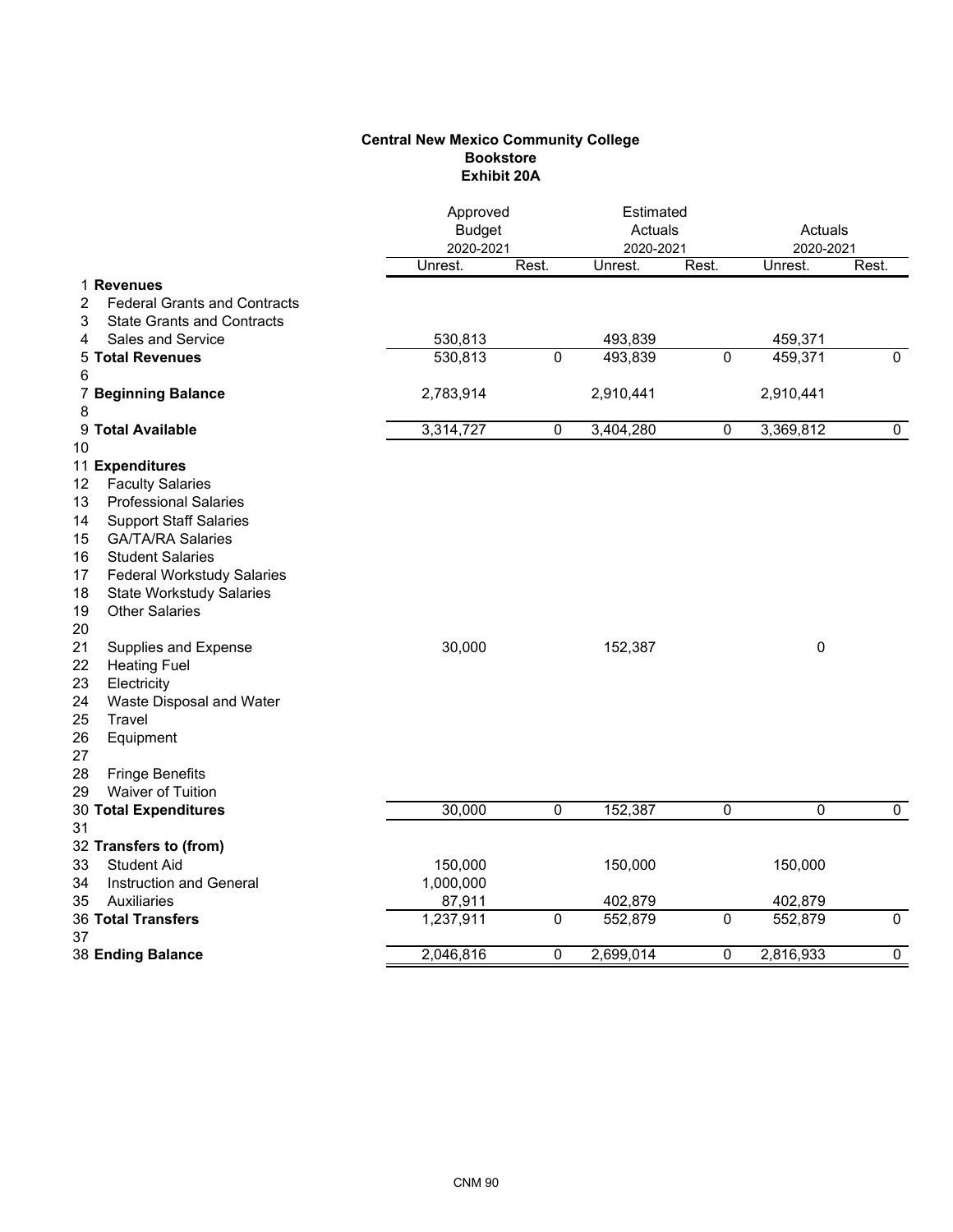# **Central New Mexico Community College Food Services Exhibit 20A**

|                                                   |                | Approved<br>Estimated<br><b>Budget</b><br>Actuals<br>2020-2021<br>2020-2021 |                | Actuals<br>2020-2021 |                |                |
|---------------------------------------------------|----------------|-----------------------------------------------------------------------------|----------------|----------------------|----------------|----------------|
|                                                   | Unrest.        | Rest.                                                                       | Unrest.        | Rest.                | Unrest.        | Rest.          |
| 1 Revenues<br><b>Federal Grants and Contracts</b> |                |                                                                             |                |                      |                |                |
| 2<br><b>State Grants and Contracts</b><br>3       |                |                                                                             |                |                      |                |                |
| Sales and Service<br>4                            | 3,000          |                                                                             |                |                      |                |                |
| <b>5 Total Revenues</b>                           | 3,000          | $\pmb{0}$                                                                   | 0              | $\mathbf 0$          | $\pmb{0}$      | $\mathbf 0$    |
| 6                                                 |                |                                                                             |                |                      |                |                |
| 7 Beginning Balance                               | 350,870        |                                                                             | 355,331        |                      | 355,331        |                |
| 8                                                 |                |                                                                             |                |                      |                |                |
| 9 Total Available                                 | 353,870        | 0                                                                           | 355,331        | $\overline{0}$       | 355,331        | $\mathbf 0$    |
| 10                                                |                |                                                                             |                |                      |                |                |
| 11 Expenditures                                   |                |                                                                             |                |                      |                |                |
| <b>Faculty Salaries</b><br>12                     |                |                                                                             |                |                      |                |                |
| <b>Professional Salaries</b><br>13                |                |                                                                             |                |                      |                |                |
| 14<br><b>Support Staff Salaries</b>               |                |                                                                             |                |                      |                |                |
| <b>GA/TA/RA Salaries</b><br>15                    |                |                                                                             |                |                      |                |                |
| <b>Student Salaries</b><br>16                     |                |                                                                             |                |                      |                |                |
| 17<br><b>Federal Workstudy Salaries</b>           |                |                                                                             |                |                      |                |                |
| 18<br><b>State Workstudy Salaries</b>             |                |                                                                             |                |                      |                |                |
| <b>Other Salaries</b><br>19                       |                |                                                                             |                |                      |                |                |
| 20                                                |                |                                                                             |                |                      |                |                |
| 21<br>Supplies and Expense                        | 7,252          |                                                                             |                |                      | 1,078          |                |
| 22<br><b>Heating Fuel</b>                         |                |                                                                             |                |                      |                |                |
| 23<br>Electricity                                 |                |                                                                             |                |                      |                |                |
| 24<br>Waste Disposal and Water                    |                |                                                                             |                |                      |                |                |
| 25<br>Travel                                      |                |                                                                             |                |                      |                |                |
| 26<br>Equipment                                   |                |                                                                             |                |                      |                |                |
| 27                                                |                |                                                                             |                |                      |                |                |
| 28<br><b>Fringe Benefits</b>                      |                |                                                                             |                |                      |                |                |
| <b>Waiver of Tuition</b><br>29                    |                |                                                                             |                |                      |                |                |
| 30 Total Expenditures                             | 7,252          | 0                                                                           | $\pmb{0}$      | $\mathbf 0$          | 1,078          | $\pmb{0}$      |
| 31                                                |                |                                                                             |                |                      |                |                |
| 32 Transfers to (from)                            |                |                                                                             |                |                      |                |                |
| Renewals and Replacements<br>33                   | $\pmb{0}$      |                                                                             | 0              |                      | $\pmb{0}$      |                |
| Auxiliaries<br>34                                 | 0              |                                                                             | 0              |                      | 0              |                |
| 35 Total Transfers                                | $\overline{0}$ | $\overline{0}$                                                              | $\overline{0}$ | $\overline{0}$       | $\overline{0}$ | $\overline{0}$ |
| 36                                                |                |                                                                             |                |                      |                |                |
| 37 Ending Balance                                 | 346,618        | 0                                                                           | 355,331        | 0                    | 354,253        | $\overline{0}$ |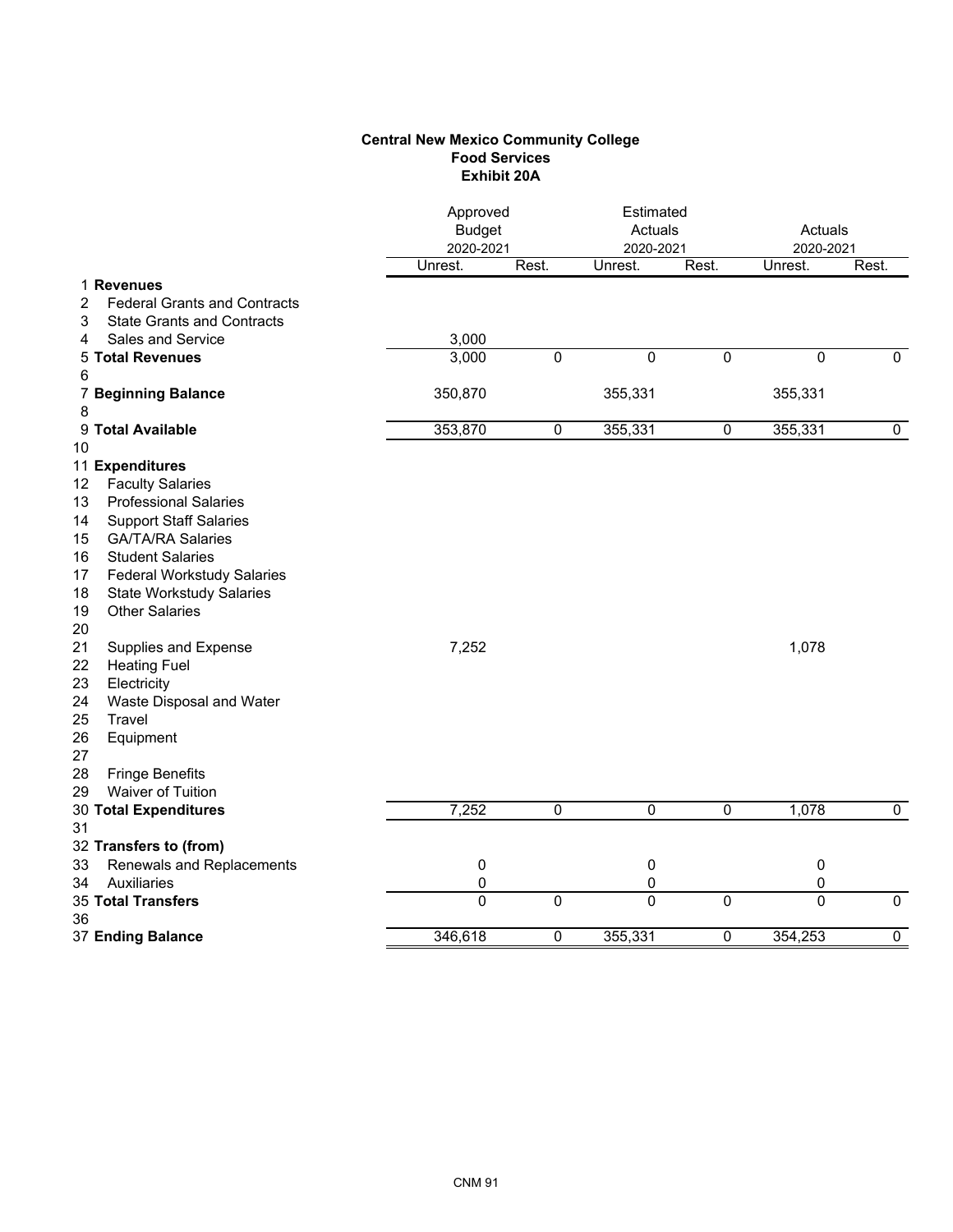## **Central New Mexico Community College Parking Exhibit 20A**

|                                                  |           | Approved<br><b>Budget</b><br>2020-2021 |            | Estimated<br>Actuals<br>2020-2021 |            | Actuals<br>2020-2021 |
|--------------------------------------------------|-----------|----------------------------------------|------------|-----------------------------------|------------|----------------------|
|                                                  | Unrest.   | Rest.                                  | Unrest.    | Rest.                             | Unrest.    | Rest.                |
| 1 Revenues                                       |           |                                        |            |                                   |            |                      |
| <b>Federal Grants and Contracts</b><br>2         |           |                                        |            |                                   |            |                      |
| 3<br><b>State Grants and Contracts</b>           |           |                                        |            |                                   |            |                      |
| Sales and Service<br>4                           | 526,216   |                                        | 86,796     |                                   | 80,312     |                      |
| <b>5 Total Revenues</b>                          | 526,216   | 0                                      | 86,796     | $\overline{0}$                    | 80,312     | $\mathbf{0}$         |
| 6                                                |           |                                        |            |                                   |            |                      |
| 7 Beginning Balance                              | 175,312   |                                        | 201,048    |                                   | 201,048    |                      |
| 8                                                |           |                                        |            |                                   |            |                      |
| 9 Total Available                                | 701,528   | $\overline{0}$                         | 287,844    | $\overline{0}$                    | 281,360    | $\mathbf 0$          |
| 10                                               |           |                                        |            |                                   |            |                      |
| 11 Expenditures<br><b>Faculty Salaries</b><br>12 |           |                                        |            |                                   |            |                      |
| <b>Professional Salaries</b><br>13               | 68,775    |                                        | 68,513     |                                   | 77,833     |                      |
| <b>Support Staff Salaries</b><br>14              | 39,626    |                                        | 31,450     |                                   | 105,754    |                      |
| <b>GA/TA/RA Salaries</b><br>15                   |           |                                        |            |                                   |            |                      |
| <b>Student Salaries</b><br>16                    |           |                                        |            |                                   |            |                      |
| <b>Federal Workstudy Salaries</b><br>17          |           |                                        |            |                                   |            |                      |
| 18<br><b>State Workstudy Salaries</b>            |           |                                        |            |                                   |            |                      |
| <b>Other Salaries</b><br>19                      | 156,586   |                                        | 87,680     |                                   |            |                      |
| 20                                               |           |                                        |            |                                   |            |                      |
| 21<br>Supplies and Expense                       | 413,767   |                                        | 405,000    |                                   | 286,486    |                      |
| 22<br><b>Heating Fuel</b>                        |           |                                        |            |                                   |            |                      |
| 23<br>Electricity                                |           |                                        |            |                                   |            |                      |
| Waste Disposal and Water<br>24                   |           |                                        |            |                                   |            |                      |
| 25<br>Travel                                     | 1,922     |                                        |            |                                   |            |                      |
| 26<br>Equipment                                  |           |                                        |            |                                   |            |                      |
| 27                                               |           |                                        |            |                                   |            |                      |
| 28<br><b>Fringe Benefits</b>                     | 97,043    |                                        | 93,580     |                                   | 91,420     |                      |
| Waiver of Tuition<br>29                          | 7,889     |                                        | 4,500      |                                   | 3,692      |                      |
| 30 Total Expenditures                            | 785,608   | 0                                      | 690,723    | $\mathbf 0$                       | 565,185    | $\mathbf 0$          |
| 31                                               |           |                                        |            |                                   |            |                      |
| 32 Transfers to (from)                           |           |                                        |            |                                   |            |                      |
| Instruction and General<br>33                    |           |                                        |            |                                   |            |                      |
| Auxiliaries<br>34                                | (87, 911) |                                        | (402, 879) |                                   | (402, 879) |                      |
| <b>35 Total Transfers</b><br>36                  | (87, 911) | $\mathbf 0$                            | (402, 879) | $\overline{0}$                    | (402, 879) | $\overline{0}$       |
| 37 Ending Balance                                | 3,831     | $\mathbf 0$                            | 0          | 0                                 | 119,055    | $\overline{0}$       |
|                                                  |           |                                        |            |                                   |            |                      |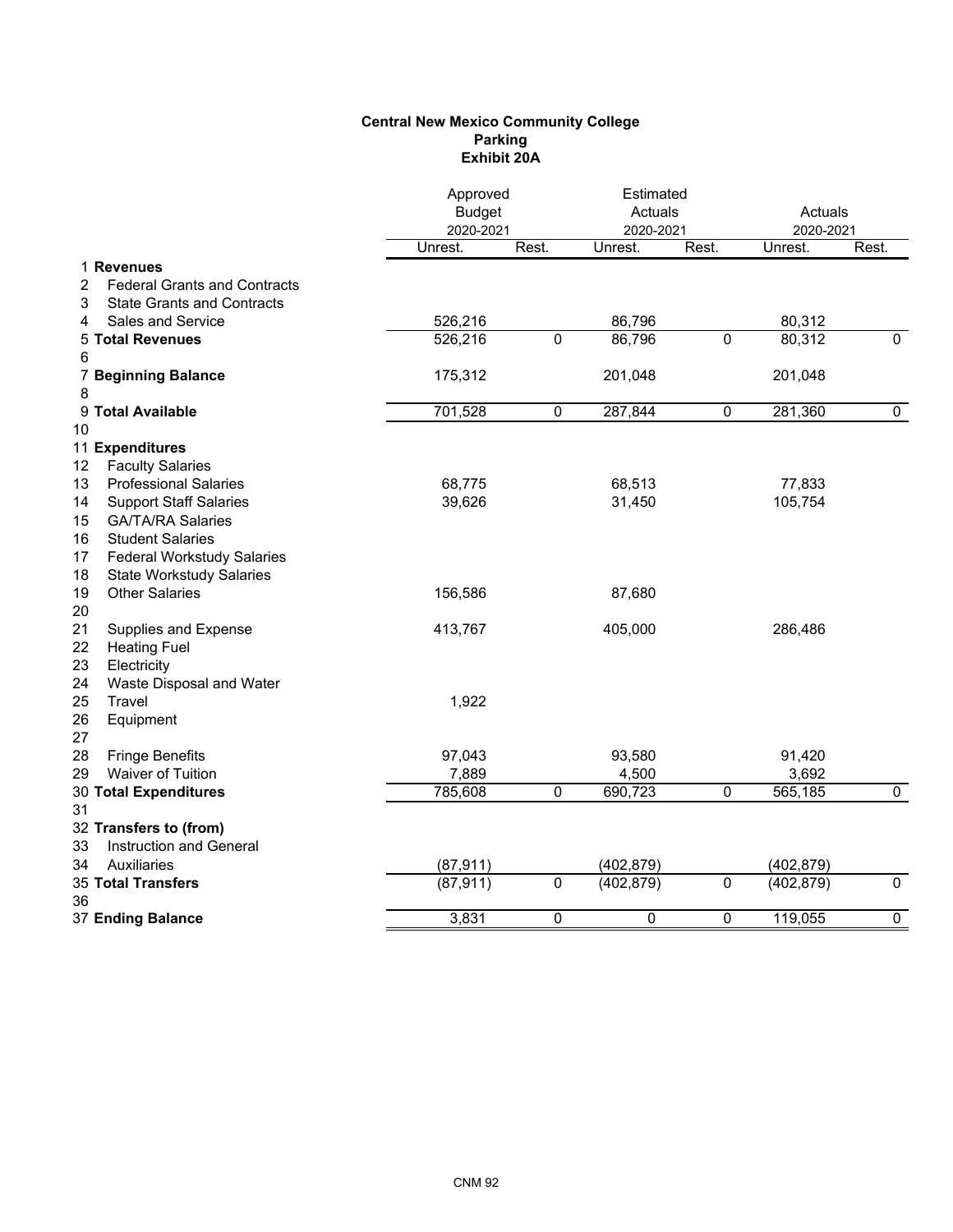# **Central New Mexico Community College Plant Funds Capital Outlay Exhibit I**

|                                        | Approved<br><b>Budget</b><br>2020-2021 | Estimated<br>Actuals<br>2020-2021 | Actuals<br>2020-2021 |
|----------------------------------------|----------------------------------------|-----------------------------------|----------------------|
| 1 ALLOCATED                            |                                        |                                   |                      |
| 2 Revenues                             |                                        |                                   |                      |
| 3<br>Interest on Investments           | 775,000                                | 100,000                           | 63,248               |
| State GO and STB Bond<br>4             | 4,500,000                              | 800,000                           | 3,999,739            |
| 5<br><b>Other Bond</b>                 | 19,500,000                             | 17,500,000                        | 12,090,061           |
| <b>6 Total Revenues</b><br>7           | 24,775,000                             | 18,400,000                        | 16,153,047           |
| 8 Beginning Balance<br>9               | 4,734,367                              | 4,963,141                         | 4,963,141            |
| 10 Total Available                     | 29,509,367                             | 23,363,141                        | 21,116,188           |
| 11                                     |                                        |                                   |                      |
| 12 Expenditures                        |                                        |                                   |                      |
| Major Projects<br>13                   | 28,200,000                             | 24,679,293                        | 16,170,190           |
| <b>Minor Capital Outlay</b><br>14      |                                        |                                   |                      |
| <b>15 Total Expenditures</b>           | 28,200,000                             | 24,679,293                        | 16,170,190           |
| 16                                     |                                        |                                   |                      |
| 17 Transfers In (Out)                  |                                        |                                   |                      |
| Instruction and General<br>18          | 1,350,000                              | 4,000,000                         | 4,000,000            |
| Auxiliaries<br>19                      |                                        |                                   |                      |
| 20<br><b>Renewals and Replacements</b> |                                        |                                   |                      |
| 21 Total Transfers                     | 1,350,000                              | 4,000,000                         | 4,000,000            |
| 22                                     |                                        |                                   |                      |
| 23 Ending Balance                      | 2,659,367                              | 2,683,848                         | 8,945,999            |
|                                        |                                        |                                   |                      |
| 24 UNALLOCATED                         |                                        |                                   |                      |
| 25 Revenues                            |                                        |                                   |                      |
| 26<br>Interest on Investments          | 500                                    | 500                               | 0                    |
| Other<br>27                            |                                        |                                   |                      |
| 28 Total Revenues                      | 500                                    | 500                               | 0                    |
| 29<br>30 Beginning Balance             | 1,372,138                              |                                   |                      |
| 31                                     |                                        | 1,372,370                         | 1,372,370            |
| 32 Total Available                     | 1,372,638                              | 1,372,870                         | 1,372,370            |
| 33                                     |                                        |                                   |                      |
| 34 Expenditures                        |                                        |                                   |                      |
| 35<br><b>Major Projects</b>            |                                        |                                   |                      |
| Minor Capital Outlay<br>36             | 500,000                                | 377,366                           | 351,009              |
| 37 Total Expenditures                  | 500,000                                | 377,366                           | 351,009              |
| 38                                     |                                        |                                   |                      |
| 39 Transfers In (out)                  |                                        |                                   |                      |
| <b>Debt Service</b><br>40              |                                        |                                   |                      |
| Renewals and Replacements<br>41        |                                        |                                   |                      |
| <b>42 Total Transfers</b>              | 0                                      | 0                                 | 0                    |
| 43                                     |                                        |                                   |                      |
| 44 Ending Balance                      | 872,638                                | 995, 504                          | 1,021,362            |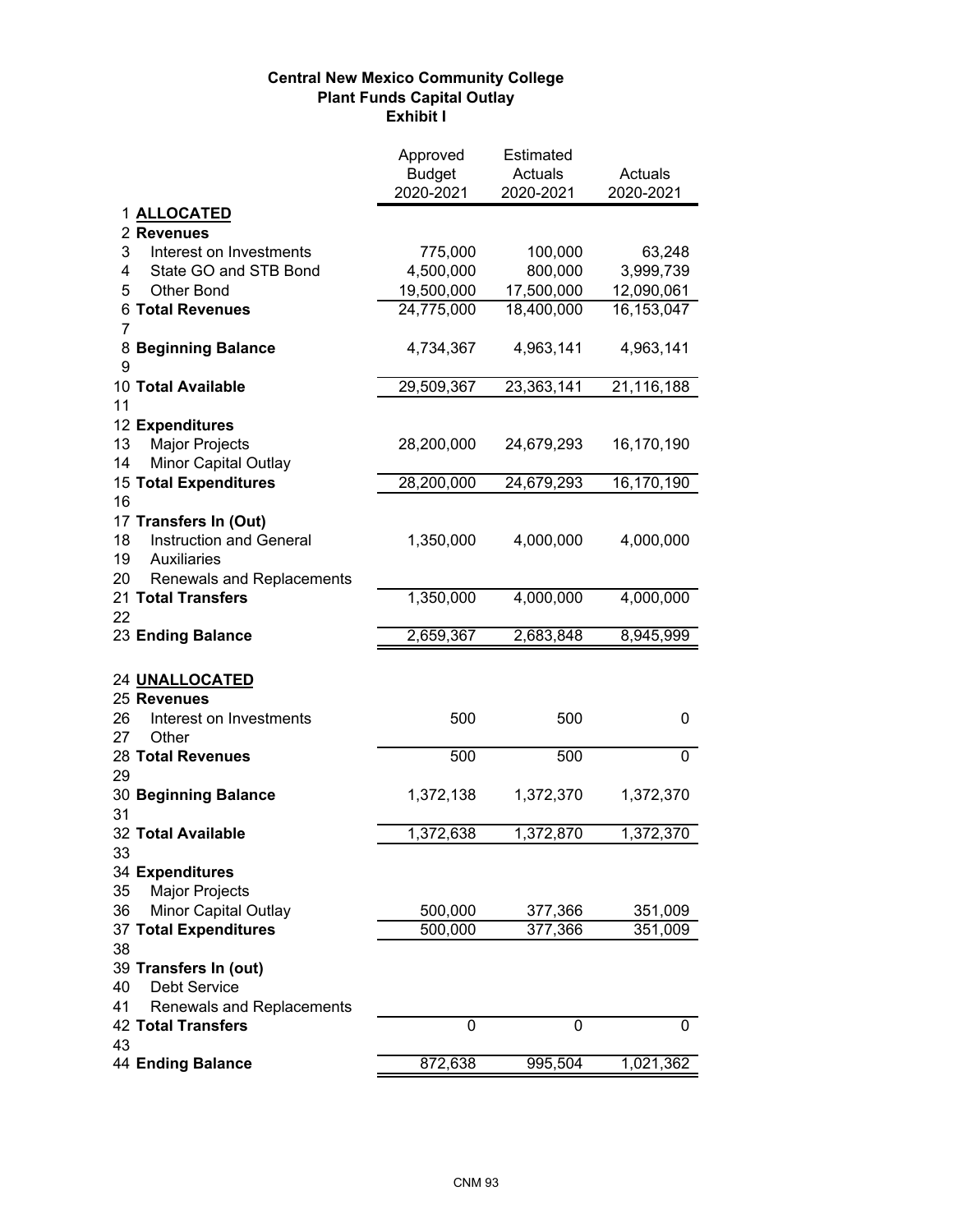# **Central New Mexico Community College Renewals and Replacements Exhibit II**

|    |                                        | Approved<br>Budget<br>2020-2021 | <b>Estimated</b><br>Actuals<br>2020-2021 | Actuals<br>2020-2021 |
|----|----------------------------------------|---------------------------------|------------------------------------------|----------------------|
|    | 1 ALLOCATED                            |                                 |                                          |                      |
|    | 2 Revenues                             |                                 |                                          |                      |
| 3  | For Instruction and General Operations |                                 |                                          |                      |
| 4  | Interest on Investments                | 130,000                         | 20,000                                   | 14,946               |
| 5  | Facilities/Technology Fee              | 3,022,500                       | 2,978,424                                | 3,043,940            |
| 6  | For Internal Service Operations        |                                 |                                          |                      |
| 7  | Other                                  |                                 |                                          |                      |
| 8  | <b>Total Revenues</b>                  | 3,152,500                       | 2,998,424                                | 3,058,886            |
| 9  |                                        |                                 |                                          |                      |
|    | 10 Beginning Balances                  | 4,655,768                       | 8,695,366                                | 8,695,366            |
| 11 |                                        |                                 |                                          |                      |
|    | 12 Expenditures                        | 6,800,000                       | 8,149,036                                | 4,433,334            |
| 13 |                                        |                                 |                                          |                      |
|    | 14 Transfers In                        |                                 |                                          |                      |
| 15 | Required                               |                                 |                                          |                      |
| 16 | NonMandatory                           | 2,270,788                       | 2,270,788                                | 2,270,788            |
|    | 17 Total Transfers In                  | 2,270,788                       | 2,270,788                                | 2,270,788            |
| 18 |                                        |                                 |                                          |                      |
|    | <b>19 Total Transfers</b>              | 2,270,788                       | 2,270,788                                | 2,270,788            |
| 20 |                                        |                                 |                                          |                      |
|    | 21 Ending Balances                     | 3,279,056                       | 5,815,542                                | 9,591,706            |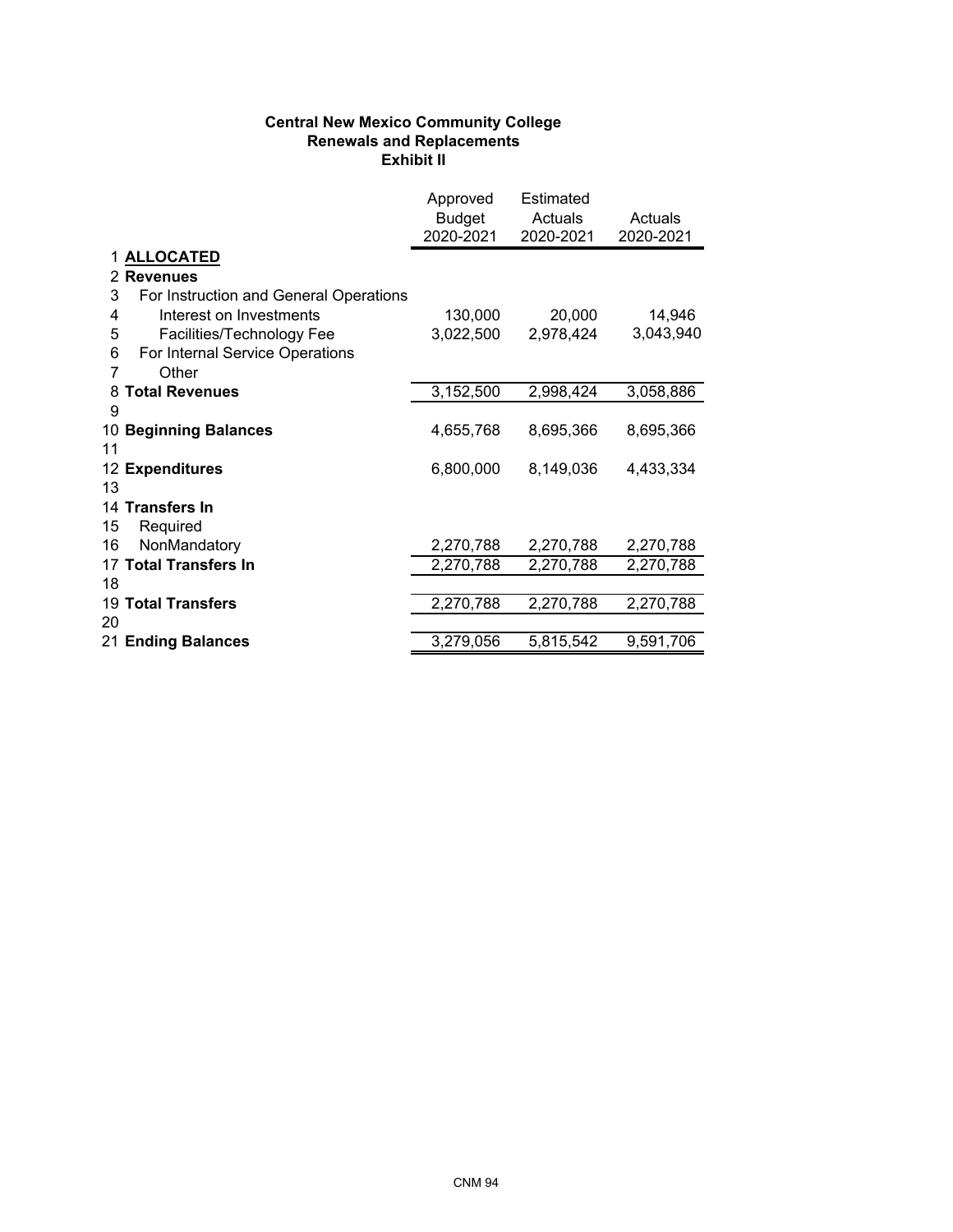# **Central New Mexico Community College Summary of Debt Service Exhibit III**

|                                      | Approved<br><b>Budget</b><br>2020-2021 | Estimated<br>Actuals<br>2020-2021 | Actuals<br>2020-2021 |
|--------------------------------------|----------------------------------------|-----------------------------------|----------------------|
| <b>Revenues</b>                      |                                        |                                   |                      |
| Interest Income<br>2                 | 100,000                                | 12,600                            | 16,387               |
| 3<br>Mill Levy                       | 20,091,788                             | 20,520,442                        | 20,520,048           |
| Premium on Bond Sales<br>4           |                                        |                                   |                      |
| 5 Total Revenues                     | 20,191,788                             | 20,533,042                        | 20,536,436           |
| 6                                    |                                        |                                   |                      |
| <b>Beginning Balance</b>             | 14,728,383                             | 16,471,477                        | 16,471,477           |
| 8                                    |                                        |                                   |                      |
| 9 Total Available                    | 34,920,171                             | 37,004,519                        | 37,007,913           |
| 10                                   |                                        |                                   |                      |
| 11<br><b>Expenditures</b>            |                                        |                                   |                      |
| 12                                   |                                        |                                   |                      |
| 13<br><b>Retirement of Principal</b> | 14,390,000                             | 14,390,000                        | 15,360,000           |
| Payment of Interest<br>14            | 4,090,250                              | 4,200,000                         | 3,564,605            |
| Service Charges/Issuing Costs<br>15  | 3,000                                  | 3,000                             | 139,985              |
| 16                                   |                                        |                                   |                      |
| 17 Total Expenditures                | 18,483,250                             | 18,593,000                        | 19,064,590           |
| 18                                   |                                        |                                   |                      |
| 19 Transfers In                      |                                        |                                   |                      |
| Instruction and General<br>20        | 0                                      | 0                                 | 0                    |
| 21<br>Capital Outlay                 |                                        |                                   |                      |
| 22 Total Transfers                   | $\mathbf 0$                            | 0                                 | $\mathbf{0}$         |
| 23                                   |                                        |                                   |                      |
| 24 Ending Balance                    | 16,436,921                             | 18,411,519                        | 17,943,323           |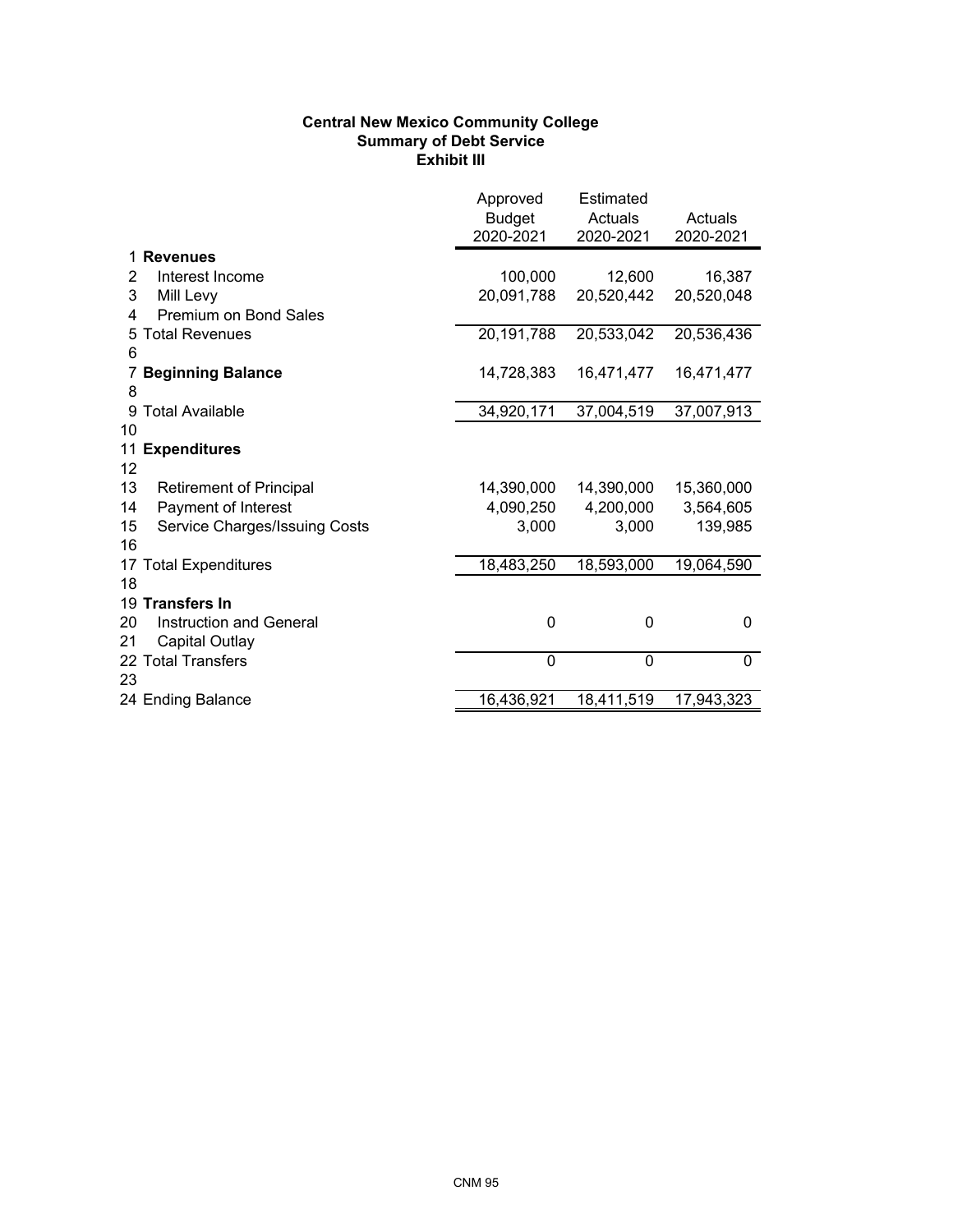### **Central New Mexico Community College Summary of Current Fund Revenues By Source Exhibit a**

|                                          | <b>Approved Budget</b><br>2020-2021 |            | <b>Estimated Actuals</b><br>2020-2021 |             | Actuals<br>2020-2021 |            |
|------------------------------------------|-------------------------------------|------------|---------------------------------------|-------------|----------------------|------------|
|                                          | Unrestr                             | Restr      | Unrestr                               | Restr       | Unrestr              | Restr      |
| 1 Tuition and Fees                       |                                     |            |                                       |             |                      |            |
| 2<br><b>Instruction and General</b>      | 23,444,491                          | 30,000     | 23,472,222                            | 0           | 24,772,510           | 0          |
| 3<br><b>Student Social and Cultural</b>  | 95,000                              | 0          | 87,578                                | 0           | 89,566               | 0          |
| 4<br><b>Public Service</b>               |                                     |            |                                       |             |                      |            |
| 5<br><b>Internal Services</b>            |                                     |            |                                       |             |                      |            |
| 6<br><b>Student Aid and Grants</b>       |                                     |            |                                       |             |                      |            |
| 7<br><b>Auxiliary Enterprises</b>        |                                     |            |                                       |             |                      |            |
| 8 Total Tuition and Fees                 | 23,539,491                          | 30,000     | 23,559,800                            | $\mathbf 0$ | 24,862,077           | 0          |
| 9 Federal Govt Appropriations            |                                     |            |                                       |             |                      |            |
| Instruction and General<br>10            |                                     |            |                                       |             |                      |            |
| <b>Student Social and Cultural</b><br>11 |                                     |            |                                       |             |                      |            |
| <b>Public Service</b><br>12              |                                     |            |                                       |             |                      |            |
| 13<br><b>Internal Services</b>           |                                     |            |                                       |             |                      |            |
| <b>Student Aid and Grants</b><br>14      |                                     | 21,605,693 |                                       | 25,029,286  |                      | 18,975,178 |
| <b>Auxiliary Enterprises</b><br>15       |                                     |            |                                       |             |                      |            |
| 16 Total Federal Govt Approp             | 0                                   | 21,605,693 | 0                                     | 25,029,286  | 0                    | 18,975,178 |
| 17 State Govt Appropriations             |                                     |            |                                       |             |                      |            |
| Instruction and General<br>18            | 64,475,400                          | 0          | 56,558,800                            | 0           | 56,558,800           | 0          |
| <b>Student Social and Cultural</b><br>19 |                                     |            |                                       |             |                      |            |
| 20<br><b>Public Service</b>              | 0                                   | 0          | 0                                     | 0           | 0                    | 0          |
| 21<br><b>Internal Services</b>           |                                     |            |                                       |             |                      |            |
| 22<br><b>Student Aid and Grants</b>      |                                     |            |                                       |             |                      |            |
| 23<br><b>Auxiliary Enterprises</b>       |                                     |            |                                       |             |                      |            |
| 24 Total State Govt Approp               | 64,475,400                          | 0          | 56,558,800                            | 0           | 56,558,800           | 0          |
| <b>25 Local Govt Appropriations</b>      |                                     |            |                                       |             |                      |            |
| 26<br>Instruction and General            | 54,989,364                          | 0          | 57,940,292                            | 0           | 58,620,238           | 0          |
| <b>Student Social and Cultural</b><br>27 |                                     |            |                                       |             |                      |            |
| 28<br><b>Public Service</b>              |                                     |            |                                       |             |                      |            |
| 29<br><b>Internal Services</b>           |                                     |            |                                       |             |                      |            |
| 30<br><b>Student Aid and Grants</b>      |                                     |            |                                       |             |                      |            |
| 31<br><b>Auxiliary Enterprises</b>       |                                     |            |                                       |             |                      |            |
| 32 Total Local Govt Approp               | 54,989,364                          | 0          | 57,940,292                            | 0           | 58,620,238           | 0          |
| 33 Federal Government Grants             |                                     |            |                                       |             |                      |            |
| 34<br>Instruction and General            | 42,835                              | 5,789,250  | 42,835                                | 18,450,674  | 31,130               | 19,025,937 |
| 35<br><b>Student Social and Cultural</b> |                                     | 0          |                                       | 0           |                      | 0          |
| <b>Public Service</b><br>36              | 0                                   | 111,148    | 0                                     | 28,714      | 0                    | 28,500     |
| 37<br><b>Internal Services</b>           | 0                                   | 40,500     | 0                                     | 947,683     | 0                    | 312,943    |
| 38<br><b>Student Aid and Grants</b>      | 0                                   | 553,151    | $\mathbf{0}$                          | 371,691     | $\mathbf{0}$         | 380,868    |
| <b>Auxiliary Enterprises</b><br>39       | $\pmb{0}$                           | 0          | $\pmb{0}$                             | 0           | $\pmb{0}$            | 0          |
| 40 Total Federal Govt Grants             | 42,835                              | 6,494,049  | 42,835                                | 19,798,762  | 31,130               | 19,748,247 |
| 41 State Government Grants               |                                     |            |                                       |             |                      |            |
| 42<br>Instruction and General            | 151,382                             | 2,323,597  | 199,434                               | 4,604,977   | 199,434              | 4,712,843  |
| 43<br><b>Student Social and Cultural</b> |                                     | 0          |                                       | 0           |                      | 0          |
| <b>Public Service</b><br>44              | 0                                   | 700,274    | 0                                     | 501,348     | 0                    | 324,103    |
| 45<br><b>Internal Services</b>           | 0                                   | 39,052     | 0                                     | 5,000       | 0                    | 3,217      |
| <b>Student Aid and Grants</b><br>46      | 0                                   | 3,844,547  | 0                                     | 8,781,454   | 0                    | 5,536,750  |
| <b>Auxiliary Enterprises</b><br>47       | 0                                   | 0          | 0                                     | 0           | 0                    | 0          |
| 48 Total State Govt Grants               | 151,382                             | 6,907,470  | 199,434                               | 13,892,779  | 199,434              | 10,576,914 |
|                                          |                                     |            |                                       |             |                      |            |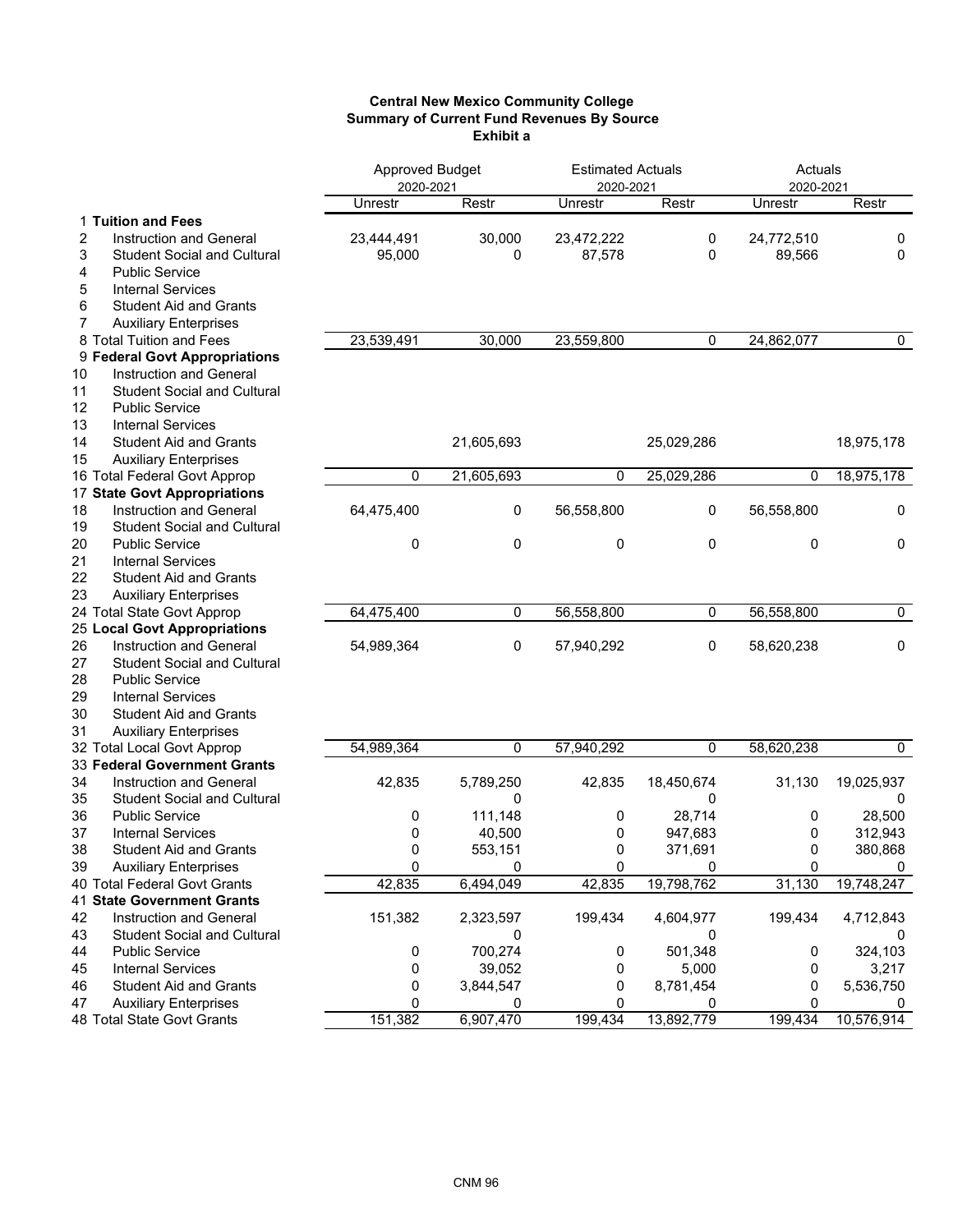## **Central New Mexico Community College Summary of Current Fund Revenues By Source Exhibit a**

|                                          | <b>Approved Budget</b><br>2020-2021 |            | <b>Estimated Actuals</b><br>2020-2021 |            | Actuals<br>2020-2021 |            |  |
|------------------------------------------|-------------------------------------|------------|---------------------------------------|------------|----------------------|------------|--|
|                                          | Unrestr                             | Restr      | <b>Unrestr</b>                        | Restr      | Unrestr              | Restr      |  |
| 1 Local Government Grants                |                                     |            |                                       |            |                      |            |  |
| 2<br>Instruction and General             | $\mathbf 0$                         | 547,750    | 0                                     | 806,879    | 0                    | 458,766    |  |
| 3<br><b>Student Social and Cultural</b>  |                                     |            |                                       |            |                      |            |  |
| <b>Public Service</b><br>4               |                                     |            |                                       |            |                      |            |  |
| 5<br><b>Internal Services</b>            |                                     |            |                                       |            |                      |            |  |
| 6<br><b>Student Aid and Grants</b>       |                                     | 0          |                                       | 0          |                      | 0          |  |
| <b>Auxiliary Enterprises</b><br>7        |                                     |            |                                       |            |                      |            |  |
| 8 Total Local Govt Grants                | 0                                   | 547,750    | 0                                     | 806,879    | 0                    | 458,766    |  |
| 9 Private Grants and Contracts           |                                     |            |                                       |            |                      |            |  |
| 10<br><b>Instruction and General</b>     | 21,855                              | 2,490,939  | 11,255                                | 2,451,539  | 11,255               | 757,483    |  |
| 11<br><b>Student Social and Cultural</b> |                                     |            |                                       |            |                      |            |  |
| 12<br><b>Public Service</b>              |                                     |            |                                       |            |                      |            |  |
| 13<br><b>Internal Services</b>           |                                     |            |                                       |            |                      |            |  |
| 14<br><b>Student Aid and Grants</b>      | 0                                   | 639,214    | 0                                     | 784,700    | 0                    | 435,556    |  |
| 15<br><b>Auxiliary Enterprises</b>       |                                     |            |                                       |            |                      |            |  |
| 16 Total Private Grants & Contracts      | 21,855                              | 3,130,153  | 11,255                                | 3,236,239  | 11,255               | 1,193,039  |  |
| 17 Endowments, Land and Perm Funds       |                                     |            |                                       |            |                      |            |  |
| 18<br>Instruction and General            | 0                                   | 20,000     | 0                                     | 1,500      | 0                    | 2,775      |  |
| 19<br><b>Student Social and Cultural</b> |                                     |            |                                       |            |                      |            |  |
| 20<br><b>Public Service</b>              |                                     |            |                                       |            |                      |            |  |
| 21<br><b>Internal Services</b>           |                                     |            |                                       |            |                      |            |  |
| 22<br><b>Student Aid and Grants</b>      |                                     |            |                                       |            |                      |            |  |
| 23<br><b>Auxiliary Enterprises</b>       |                                     |            |                                       |            |                      |            |  |
| 24 Total Endow, Land & Perm Funds        | $\mathbf{0}$                        | 20,000     | $\Omega$                              | 1,500      | 0                    | 2,775      |  |
| 25 Sales and Services                    |                                     |            |                                       |            |                      |            |  |
| 26<br><b>Instruction and General</b>     | 34,925                              | 0          | 12,555                                | 0          | 21,325               | 0          |  |
| 27<br><b>Student Social and Cultural</b> |                                     |            |                                       |            |                      |            |  |
| 28<br><b>Public Service</b>              | 0                                   | 39,834     | 0                                     | 32,670     | 0                    | 5,164      |  |
| 29<br><b>Internal Services</b>           | 39,500                              | 0          | 1,500                                 | 0          | 1,718                | 0          |  |
| 30<br><b>Student Aid and Grants</b>      |                                     |            |                                       |            |                      |            |  |
| 31<br><b>Auxiliary Enterprises</b>       | 1,060,029                           | 0          | 580,635                               | 0          | 539,683              | 0          |  |
| 32 Total Sales and Services              | 1,134,454                           | 39,834     | 594,690                               | 32,670     | 562,725              | 5,164      |  |
| 33 Other Sources                         |                                     |            |                                       |            |                      |            |  |
| 34<br><b>Instruction and General</b>     | 2,688,634                           | 0          | 9,905,514                             | 0          | 6,216,765            | 0          |  |
| 35<br><b>Student Social and Cultural</b> |                                     |            |                                       |            |                      |            |  |
| <b>Public Service</b><br>36              | 70,000                              | 200,000    | 15,467                                | 200,000    | 13,532               | 0          |  |
| 37<br><b>Internal Services</b>           |                                     |            |                                       |            |                      |            |  |
| 38<br><b>Student Aid and Grants</b>      |                                     |            |                                       |            |                      |            |  |
| 39<br><b>Auxiliary Enterprises</b>       |                                     |            |                                       |            |                      |            |  |
| 40 Total Other Sources                   | 2,758,634                           | 200,000    | 9,920,981                             | 200,000    | 6,230,297            | 0          |  |
| 41 Total Current Fund Revenue            |                                     |            |                                       |            |                      |            |  |
| 42<br>Instruction and General            | 145,848,886                         | 11,201,536 | 148,142,907                           | 26,315,569 | 146,431,457          | 24,957,804 |  |
| 43<br><b>Student Social and Cultural</b> | 95,000                              | 0          | 87,578                                | 0          | 89,566               | 0          |  |
| <b>Public Service</b><br>44              | 70,000                              | 1,051,256  | 15,467                                | 762,732    | 13,532               | 357,767    |  |
| 45<br><b>Internal Services</b>           | 39,500                              | 79,552     | 1,500                                 | 952,683    | 1,718                | 316,161    |  |
| 46<br><b>Student Aid and Grants</b>      | 0                                   | 26,642,605 | 0                                     | 34,967,131 | 0                    | 25,328,352 |  |
| <b>Auxiliary Enterprises</b><br>47       | 1,060,029                           | 0          | 580,635                               | 0          | 539,683              | 0          |  |
| 48 Grand Total Current Fund Revenues     | 147, 113, 415                       | 38,974,949 | 148,828,087                           | 62,998,115 | 147,075,956          | 50,960,083 |  |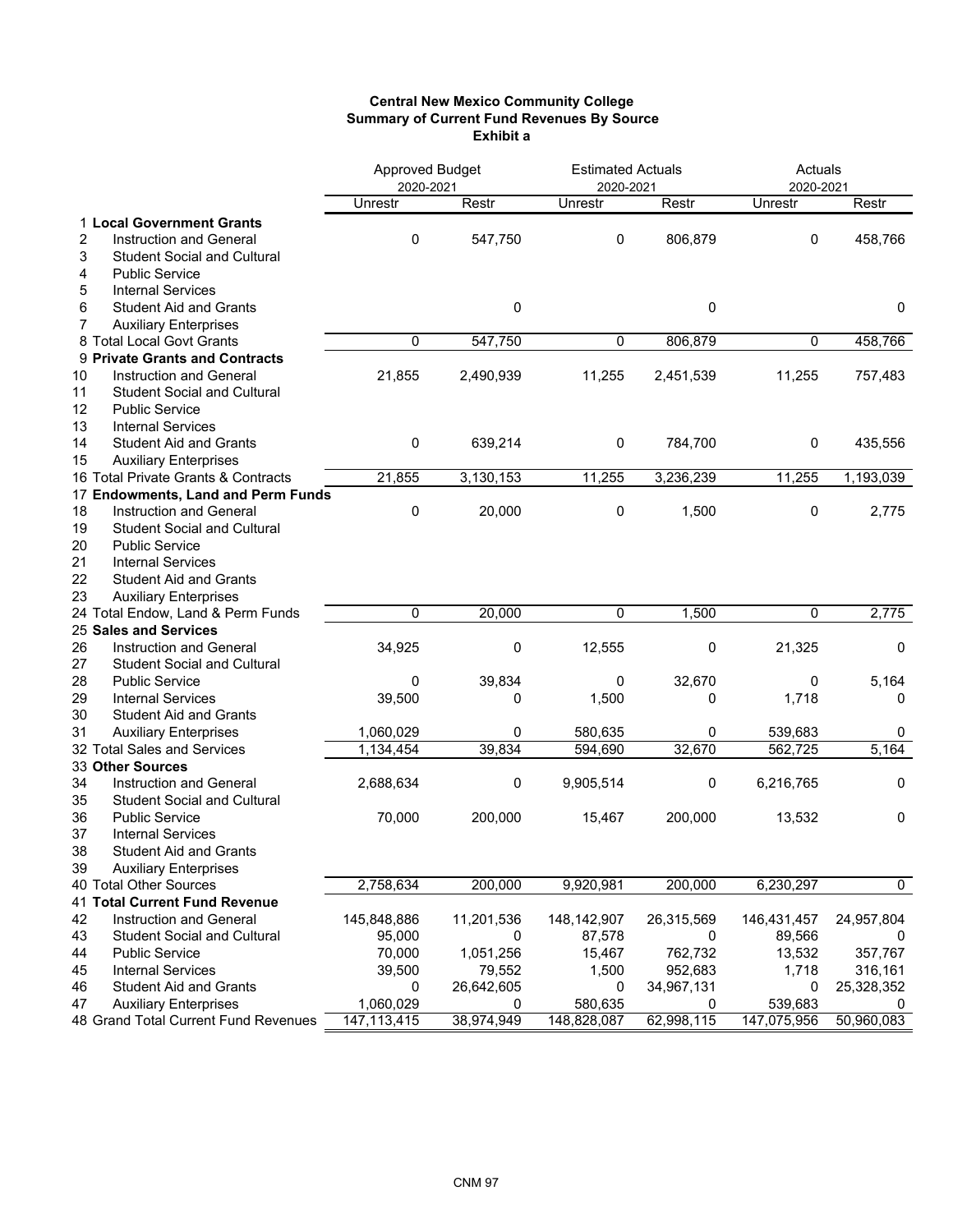#### **Central New Mexico Community College Summary of Salaries in All Current Funds Exhibit b**

|                                      |            | Approved Budget 2020-2021 |       |            |            | <b>Estimated Actuals 2020-2021</b> |            |            | <b>Actuals 2021-2022</b> |              |            |             |
|--------------------------------------|------------|---------------------------|-------|------------|------------|------------------------------------|------------|------------|--------------------------|--------------|------------|-------------|
|                                      |            | Unrestricted              |       | Restricted |            | Unrestricted                       |            | Restricted |                          | Unrestricted |            | Restricted  |
|                                      | <b>FTE</b> | Amount                    | FTE   | Amount     | <b>FTE</b> | Amount                             | <b>FTE</b> | Amount     | <b>FTE</b>               | Amount       | <b>FTE</b> | Amount      |
| 1 Faculty salaries                   |            |                           |       |            |            |                                    |            |            |                          |              |            |             |
| 10 Instruction                       | 518.00     | 35,555,200                | 0.10  | 6,220      | 489.00     | 34,368,274                         | 26.75      | 1,860,727  | 465.80                   | 32,375,240   | 37.47      | 2,587,683   |
| 11 Academic Support                  | 5.10       | 231,282                   | 0.20  | 8,160      | 5.10       | 263,922                            | 4.00       | 400,900    | 5.00                     | 270,285      | 0.50       | 20,087      |
| 12 Student Services                  | 0.10       | 5,848                     | 0.20  | 5,440      | 0.00       | $\Omega$                           | 0.30       | 12,300     | 0.05                     | 976          | 0.10       | 4,314       |
| 13 Institutional Support             | 0.00       | $\Omega$                  | 0.00  |            | 1.00       | 86,000                             | 0.00       | $\Omega$   | 0.00                     | 0            | 0.00       | 0           |
| 14 Maintenance and Operations        | 0.00       | $\mathbf 0$               | 0.00  |            | 0.00       | $\Omega$                           | 0.00       | $\Omega$   | 0.00                     | 0            | 0.00       | $\mathbf 0$ |
| 15 Student Social and Cultural       | 0.00       | $\Omega$                  | 0.00  |            | 0.00       | $\Omega$                           | 0.00       | $\Omega$   | 0.00                     | 0            | 0.00       | 0           |
| 17 Public Service                    | 0.00       | $\mathbf 0$               | 0.02  | 1,314      | 0.00       | $\Omega$                           | 0.00       | $\Omega$   | 0.00                     | 0            | 0.00       | 0           |
| 18 Internal Services<br>9            | 0.00       | $\Omega$                  | 0.00  |            | 0.00       | $\Omega$                           | 0.00       | $\Omega$   | 0.00                     | 0            | 0.00       | $\mathsf 0$ |
| 20 Auxiliary Enterprises<br>10       | 0.00       | $\Omega$                  | 0.00  |            | 0.00       | $\Omega$                           | 0.00       | $\Omega$   | 0.00                     | O            | 0.00       | 0           |
| 11 Total Faculty Salaries            | 523.20     | 35,792,330                | 0.52  | 21,134     | 495.10     | 34,718,196                         | 31.05      | 2,273,927  | 470.85                   | 32,646,501   | 38.07      | 2,612,084   |
| 12 Professional Salaries             |            |                           |       |            |            |                                    |            |            |                          |              |            |             |
| 10 Instruction<br>13                 | 0.25       | 19,074                    | 0.00  | 0          | 0.25       | 19,265                             | 18.15      | 908,721    | 0.21                     | 13,246       | 17.85      | 909,854     |
| 11 Academic Support<br>14            | 75.80      | 6,168,895                 | 4.00  | 202,757    | 80.75      | 6,084,578                          | 2.00       | 105587.00  | 81.25                    | 6,168,339    | 2.00       | 98,971      |
| 12 Student Services<br>15            | 81.00      | 5,067,141                 | 5.00  | 326,395    | 83.60      | 4,899,481                          | 4.10       | 304,022    | 83.70                    | 4,961,715    | 4.10       | 274,141     |
| 13 Institutional Support<br>16       | 106.50     | 8,544,068                 | 0.00  | 0          | 99.30      | 8.185.474                          | 0.00       | $\Omega$   | 96.20                    | 8,351,902    | 0.00       | 0           |
| 14 Maintenance and Operations<br>17  | 14.00      | 996,201                   | 0.00  | 0          | 13.00      | 1,050,669                          | 0.00       | 0          | 12.00                    | 1,042,399    | 0.00       | $\pmb{0}$   |
| 15 Student Social and Cultural<br>18 | 1.00       | 22,700                    | 0.00  | $\Omega$   | 0.00       | $\Omega$                           | 0.00       | $\Omega$   | 0.00                     | 0            | 0.00       | 0           |
| 17 Public Service<br>19              | 0.00       | $\Omega$                  | 8.00  | 435,937    | 0.00       | $\Omega$                           | 3.00       | 217,502    | 0.00                     | 0            | 4.00       | 191,328     |
| 20<br>18 Internal Services           | 61.50      | 3,952,277                 | 0.00  | 0          | 17.50      | 3.657.867                          | 0.00       | 0          | 49.00                    | 3,597,534    | 0.00       | $\mathbf 0$ |
| 21<br>20 Auxiliary Enterprises       | 3.00       | 68,775                    | 0.00  | 0          | 1.00       | 68,513                             | 0.00       | $\Omega$   | 1.00                     | 77,833       | 0.00       | 0           |
| 22 Total Professional Salaries       | 343.05     | 24,839,131                | 17.00 | 965.089    | 295.40     | 23,965,847                         | 27.25      | 1,535,832  | 323.36                   | 24,212,968   | 27.95      | 1,474,294   |
| 23 Support Staff Salaries            |            |                           |       |            |            |                                    |            |            |                          |              |            |             |
| 10 Instruction<br>24                 | 42.30      | 1,392,415                 | 0.00  | 0          | 41.00      | 1.363.870                          | 11.30      | 372,651    | 40.00                    | 1.198.684    | 11.05      | 403,330     |
| 25<br>11 Academic Support            | 92.50      | 3,742,219                 | 4.00  | 150,345    | 91.10      | 3,571,935                          | 3.00       | 157,637    | 85.60                    | 3,499,887    | 3.00       | 129,267     |
| 26<br>12 Student Services            | 189.00     | 6,574,777                 | 5.00  | 189,433    | 189.00     | 6,631,954                          | 4.10       | 143,581    | 178.50                   | 6,638,672    | 4.10       | 162,198     |
| 27<br>13 Institutional Support       | 60.60      | 2,321,521                 | 0.00  | 0          | 45.20      | 2,026,973                          | 3.00       | 150,000    | 91.62                    | 3.888.881    | 0.01       | 372         |
| 28<br>14 Maintenance and Operations  | 6.00       | 244,621                   | 0.00  | $\Omega$   | 10.00      | 321,212                            | 0.00       | 0          | 100.50                   | 3,324,163    | 0.00       | $\Omega$    |
| 29<br>15 Student Social and Cultural | 0.60       | 22,700                    | 0.00  | $\Omega$   | 0.50       | 22,570                             | 0.00       | $\Omega$   | 0.50                     | 22,849       | 0.00       | $\Omega$    |
| 17 Public Service<br>30              | 0.00       | $\Omega$                  | 2.00  | 109,996    | 0.00       | $\Omega$                           | 1.00       | 64,264     | 0.00                     | $\Omega$     | 1.00       | 64,264      |
| 31<br>18 Internal Services           | 40.90      | 1,763,505                 | 0.00  | 0          | 36.90      | 1,551,831                          | 0.00       | O          | 28.90                    | 1,500,222    | 0.00       | 0           |
| 32<br>20 Auxiliary Enterprises       | 1.00       | 39,626                    | 0.00  | $\Omega$   | 1.00       | 31,450                             | 0.00       | $\Omega$   | 3.00                     | 105,754      | 0.00       | 0           |
| 33 Total Support Staff Salaries      | 432.90     | 16,101,384                | 11.00 | 449.774    | 414.70     | 15,521,795                         | 22.40      | 888.132    | 528.62                   | 20,179,113   | 19.16      | 759,431     |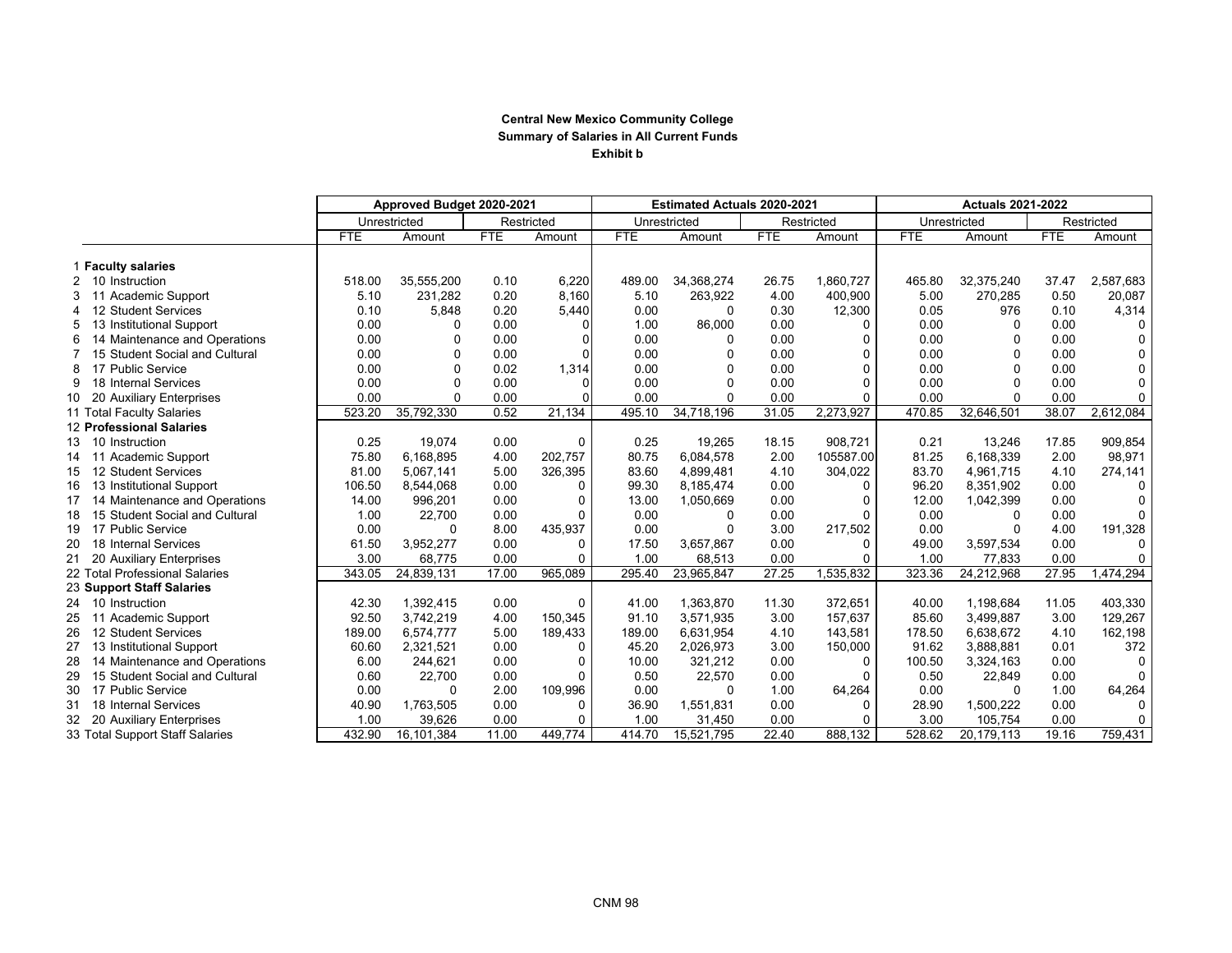#### **Central New Mexico Community College Summary of Salaries in All Current Funds Exhibit b**

|              |                                     | Approved Budget 2020-2021 |          |            |              | <b>Estimated Actuals 2020-2021</b> |              |            | <b>Actuals 2021-2022</b> |              |              |            |             |
|--------------|-------------------------------------|---------------------------|----------|------------|--------------|------------------------------------|--------------|------------|--------------------------|--------------|--------------|------------|-------------|
|              |                                     | Unrestricted              |          |            | Restricted   | Unrestricted                       |              |            | Restricted               | Unrestricted |              |            | Restricted  |
|              |                                     | <b>FTE</b>                | Amount   | <b>FTE</b> | Amount       | <b>FTE</b>                         | Amount       | <b>FTE</b> | Amount                   | <b>FTE</b>   | Amount       | <b>FTE</b> | Amount      |
|              | 1 GA/TA Salaries                    |                           |          |            |              |                                    |              |            |                          |              |              |            |             |
| $\mathbf{2}$ | 10 Instruction                      |                           |          |            |              |                                    |              |            |                          |              |              |            |             |
|              | 11 Academic Support                 |                           |          |            |              |                                    |              |            |                          |              |              |            |             |
| 4            | 12 Student Services                 |                           |          |            |              |                                    |              |            |                          |              |              |            |             |
| 5            | 13 Institutional Support            |                           |          |            |              |                                    |              |            |                          |              |              |            |             |
| 6            | 14 Maintenance and Operations       |                           |          |            |              |                                    |              |            |                          |              |              |            |             |
| 7            | 15 Student Social and Cultural      |                           |          |            |              |                                    |              |            |                          |              |              |            |             |
| 8            | 17 Public Service                   |                           |          |            |              |                                    |              |            |                          |              |              |            |             |
| 9            | 18 Internal Services                |                           |          |            |              |                                    |              |            |                          |              |              |            |             |
|              | 20 Auxiliary Enterprises            |                           |          |            |              |                                    |              |            |                          |              |              |            |             |
|              | 11 Total GA/TA Salaries             | 0.00                      | $\Omega$ | 0.00       | $\mathbf 0$  | 0.00                               | $\Omega$     | 0.00       | $\mathbf{0}$             | 0.00         | $\Omega$     | 0.00       | $\mathbf 0$ |
|              | 12 Student Salaries                 |                           |          |            |              |                                    |              |            |                          |              |              |            |             |
| 13           | 10 Instruction                      | 1.56                      | 14,250   | 0.00       | 0            | 1.52                               | 14,055       | 0.03       | 235                      | 1.57         | 14,468       | 0.03       | 235         |
|              | 11 Academic Support                 | 4.89                      | 44,662   | 0.00       | 0            | 0.87                               | 8,000        | 0.00       | $\Omega$                 | 0.67         | 6,153        | 0.00       | 0           |
| 15           | 12 Student Services                 | 18.12                     | 165,532  | 0.00       | 0            | 12.17                              | 112,432      | 0.00       | $\Omega$                 | 13.22        | 122,117      | 0.00       | 0           |
| 16           | 13 Institutional Support            | 0.98                      | 8,964    | 0.00       | $\Omega$     | 1.71                               | 15,792       | 0.00       | $\Omega$                 | 1.49         | 13,754       | 0.00       | 0           |
|              | 14 Maintenance and Operations       | 0.00                      | 0        | 0.00       | $\Omega$     | 0.00                               | <sup>0</sup> | 0.00       | $\Omega$                 | 0.00         | 0            | 0.00       | 0           |
| 18           | 15 Student Social and Cultural      | 0.00                      | $\Omega$ | 0.00       | $\Omega$     | 0.00                               | $\Omega$     | 0.00       | $\Omega$                 | 0.00         | 0            | 0.00       | 0           |
| 19           | 17 Public Service                   | 0.00                      | $\Omega$ | 0.00       | $\Omega$     | 0.00                               | $\Omega$     | 0.00       | $\Omega$                 | 0.00         | 0            | 0.00       | 0           |
|              | 18 Internal Services                | 0.01                      | 111      | 0.00       | $\Omega$     | 0.09                               | 800          | 0.00       | $\Omega$                 | 0.47         | 4,355        | 0.00       | 0           |
| 21           | 20 Auxiliary Enterprises            | 0.00                      | $\Omega$ | 0.00       | 0            | 0.00                               | $\Omega$     | 0.00       | $\Omega$                 | 0.00         | 0            | 0.00       | 0           |
|              | 22 Total Student Salaries           | 25.56                     | 233,519  | 0.00       | $\mathbf{0}$ | 16.35                              | 151,079      | 0.03       | 235                      | 17.41        | 160,847      | 0.03       | 235         |
|              | 23 Federal Workstudy Salaries       |                           |          |            |              |                                    |              |            |                          |              |              |            |             |
|              | 24 10 Instruction                   | 0.00                      | 0        | 0.00       | 50,154       | 0.00                               | 0            | 2.60       | 24,000                   | 0.00         | 0            | 3.67       | 33,895      |
| 25           | 11 Academic Support                 | 0.00                      | $\Omega$ | 0.00       | 143.040      | 0.00                               | $\Omega$     | 1.08       | 10,000                   | 0.00         | 0            | 1.90       | 17,544      |
| 26           | 12 Student Services                 | 0.00                      | $\Omega$ | 0.00       | 254,412      | 0.00                               | $\Omega$     | 15.15      | 140,000                  | 0.00         | 0            | 16.58      | 153,242     |
| 27           | 13 Institutional Support            | 0.00                      | $\Omega$ | 0.00       | 44,253       | 0.00                               | $\Omega$     | 1.52       | 14,000                   | 0.00         | 0            | 2.28       | 21,053      |
| 28           | 14 Maintenance and Operations       | 0.00                      | $\Omega$ | 0.00       | 10,000       | 0.00                               | $\Omega$     | 0.00       | ∩                        | 0.00         | <sup>0</sup> | 0.01       | 84          |
| 29           | 15 Student Social and Cultural      | 0.00                      | $\Omega$ | 0.00       | 0            | 0.00                               | $\Omega$     | 0.00       | C                        | 0.00         | 0            | 0.00       | $\Omega$    |
| 30           | 17 Public Service                   | 0.00                      | $\Omega$ | 0.00       |              | 0.00                               | $\Omega$     | 0.00       | C                        | 0.00         | <sup>0</sup> | 0.00       | 0           |
| 31           | 18 Internal Services                | 0.00                      | $\Omega$ | 4.43       | 40,500       | 0.00                               |              | 5.41       | 50,000                   | 0.00         | 0            | 5.79       | 53,455      |
| 32           | 20 Auxiliary Enterprises            | 0.00                      | $\Omega$ | 0.00       | $\Omega$     | 0.00                               | $\Omega$     | 0.00       | $\Omega$                 | 0.00         | <sup>0</sup> | 0.00       | 0           |
|              | 33 Total Federal Workstudy Salaries | 0.00                      | $\Omega$ | 4.43       | 542.359      | 0.00                               | $\Omega$     | 25.76      | 238.000                  | 0.00         | $\Omega$     | 30.22      | 279,274     |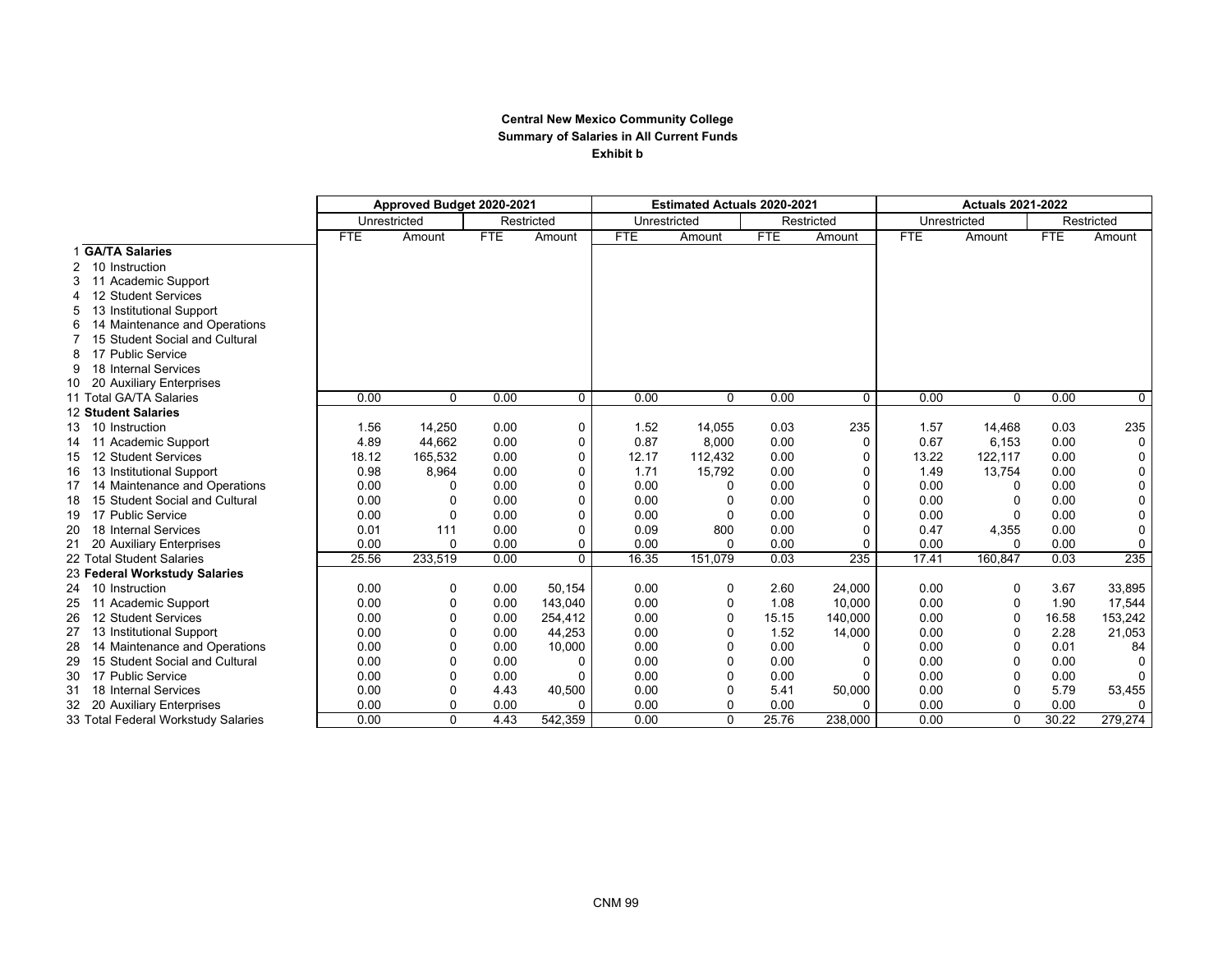### **Central New Mexico Community College Summary of Salaries in All Current Funds Exhibit b**

|    |                                        | Approved Budget 2020-2021 |              |            |            | <b>Estimated Actuals 2020-2021</b> |              |            | <b>Actuals 2021-2022</b> |              |            |            |            |
|----|----------------------------------------|---------------------------|--------------|------------|------------|------------------------------------|--------------|------------|--------------------------|--------------|------------|------------|------------|
|    |                                        |                           | Unrestricted |            | Restricted |                                    | Unrestricted |            | Restricted               | Unrestricted |            |            | Restricted |
|    |                                        | <b>FTE</b>                | Amount       | <b>FTE</b> | Amount     | <b>FTE</b>                         | Amount       | <b>FTE</b> | Amount                   | <b>FTE</b>   | Amount     | <b>FTE</b> | Amount     |
|    | 1 State Workstudy Salaries             |                           |              |            |            |                                    |              |            |                          |              |            |            |            |
|    | 2 10 Instruction                       | 0.00                      | 0            | 0.00       | 112,380    | 1.09                               | 10,042       | 0.00       | 33,487                   | 0.72         | 6,670      | 3.05       | 28,178     |
|    | Academic Support                       | 0.00                      | $\Omega$     | 0.00       | 115.092    | 0.06                               | 475          | 0.00       | 2,005                    | 0.03         | 237        | 0.11       | 1,003      |
| 4  | 12 Student Services                    | 0.00                      | 0            | 0.00       | 363.904    | 4.92                               | 45,443       | 0.00       | 182,653                  | 2.99         | 27,642     | 13.20      | 121,986    |
| 5  | 13 Institutional Support               | 0.00                      | 0            | 0.00       | 115.460    | 0.20                               | 1.852        | 0.00       | 16,000                   | 0.16         | 1,485      | 1.57       | 14,508     |
| 6  | 14 Maintenance and Operations          | 0.00                      | 0            | 0.00       | 22,835     | 0.00                               | $\Omega$     | 0.00       | $\Omega$                 | 0.00         | 0          | 0.00       | $\Omega$   |
|    | 15 Student Social and Cultural         | 0.00                      | $\Omega$     | 0.00       | 0          | 0.00                               | $\Omega$     | 0.00       | ŋ                        | 0.00         | 0          | 0.00       | $\Omega$   |
| 8  | 17 Public Service                      | 0.00                      | $\Omega$     | 0.00       | $\Omega$   | 0.00                               | $\Omega$     | 0.00       | $\Omega$                 | 0.00         | 0          | 0.00       | $\Omega$   |
| 9  | 18 Internal Services                   | 0.00                      | $\Omega$     | 4.27       | 39,052     | 0.46                               | 4,285        | 0.54       | 5,000                    | 0.09         | 804        | 0.35       | 3,217      |
| 10 | 20 Auxiliary Enterprises               | 0.00                      | 0            | 0.00       | $\Omega$   | 0.00                               | $\Omega$     | 0.00       | $\Omega$                 | 0.00         | 0          | 0.00       | 0          |
|    | 11 Total State Workstudy Salaries      | 0.00                      | $\Omega$     | 4.27       | 768,723    | 6.73                               | 62,097       | 0.54       | 239,145                  | 3.99         | 36,838     | 18.28      | 168,892    |
|    | 12 Other Salaries                      |                           |              |            |            |                                    |              |            |                          |              |            |            |            |
| 13 | 10 Instruction                         | 0.00                      | 0            | 0.00       | 0          | 0.00                               | 0            | 0.00       | 0                        | 0.00         | 0          | 0.00       | 0          |
| 14 | 11 Academic Support                    | 0.00                      | 0            | 0.00       | 0          | 0.00                               | $\Omega$     | 0.00       | $\Omega$                 | 0.00         | 0          | 0.00       | $\pmb{0}$  |
| 15 | 12 Student Services                    | 0.00                      | $\Omega$     | 0.00       | $\Omega$   | 0.00                               | $\Omega$     | 0.00       | $\Omega$                 | 0.00         | 0          | 0.00       | $\pmb{0}$  |
| 16 | 13 Institutional Support               | 64.75                     | 1.992.953    | 0.00       | $\Omega$   | 60.00                              | 2,268,685    | 0.00       | $\Omega$                 | 0.00         | 0          | 0.00       | 0          |
| 17 | 14 Maintenance and Operations          | 111.52                    | 3,262,588    | 0.00       | $\Omega$   | 95.02                              | 3,058,562    | 0.00       | $\Omega$                 | 0.00         | 0          | 0.00       | 0          |
| 18 | 15 Student Social and Cultural         | 0.00                      | 0            | 0.00       | $\Omega$   | 0.00                               | 0            | 0.00       | O                        | 0.00         | 0          | 0.00       | 0          |
| 19 | 17 Public Service                      | 0.00                      | $\Omega$     | 0.00       | $\Omega$   | 0.00                               | $\Omega$     | 0.00       | O                        | 0.00         | 0          | 0.00       | 0          |
| 20 | 18 Internal Services                   | 0.00                      | $\Omega$     | 0.00       | $\Omega$   | 0.00                               | $\Omega$     | 0.00       | $\Omega$                 | 0.00         | 0          | 0.00       | 0          |
| 21 | 20 Auxiliary Enterprises               | 6.00                      | 156,586      | 0.00       | $\Omega$   | 2.00                               | 87,680       | 0.00       | $\Omega$                 | 0.00         | 0          | 0.00       | 0          |
|    | 22 Total Other Salaries                | 182.27                    | 5,412,127    | 0.00       | $\Omega$   | 157.02                             | 5,414,927    | 0.00       | $\Omega$                 | 0.00         | $\Omega$   | 0.00       | $\Omega$   |
|    | 23 Summary of Current Fund Salaries    |                           |              |            |            |                                    |              |            |                          |              |            |            |            |
|    | 24 10 Instruction                      | 562.11                    | 36.980.939   | 0.10       | 168.754    | 532.86                             | 35,775,506   | 58.82      | 3.199.821                | 508.30       | 33.608.308 | 73.12      | 3,963,176  |
| 25 | 11 Academic Support                    | 178.29                    | 10,187,058   | 8.20       | 619,394    | 177.87                             | 9,928,910    | 10.08      | 676,129                  | 172.55       | 9,944,901  | 7.51       | 266,872    |
| 26 | 12 Student Services                    | 288.22                    | 11.813.298   | 10.20      | 1,139,584  | 289.69                             | 11,689,310   | 23.65      | 782,556                  | 278.46       | 11.751.122 | 38.09      | 715,881    |
| 27 | 13 Institutional Support               | 232.83                    | 12,867,506   | 0.00       | 159,713    | 207.41                             | 12,584,776   | 4.52       | 180,000                  | 189.47       | 12,256,022 | 3.86       | 35,934     |
| 28 | 14 Maintenance and Operations          | 131.52                    | 4,503,410    | 0.00       | 32,835     | 118.02                             | 4,430,443    | 0.00       | $\Omega$                 | 112.50       | 4,366,562  | 0.01       | 84         |
| 29 | 15 Student Social and Cultural         | 1.60                      | 45,400       | 0.00       | $\Omega$   | 0.50                               | 22,570       | 0.00       | $\Omega$                 | 0.50         | 22,849     | 0.00       | $\Omega$   |
| 30 | 17 Public Service                      | 0.00                      | $\Omega$     | 10.02      | 547,247    | 0.00                               | $\Omega$     | 4.00       | 281.766                  | 0.00         | $\Omega$   | 5.00       | 255,592    |
| 31 | 18 Internal Services                   | 102.41                    | 5,715,893    | 8.70       | 79,552     | 54.95                              | 5,214,783    | 5.95       | 55,000                   | 78.46        | 5,102,916  | 6.13       | 56,673     |
| 32 | 20 Auxiliary Enterprises               | 10.00                     | 264,987      | 0.00       | $\Omega$   | 4.00                               | 187,643      | 0.00       | $\mathbf{0}$             | 4.00         | 183,587    | 0.00       | 0          |
|    | 33 Grand Total - Current Fund Salaries | ,506.98                   | 82,378,491   | 37.22      | 2,747,079  | 1,385.30                           | 79,833,941   | 107.02     | 5,175,272                | 1,344.23     | 77,236,267 | 133.71     | 5,294,210  |